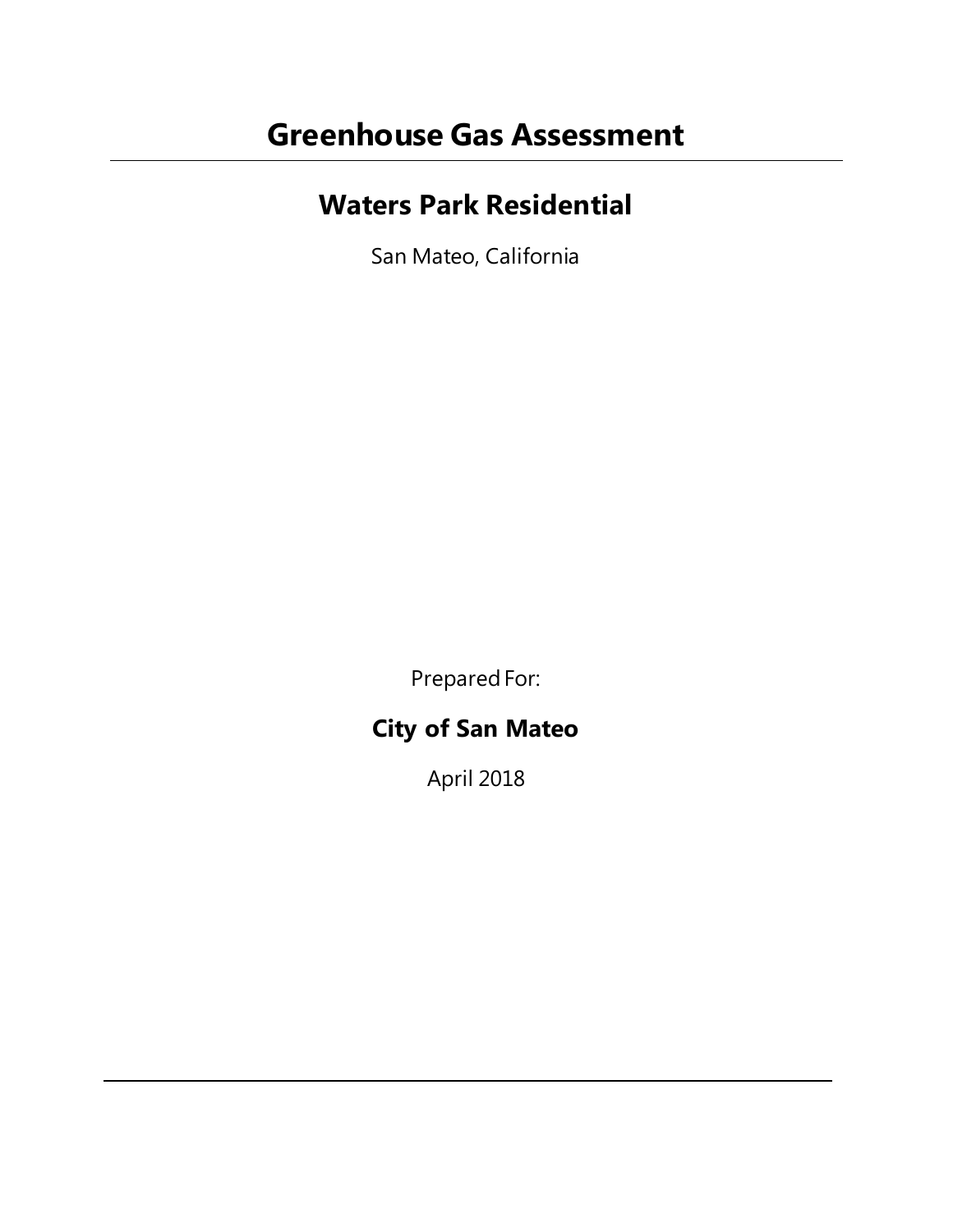#### **CONTENTS**

| 1.0 |     |       |  |  |  |
|-----|-----|-------|--|--|--|
|     | 1.1 |       |  |  |  |
|     | 1.2 |       |  |  |  |
| 2.0 |     |       |  |  |  |
|     | 2.1 |       |  |  |  |
|     |     |       |  |  |  |
|     | 2.2 |       |  |  |  |
|     |     | 221   |  |  |  |
|     |     | 2.2.2 |  |  |  |
|     | 2.3 |       |  |  |  |
|     |     | 2.3.1 |  |  |  |
|     |     | 2.3.2 |  |  |  |
|     |     | 2.3.3 |  |  |  |
| 3.0 |     |       |  |  |  |

#### **LIST OF TABLES**

| <b>LIST OF FIGURES</b> |  |
|------------------------|--|
|                        |  |
|                        |  |
|                        |  |

| Figure 1. Location Map |  |  |
|------------------------|--|--|
|------------------------|--|--|

#### **LIST OF ATTACHMENTS**

Attachment A - CalEEMod Output File for Greenhouse Gas Emissions

Attachment B - City of San Mateo Climate Action Plan Consistency Checklist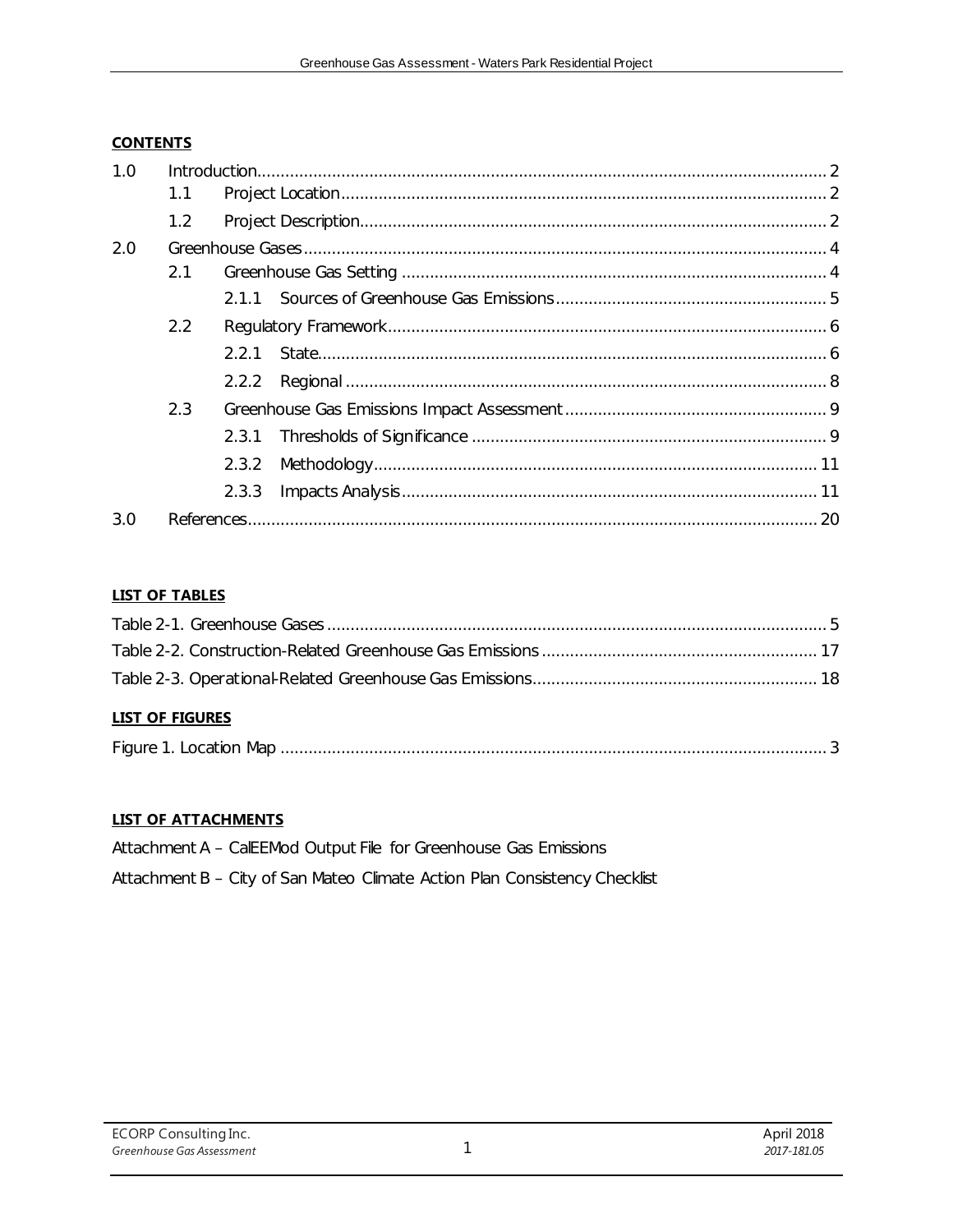# <span id="page-2-0"></span>**1.0 INTRODUCTION**

This report documents the results of a greenhouse gas (GHG) emissions assessment completed for the Waters Park Residential Project in San Mateo, California. The purpose of this assessment is to estimate Project-generated GHG emissions attributable to the Project and to determine the level of impact the Project would have on the environment. This assessment is based on the methodology recommended by the Bay Area Air Quality Management District (BAAQMD) for project-level review, as well as City of San Mateo protocols, and was prepared with consideration of the emissions reduction actions proposed by the Project. Information on Project-generated daily vehicle trips, the primary source of GHG emissions, was provided by Hexagon Transportation Consultants (2018). GHG emissions were modeled using the California Emissions Estimator Model (CalEEMod), version 2016.3.2. Emissions modeling results are included in **Attachment A**.

# <span id="page-2-1"></span>**1.1 Project Location**

The proposed Project site is located on an 11.1-acre property in San Mateo currently occupied by an executive business park built in 1979. The property is centered on Borel Creek and neighbors the Lakeshore single family home community at the nexus of the Bayshore Freeway and the San Mateo Bridge (see **Figure 1**). The site is bound by residential neighborhoods to the south and east, a business park to the north, and Highway 101 to the west. The site is a stop on multiple, free SamTrans routes and is also served by a free a shuttle service that connects to both the Hayward Park and Hillsdale Caltrain stations located on the west side of Highway 101.

# <span id="page-2-2"></span>**1.2 Project Description**

The Project proposes to demolish the existing 164,709 square foot office park and 609 parking spaces. The proposed redevelopment would replace the office park with 190 new residences (434,419 square feet), including a mix of two-story detached single-family residences as well as 3 and 4 story attached townhomes and flats. The detached two-story single-family homes would flank the property boundary against the existing residential neighbors with a 15-foot setback from the property line. On the interior of the site, 3-4 story attached townhomes and flats would surround a new central community park and play area, communal garden, creek walk and dog park. The Project includes 380 garage parking spaces, 45 uncovered parking spaces, and 283 bicycle parking spaces.

The townhome-style condominiums are similar in style, size, and density to other existing townhome communities in San Mateo, notably Bay Meadows. The Project would provide optionality for new home buyers. Consistent with affordable housing requirements in the City of San Mateo, the Project will provide 10 percent affordable units onsite.

The Project proposes a General Plan Amendment from the site's existing designation of Executive Office, to Medium Density Multi-Family; as well as a Zoning Reclassification from Executive Park (E1) to Multiple Family Dwellings, Medium Density (R-3).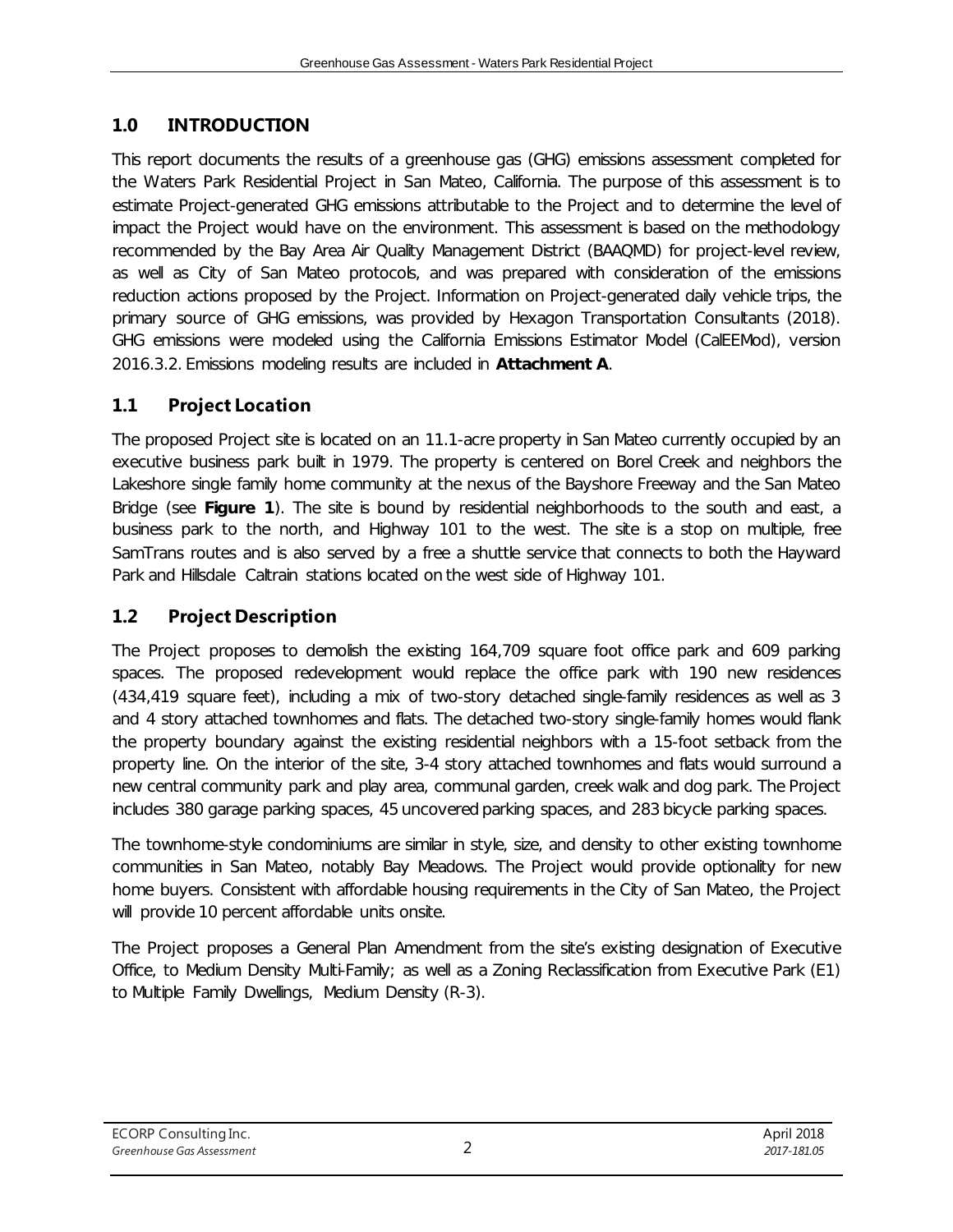

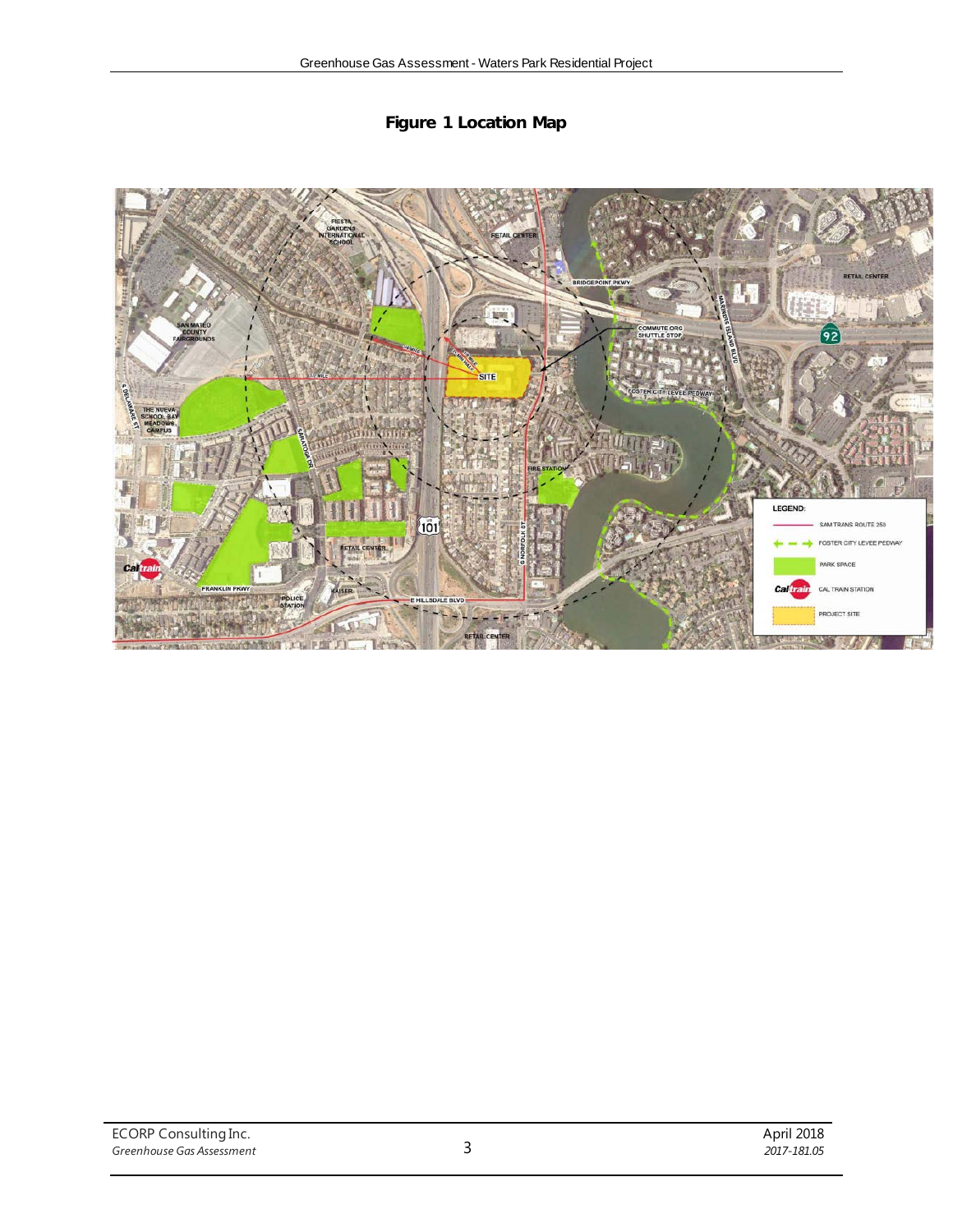# <span id="page-4-0"></span>**2.0 GREENHOUSE GASES**

# <span id="page-4-1"></span>**2.1 Greenhouse Gas Setting**

Certain gases in the earth's atmosphere, classified as GHGs, play a critical role in determining the earth's surface temperature. Solar radiation enters the earth's atmosphere from space. A portion of the radiation is absorbed by the earth's surface and a smaller portion of this radiation is reflected back toward space. This absorbed radiation is then emitted from the earth as low-frequency infrared radiation. The frequencies at which bodies emit radiation are proportional to temperature. Because the earth has a much lower temperature than the sun, it emits lower-frequency radiation. Most solar radiation passes through GHGs; however, infrared radiation is absorbed by these gases. As a result, radiation that otherwise would have escaped back into space is instead "trapped," resulting in a warming of the atmosphere. This phenomenon, known as the greenhouse effect, is responsible for maintaining a habitable climate on earth. Without the greenhouse effect, the earth would not be able to support life as we know it.

Prominent GHGs contributing to the greenhouse effect are carbon dioxide  $(CO_2)$ , methane  $(CH_4)$ , and nitrous oxide ( $N_2O$ ). Fluorinated gases also make up a small fraction of the GHGs that contribute to climate change. Fluorinated gases include chlorofluorocarbons, hydrofluorocarbons, perfluorocarbons, sulfur hexafluoride, and nitrogen trifluoride; however, it is noted that these gases are not associated with typical land use development. Human-caused emissions of these GHGs in excess of natural ambient concentrations are believed to be responsible for intensifying the greenhouse effect and leading to a trend of unnatural warming of the earth's climate, known as global climate change or global warming. It is "extremely likely" that more than half of the observed increase in global average surface temperature from 1951 to 2010 was caused by the anthropogenic increase in GHG concentrations and other anthropogenic factors together (IPCC 2014).

**Table 2-1** describes the primary GHGs attributed to global climate change, including their physical properties, primary sources, and contributions to the greenhouse effect.

Each GHG differs in its ability to absorb heat in the atmosphere based on the lifetime, or persistence, of the gas molecule in the atmosphere. CH4 traps over 25 times more heat per molecule than  $CO<sub>2</sub>$ , and N<sub>2</sub>O absorbs 298 times more heat per molecule than  $CO<sub>2</sub>$  (IPCC 2014). Often, estimates of GHG emissions are presented in carbon dioxide equivalents (CO<sub>2</sub>e), which weight each gas by its global warming potential (GWP). Expressing GHG emissions in CO<sub>2</sub>e takes the contribution of all GHG emissions to the greenhouse effect and converts them to a single unit equivalent to the effect that would occur if only CO<sub>2</sub> were being emitted.

Climate change is a global problem. GHGs are global pollutants, unlike criteria air pollutants and toxic air contaminants, which are pollutants of regional and local concern. Whereas pollutants with localized air quality effects have relatively short atmospheric lifetimes (about one day), GHGs have long atmospheric lifetimes (one to several thousand years). GHGs persist in the atmosphere for long enough time periods to be dispersed around the globe. Although the exact lifetime of any particular GHG molecule is dependent on multiple variables and cannot be pinpointed, it is understood that more  $CO<sub>2</sub>$  is emitted into the atmosphere than is sequestered by ocean uptake, vegetation, or other forms. Of the total annual human-caused  $CO<sub>2</sub>$  emissions, approximately 55 percent is sequestered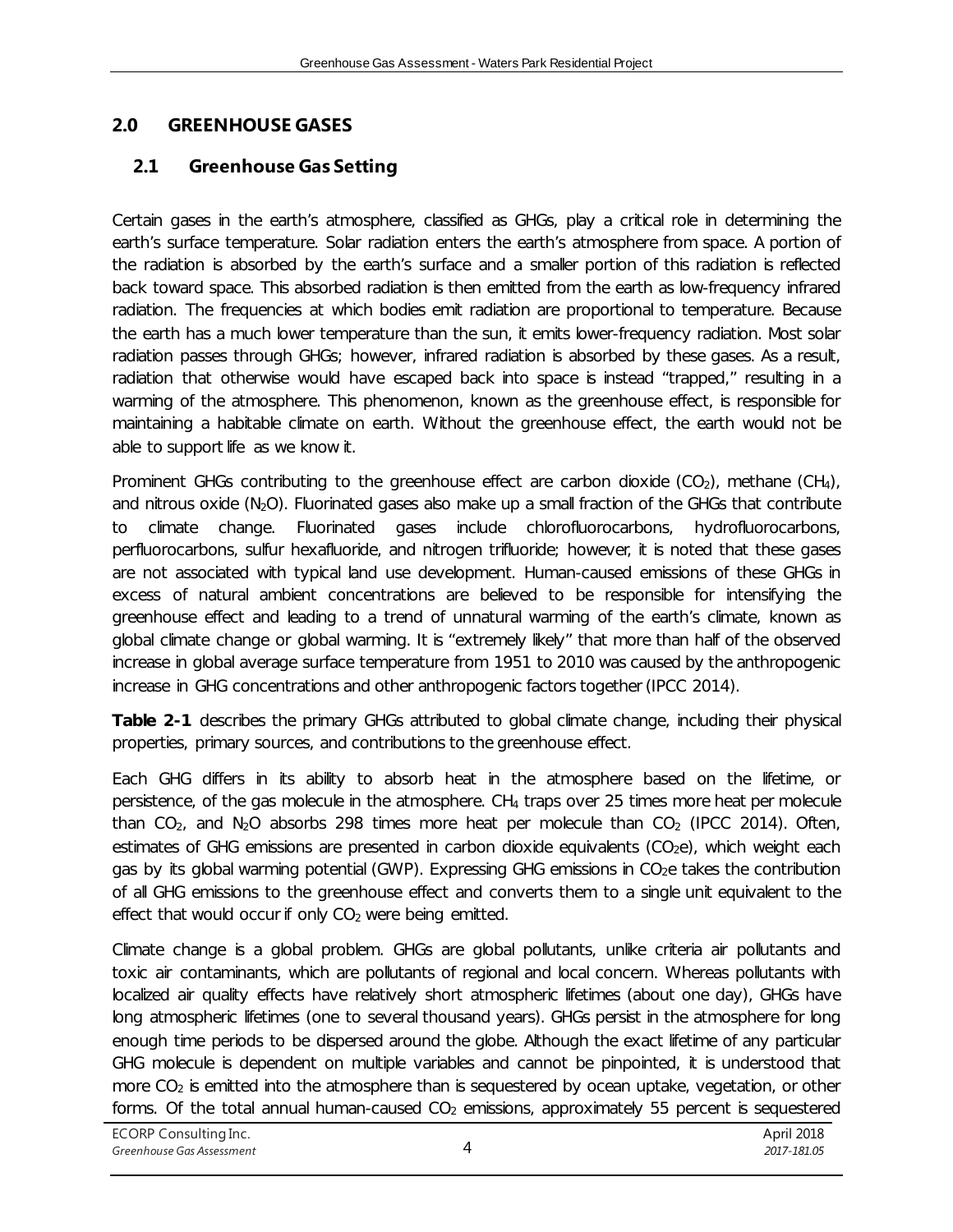through ocean and land uptakes every year, averaged over the last 50 years, whereas the remaining 45 percent of human-caused  $CO<sub>2</sub>$  emissions remains stored in the atmosphere (IPCC 2013).

<span id="page-5-1"></span>

| <b>Greenhouse Gas</b><br><b>Description</b> |                                                                                                                                                                                                                                                                                                                                                                                                                                                                                                                                                                                                                                                                                                                                                                                                                                                   |  |  |
|---------------------------------------------|---------------------------------------------------------------------------------------------------------------------------------------------------------------------------------------------------------------------------------------------------------------------------------------------------------------------------------------------------------------------------------------------------------------------------------------------------------------------------------------------------------------------------------------------------------------------------------------------------------------------------------------------------------------------------------------------------------------------------------------------------------------------------------------------------------------------------------------------------|--|--|
| CO <sub>2</sub>                             | Carbon dioxide is a colorless, odorless gas. CO <sub>2</sub> is emitted in a number of ways, both naturally<br>and through human activities. The largest source of CO2 emissions globally is the combustion of<br>fossil fuels such as coal, oil, and gas in power plants, automobiles, industrial facilities, and other<br>sources. A number of specialized industrial production processes and product uses such as<br>mineral production, metal production, and the use of petroleum-based products can also lead to<br>CO <sub>2</sub> emissions. The atmospheric lifetime of CO <sub>2</sub> is variable because it is so readily exchanged in<br>the atmosphere. <sup>1</sup>                                                                                                                                                               |  |  |
| CH <sub>4</sub>                             | Methane is a colorless, odorless gas and is the major component of natural gas, about 87<br>percent by volume. It is also formed and released to the atmosphere by biological processes<br>occurring in anaerobic environments. Methane is emitted from a variety of both human-related<br>and natural sources. Human-related sources include fossil fuel production, animal husbandry<br>(intestinal fermentation in livestock and manure management), rice cultivation, biomass burning,<br>and waste management. These activities release significant quantities of CH4 to the atmosphere.<br>Natural sources of CH <sub>4</sub> include wetlands, gas hydrates, permafrost, termites, oceans, freshwater<br>bodies, non-wetland soils, and other sources such as wildfires. The atmospheric lifetime of CH4<br>is about12 years. <sup>2</sup> |  |  |
| N <sub>2</sub> O                            | Nitrous oxide is a clear, colorless gas with a slightly sweet odor. Nitrous oxide is produced by<br>both natural and human-related sources. Primary human-related sources of N2O are agricultural<br>soil management, animal manure management, sewage treatment, mobile and stationary<br>combustion of fossil fuels, adipic acid production, and nitric acid production. N2O is also<br>produced naturally from a wide variety of biological sources in soil and water, particularly<br>microbial action in wet tropical forests. The atmospheric lifetime of N2O is approximately 120<br>years. <sup>3</sup>                                                                                                                                                                                                                                   |  |  |

| Table 2-1. Greenhouse Gases |
|-----------------------------|
|-----------------------------|

Sources: <sup>1</sup> EPA 2016a, <sup>2</sup> EPA 2016b, <sup>3</sup> EPA 2016c

The quantity of GHGs that it takes to ultimately result in climate change is not precisely known; suffice it to say the quantity is enormous, and no single project alone would measurably contribute to a noticeable incremental change in the global average temperature or to global, local, or microclimates. From the standpoint of CEQA, GHG impacts to global climate change are inherently cumulative.

#### *2.1.1 Sources of Greenhouse Gas Emissions*

<span id="page-5-0"></span>In June 2017, CARB released the 2017 edition of the California GHG inventory covering calendar year 2015 emissions. In 2015, California emitted 440.4 million gross metric tons of CO<sub>2</sub>e including from imported electricity. Combustion of fossil fuel in the transportation sector was the single largest source of California's GHG emissions in 2015, accounting for approximately 37 percent of total GHG emissions in the state. This sector was followed by the industrial sector (21 percent) and the electric power sector (including both in-state and out-of-state sources) (19 percent) (CARB 2017a).

Emissions of  $CO<sub>2</sub>$  are by-products of fossil fuel combustion.  $CH<sub>4</sub>$ , a highly potent GHG, primarily results from off-gassing (the release of chemicals from nonmetallic substances under ambient or greater pressure conditions) and is largely associated with agricultural practices and landfills.  $N_2O$  is also largely attributable to agricultural practices and soil management. Carbon dioxide sinks, or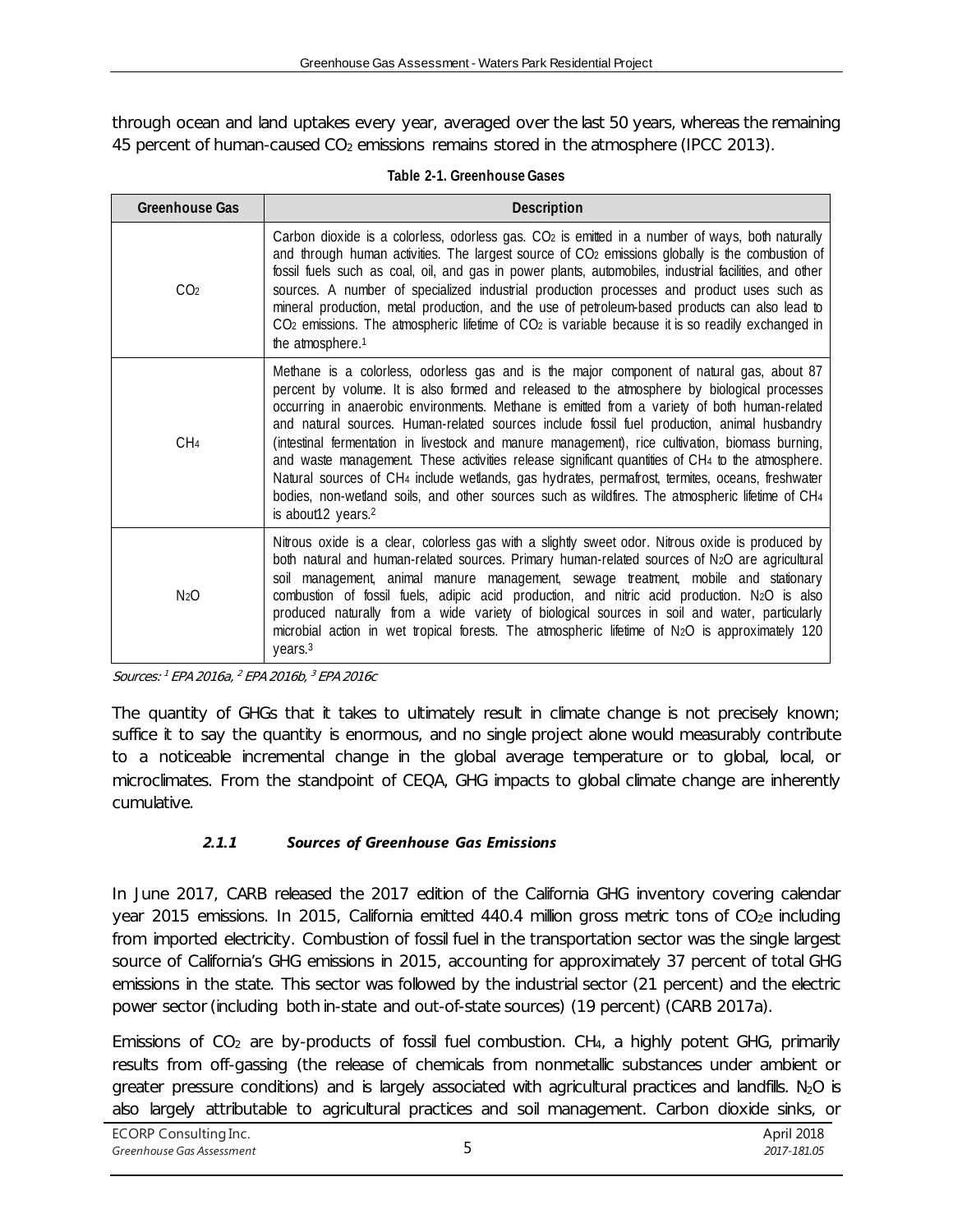reservoirs, include vegetation and the ocean, which absorb  $CO<sub>2</sub>$  through sequestration and dissolution  $(CO<sub>2</sub>$  dissolving into the water), respectively, two of the most common processes for removing carbon dioxide from the atmosphere.

# <span id="page-6-1"></span><span id="page-6-0"></span>**2.2 Regulatory Framework**

#### *2.2.1 State*

#### Executive Order S-3-05

Executive Order (EO) S-3-05, signed by Governor Arnold Schwarzenegger in 2005, proclaims that California is vulnerable to the impacts of climate change. It declares that increased temperatures could reduce the Sierra Nevada snowpack, further exacerbate California's air quality problems, and potentially cause a rise in sea levels. To combat those concerns, the executive order established total GHG emission targets for the state. Specifically, emissions are to be reduced to the 2000 level by 2010, the 1990 level by 2020, and to 80 percent below the 1990 level by 2050.

While dated, this executive order remains relevant because a more recent California Appellate Court decision, Cleveland National Forest Foundation v. San Diego Association of Governments (November 24, 2014) 231 Cal.App.4th 1056, examined whether it should be viewed as having the equivalent force of a legislative mandate for specific emissions reductions. While the California Supreme Court ruled that the San Diego Association of Governments did not abuse its discretion by declining "to adopt the 2050 goal as a measure of significance in light of the fact that the Executive Order does not specify any plan or implementation measures to achieve its goal, the decision also recognized that the goal of a 40 percent reduction in 1990 GHG levels by 2030 is "widely acknowledged" as a "necessary interim target to ensure that California meets its longer-range goal of reducing greenhouse gas emissions 80 percent below 1990 levels by the year 2050.

#### Assembly Bill 32, the California Global Warming Solutions Act of 2006

In September 2006, Governor Schwarzenegger signed the California Global Warming Solutions Act of 2006, Assembly Bill (AB) 32. AB 32 establishes regulatory, reporting, and market mechanisms to achieve quantifiable reductions in GHG emissions and a cap on statewide GHG emissions. AB 32 requires that statewide GHG emissions be reduced to 1990 levels by 2020. AB 32 also requires that these reductions "…shall remain in effect unless otherwise amended or repealed. (b) It is the intent of the Legislature that the statewide greenhouse gas emissions limit continue in existence and be used to maintain and continue reductions in emissions of greenhouse gases beyond 2020. (c) The [Air Resources Board] shall make recommendations to the Governor and the Legislature on how to continue reductions of greenhouse gas emissions beyond 2020." [California Health and Safety Code, Division 25.5, Part 3, Section 38551]

### Assembly Bill 32 Climate Change Scoping Plan and Updates

In December 2008, CARB adopted its Climate Change Scoping Plan (CARB 2017b), which contains the main strategies California will implement to achieve reduction of approximately 118 million metric tons of CO<sub>2</sub>e emissions, or approximately 21.7 percent from the State's projected 2020 emission level of 545 million metric tons of  $CO<sub>2</sub>e$  under a business-as-usual scenario (this is a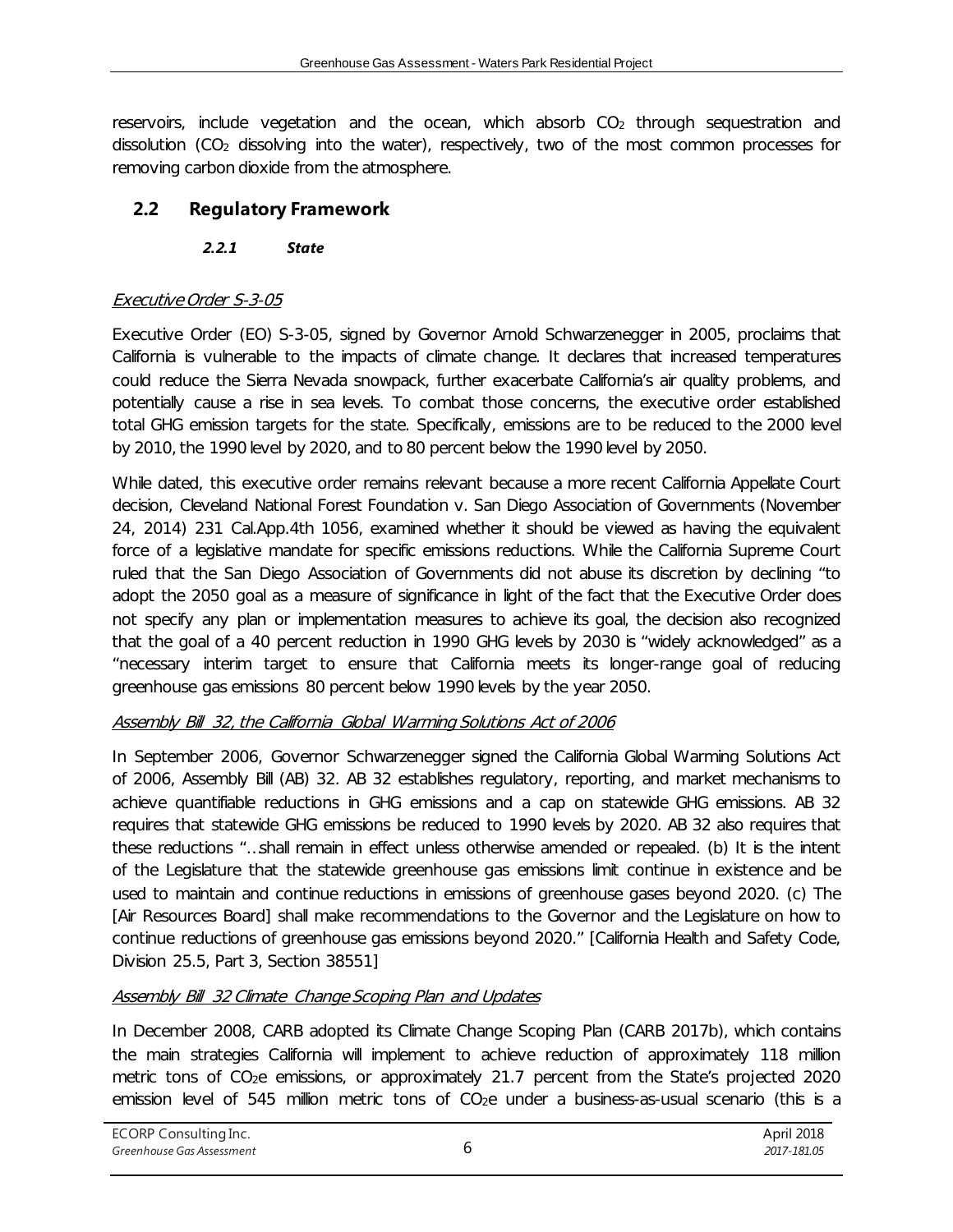reduction of 47 million metric tons of CO<sub>2</sub>e, or almost 10 percent, from 2008 emissions). In May 2014, CARB released and subsequently adopted the First Update to the Climate Change Scoping Plan to identify the next steps in reaching AB 32 goals and evaluate progress that has been made between 2000 and 2012. According to the update, California is on track to meet the near-term 2020 GHG limit and is well positioned to maintain and continue reductions beyond 2020. The update also reports the trends in GHG emissions from various emissions sectors (e.g., transportation, building energy, agriculture).

On January 20, 2017, CARB released its proposed 2017 Climate Change Scoping Plan Update (2017 Scoping Plan Update), which lays out the framework for achieving the 2030 reductions as established in more recent legislation (Senate Bill 32 discussed below). The proposed 2017 Scoping Plan Update, approved by CARB's Governing Board in December 2017, identifies the GHG reductions needed by each emissions sector to achieve a statewide emissions level that is 40 percent below 1990 levels before 2030.

The update Scoping Plan also identifies how GHGs associated with proposed projects could be evaluated under CEQA. Specifically, it states that "achieving net zero increases in GHG emissions, resulting in no contribution to GHG impacts, may not be feasible or appropriate for every project, however, and the inability of a project to mitigate its GHG emissions to net zero does not imply the project results in a substantial contribution to the cumulatively significant environmental impact of climate change under CEQA."

#### Executive Order B-30-15

On April 20, 2015 Governor Brown signed Executive Order B-30-15 to establish a California GHG reduction target of 40 percent below 1990 levels by 2030. The Governor's executive order aligns California's GHG reduction targets with those of leading international governments such as the 28 nation European Union, which adopted the same target in October 2014. California is on track to meet or exceed the target of reducing GHG emissions to 1990 levels by 2020, as established in the California Global Warming Solutions Act of 2006 (AB 32, discussed above). California's new emission reduction target of 40 percent below 1990 levels by 2030 will make it possible to reach the ultimate goal of reducing emissions 80 percent below 1990 levels by 2050. This is in line with the scientifically established levels needed in the U.S. to limit global warming below 2 degrees Celsius, the warming threshold at which major climate disruptions are projected, such as super droughts and rising sea levels.

#### Senate Bill 32 and Assembly Bill 197 of 2016

In August 2016, Governor Brown signed SB 32 and AB 197, which serve to extend California's GHG reduction programs beyond 2020. SB 32 amended the Health and Safety Code to include Section 38566, which contains language to authorize CARB to achieve a statewide GHG emission reduction of at least 40 percent below 1990 levels by no later than December 31, 2030. SB 32 codified the targets established by EO B-30-15 for 2030, which set the next interim step in the State's continuing efforts to pursue the long-term target expressed in EOs S-3-05 and B-30-15 of 80 percent below 1990 emissions levels by 2050.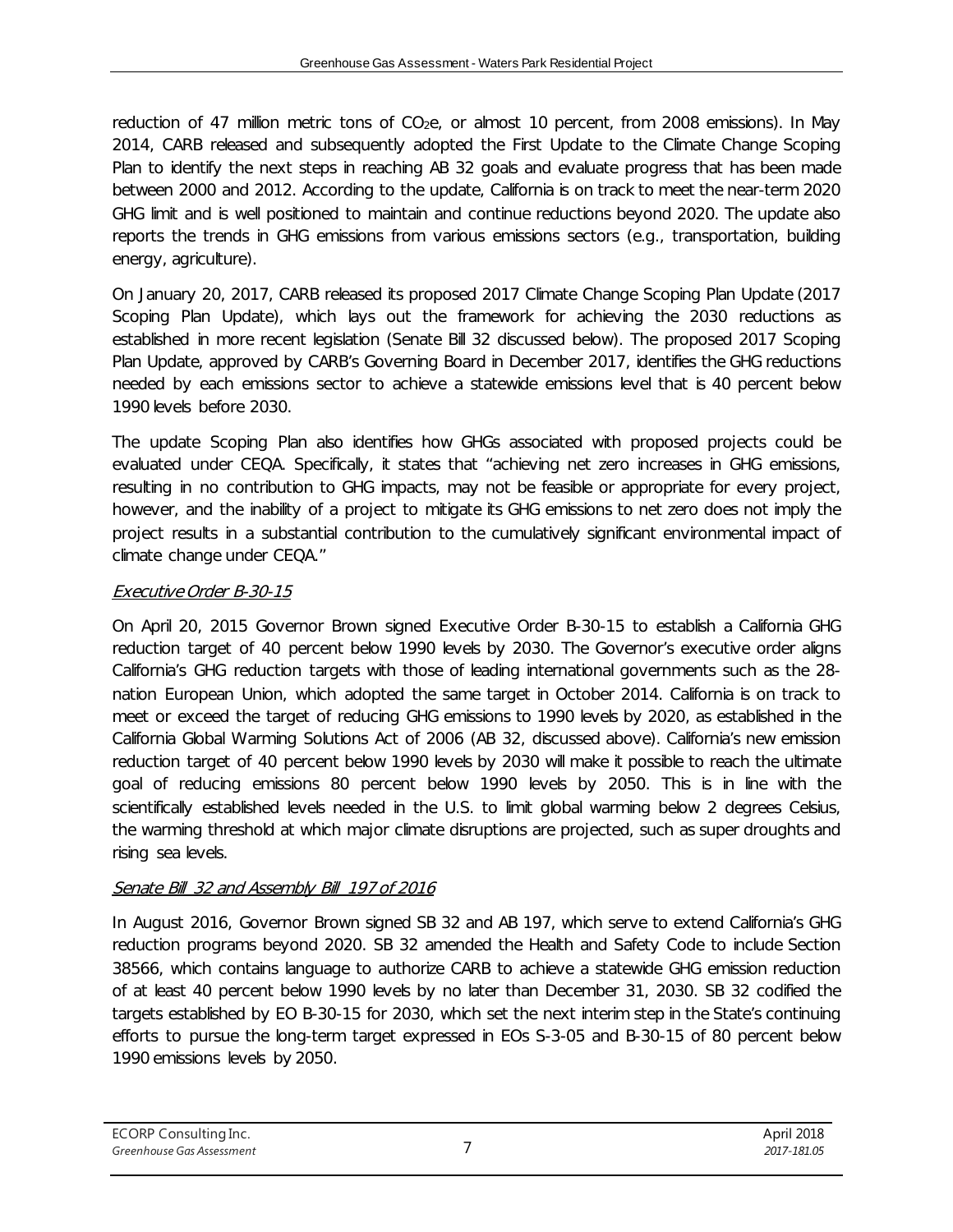#### Senate Bill X1-2 of 2011 and Senate Bill 350 of 2015

SB X1-2 of 2011 requires all California utilities to generate 33 percent of their electricity from renewables by 2020. SB X1-2 sets a three-stage compliance period requiring all California utilities, including independently-owned utilities, energy service providers, and community choice aggregators, to generate 20 percent of their electricity from renewables by December 31, 2013; 25 percent by December 31, 2016; and 33 percent by December 31, 2020. SB X1-2 also requires the renewable electricity standard to be met increasingly with renewable energy that is supplied to the California grid from sources within, or directly proximate to, California. SB X1-2 mandates that renewables from these sources make up at least 50 percent of the total renewable energy for the 2011-2013 compliance period, at least 65 percent for the 2014-2016 compliance period, and at least 75 percent for 2016 and beyond. In October 2015, SB 350 was signed by Governor Brown, which requires retail sellers and publicly-owned utilities to procure 50 percent of their electricity from renewable resources by 2030.

#### *2.2.2 Regional*

#### <span id="page-8-0"></span>Association of Bay Area Governments Final Plan Bay Area 2040

The Association of Bay Area Governments' (ABAG) Plan Bay Area is the Regional Transportation Plan (RTP) and Sustainable Communities Strategy (SCS) for the San Francisco Bay Area. ABAG was tasked by CARB to achieve a 7 percent per capita reduction in mobile-source GHG emissions compared to 2005 vehicle emissions by 2020 and a 15 percent per capita reduction by 2035. Plan Bay Area 2040 establishes an overall mechanism to achieve these GHG targets for the Project region consistent with both the target date of AB 32 (2020) and the post-2020 GHG reduction goals of SB 32. CARB has confirmed the Project region will achieve its GHG reduction targets by implementing Plan Bay Area (CARB 2014).

#### Bay Area Air Quality Management District 2017 Clean Air Plan

The 2017 Plan provides a regional strategy to protect public health and protect the climate. To protect the climate, the 2017 Clean Air Plan defines a vision for transitioning the region to a postcarbon economy needed to achieve ambitious greenhouse gas reduction targets for 2030 and 2050, and provides a regional climate protection strategy that will put the Bay Area on a pathway to achieve those greenhouse gas emissions reduction targets.

The 2017 Clean Air Plan includes a wide range of control measures designed to reduce emissions of methane and other "super-GHGs" that are potent climate pollutants in the near-term; and to decrease emissions of carbon dioxide by reducing fossil fuel combustion.

#### San Mateo Climate Action Plan

The City of San Mateo adopted a community-wide climate action plan (CAP) on April 6, 2015, which updates and consolidates the City's existing GHG Emissions Reduction Plan, Climate Action Plan for Municipal Operations and Facilities, and Sustainable Initiatives Plan based on the vision of San Mateo residents, businesses, and local government. The goal was to prepare a CAP that serves as an updated and Qualified GHG Reduction Strategy consistent with BAAQMD GHG Plan Level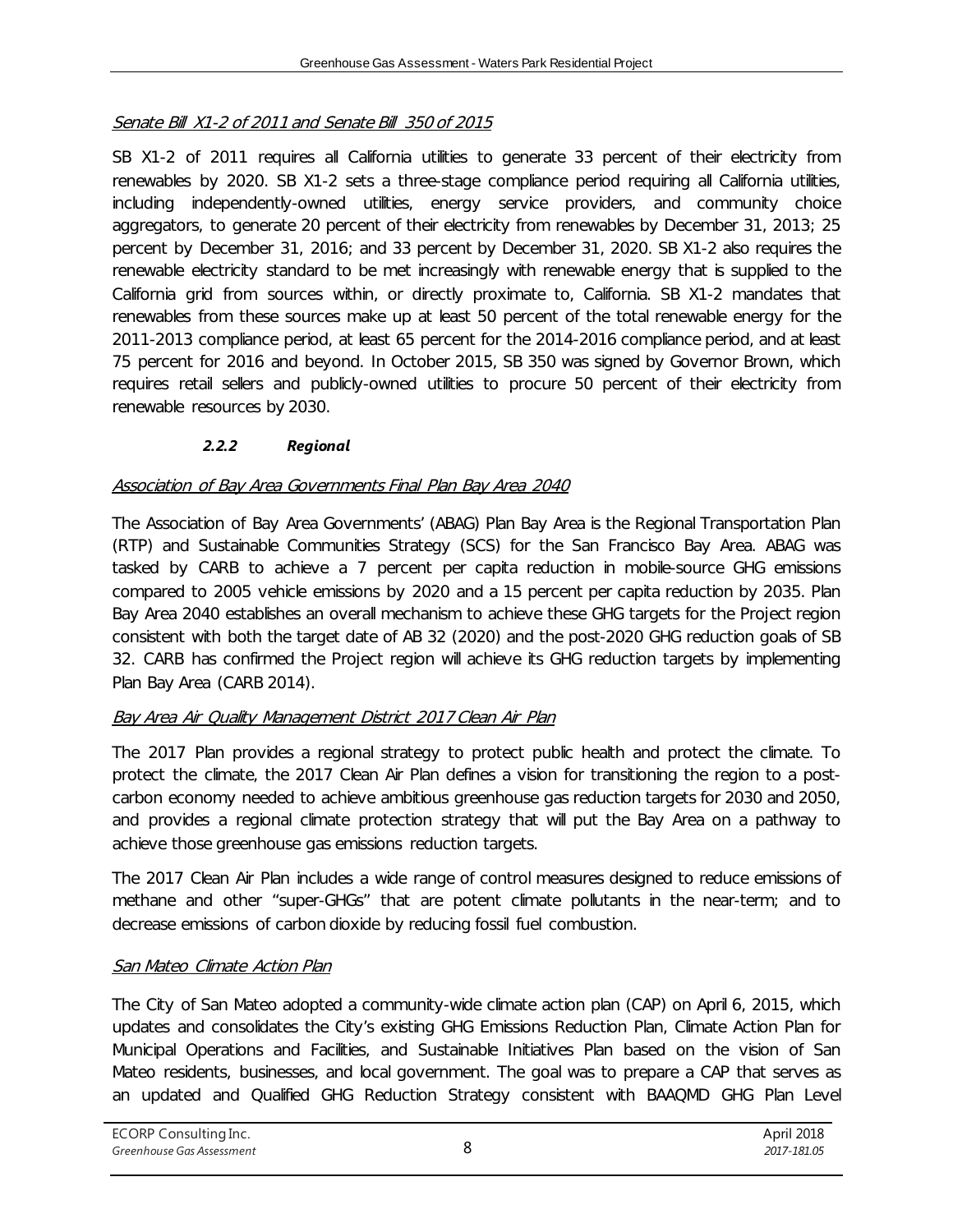Guidance and CEQA Guidelines Section 15183.5. The CAP was developed through a robust public process that engaged the San Mateo Sustainability Commission, staff, and the community.

A climate action plan is a comprehensive strategy for a community to reduce emissions of GHGs, which, according to scientific consensus, are primarily responsible for causing climate change. The San Mateo CAP includes five key pieces:

- 1. An inventory of the annual GHG emissions attributable to San Mateo based on the types of activities occurring within the community and guidance from various protocols and agencies. The City has inventories of emissions for 2005 and 2010.
- 2. A forecast of what GHG emissions are likely to look like in 2020 and 2030, based on expected population and economic growth adopted in the General Plan.
- 3. A reduction target, which identifies a goal for reducing GHG emissions by 2020 and 2030.
- 4. Reduction strategies, which describe the actions the community intends to take to achieve the reduction target. Each strategy identifies the amount of GHGs that will be reduced once the strategy is implemented. The CAP also estimates benefits of existing programs.
- 5. An implementation and monitoring program to track progress toward the reduction target and the status of the reduction strategies. A CAP consistency checklist for future development projects is included in the implementation program.

#### City of San Mateo CAP Consistency Checklist

As part of the CAP, the City developed a CAP consistency checklist for land use projects. The checklist is a streamlined tool that identifies the CAP's mandatory requirements and provides an opportunity for project applicants to demonstrate project consistency with GHG reduction measures and actions in the CAP. The checklist is also an opportunity to identify additional project characteristics that support the GHG reduction targets and programs in the CAP.

#### <span id="page-9-1"></span><span id="page-9-0"></span>**2.3 Greenhouse Gas Emissions Impact Assessment**

#### *2.3.1 Thresholds of Significance*

The impact analysis provided below is based on the following California Environmental Quality Act (CEQA) Guidelines Appendix G thresholds of significance. The Project would result in a significant impact to greenhouse gas emissions if it would:

- 1) Generate GHG emissions, either directly or indirectly, that may have a significant impact on the environment.
- 2) Conflict with any applicable plan, policy, or regulation of an agency adopted for the purpose of reducing the emissions of greenhouse gases.

#### BAAQMD Thresholds

The assessment of GHG emissions below is based on guidance from the BAAQMD. The BAAQMD CEQA Guidelines include guidance on assessing GHGs and climate change impacts as required under CEQA Section 15183.5(b) and establish thresholds of significance for impacts related to GHG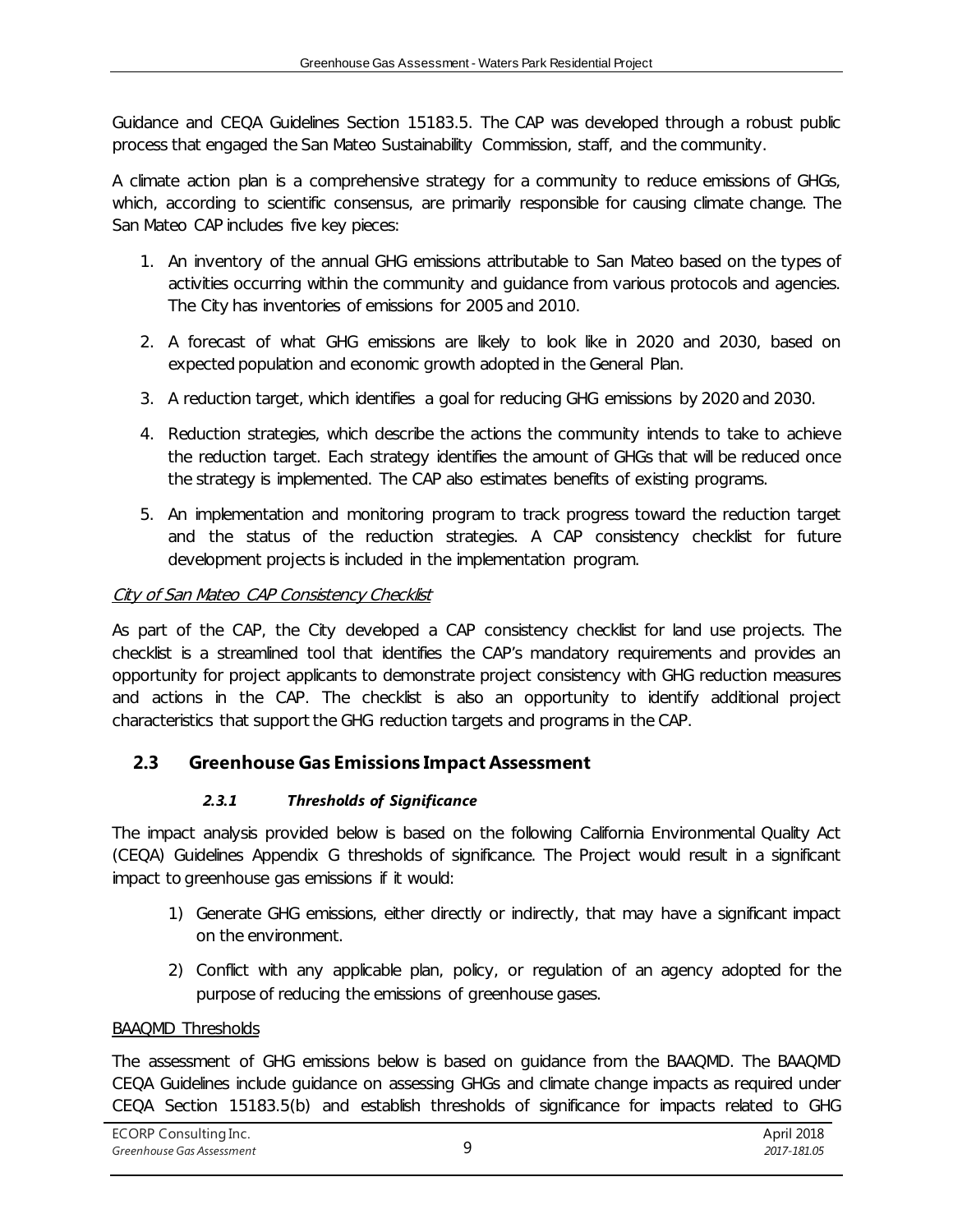emissions. The City of San Mateo has determined, in its discretion, that the guidelines are based on substantial evidence to "attribute an appropriate share of greenhouse gas emission reductions necessary to reach AB 32 goals to new land use development projects in the BAAQMD's jurisdiction that are evaluated pursuant to CEQA" (BAAQMD 2017a). Therefore, the City is using the BAAQMD CEQA Guidelines to determine the level of impact from the project's contribution of GHG emissions.

The BAAQMD does not have an adopted threshold of significance for construction-related GHG emissions; however, the air district recommends the quantification and disclosure of constructiongenerated GHG emissions.

The BAAQMD project-level operational threshold of significance for GHG emissions is the project generation of 1,100 metric tons of  $CO<sub>2</sub>e$  per year during operations (bright-line numeric threshold); **or** the project generation of 4.6 metric tons of  $CO<sub>2</sub>e$  per service population (employees + patrons + residents) per year during operations (efficiency-based threshold); **or** compliance with a Qualified GHG Reduction Strategy. For the purposes of this assessment, the Project is evaluated for compliance with the City of San Mateo CAP, as well as the BAAQMD bright-line numeric threshold of 1,100 metric tons of  $CO<sub>2</sub>e$  per year during operations.

As previously described, statewide goals for GHG reductions in the years beyond 2020 have been recently codified into state law with the passage of SB 32. The California Cap-and-Trade Program is the centerpiece of the current Scoping Plan as it allows the state to put a firm limit on overall carbon emissions. Under Cap-and-Trade, an overall limit on GHG emissions from capped sectors is established and facilities subject to the cap would be able to trade permits to emit GHG emissions. The Cap-and-Trade Program covers the GHG emissions associated with electricity consumed in California, whether generated in-state or imported. The program also covers fuel suppliers (natural gas and propane fuel providers as well as transportation fuel providers). Accordingly, GHG emissions associated with the Project's electricity and natural gas usage are covered by the Cap-and-Trade Program, as are GHG emission associated with the combustion of transportation fuels in the state, whether refined in-state or imported. Therefore, while Project design can contribute to reducing potential GHG emissions from the proposed Project, achievement of future GHG efficiency standards is also dependent, and primarily driven, on regulatory controls applied to all sectors of the California economy. Thus, the ability of this Project—and all land use development—to achieve GHG reduction goals beyond 2020 is partially out of the control of the Project and its proponents, and is being addressed by the State of California.

Nonetheless, even though the San Mateo CAP was drafted before SB 32, the CAP addresses estimate emissions beyond 2020 as informed by the post-2020 GHG reduction targets of Executive Order S-3-05. Specifically, the City set an additional goal of a 35 percent reduction from 2005 levels by 2030. Therefore, Project compliance with the CAP adequately establishes Project compliance not only with statewide GHG reduction goals for the year 2020 associated with AB 32, but also with statewide GHG reduction goals for the years beyond 2020.

Additionally, the Project is compared to ABAG's Plan Bay Area, the RTP/SCS for the San Francisco Bay Area, which establishes an overall GHG target for the project region consistent with both the target date of AB 32 (2020) and the post-2020 GHG reduction goals of SB 32. The Project is also compared to the BAAQMD 2017 Clean Air Plan, which defines a vision for transitioning the region to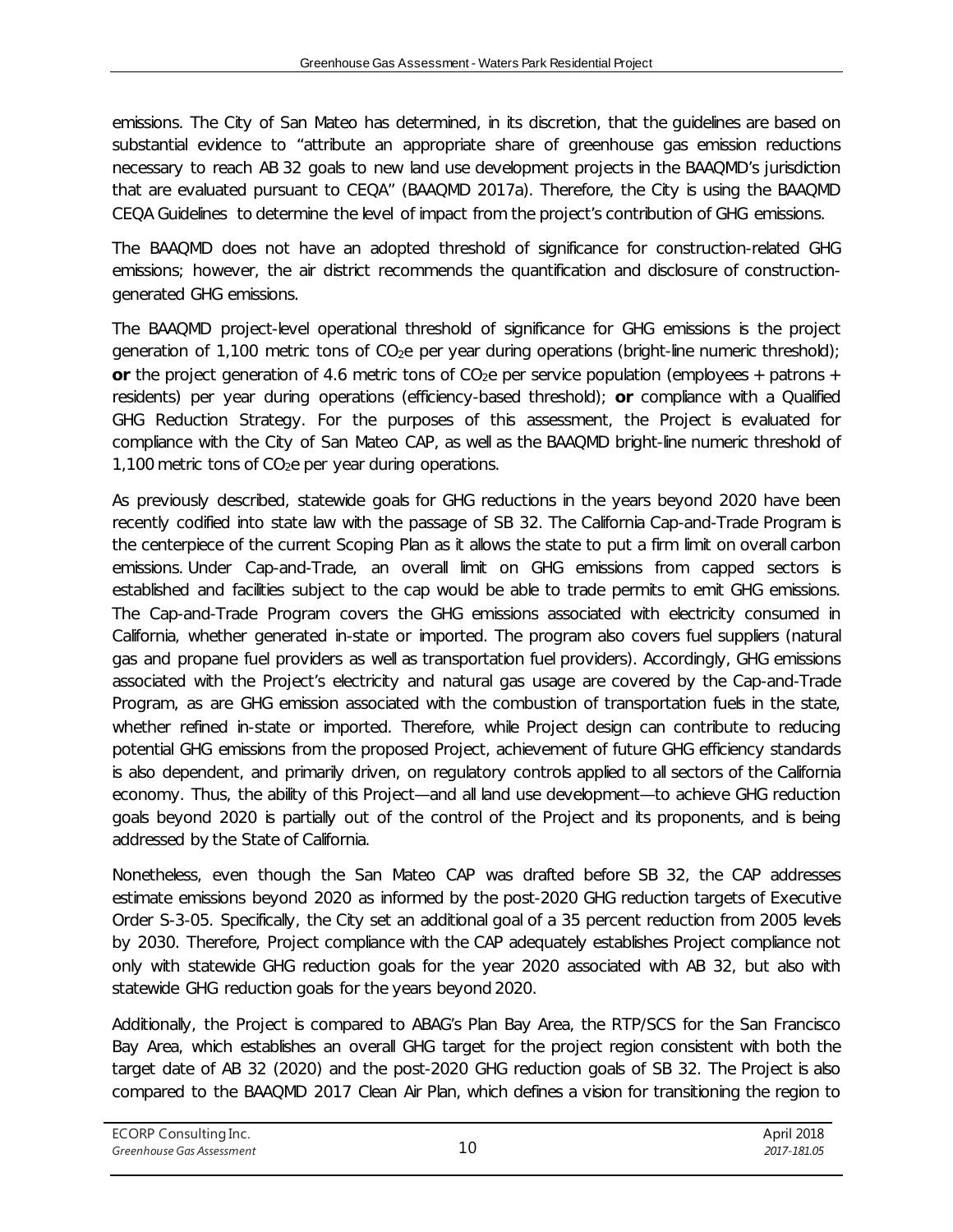a post-carbon economy needed to achieve ambitious greenhouse gas reduction targets for 2030 and 2050, and provides a regional climate protection strategy that will put the Bay Area on a pathway to achieve those greenhouse gas emissions reduction targets (BAAQMD 2017b).

#### *2.3.2 Methodology*

<span id="page-11-0"></span>GHG impacts were assessed in accordance with methodologies recommended by CARB and the BAAQMD. Where quantification was required, emissions were modeled using the California Emissions Estimator Model (CalEEMod), version 2016.3.2. CalEEMod is a statewide land use emissions computer model designed to quantify potential GHG emissions associated with both construction and operations from a variety of land use projects. Project construction-generated air pollutant emissions were primarily calculated using CalEEMod model defaults. Operational air pollutant emissions were based on the Project site plans and the estimated traffic trip generation rates from Hexagon Transportation Consultants (2018). For the purposes of this analysis, projected emissions associated with proposed operations are compared to the existing baseline, which includes an existing 164,709 square foot office park.

#### *2.3.3 Impacts Analysis*

# <span id="page-11-1"></span>*Conflict with any Applicable Plan, Policy, or Regulation of an Agency Adopted for the Purpose of Reducing the Emissions of Greenhouse Gases*

#### *City of San Mateo Climate Action Plan*

The San Mateo CAP (2015) is a strategic planning document that identifies sources of GHG emissions within the city's boundaries, presents current and future emissions estimates, identifies a GHG reduction target for future years, and presents strategic programs, policies, and projects to reduce emissions from the energy, transportation, land use, water use, and waste sectors. The GHG reduction programs, policies, projects, and strategies are referred to as "reduction measures" in the CAP. The emissions reduction program developed by the City follows the BAAQMD's CEQA Guidelines (2017) and the corresponding criteria for a Qualified Greenhouse Gas Emissions Reduction Program as defined by the BAAQMD, which in turn were developed to comply with the requirements of AB 32 and achieve the goals of the AB 32 Scoping Plan. A Qualified Greenhouse Gas Emissions Reduction Program adopted by a local jurisdiction should include the elements below, as described in CEQA Guidelines Section 15183.5. The BAAQMD's CEQA Guidelines outline the methodology to determine whether a GHG reduction program meets these requirements.

- Quantify greenhouse gas emissions, both existing and projected over a specified time period, resulting from activities within a defined geographic area.
- Establish a level, based on substantial evidence, below which the contribution to greenhouse gas emissions from activities covered by the plan would not be cumulatively considerable.
- Identify and analyze the greenhouse gas emissions resulting from specific actions or categories of actions anticipated within the geographic area.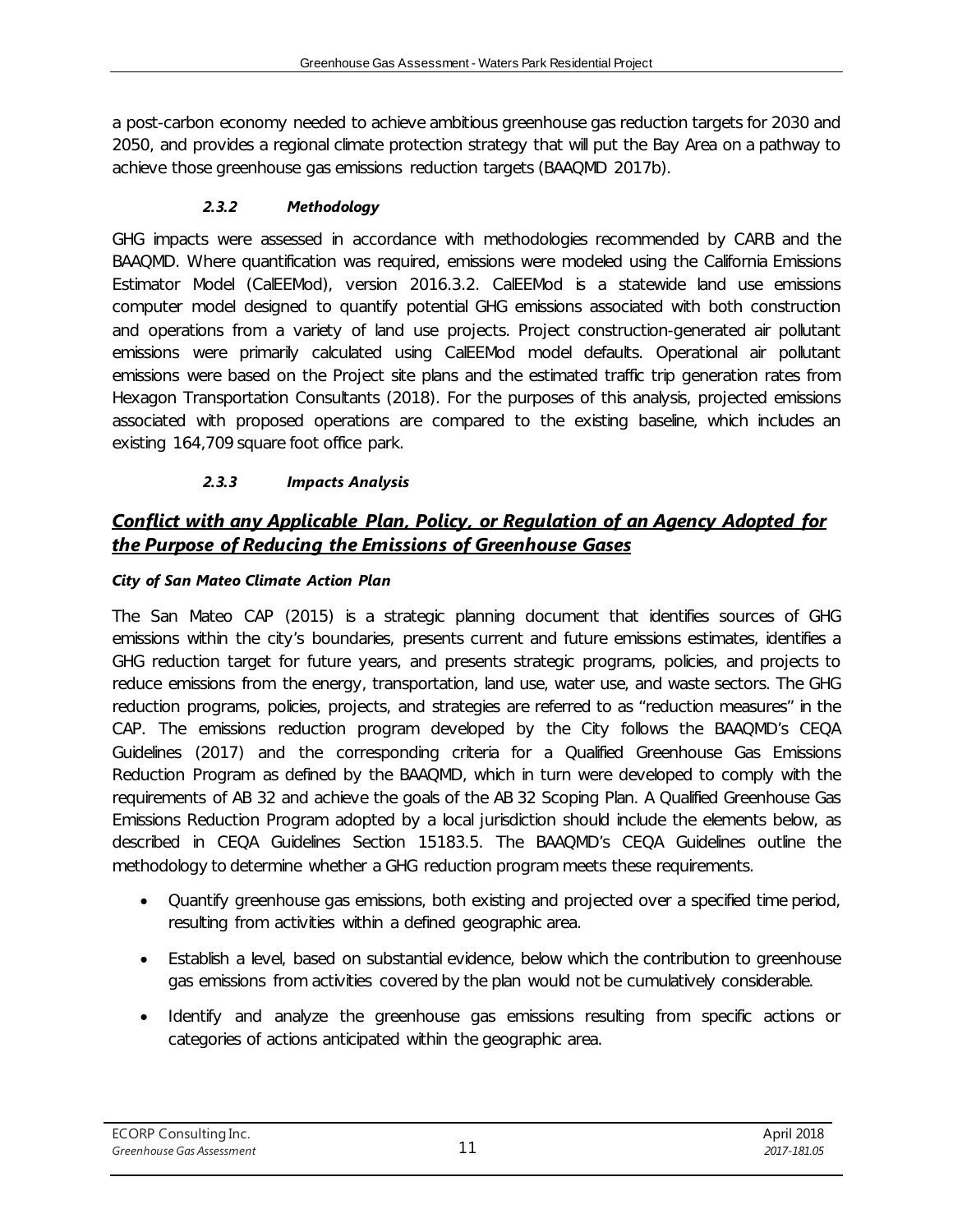- Specify measures or a group of measures, including performance standards, which substantial evidence demonstrates, if implemented on a project-by-project basis, would collectively achieve the specified emissions level.
- Establish a mechanism to monitor the plan's progress toward achieving the level and to require amendment if the plan is not achieving specified levels.
- Be adopted in a public process following environmental review.

The City's CAP meets BAAQMD guidelines as follows:

- The CAP quantifies citywide GHG emissions, both existing and projected over the specified time period, resulting from activities in San Mateo as defined by the City's General Plan.
- The CAP establishes a level, based on substantial evidence, below which the contribution of emissions from activities covered by the plan would not be cumulatively considerable.
- CAP policy provisions reduce emissions to 15 percent below 2005 levels by 2020.
- CAP policy provisions reduce emissions to 35 percent below 2005 levels by 2030.
- CAP policy provisions provide a foundation for the City to reach the goal of reducing emissions to 80 percent below 1990 levels by 2050.
- The CAP identifies and analyzes the emissions resulting from specific actions or categories of actions anticipated within the city.
- The CAP specifies measures or a group of measures, including performance standards.
- The CAP establishes a mechanism to monitor its progress toward achieving the level and to require amendment if the plan is not achieving specific levels.

The reduction measures proposed in the CAP build on inventory results and key opportunities prioritized by City staff, members of the San Mateo Sustainability Commission, and members of the public. The CAP strategies consist of measures and actions that identify the steps the City will take to support reductions in GHG emissions. The City will achieve these reductions in GHG emissions through a mix of voluntary programs and new strategic standards. All standards presented in the CAP respond to the needs of development, avoiding unnecessary regulation, streamlining new development, and achieving more efficient use of resources.

Both the existing and the projected GHG inventories in the CAP were derived based on the land use designations and associated densities defined in the City's General Plan (2010). As previously described, the Project proposes a General Plan Amendment from the site's existing designation of Executive Office, to Medium Density Multi-Family; as well as a Zoning Reclassification from E1 to R-3. Despite this proposed change in the Project site's land use designation, the Project is consistent with the GHG inventory and forecast in the CAP. This is because the proposed Project would generate less GHG emissions than currently generated onsite (see **Table 2-3** below). The primary reason for this reduction in GHG emissions with implementation of the proposed Project is the projected reduction of automobile trips compared with the existing condition. According to the traffic analysis prepared for the Project, the Project would result in 160 less automobile trips daily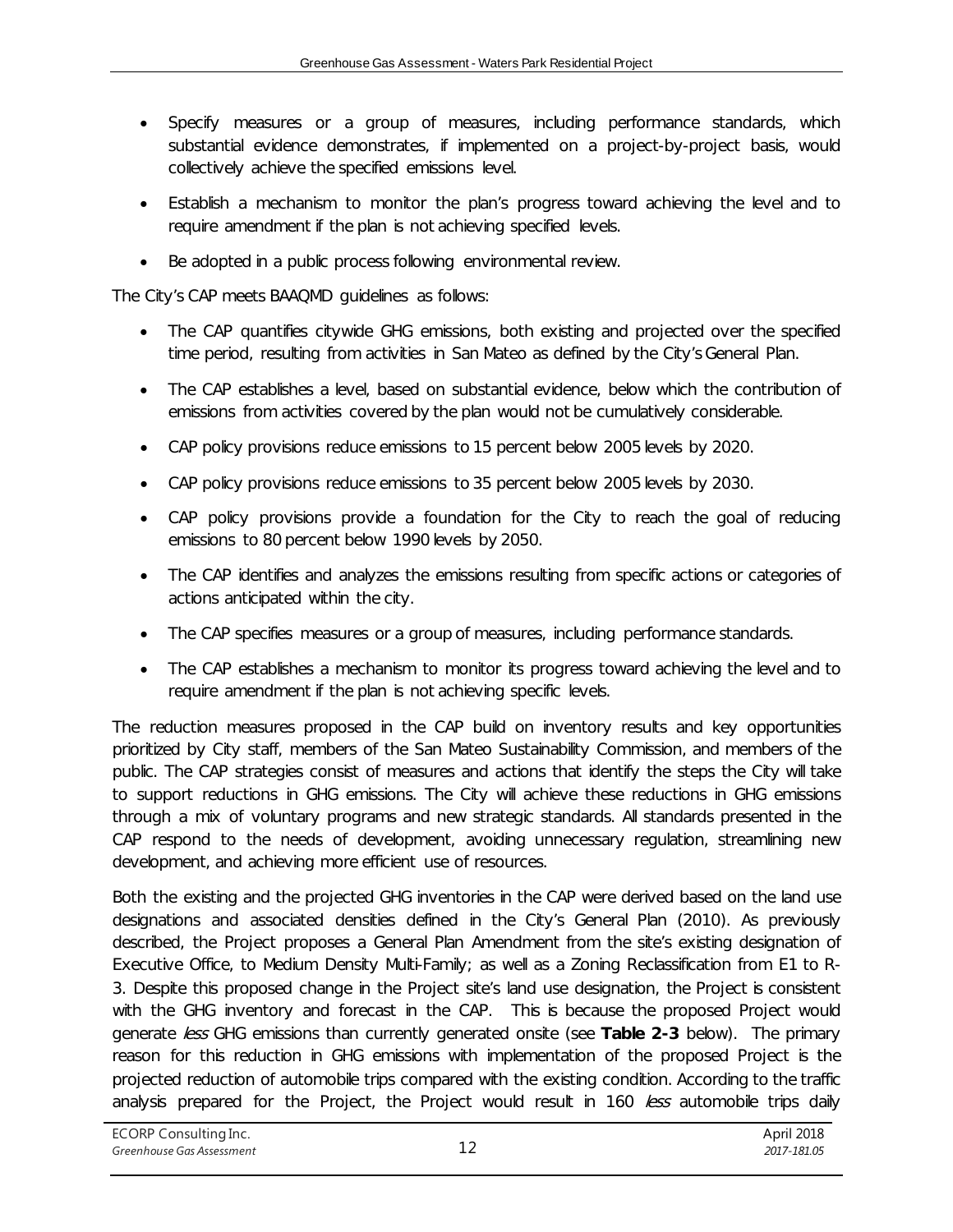compared with the existing land use on the site. Therefore, despite the fact that the Project proposes to change the existing land use designation of the Project site, the Project would result in a reduction of GHG emissions compared to existing conditions; and since the proposed General Plan Amendment would not result in an increase of GHG emissions beyond that considered in the City CAP, the Project is consistent with the GHG inventory and forecast in the CAP.

In addition, a specific Project proposal is considered consistent with the San Mateo CAP if it complies with the "required" GHG reduction measures in the adopted CAP. The required GHG reduction measures applicable to the proposed Project include the following:

- Reduction Measure RE 3: Renewable energy systems for new residential buildings. Section 23.24.030 of the San Mateo Municipal Code requires new single- and multi-family residential projects containing 17 or more units to provide a minimum of a 3-kilowatt photovoltaic system. The Project is proposing 250 square feet of roof-top solar panels per each singlefamily unit for a total of 7,000 square feet of solar panels.
- Reduction Measure AF 2: Provide pre-wiring for EV charging stations inside all garages. The Project will be required to provide pre-wiring in all Project garages for EV charging stations. The encouragement of electric vehicles and clean air vehicles through the provision of charging facilities could lead to reduced use of gasoline-burning automobiles and thus, less GHG emissions.
- Reduction Measure AT 2: Implement transportation demand management strategies to comply with the appropriate trip reduction target identified by the City of San Mateo. Transportation Demand Management (TDM) is a combination of services, incentives, facilities, and actions that reduce single-occupant vehicle (SOV) trips to help relieve traffic congestion, parking demand, and air pollutants, including GHG emissions. The purpose of TDM is to promote more efficient utilization of existing transportation facilities, and to ensure that new developments are designed to maximize the potential for sustainable transportation usage. A TDM Plan has been prepared for the proposed Project. The Project TDM Plan includes trip reduction strategies with the goal of reducing overall vehicular trip making activity in the Project area, and it is expected that the Project would meet it trip reduction target. The traffic analysis prepared for the Project indicates that the proposed change in land use from the existing office use to residential would reduce average daily vehicle trips to and from the Project site by approximately 160 trips. The site is a stop on multiple, free SamTrans routes and is also served by a free a shuttle service that connects to both the Hayward Park and Hillsdale Caltrain stations located on the west side of Highway 101. The Project is located within walking distance (0.3 mile), and connected with pedestrian sidewalks, to restaurants, retail stores, and other services on South Norfolk Street. These services are conveniently located for future residents of the proposed Project to access via walking, which will reduce the number of vehicle trips resulting in corresponding reductions in transportation-related GHG emissions.
- Reduction Measure SW 1: Provide an area of sufficient space to store and allow access to a compost bin and/or participate in a composting program. The Project is proposing

ECORP Consulting Inc. *Greenhouse Gas Assessment* 13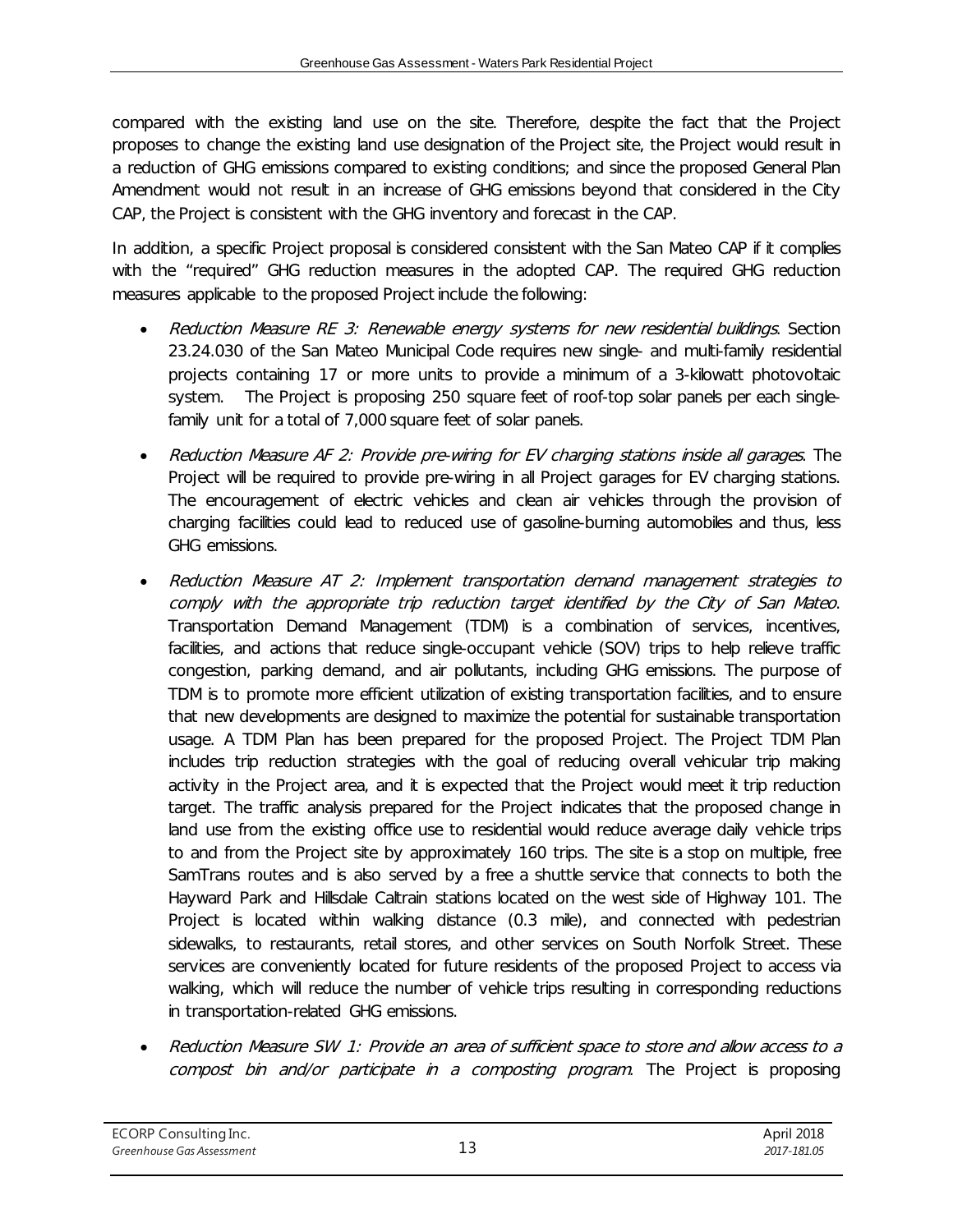composting/mulching bins on-site. Furthermore, the Project is proposing to participate in a composting program with the Recology integrated resource recovery company.

All development in San Mateo, including the Project, is required to adhere to all City-adopted policy provisions, including those contained in the adopted CAP. The Project applicant has completed a checklist to confirm consistency with the CAP (see **Attachment B**). The City ensures all provisions of the San Mateo CAP are incorporated into projects and their permits through development review and applications of conditions of approval as applicable.

#### *Bay Area Air Quality Management Plan 2017 Clean Air Plan*

As previously described, the 2017 Clean Air Plan provides a regional strategy to protect public health and protect the climate. The 2017 Clean Air Plan defines a vision for transitioning the region to a post-carbon economy needed to achieve ambitious greenhouse gas reduction targets for 2030 and 2050, and provides a regional climate protection strategy that will put the Bay Area on a pathway to achieve those GHG emissions reduction targets. The 2017 Clean Air Plan includes a wide range of control measures designed to reduce emissions of methane and other "super-GHGs" that are potent climate pollutants in the near-term; and to decrease emissions of carbon dioxide by reducing fossil fuel combustion.

The 2017 Clean Air Plan includes a diverse range of control measures designed to decrease GHG emissions. Consistency of the proposed Project with 2017 Clean Air Plan is demonstrated by assessing whether the Project supports all of the Project-applicable Clean Air Plan control measures for GHG emissions. The control strategies of the Clean Air Plan include Stationary Source Measures, Mobile Source Measures, and Transportation Control Measures. The 2017 Clean Air Plan also identifies two additional subcategories of control measures, which are Land Use and Local Impact Measures, which address the exposure of sensitive receptors to toxic air contaminants and is thereby not applicable to this impact discussion of GHG emissions, and *Energy and Climate* Measures, which address GHG emissions.

Stationary Source Measures in the Clean Air Plan such as those implemented to control emissions from metal melting facilities, cement kilns, refineries, and glass furnaces are not applicable to the proposed Project. Therefore, consistency with the Clean Air Plan Stationary Source Measures is not evaluated further.

#### Transportation and Mobile Source Control Measures

The BAAQMD identifies transportation and mobile source control measures as part of the Clean Air Plan to reduce ozone precursor emissions from these sources. The transportation control measures are designed to reduce emissions from motor vehicles by reducing vehicle trips and vehicle miles traveled (VMT) in addition to vehicle idling and traffic congestion. The proposed Project is consistent with the Clean Air Plan's transportation and mobile source control measures in that it is the redevelopment of an existing urban environment. The Project is considered 'infill development' as it proposes to redevelop a built-out property and enhance the physical design of the urban environment. Under Public Resources Code (PRC) section 21061.3, an "infill site" is defined as a site that "has been previously developed for qualified urban uses." In turn, a "qualified urban use" is defined, pursuant to PRC section 21072, as "any residential, commercial, or public institutional,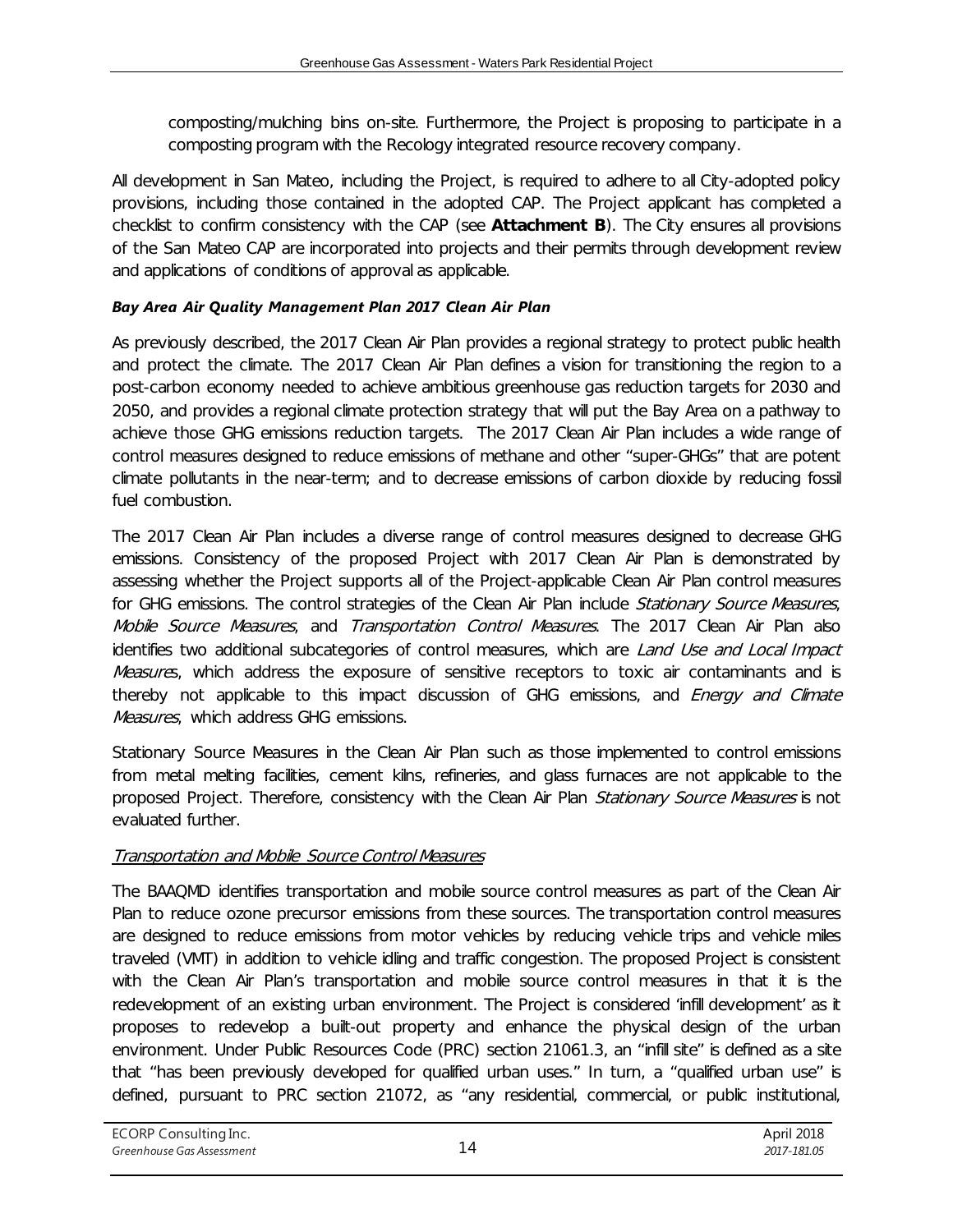transit or transportation passenger facility, or retail use, or any combination of those uses." Additionally, the Project site is located in an "urbanized area," which is defined under PRC section 21071 as "an incorporate city" that meets the criteria of having a population of at least 100,000 persons. These aspects of the Project would result in the generation of a reduced amount of air pollutants. According to the EPA, redevelopments produce 32 to 57 percent less air pollutant emissions per capita relative to conventional developments; this is because the number of daily vehicle trips and daily VMT associated with redevelopments tend to be lower compared with development on vacant land (EPA 2011).

The proposed Project would provide a convenient proximity to transit options and retail uses for its residents. For instance, the Project site is a stop on multiple, free SamTrans routes and is also served by a free a shuttle service that connects to both the Hayward Park and Hillsdale Caltrain stations located on the west side of Highway 101. The Project is located within walking distance (0.3 mile), and connected with pedestrian sidewalks, to restaurants, retail stores, and other services on South Norfolk Street. The Project would also provide 283 bicycle parking spaces to encourage utilization of alternative modes of transportation. The increased transit accessibility would reduce vehicle trips and VMT versus the statewide average and encourage walking and non-automotive forms of transportation and would result in corresponding reductions in transportation-related GHG emissions.

As a result, the proposed Project would not conflict with the identified transportation and mobile source control measures of the Clean Air Plan.

#### Energy and Climate Control Measures

The Clean Air Plan also includes Energy and Climate Control Measures, which are designed to reduce GHG emissions. Implementation of these measures is intended to promote energy conservation and efficiency in buildings throughout the community, promote renewable forms of energy production, reduce the "urban heat island" effect by increasing reflectivity of roofs and parking lots, and promote the planting of (low-VOC-emitting) trees to reduce biogenic emissions, lower air temperatures, provide shade, and absorb air pollutants. The measures include voluntary approaches to reduce the heat island effect by increasing shading in urban and suburban areas through the planting of trees. The proposed Project would include more than 280 trees, which would help reduce the heating effect. In addition, the proposed Project proposes the installation of at least a 3 kilowatt solar energy generation system in compliance with the San Mateo Municipal Code. Furthermore, the proposed building would be built to 2016 Title 24 Building Energy Efficiency Standards. The 2016 Building Energy Efficiency Standards are 28 percent more efficient than previous 2013 Standards for residential construction. The 2013 Standards were 25 percent more efficient than the 2010 Standards. Energy-efficient buildings require less electricity, and increased energy efficiency reduces fossil fuel consumption and decreases GHG emissions. Therefore, the proposed Project would not conflict with the BAAQMD Energy and Climate Control Measures.

For these reasons, the proposed Project would conform to the Project-applicable control measures in the Clean Air Plan.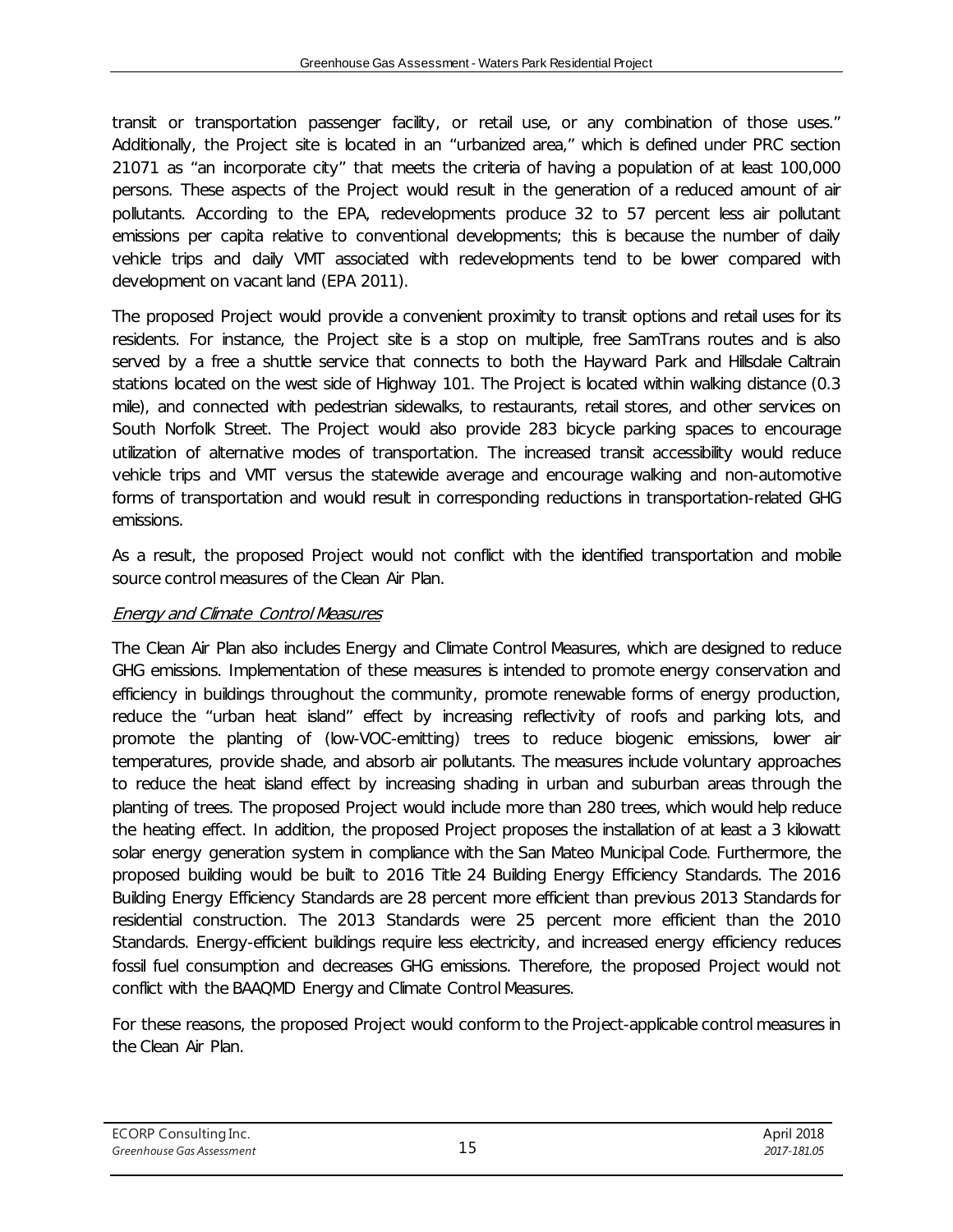#### *Association of Bay Area Governments Final Plan Bay Area 2040*

ABAG's Plan Bay Area is the RTP/SCS for the San Francisco Bay Area. Plan Bay Area establishes GHG emissions goals for automobiles and light-duty trucks, a potent source of GHG emissions attributable to land use development. As previously described, ABAG was tasked by CARB to achieve a 7 percent per capita reduction in mobile-source GHG emissions compared to 2005 vehicle emissions by 2020 and a 15 percent per capita reduction by 2035. Plan Bay Area 2013-2040 establishes an overall mechanism to achieve these GHG targets for the project region consistent with both the target date of AB 32 (2020) and the post-2020 GHG reduction goals of SB 32. CARB has confirmed the Project region will achieve its GHG reduction targets by implementing Plan Bay Area (CARB 2014). The RTP/SCS contains thousands of individual transportation projects, including highway improvements, railway electrification, bicycle lanes, new transit hubs, and replacement bridges. These future investments seek to reduce traffic bottlenecks, improve the efficiency of the region's network, and expand mobility choices. The RTP/SCS is an important planning document for the region, allowing project sponsors to qualify for federal funding. In addition, the RTP/SCS is supported by a combination of transportation and land use strategies that help the region achieve state GHG emission reduction goals and federal Clean Air Act requirements, preserve open space areas, improve public health and roadway safety, support the vital goods movement industry, and use resources more efficiently.

Plan Bay Area 2040's core strategy is "focused growth" in existing communities along the existing transportation network. This strategy allows the best "bang for the buck" in achieving key regional economic, environmental and equity goals: It builds upon existing community characteristics, efficiently leverages existing infrastructure and mitigates impacts on areas with less development. The RTP/SCS identifies 200 "Priority Development Areas" which are areas focused for growth and development. Priority Development Areas are defined by the RTP/SCS as existing neighborhoods that are served by public transit and have been identified as appropriate for additional, compact development.

The Project site is located in an area identified as an Urbanized Area in the RTP/SCS. Since the Project site is an Urbanized Area in the RTP/SCS planning period as opposed to "Priority Conservation Area," it is included in an area where infill redevelopment, such as proposed by the Project, is both predicted and encouraged by ABAG (ABAG 2017, Map 4.5). Furthermore, the Project is a modernization of land uses within a built environment (infill development), resulting in an increase of land use densification on the Project site. The Project will increase density in the vicinity over current conditions. Increased density, measured in terms of persons, jobs, or dwelling units per unit area, reduces emissions associated with transportation as it reduces the distance people travel for work or services and provides a foundation for the implementation of other strategies such as enhanced transit services. The Project would increase the site density to 17.1 dwelling units per acre.

For these reasons, the Project is consistent with Plan Bay Area and it can be assumed that regional mobile emissions will decrease in line with the goals of Plan Bay Area with implementation of the proposed Project. Implementing ABAG's RTP/SCS will greatly reduce the regional GHG emissions from transportation, and the proposed Project will not obstruct the achievement of Plan Bay Area's emission reduction targets.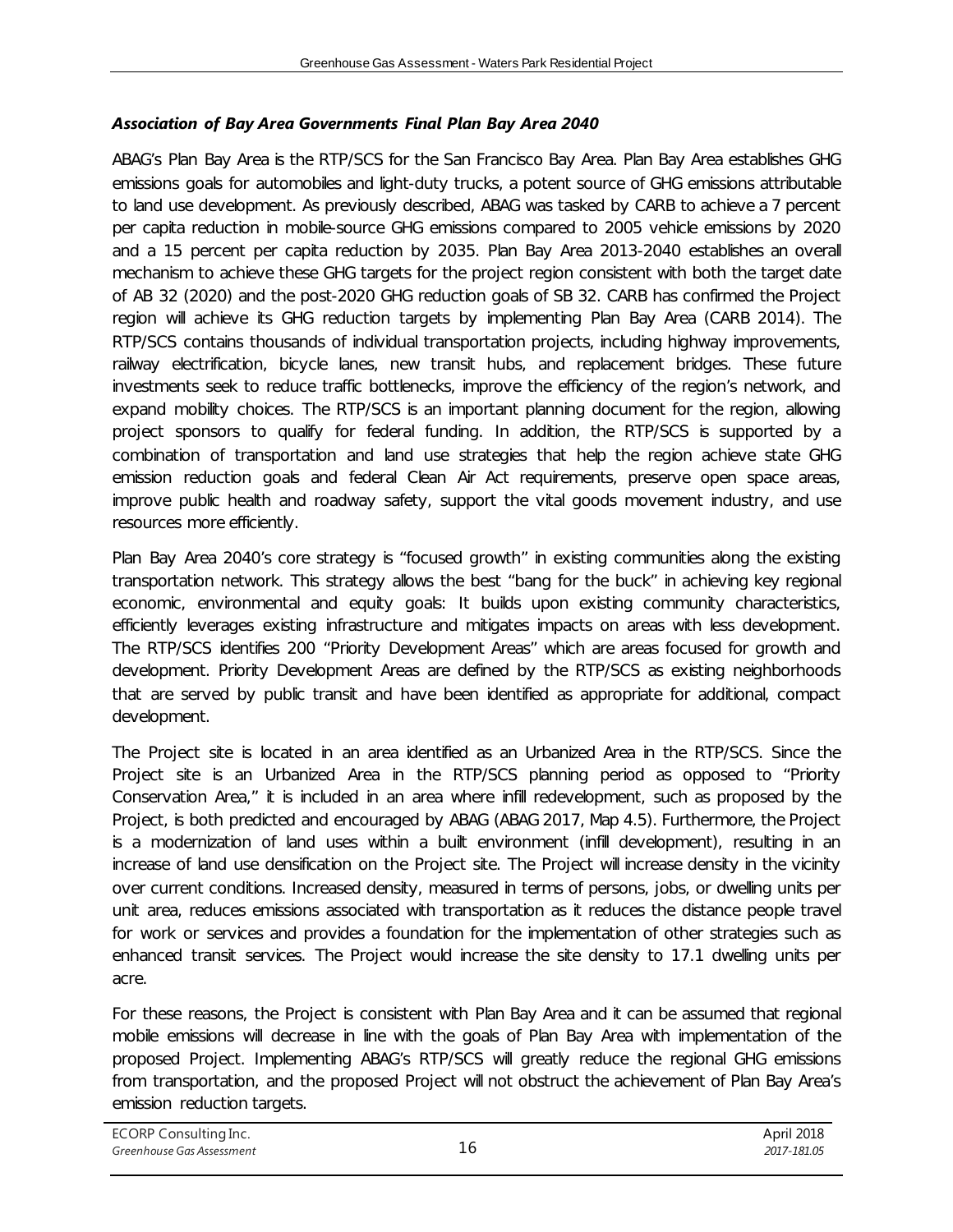#### *Contribution of Greenhouse Gas Emissions*

#### Construction

Construction-related activities that would generate GHGs include worker commute trips, haul trucks carrying supplies and materials to and from the Project site, and off-road construction equipment (e.g., dozers, loaders, excavators). GHG emissions would also be generated during demolition of the existing 164,709 square foot office park. **Table 2-2** illustrates the specific constructiongenerated GHG emissions that would result from construction of the Project.

<span id="page-17-0"></span>

| <b>Emissions Source</b>                              | CO <sub>2</sub> e (Metric Tons/Year) |  |
|------------------------------------------------------|--------------------------------------|--|
| First Year Construction (2019 - includes demolition) | 683                                  |  |
| Second Year Construction (2020)                      | 1.073                                |  |
| <b>Combined Construction Emissions</b>               | 1.756                                |  |

*Source: CalEEMod version 2016.3.2. Refer to Attachment A for Model Data Outputs.* 

*Notes: Building construction, paving, and architectural coating assumed to occur simultaneously.* Construction emissions conservatively account for an earlier construction schedule and thus, less modern/efficient construction equipment.

As shown in **Table 2-2**, Project construction (including demolition activities) would result in the generation of approximately 1,756 metric tons of  $CO<sub>2</sub>e$  over the course of construction. Once construction is complete, the generation of these GHG emissions would cease. The BAAQMD does not have an adopted threshold of significance for construction-related GHG emissions. GHG emissions generated by the construction sector have been declining in recent years. For instance, construction equipment engine efficiency has continued to improve year after year. The first federal standards (Tier 1) for new off-road diesel engines were adopted in 1994 for engines over 50 horsepower and were phased in from 1996 to 2000. In 1996, a Statement of Principles pertaining to off-road diesel engines was signed between the EPA, CARB, and engine makers (including Caterpillar, Cummins, Deere, Detroit Diesel, Deutz, Isuzu, Komatsu, Kubota, Mitsubishi, Navistar, New Holland, Wis-Con, and Yanmar). On August 27, 1998, the EPA signed the final rule reflecting the provisions of the Statement of Principles. The 1998 regulation introduced Tier 1 standards for equipment under 50 horsepower and increasingly more stringent Tier 2 and Tier 3 standards for all equipment with phase-in schedules from 2000 to 2008. As a result, all off-road, diesel-fueled construction equipment manufactured in 2006 or later has been manufactured to Tier 3 standards. Tier 3 engine standards reduce precursor and subset GHG emissions such as nitrogen oxide by as much as 60 percent. On May 11, 2004, the EPA signed the final rule introducing Tier 4 emission standards, which are currently phased-in over the period of 2008-2015. The Tier 4 standards require that emissions of nitrogen oxide be further reduced by about 90 percent. All off-road, diesel-fueled construction equipment manufactured in 2015 or later will be manufactured to Tier 4 standards.

ECORP Consulting Inc. **great Foundary Assemented during the project. This** April 2018 *2017-181.05* In addition, the California Energy Commission recently adopted changes to the 2016 Building Energy Efficiency Standards contained in the California Code of Regulations, Title 24, Part 6 (also known as the California Energy Code). The 2016 update to the Building Energy Efficiency Standards focuses on several key areas to improve the energy efficiency of newly constructed buildings and additions and alterations to existing buildings. For instance, effective January 1, 2017, owners/builder of construction projects have been required to divert (recycle) 65 percent of generated construction waste materials generated during the project. This requirement greatly reduces the generation  $\delta_0$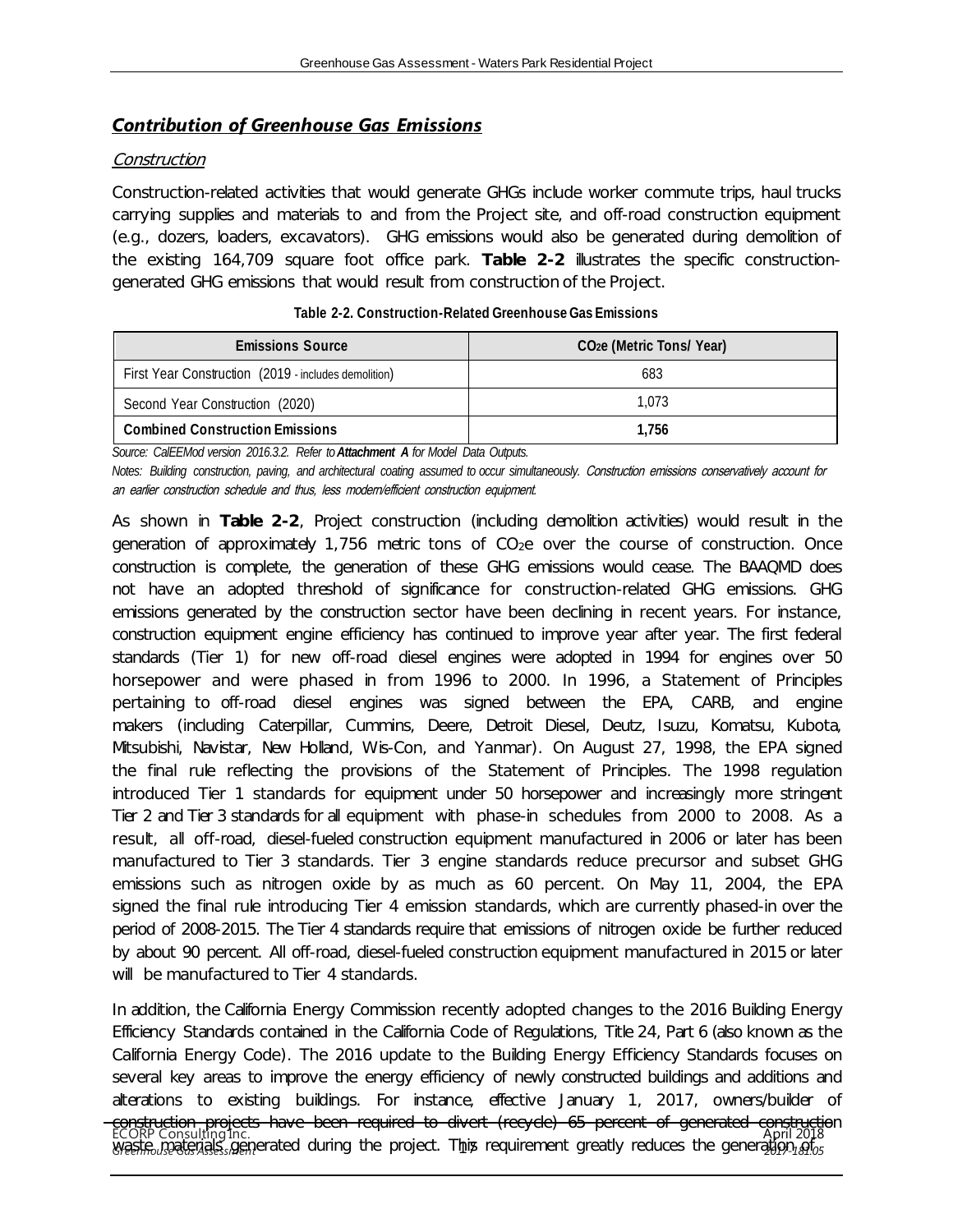GHG emissions by reducing decomposition at landfills, which is a source of CH<sub>4</sub>, and reducing demand for natural resources.

#### **Operations**

Operation of the Project would result in GHG emissions predominantly associated with motor vehicle use. Projected GHG emissions associated with proposed operations are quantified and compared to the existing baseline, which as previously stated includes a 164,709-square foot office park. **Table 2-3** summarizes all the direct and indirect annual GHG emissions level associated with the Project.

<span id="page-18-0"></span>

| <b>Emissions Source</b>                            | CO <sub>2</sub> e                                                                          |  |  |  |  |
|----------------------------------------------------|--------------------------------------------------------------------------------------------|--|--|--|--|
| <b>Proposed Project</b>                            | 190 Residences (434,419 square feet), Parking Garage (380 spaces), Parking Lot (45 spaces) |  |  |  |  |
| Area Source (landscaping, hearth)                  | 18                                                                                         |  |  |  |  |
| Energy                                             | 817                                                                                        |  |  |  |  |
| Mobile                                             | 1,783                                                                                      |  |  |  |  |
| Waste                                              | 54                                                                                         |  |  |  |  |
| Water                                              | 44                                                                                         |  |  |  |  |
| Total                                              | 2,716                                                                                      |  |  |  |  |
| <b>Existing</b><br>164,709 Square Foot Office Park |                                                                                            |  |  |  |  |
| Area Source (landscaping, hearth)<br>$\mathbf 0$   |                                                                                            |  |  |  |  |
| Energy                                             | 793                                                                                        |  |  |  |  |
| Mobile                                             | 2,156                                                                                      |  |  |  |  |
| Waste                                              | 77                                                                                         |  |  |  |  |
| Water                                              | 104                                                                                        |  |  |  |  |
| Total                                              | 3,131                                                                                      |  |  |  |  |
| <b>Difference</b>                                  |                                                                                            |  |  |  |  |
| Area Source (landscaping, hearth)                  | $+18$                                                                                      |  |  |  |  |
| Energy                                             | $+24$                                                                                      |  |  |  |  |
| Mobile                                             | $-373$                                                                                     |  |  |  |  |
| Waste                                              | $-23$                                                                                      |  |  |  |  |
| Water                                              |                                                                                            |  |  |  |  |
| <b>Total</b>                                       | $-415$                                                                                     |  |  |  |  |

#### **Table 2-3. Operational-Related Greenhouse Gas Emissions**

*Source: CalEEMod version 2016.3.2. Refer to Attachment A for Model Data Outputs.* 

*Notes: Emissions projections account for a trip generation rate identified by Hexagon Transportation Consultants 2018. Project emissions account for adherence to the 2016 California Title 24 Building Energy Efficiency Standards and a 3-kilowatt solar system; Existing Baseline emissions do not.*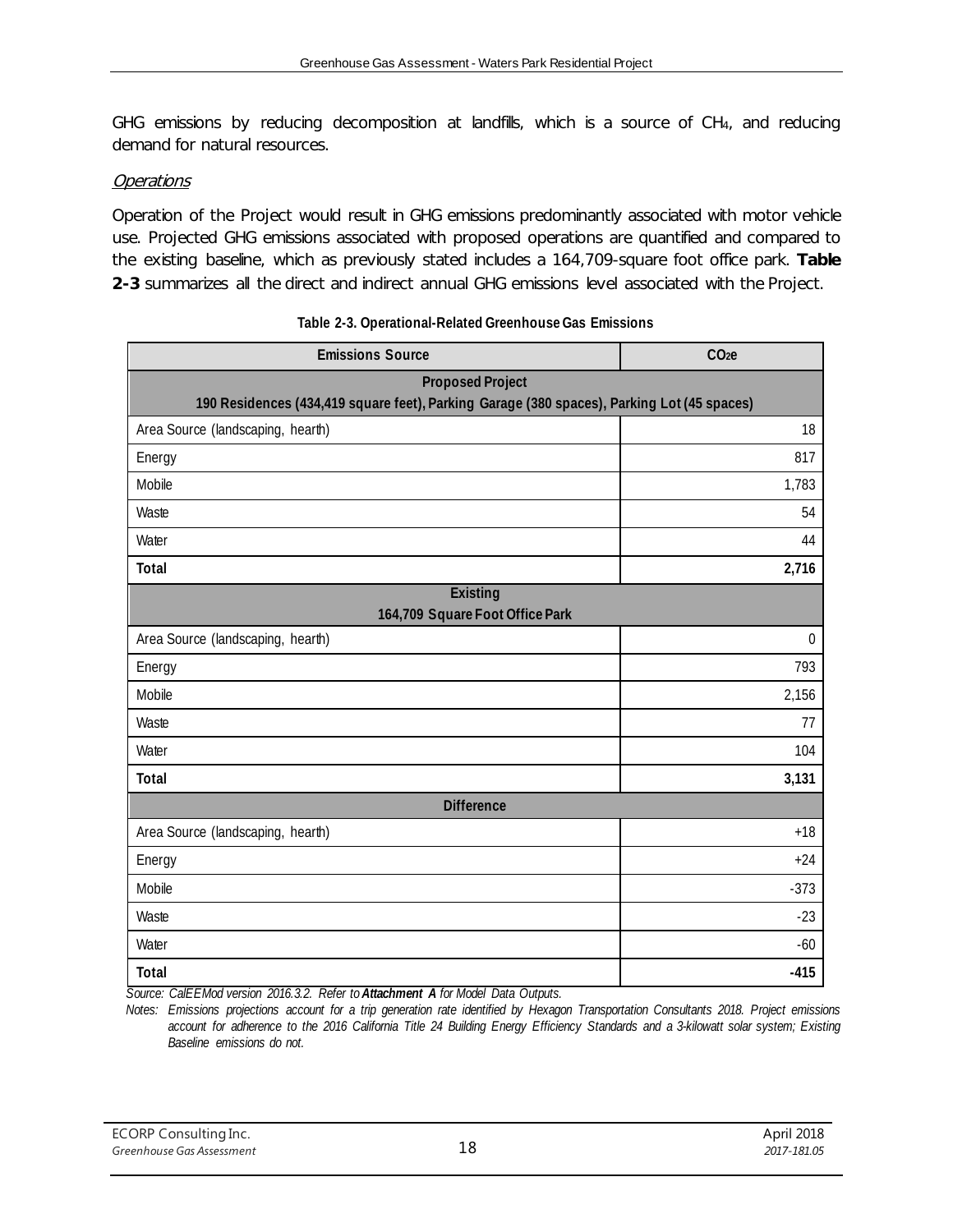As shown in **Table 2-3**, the decrease in operational GHG emissions over the existing baseline would be 415 metric tons of CO<sub>2</sub>e per year. Therefore, the proposed Project would not surpass the BAAQMD bright-line numeric significance threshold of 1,100 metric tons of CO<sub>2</sub>e annually. Indeed, the Project would decrease the amount of GHG currently generated under existing conditions. Such a reduction will be part of the solution to the cumulative GHG emissions problem, rather than hinder the state's ability to meet its goals of reduced statewide GHG emissions under AB 32.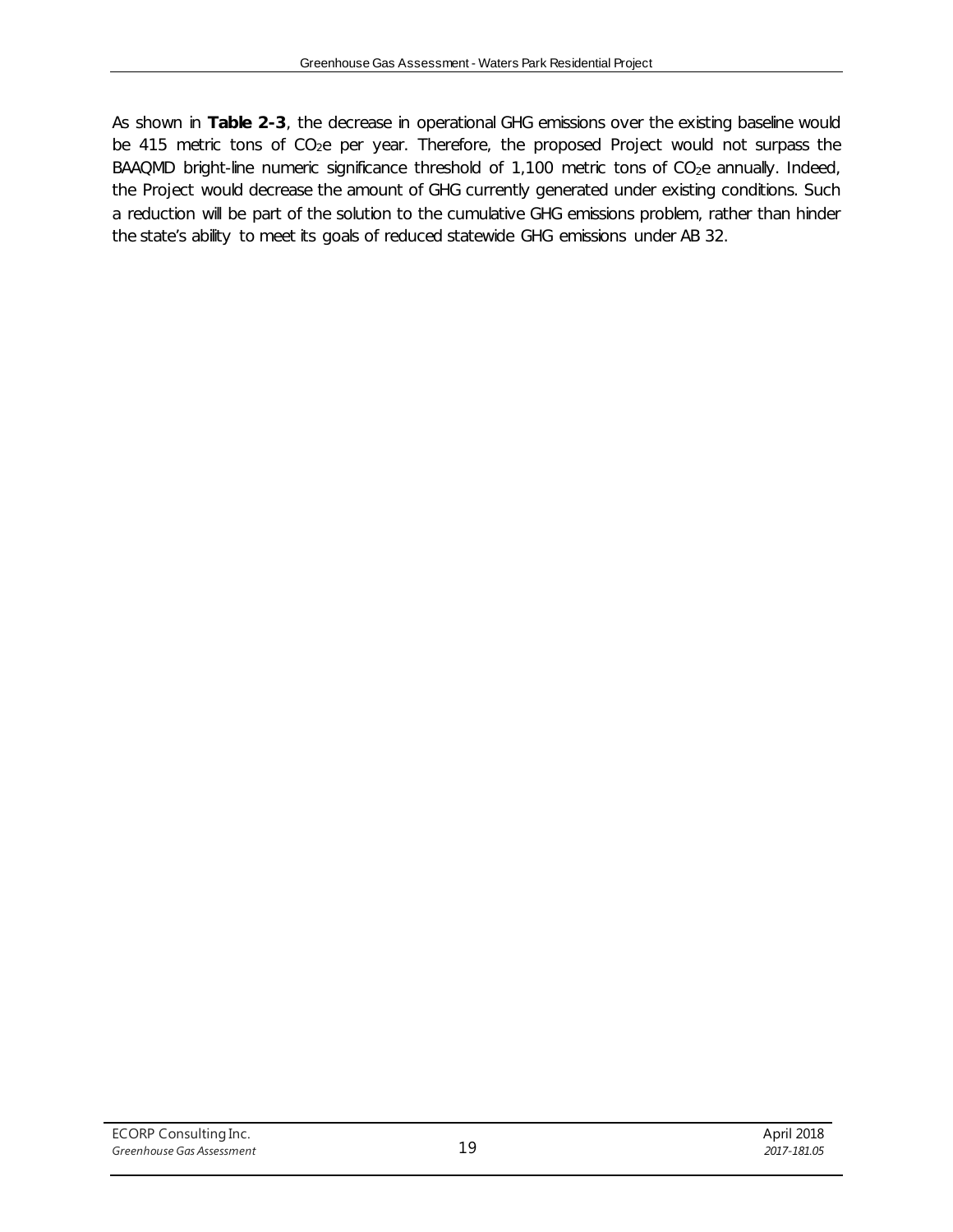#### <span id="page-20-0"></span>**3.0 REFERENCES**

- ABAG (Association of Bay Area Governments). 2017. Plan Bay Area 2040, Regional Transportation Plan and Sustainable Communities Strategy for the San Francisco Bay Area. Adopted July 26, 2017.
- BAAQMD (Bay Area Air Quality Management District). 2009. CEQA Thresholds Options and Justification Report. 2009.
- ———. 2017a. Bay Area Air Quality Management District CEQA Air Quality Guidelines.
- ———. 2017b. Bay Area Final 2017 Clean Air Plan.
- CAPCOA (California Air Pollution Control Officers Association). 2017. California Emissions Estimator Model (CalEEMod), version 2016.3.2.
- CARB (California Air Resources Board). 2014. Technical Valuation of the Greenhouse Gas Emission Reduction Quantification for Association of Monterey Bay Area Governments' SB 375 Sustainable Communities Strategy. http://www.arb.ca.gov/cc/sb375/sb375.htm.
- ———. 2017a. California Greenhouse Gas Emission Inventory 2017 Edition. https://www.arb.ca.gov/cc/inventory/data/data.htm.
- --- 2017b. 2017 Climate Change Scoping Plan Update. January 2017.
- EPA (US Environmental Protection Agency). 2011. Air and Water Quality Impacts of Brownfield Redevelopment.
- ———. 2016a. Climate Change Greenhouse Gas Emissions: Carbon Dioxide. http://www.epa.gov/climatechange/emissions/co2.html.
- ———. 2016b. Methane. https://www3.epa.gov/climatechange/ghgemissions/gases/ch4.html.
- --- 2016c. Nitrous Oxide. https://www3.epa.gov/climatechange/ghgemissions/gases/n2o.html.
- Hexagon Transportation Consultants, Inc. 2018. Waters Park Residential Transportation Impact Analysis.
- IPCC (Intergovernmental Panel on Climate Change). 2013. Carbon and Other Biogeochemical Cycles. In: Climate Change 2013: The Physical Science Basis. Contribution of Working Group I to the Fifth Assessment Report of the Intergovernmental Panel on Climate Change. http://www.climatechange2013.org/ images/report/WG1AR5\_ALL\_FINAL.pdf.
- ———. 2014. Climate Change 2014 Synthesis Report: Approved Summary for Policymakers. http://www.ipcc.ch/.

San Mateo City. 2010. City of San Mateo General Plan Circulation Element. Adopted 2010.

———. 2015. City of San Mateo Climate Action Plan.

| ECORP Consulting Inc.     |    |
|---------------------------|----|
| Greenhouse Gas Assessment | 20 |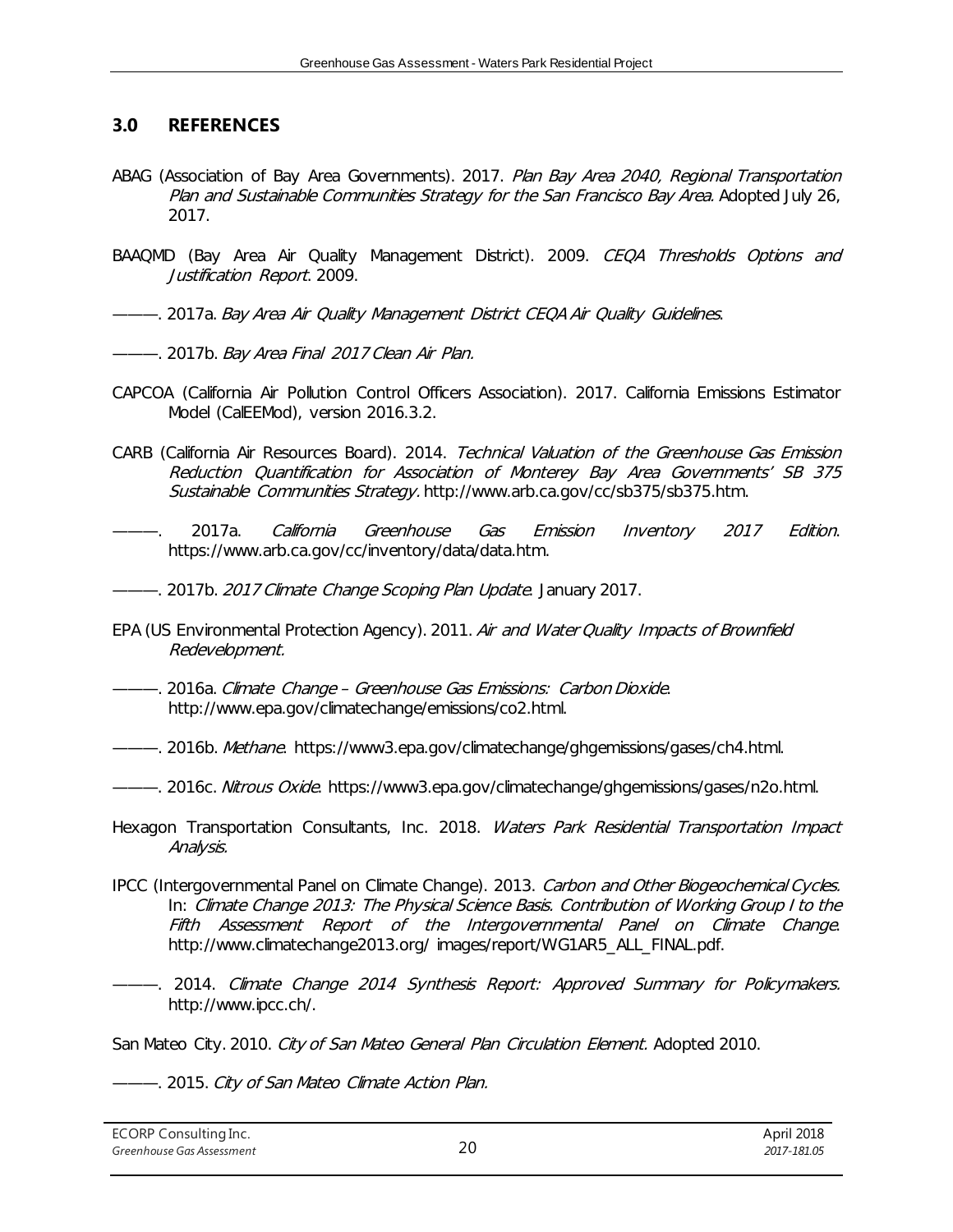# **ATTACHMENTS**

Attachment A – CalEEMod Output File for Greenhouse Gas Emissions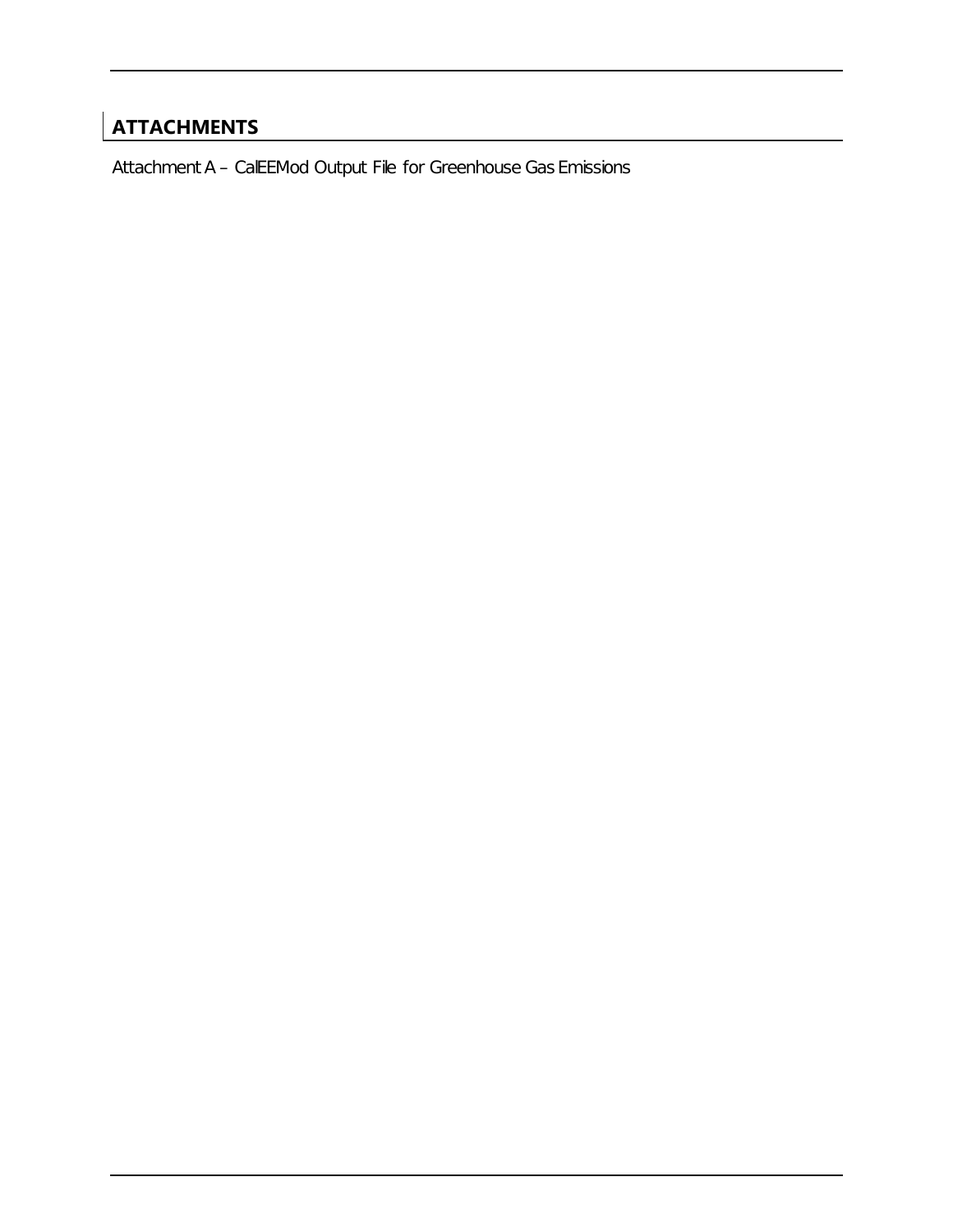### **Waters Park Residential (Proposed Project)**

**San Mateo County, Annual**

### **1.0 Project Characteristics**

#### **1.1 Land Usage**

| <b>Land Uses</b>                  | <b>Size</b> | Metric        | Lot Acreage | Floor Surface Area | Population |
|-----------------------------------|-------------|---------------|-------------|--------------------|------------|
| <b>Enclosed Parking Structure</b> | 380.00      | Space         | 1.65        | 152,000.00         |            |
| Parking Lot                       | 45.00       | Space         | 0.21        | 18,000,00          |            |
| Condo/Townhouse                   | 162.00      | Dwelling Unit | 4.87        | 359.246.00         | 463        |
| Single Family Housing             | 28.00       | Dwelling Unit | 4.37        | 75.173.00          | 80         |

#### **1.2 Other Project Characteristics**

| <b>Urbanization</b>               | Urban                          | Wind Speed (m/s)                  | 2.2   | <b>Precipitation Freg (Days)</b>        | 70    |
|-----------------------------------|--------------------------------|-----------------------------------|-------|-----------------------------------------|-------|
| <b>Climate Zone</b>               | 5                              |                                   |       | <b>Operational Year</b>                 | 2020  |
| <b>Utility Company</b>            | Pacific Gas & Electric Company |                                   |       |                                         |       |
| <b>CO2 Intensity</b><br>(lb/MWhr) | 641.35                         | <b>CH4 Intensity</b><br>(lb/MWhr) | 0.029 | N <sub>2</sub> O Intensity<br>(lb/MWhr) | 0.006 |

#### **1.3 User Entered Comments & Non-Default Data**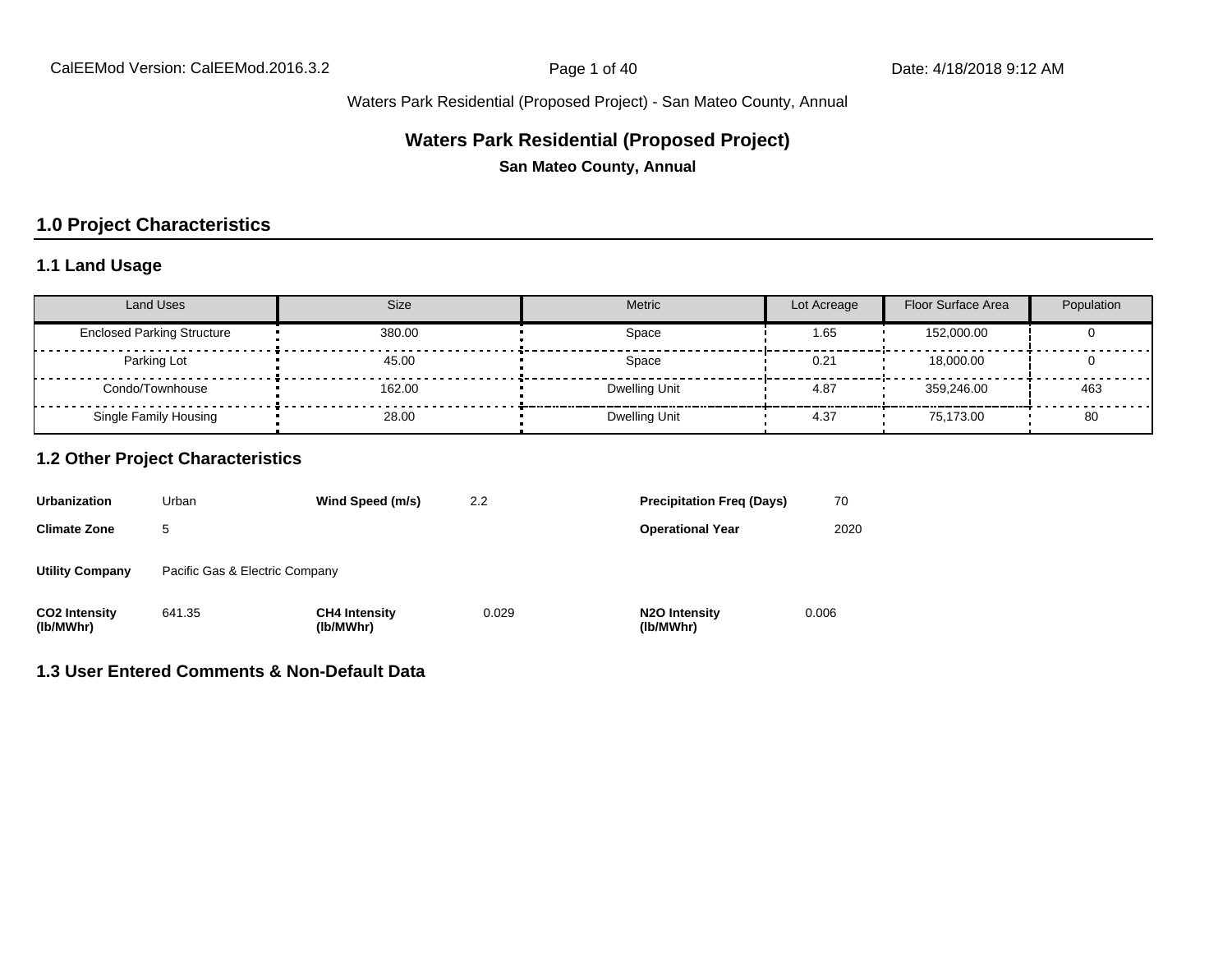Project Characteristics -

Land Use - Square footage adjusted per Planning Development Application.

Construction Phase - Construction, paving, and painting assumed to occur simultaneously.

Trips and VMT - Adjusted worker trips per TIA from other projects in San Mateo.

Demolition -

Vehicle Trips - Adjusted trip length per TIA from similar projects in San Mateo. Adusted trip rate per TIA.

Mobile Land Use Mitigation -

Energy Mitigation -

| <b>Table Name</b>    | <b>Column Name</b> | Default Value | <b>New Value</b> |
|----------------------|--------------------|---------------|------------------|
| tblConstructionPhase | <b>NumDays</b>     | 20.00         | 300.00           |
| tblConstructionPhase | <b>NumDays</b>     | 20.00         | 300.00           |
| tblConstructionPhase | PhaseEndDate       | 12/12/2019    | 10/17/2019       |
| tblConstructionPhase | PhaseEndDate       | 11/14/2019    | 10/17/2019       |
| tblConstructionPhase | PhaseStartDate     | 11/15/2019    | 8/24/2018        |
| tblConstructionPhase | PhaseStartDate     | 10/18/2019    | 8/24/2018        |
| tblLandUse           | LandUseSquareFeet  | 162,000.00    | 359,246.00       |
| tblLandUse           | LandUseSquareFeet  | 50,400.00     | 75,173.00        |
| tblLandUse           | LotAcreage         | 3.42          | 1.65             |
| tblLandUse           | LotAcreage         | 0.41          | 0.21             |
| tblLandUse           | LotAcreage         | 10.13         | 4.87             |
| tblLandUse           | LotAcreage         | 9.09          | 4.37             |
| tblTripsAndVMT       | WorkerTripLength   | 10.80         | 27.90            |
| tblTripsAndVMT       | WorkerTripLength   | 10.80         | 27.90            |
| tblTripsAndVMT       | WorkerTripLength   | 10.80         | 27.90            |
| tblTripsAndVMT       | WorkerTripLength   | 10.80         | 27.90            |
| tblTripsAndVMT       | WorkerTripLength   | 10.80         | 27.90            |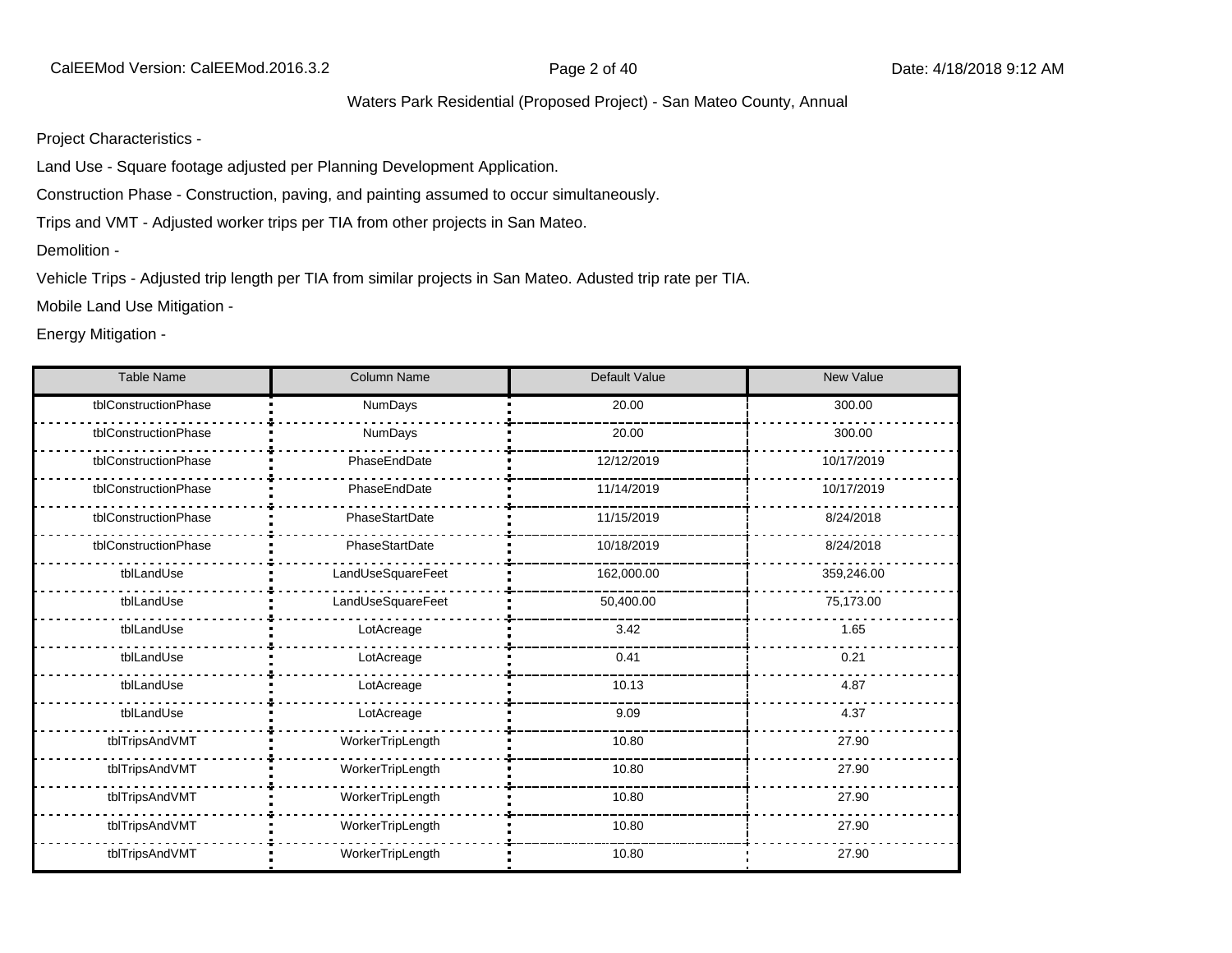| tblTripsAndVMT  | WorkerTripLength | 10.80 | 27.90 |
|-----------------|------------------|-------|-------|
| tblVehicleTrips | $HO_TL$          | 5.70  | 14.70 |
| tblVehicleTrips | $HO_TL$          | 5.70  | 14.70 |
| tblVehicleTrips | $HS\_TL$         | 4.80  | 14.70 |
| tblVehicleTrips | $HS_TL$          | 4.80  | 14.70 |
| tblVehicleTrips | HW_TL            | 10.80 | 14.70 |
| tblVehicleTrips | $HW\_TL$         | 10.80 | 14.70 |
| tblVehicleTrips | $ST_TR$          | 5.67  | 5.44  |
| tblVehicleTrips | $ST_TR$          | 9.91  | 9.44  |
| tblVehicleTrips | $SU_TR$          | 4.84  | 5.44  |
| tblVehicleTrips | $SU_TR$          | 8.62  | 9.44  |
| tblVehicleTrips | WD_TR            | 5.81  | 5.44  |
| tblVehicleTrips | WD_TR            | 9.52  | 9.44  |

# **2.0 Emissions Summary**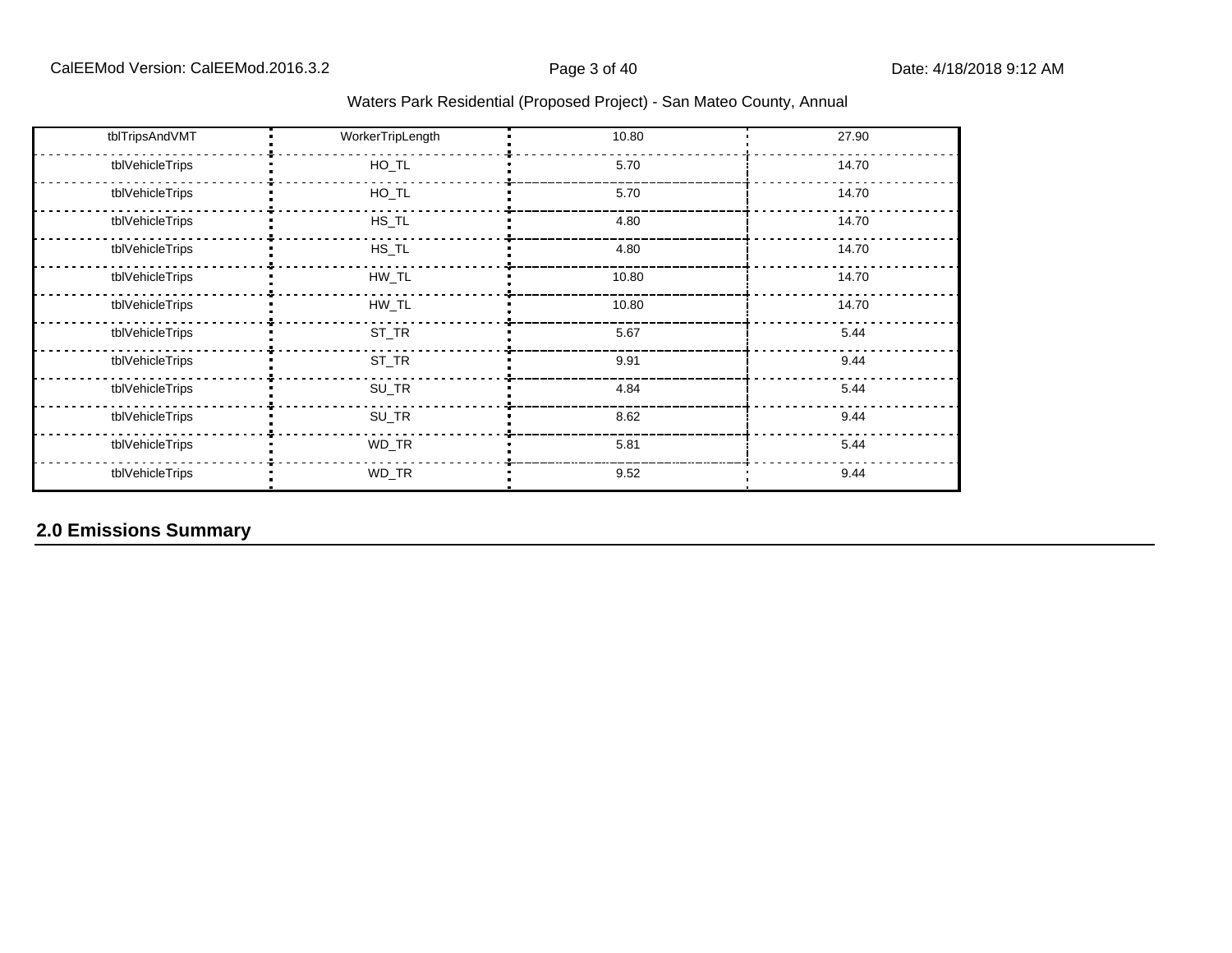#### **2.1 Overall Construction**

#### **Unmitigated Construction**

|                | <b>ROG</b> | <b>NO<sub>x</sub></b> | CO. | SO <sub>2</sub> | Fugitive<br><b>PM10</b> | Exhaust<br><b>PM10</b> | <b>PM10</b><br>Total | Fugitive<br>PM2.5 | Exhaust<br>PM2.5 | PM2.5<br>Total |        | Bio- CO2   NBio- CO2   Total CO2          |                       | CH <sub>4</sub> | <b>N2O</b> | CO <sub>2</sub> e |
|----------------|------------|-----------------------|-----|-----------------|-------------------------|------------------------|----------------------|-------------------|------------------|----------------|--------|-------------------------------------------|-----------------------|-----------------|------------|-------------------|
| Year           |            |                       |     |                 |                         | tons/yr                |                      |                   |                  |                |        |                                           | MT/yr                 |                 |            |                   |
| 2018           |            |                       |     |                 |                         |                        |                      |                   |                  |                |        | $0.0000 + 679.9201 + 679.9201 + 0.1152$   |                       |                 | 0.0000     | .682.8009         |
| 2019           |            |                       |     |                 |                         |                        |                      |                   |                  |                |        | $0.0000 + 1,069.345 + 1,069.345 + 0.1500$ |                       |                 | 0.0000     | $\cdot$ 1,073.094 |
| <b>Maximum</b> |            |                       |     |                 |                         |                        |                      |                   |                  |                | 0.0000 |                                           | 1,069.345   1,069.345 | 0.1500          | 0.0000     | 1,073.094         |

#### **Mitigated Construction**

|                             | <b>ROG</b> | <b>NO<sub>x</sub></b> | CO   | SO <sub>2</sub> | Fugitive<br><b>PM10</b>        | Exhaust<br><b>PM10</b>        | <b>PM10</b><br>Total        | Fugitive<br>PM2.5        | Exhaust<br>PM2.5               | PM2.5<br>Total               |        | Bio- CO2   NBio- CO2   Total CO2 |           | CH <sub>4</sub> | <b>N2O</b> | CO <sub>2e</sub>  |
|-----------------------------|------------|-----------------------|------|-----------------|--------------------------------|-------------------------------|-----------------------------|--------------------------|--------------------------------|------------------------------|--------|----------------------------------|-----------|-----------------|------------|-------------------|
| Year                        |            |                       |      |                 |                                | tons/yr                       |                             |                          |                                |                              |        |                                  |           | MT/yr           |            |                   |
| 2018                        |            |                       |      |                 |                                |                               |                             |                          |                                |                              | 0.0000 | 679.9197 679.9197                |           | 0.1152          | 0.0000     | .682.8005         |
| 2019                        |            |                       |      |                 |                                |                               |                             |                          |                                |                              | 0.0000 | $1,069.344$ $1,069.344$          |           | 0.1500          | 0.0000     | $\cdot$ 1,073.093 |
| <b>Maximum</b>              |            |                       |      |                 |                                |                               |                             |                          |                                |                              | 0.0000 | 1,069.344                        | 1,069.344 | 0.1500          | 0.0000     | 1,073.093         |
|                             | <b>ROG</b> | <b>NO<sub>x</sub></b> | co   | <b>SO2</b>      | <b>Fugitive</b><br><b>PM10</b> | <b>Exhaust</b><br><b>PM10</b> | <b>PM10</b><br><b>Total</b> | Fugitive<br><b>PM2.5</b> | <b>Exhaust</b><br><b>PM2.5</b> | <b>PM2.5</b><br><b>Total</b> |        | Bio- CO2   NBio-CO2   Total CO2  |           | CH4             | <b>N20</b> | CO <sub>2e</sub>  |
| Percent<br><b>Reduction</b> | 0.00       | 0.00                  | 0.00 | 0.00            | 0.00                           | 0.00                          | 0.00                        | 0.00                     | 0.00                           | 0.00                         | 0.00   | 0.00                             | 0.00      | 0.00            | 0.00       | 0.00              |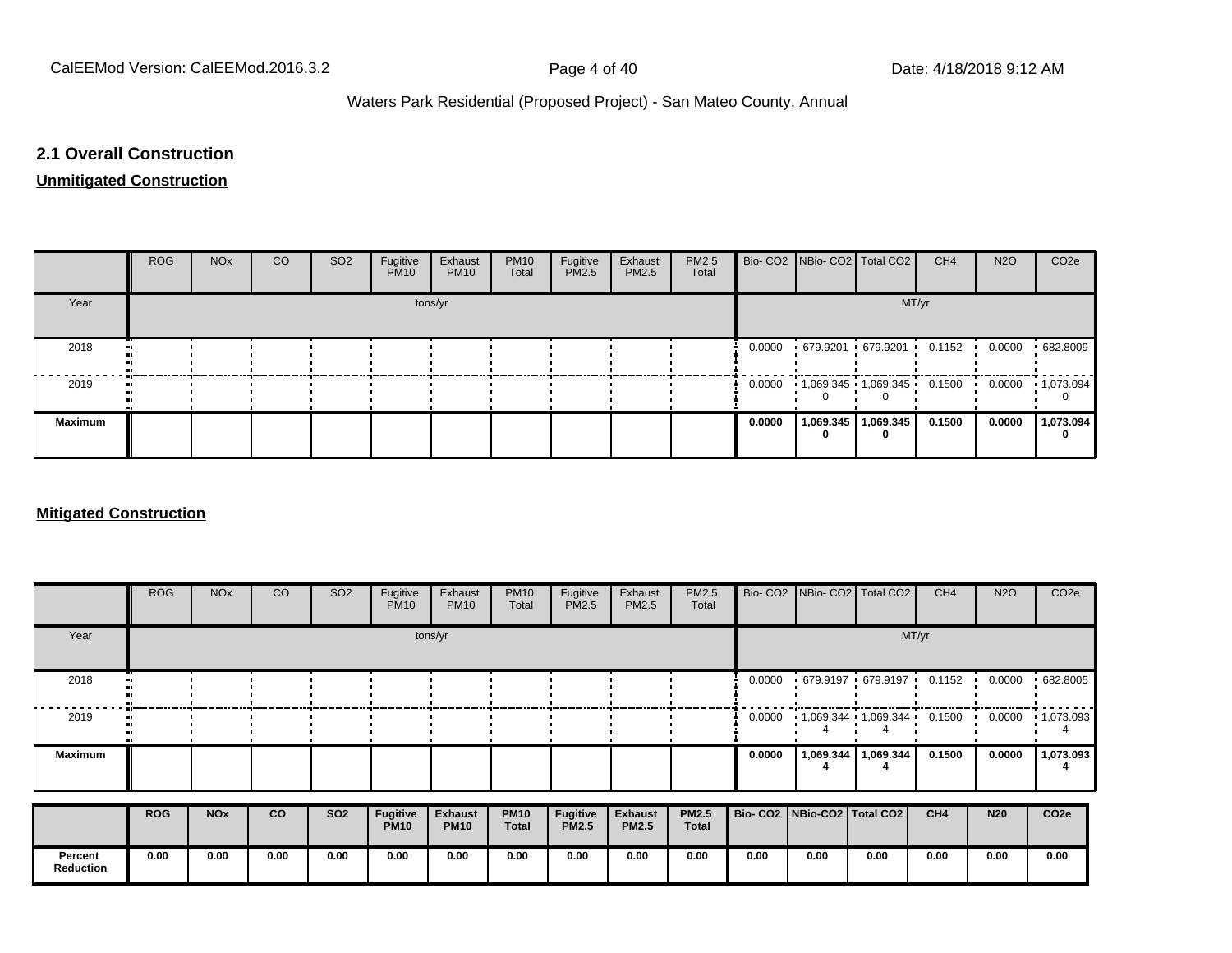| Quarter | <b>Start Date</b> | <b>End Date</b> | Maximum Unmitigated ROG + NOX (tons/quarter) | Maximum Mitigated ROG + NOX (tons/guarter) |
|---------|-------------------|-----------------|----------------------------------------------|--------------------------------------------|
|         |                   | <b>Highest</b>  |                                              |                                            |

#### **2.2 Overall Operational**

#### **Unmitigated Operational**

|          | <b>ROG</b> | <b>NO<sub>x</sub></b> | <b>CO</b> | SO <sub>2</sub> | Fugitive<br><b>PM10</b> | Exhaust<br><b>PM10</b> | <b>PM10</b><br>Total | Fugitive<br>PM2.5 | Exhaust<br>PM2.5 | PM2.5<br>Total |         | Bio- CO2   NBio- CO2   Total CO2                                                            | CH <sub>4</sub> | <b>N2O</b>              | CO <sub>2e</sub> |
|----------|------------|-----------------------|-----------|-----------------|-------------------------|------------------------|----------------------|-------------------|------------------|----------------|---------|---------------------------------------------------------------------------------------------|-----------------|-------------------------|------------------|
| Category |            |                       |           |                 |                         | tons/yr                |                      |                   |                  |                |         |                                                                                             | MT/yr           |                         |                  |
| Area     |            |                       |           |                 |                         |                        |                      |                   |                  |                |         | 10.9446 6.2195 17.1642                                                                      | 0.0209          | 6.9000e- 17.8907<br>004 |                  |
| Energy   |            |                       |           |                 |                         |                        |                      |                   |                  |                |         | $0.0000$ $\cdot$ 812.8871 $\cdot$ 812.8871 $\cdot$ 0.0300 $\cdot$ 9.9400e- $\cdot$ 816.5978 |                 | 003                     |                  |
| Mobile   |            |                       |           |                 |                         |                        |                      |                   |                  |                |         | $0.0000 + 2,023.944 + 2,023.944 + 0.0709 + 0.0000$                                          |                 |                         | .2,025.716       |
| Waste    |            |                       |           |                 |                         |                        |                      |                   |                  |                |         | 21.9474   0.0000   21.9474   1.2971   0.0000                                                |                 |                         | $-54.3737$       |
| Water    |            |                       |           |                 |                         |                        |                      |                   |                  |                | 3.9274  | $\cdot$ 27.4328 $\cdot$ 31.3601 0.4046                                                      |                 | 9.7800e- 44.3904<br>003 |                  |
| Total    |            |                       |           |                 |                         |                        |                      |                   |                  |                | 36.8194 | 2,870.483 2,907.303<br>0                                                                    | 1.8234          | 0.0204                  | 2,958.969        |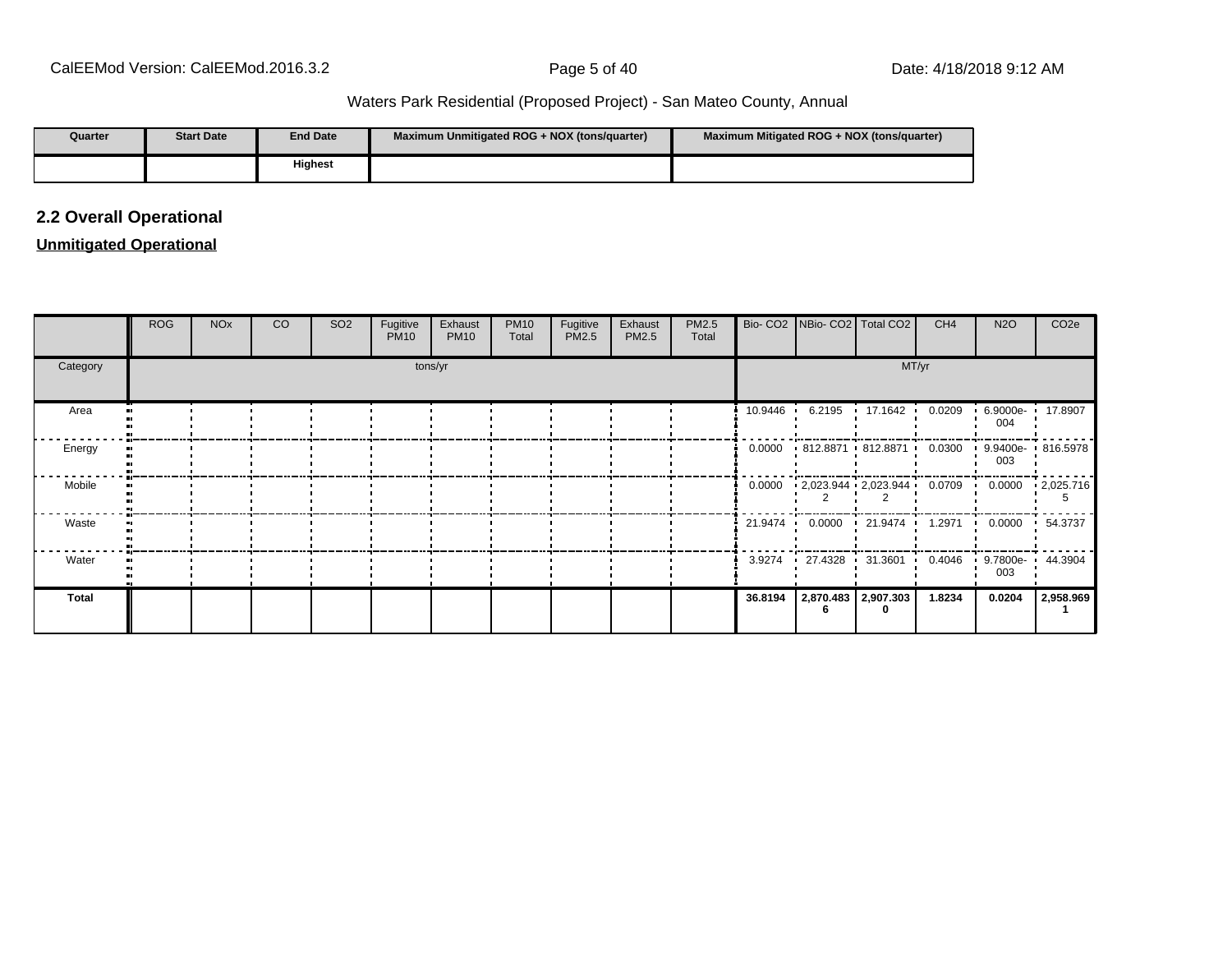#### **2.2 Overall Operational**

#### **Mitigated Operational**

|                             | <b>ROG</b> | <b>NO<sub>x</sub></b> | CO                    |           | SO <sub>2</sub> | Fugitive<br><b>PM10</b> | Exhaust                 | <b>PM10</b>                   | <b>PM10</b><br>Total | Fugitive                    | <b>PM2.5</b>             | Exhaust<br>PM2.5 |                                | PM2.5<br>Total               |         |                   | Bio- CO2   NBio- CO2   Total CO2 |   |       | CH <sub>4</sub> |      | <b>N2O</b> | CO <sub>2</sub> e                                    |  |
|-----------------------------|------------|-----------------------|-----------------------|-----------|-----------------|-------------------------|-------------------------|-------------------------------|----------------------|-----------------------------|--------------------------|------------------|--------------------------------|------------------------------|---------|-------------------|----------------------------------|---|-------|-----------------|------|------------|------------------------------------------------------|--|
| Category                    |            |                       |                       |           |                 |                         | tons/yr                 |                               |                      |                             |                          |                  |                                |                              |         |                   |                                  |   | MT/yr |                 |      |            |                                                      |  |
| Area                        |            |                       |                       |           |                 |                         |                         |                               |                      |                             |                          |                  |                                |                              |         | $10.9446$ $\cdot$ |                                  |   |       |                 |      | 004        | 6.2195 17.1642 0.0209 6.9000e 17.8907                |  |
| Energy                      |            |                       |                       |           |                 |                         |                         |                               |                      |                             |                          |                  |                                |                              | 0.0000  |                   |                                  |   |       |                 |      | 003        | 812.8862 812.8862 0.0300 9.9400e 816.5969            |  |
| Mobile                      |            |                       |                       |           |                 |                         |                         |                               |                      |                             |                          |                  |                                |                              |         |                   |                                  |   |       |                 |      |            | $0.0000$ 1,781.481 1,781.481 0.0630 0.0000 1,783.055 |  |
| Waste                       |            |                       |                       |           |                 |                         |                         |                               |                      |                             |                          |                  |                                |                              |         |                   |                                  |   |       |                 |      |            | 21.9474 0.0000 21.9474 1.2971 0.0000 54.3737         |  |
| Water                       |            |                       |                       |           |                 |                         |                         |                               |                      |                             |                          |                  |                                |                              |         |                   |                                  |   |       |                 |      | 003        | 3.9274 27.4328 31.3601 0.4046 9.7800e 44.3904        |  |
| Total                       |            |                       |                       |           |                 |                         |                         |                               |                      |                             |                          |                  |                                |                              | 36.8194 |                   | 2,628.019 2,664.839<br>9         | 3 |       | 1.8155          |      | 0.0204     | 2,716.307<br>5                                       |  |
|                             | <b>ROG</b> |                       | <b>NO<sub>x</sub></b> | <b>CO</b> |                 | <b>SO2</b>              | Fugitive<br><b>PM10</b> | <b>Exhaust</b><br><b>PM10</b> |                      | <b>PM10</b><br><b>Total</b> | Fugitive<br><b>PM2.5</b> |                  | <b>Exhaust</b><br><b>PM2.5</b> | <b>PM2.5</b><br><b>Total</b> |         |                   | Bio- CO2   NBio-CO2   Total CO2  |   |       |                 | CH4  | <b>N20</b> | CO <sub>2e</sub>                                     |  |
| Percent<br><b>Reduction</b> | 0.00       |                       | 0.00                  | 0.00      |                 | 0.00                    | 0.00                    | 0.00                          |                      | 0.00                        | 0.00                     |                  | 0.00                           | 0.00                         |         | 0.00              | 8.45                             |   | 8.34  |                 | 0.43 | 0.00       | 8.20                                                 |  |

# **3.0 Construction Detail**

**Construction Phase**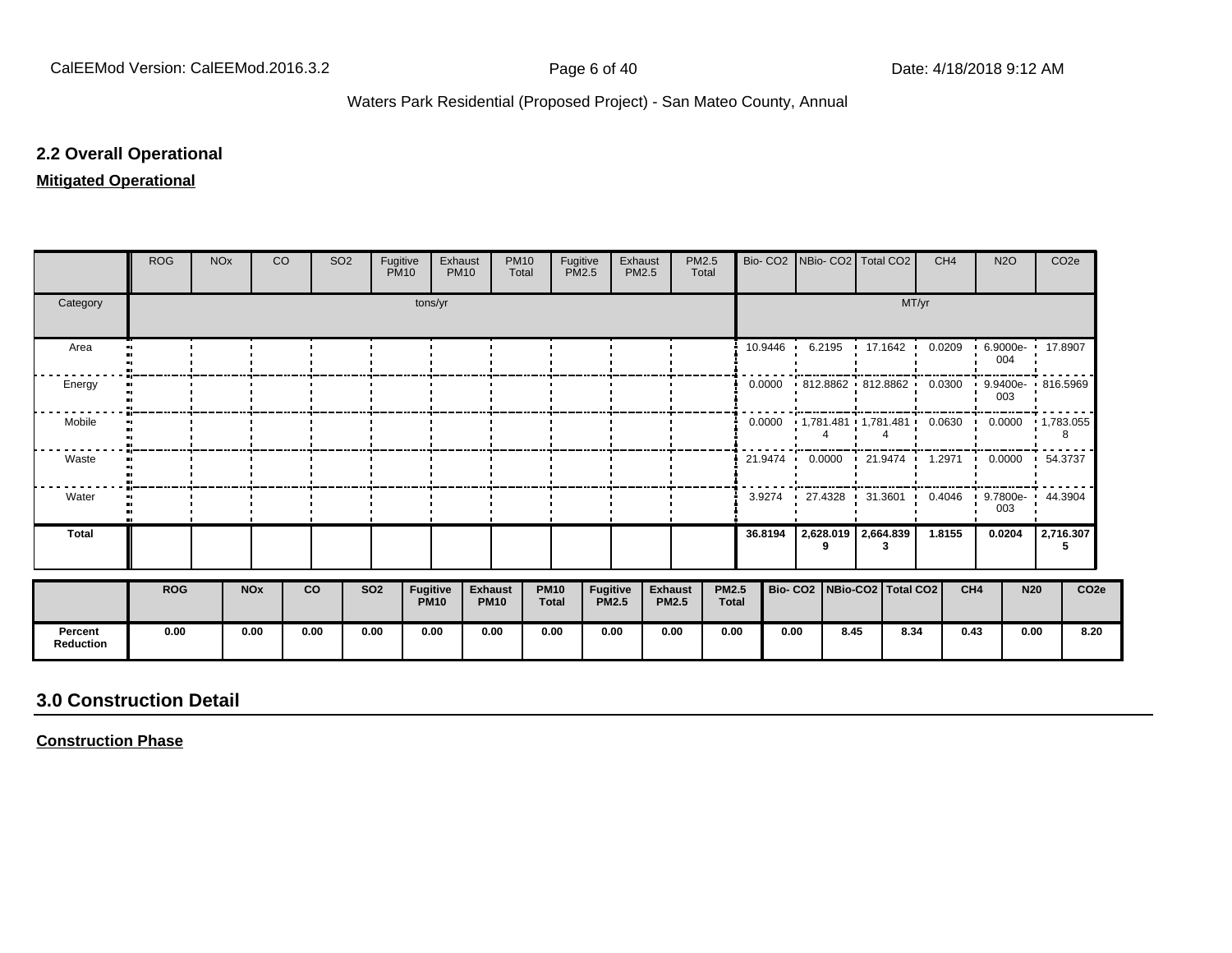| Phase<br><b>Number</b> | <b>Phase Name</b>            | Phase Type                   | <b>Start Date</b> | End Date    | Num Days Num Days<br>Week |                 | <b>Phase Description</b> |
|------------------------|------------------------------|------------------------------|-------------------|-------------|---------------------------|-----------------|--------------------------|
|                        | •Demolition                  | •Demolition                  | 16/1/2018         | !6/28/2018  |                           | 20!             |                          |
|                        | Site Preparation             | Site Preparation             | 6/29/2018         | !7/12/2018  |                           | 10!             |                          |
|                        | <b>Crading</b>               | -Grading                     | 17/13/2018        | !8/23/2018  |                           | 30 <sub>1</sub> |                          |
| 14                     | <b>Building Construction</b> | <b>Building Construction</b> | 8/24/2018         | !10/17/2019 |                           | 300!            |                          |
| 15                     | • Paving                     | • Paving                     | 8/24/2018         | !10/17/2019 |                           | 300!            |                          |
| 16                     | Architectural Coating        | Architectural Coating        | .8/24/2018        | ·10/17/2019 | 5.                        | $300 -$         |                          |

#### **Acres of Grading (Site Preparation Phase): 0**

**Acres of Grading (Grading Phase): 75**

**Acres of Paving: 1.86**

**Residential Indoor: 879,698; Residential Outdoor: 293,233; Non-Residential Indoor: 0; Non-Residential Outdoor: 0; Striped Parking Area: 10,200 (Architectural Coating – sqft)**

**OffRoad Equipment**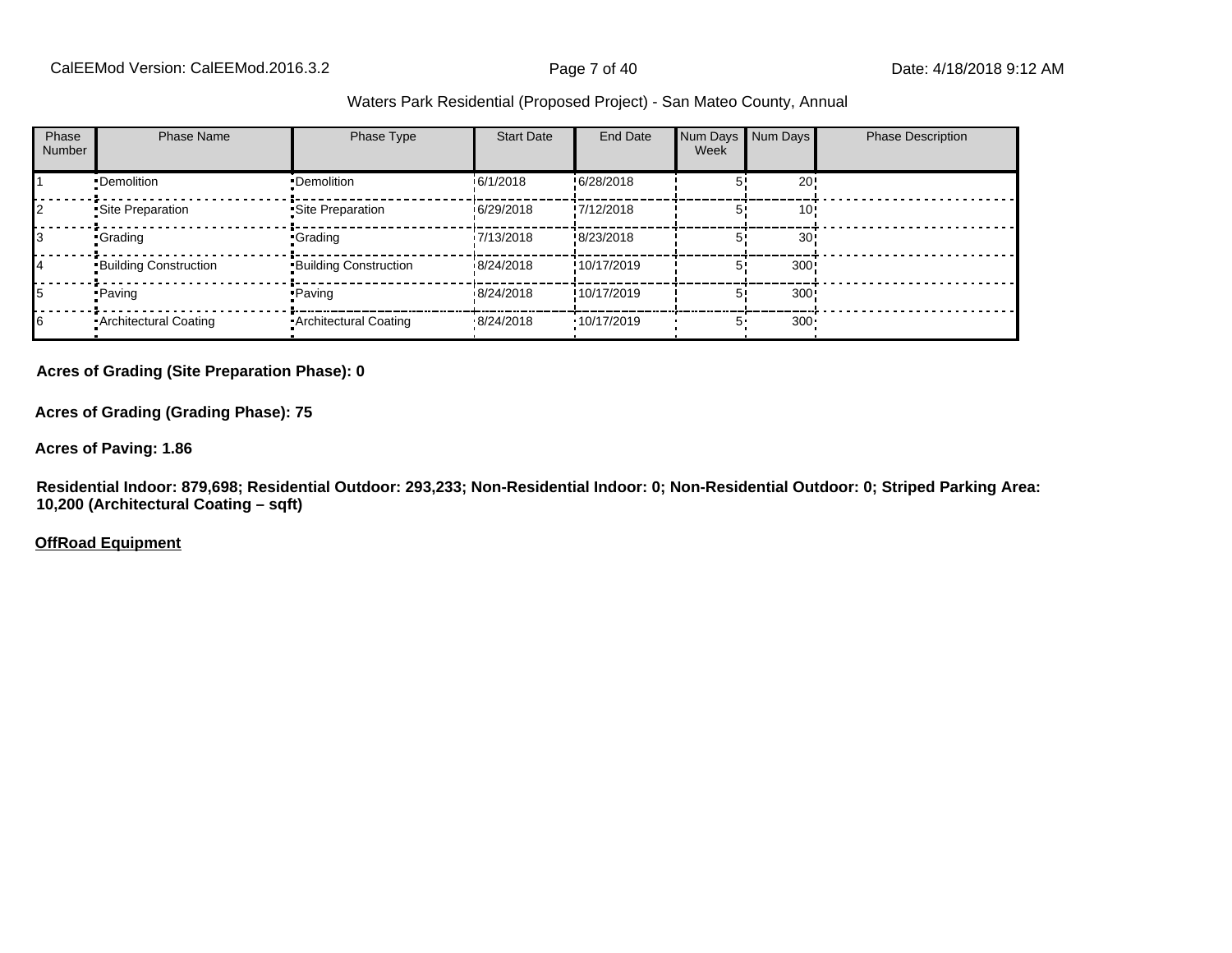| Waters Park Residential (Proposed Project) - San Mateo County, Annual |  |  |  |  |
|-----------------------------------------------------------------------|--|--|--|--|
|-----------------------------------------------------------------------|--|--|--|--|

| <b>Phase Name</b>            | <b>Offroad Equipment Type</b> | Amount         | <b>Usage Hours</b> | <b>Horse Power</b> | Load Factor |
|------------------------------|-------------------------------|----------------|--------------------|--------------------|-------------|
| Demolition                   | Concrete/Industrial Saws      |                | 8.00               | 81!                | 0.73        |
| Demolition                   | <b>Excavators</b>             | 31             | $8.00$ !           | 158                | 0.38        |
| Demolition                   | Rubber Tired Dozers           | ا 2            | 8.00               | 247                | 0.40        |
| Site Preparation             | <b>Rubber Tired Dozers</b>    | 31             | 8.00               | 247                | 0.40        |
| Site Preparation             | "Tractors/Loaders/Backhoes    | 41             | 8.00               | 97 <sub>2</sub>    | 0.37        |
| Grading                      | <b>Excavators</b>             | 2ί             | $8.00$ !           | 158                | 0.38        |
| Grading                      | <b>Graders</b>                |                | 8.00               | 187                | 0.41        |
| Grading                      | Rubber Tired Dozers           |                | 8.00               | 247!               | 0.40        |
| Grading                      | Scrapers                      | ا 2            | 8.00               | 367!               | 0.48        |
| Grading                      | Tractors/Loaders/Backhoes     | 21             | 8.00               | 97                 | 0.37        |
| <b>Building Construction</b> | Cranes                        |                | 7.00               | 231                | 0.29        |
| <b>Building Construction</b> | -Forklifts                    | зі             | 8.00               | 89:                | 0.20        |
| <b>Building Construction</b> | <b>Generator Sets</b>         |                | $8.00$ !           | 84:                | 0.74        |
| <b>Building Construction</b> | •Tractors/Loaders/Backhoes    | зі             | 7.00 <sub>1</sub>  | 97 <sub>1</sub>    | 0.37        |
| <b>Building Construction</b> | .Welders                      |                | 8.00               | 46!                | 0.45        |
| Paving                       | Pavers                        | ا 2            | 8.00               | 130!               | 0.42        |
| Paving                       | Paving Equipment              | 21             | 8.00 <sub>1</sub>  | 132                | 0.36        |
| Paving                       | Rollers                       | $\overline{2}$ | 8.00               | 80                 | 0.38        |
| <b>Architectural Coating</b> | Air Compressors               | 1:             | 6.00:              | 78:                | 0.48        |

**Trips and VMT**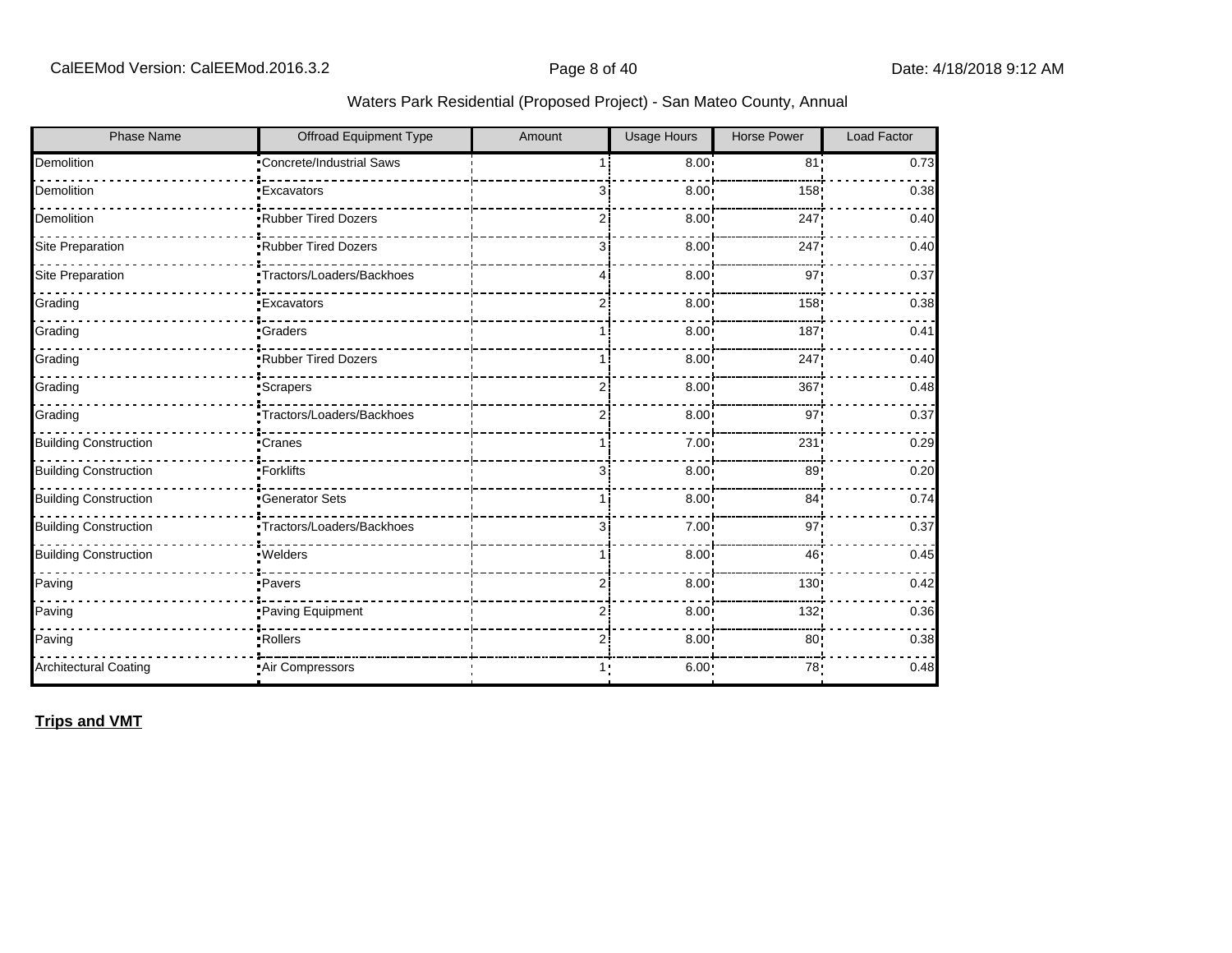| Waters Park Residential (Proposed Project) - San Mateo County, Annual |
|-----------------------------------------------------------------------|
|-----------------------------------------------------------------------|

| <b>Phase Name</b>            | Offroad Equipment<br>Count | <b>Worker Trip</b><br><b>Number</b> | Vendor Trip<br>Number | <b>Hauling Trip</b><br>Number | <b>Worker Trip</b><br>Length | Vendor Trip<br>Length | <b>Hauling Trip</b><br>Length | <b>Worker Vehicle</b><br>Class | Vendor<br>Vehicle Class | Hauling<br>Vehicle Class |
|------------------------------|----------------------------|-------------------------------------|-----------------------|-------------------------------|------------------------------|-----------------------|-------------------------------|--------------------------------|-------------------------|--------------------------|
| <b>Demolition</b>            | 61                         | 15.00                               | 0.00!                 | $1,165.00 \cdot$              | 27.90i                       | 7.30!                 |                               | 20.00 LD Mix                   | <b>HDT Mix</b>          | !HHDT                    |
| Site Preparation             |                            | 18.00                               | 0.00                  | $0.00 \cdot$                  | 27.90i                       | 7.30!                 |                               | 20.00 LD Mix                   | <b>HDT Mix</b>          | !HHDT                    |
| Grading                      | 81                         | 20.00                               | 0.00                  | $0.00 \cdot$                  | 27.90 <sup>1</sup>           | 7.30!                 |                               | 20.00 LD Mix                   | <b>HDT Mix</b>          | <b>!HHDT</b>             |
| <b>Building Construction</b> | 9١                         | 198.00                              | 48.00                 | $0.00 \cdot$                  | 27.90 <sup>1</sup>           | 7.30!                 |                               | 20.00 LD Mix                   | <b>HDT Mix</b>          | !HHDT                    |
| Paving                       | 61                         | 15.00                               | 0.00                  | $0.00 \cdot$                  | 27.90i                       | 7.30!                 |                               | 20.00 LD Mix                   | <b>HDT Mix</b>          | !HHDT                    |
| Architectural Coating        |                            | 40.00                               | $0.00 -$              | $0.00 \cdot$                  | 27.90                        | $7.30 -$              |                               | 20.00 LD Mix                   | <b>HDT Mix</b>          | <b>HHDT</b>              |

# **3.1 Mitigation Measures Construction**

#### **3.2 Demolition - 2018**

**Unmitigated Construction On-Site**

|                            | <b>ROG</b> | <b>NO<sub>x</sub></b> | CO | SO <sub>2</sub> | Fugitive<br><b>PM10</b> | Exhaust<br><b>PM10</b> | <b>PM10</b><br>Total | Fugitive<br><b>PM2.5</b> | Exhaust<br>PM2.5 | PM2.5<br>Total |        | Bio- CO2   NBio- CO2   Total CO2 |         | CH <sub>4</sub>    | <b>N2O</b> | CO <sub>2e</sub> |
|----------------------------|------------|-----------------------|----|-----------------|-------------------------|------------------------|----------------------|--------------------------|------------------|----------------|--------|----------------------------------|---------|--------------------|------------|------------------|
| Category                   |            |                       |    |                 |                         | tons/yr                |                      |                          |                  |                |        |                                  | MT/yr   |                    |            |                  |
| Fugitive Dust              |            |                       |    |                 |                         |                        |                      |                          |                  |                | 0.0000 | 0.0000                           | 0.0000  | 0.0000             | 0.0000     | 0.0000           |
| Off-Road<br>$\blacksquare$ |            |                       |    |                 |                         |                        |                      |                          |                  |                |        | $0.0000$ 35.1241                 | 35.1241 | $9.6800e -$<br>003 | 0.0000     | 35.3660          |
| Total                      |            |                       |    |                 |                         |                        |                      |                          |                  |                | 0.0000 | 35.1241                          | 35.1241 | 9.6800e-<br>003    | 0.0000     | 35.3660          |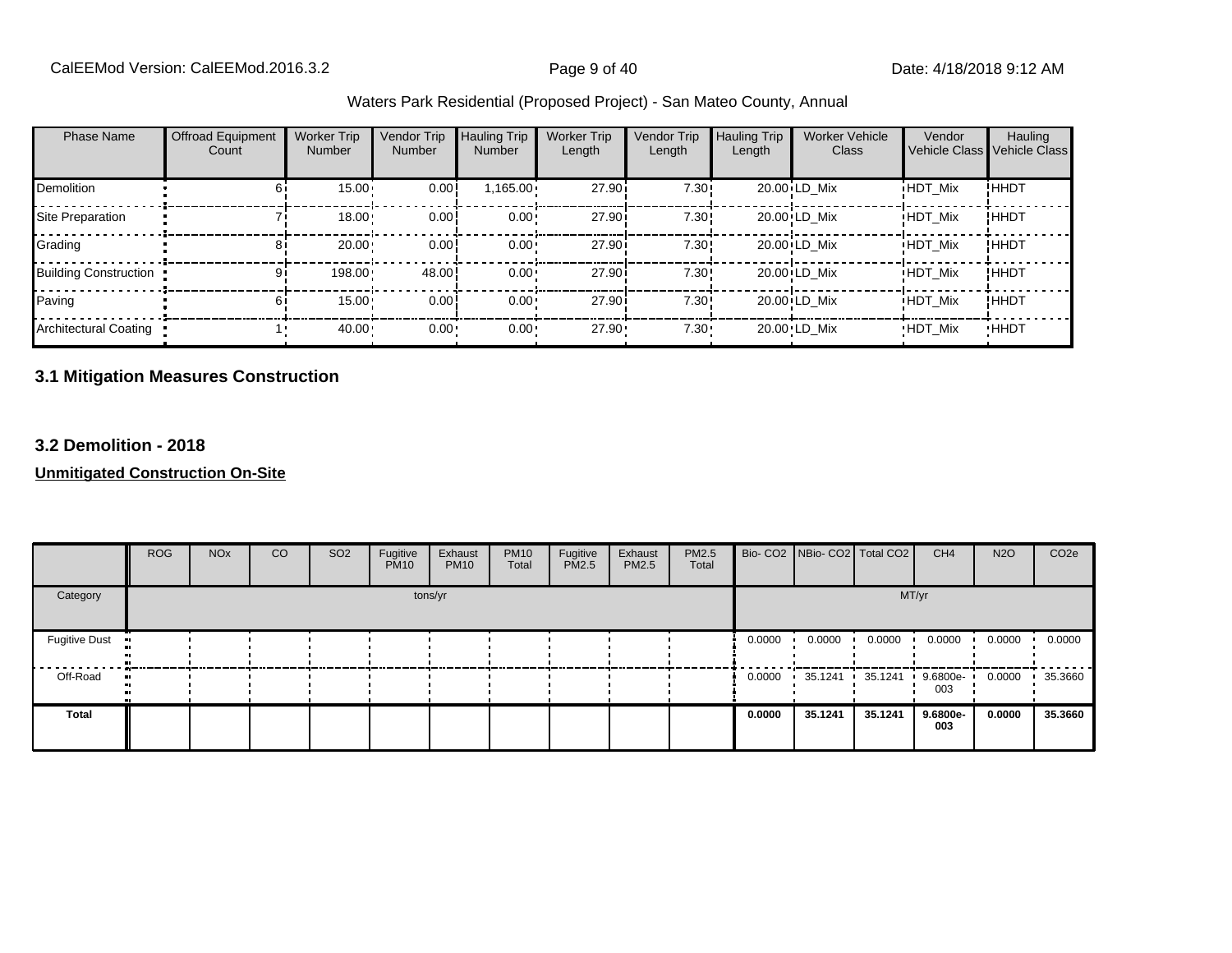#### **3.2 Demolition - 2018**

#### **Unmitigated Construction Off-Site**

|          | <b>ROG</b> | <b>NO<sub>x</sub></b> | CO | SO <sub>2</sub> | Fugitive<br><b>PM10</b> | Exhaust<br><b>PM10</b> | <b>PM10</b><br>Total | Fugitive<br>PM2.5 | Exhaust<br>PM2.5 | PM2.5<br>Total |        | Bio- CO2   NBio- CO2   Total CO2 |         | CH <sub>4</sub>    | <b>N2O</b> | CO <sub>2e</sub> |
|----------|------------|-----------------------|----|-----------------|-------------------------|------------------------|----------------------|-------------------|------------------|----------------|--------|----------------------------------|---------|--------------------|------------|------------------|
| Category |            |                       |    |                 |                         | tons/yr                |                      |                   |                  |                |        |                                  |         | MT/yr              |            |                  |
| Hauling  |            |                       |    |                 |                         |                        |                      |                   |                  |                | 0.0000 | 50.0682                          | 50.0682 | 5.9600e-<br>003    | 0.0000     | 50.2171          |
| Vendor   |            |                       |    |                 |                         |                        |                      |                   |                  |                | 0.0000 | 0.0000                           | 0.0000  | 0.0000             | 0.0000     | 0.0000           |
| Worker   |            |                       |    |                 |                         |                        |                      |                   |                  |                | 0.0000 | 2.6586                           | 2.6586  | $6.0000e -$<br>005 | 0.0000     | 2.6600           |
| Total    |            |                       |    |                 |                         |                        |                      |                   |                  |                | 0.0000 | 52.7268                          | 52.7268 | 6.0200e-<br>003    | 0.0000     | 52.8771          |

#### **Mitigated Construction On-Site**

|                      | <b>ROG</b> | <b>NO<sub>x</sub></b> | CO | SO <sub>2</sub> | Fugitive<br><b>PM10</b> | Exhaust<br><b>PM10</b> | <b>PM10</b><br>Total | Fugitive<br><b>PM2.5</b> | Exhaust<br><b>PM2.5</b> | <b>PM2.5</b><br>Total |        | Bio- CO2 NBio- CO2 Total CO2 |         | CH <sub>4</sub> | <b>N2O</b> | CO <sub>2e</sub> |
|----------------------|------------|-----------------------|----|-----------------|-------------------------|------------------------|----------------------|--------------------------|-------------------------|-----------------------|--------|------------------------------|---------|-----------------|------------|------------------|
| Category             |            |                       |    |                 |                         | tons/yr                |                      |                          |                         |                       |        |                              | MT/yr   |                 |            |                  |
| <b>Fugitive Dust</b> |            |                       |    |                 |                         |                        |                      |                          |                         |                       | 0.0000 | 0.0000                       | 0.0000  | 0.0000          | 0.0000     | 0.0000           |
| Off-Road             | $\bullet$  |                       |    |                 |                         |                        |                      |                          |                         |                       | 0.0000 | 35.1240                      | 35.1240 | 9.6800e-<br>003 | 0.0000     | 35.3660          |
| Total                |            |                       |    |                 |                         |                        |                      |                          |                         |                       | 0.0000 | 35.1240                      | 35.1240 | 9.6800e-<br>003 | 0.0000     | 35.3660          |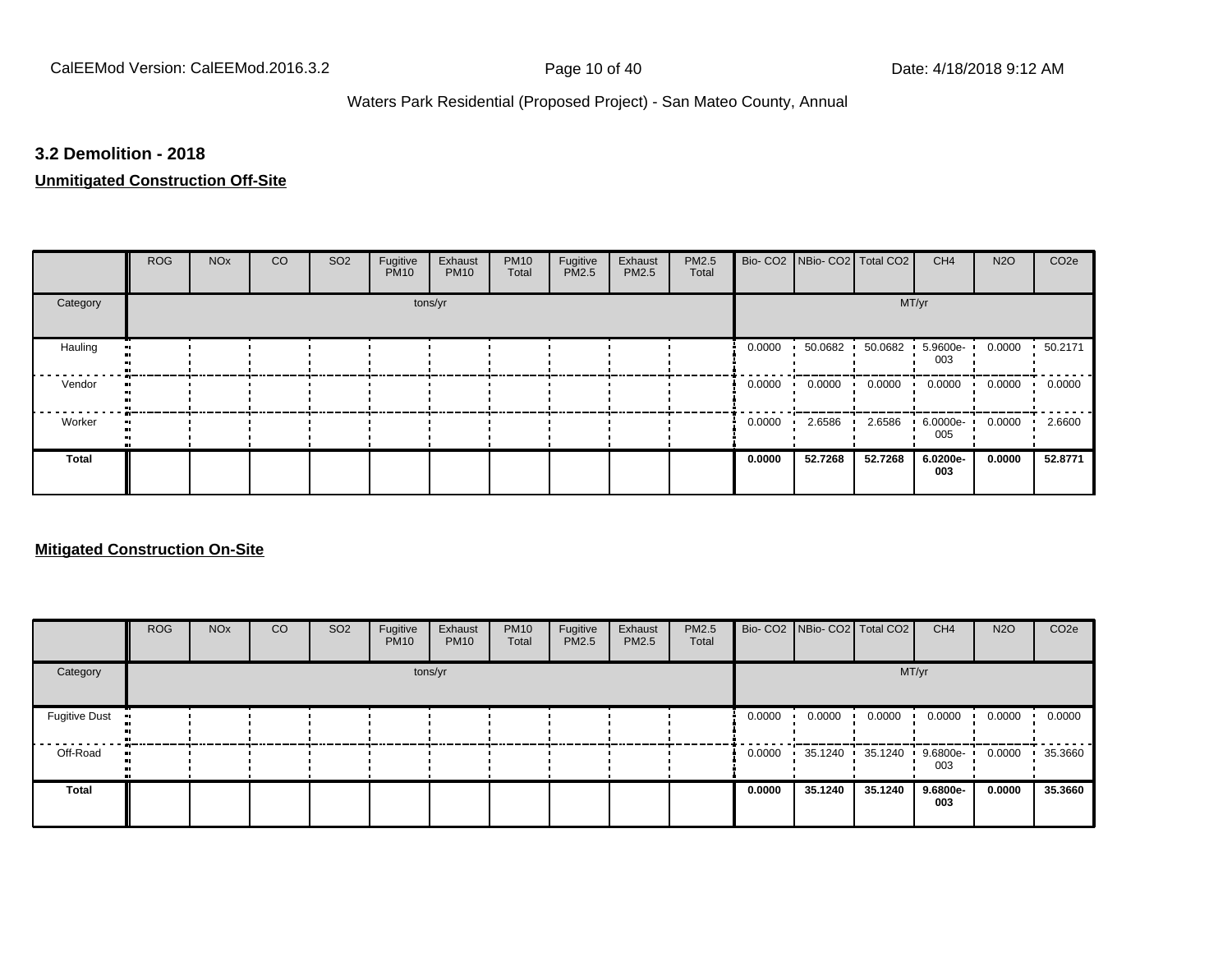#### **3.2 Demolition - 2018**

#### **Mitigated Construction Off-Site**

|              | <b>ROG</b> | <b>NO<sub>x</sub></b> | CO | SO <sub>2</sub> | Fugitive<br><b>PM10</b> | Exhaust<br><b>PM10</b> | <b>PM10</b><br>Total | Fugitive<br><b>PM2.5</b> | Exhaust<br>PM2.5 | PM2.5<br>Total |        | Bio- CO2   NBio- CO2   Total CO2 |         | CH <sub>4</sub>    | <b>N2O</b> | CO <sub>2e</sub> |
|--------------|------------|-----------------------|----|-----------------|-------------------------|------------------------|----------------------|--------------------------|------------------|----------------|--------|----------------------------------|---------|--------------------|------------|------------------|
| Category     |            |                       |    |                 |                         | tons/yr                |                      |                          |                  |                |        |                                  |         | MT/yr              |            |                  |
| Hauling      |            |                       |    |                 |                         |                        |                      |                          |                  |                | 0.0000 | 50.0682                          | 50.0682 | 5.9600e-<br>003    | 0.0000     | .50.2171         |
| Vendor       |            |                       |    |                 |                         |                        |                      |                          |                  |                | 0.0000 | 0.0000                           | 0.0000  | 0.0000             | 0.0000     | 0.0000           |
| Worker       |            |                       |    |                 |                         |                        |                      |                          |                  |                | 0.0000 | 2.6586                           | 2.6586  | $6.0000e -$<br>005 | 0.0000     | 2.6600           |
| <b>Total</b> |            |                       |    |                 |                         |                        |                      |                          |                  |                | 0.0000 | 52.7268                          | 52.7268 | 6.0200e-<br>003    | 0.0000     | 52.8771          |

**3.3 Site Preparation - 2018**

**Unmitigated Construction On-Site**

|                      | <b>ROG</b> | <b>NO<sub>x</sub></b> | CO | SO <sub>2</sub> | Fugitive<br><b>PM10</b> | Exhaust<br><b>PM10</b> | <b>PM10</b><br>Total | Fugitive<br>PM2.5 | Exhaust<br>PM2.5 | PM2.5<br>Total |        | Bio- CO2   NBio- CO2   Total CO2 |           | CH <sub>4</sub> | <b>N2O</b> | CO <sub>2e</sub> |
|----------------------|------------|-----------------------|----|-----------------|-------------------------|------------------------|----------------------|-------------------|------------------|----------------|--------|----------------------------------|-----------|-----------------|------------|------------------|
| Category             |            |                       |    |                 |                         | tons/yr                |                      |                   |                  |                |        |                                  | MT/yr     |                 |            |                  |
| <b>Fugitive Dust</b> |            |                       |    |                 |                         |                        |                      |                   |                  |                | 0.0000 | 0.0000                           | 0.0000    | 0.0000          | 0.0000     | 0.0000           |
| Off-Road             |            |                       |    |                 |                         |                        |                      |                   |                  |                | 0.0000 | 17.3800 ·                        | 17.3800 ' | 5.4100e-<br>003 | 0.0000     | 17.5152          |
| Total                |            |                       |    |                 |                         |                        |                      |                   |                  |                | 0.0000 | 17.3800                          | 17.3800   | 5.4100e-<br>003 | 0.0000     | 17.5152          |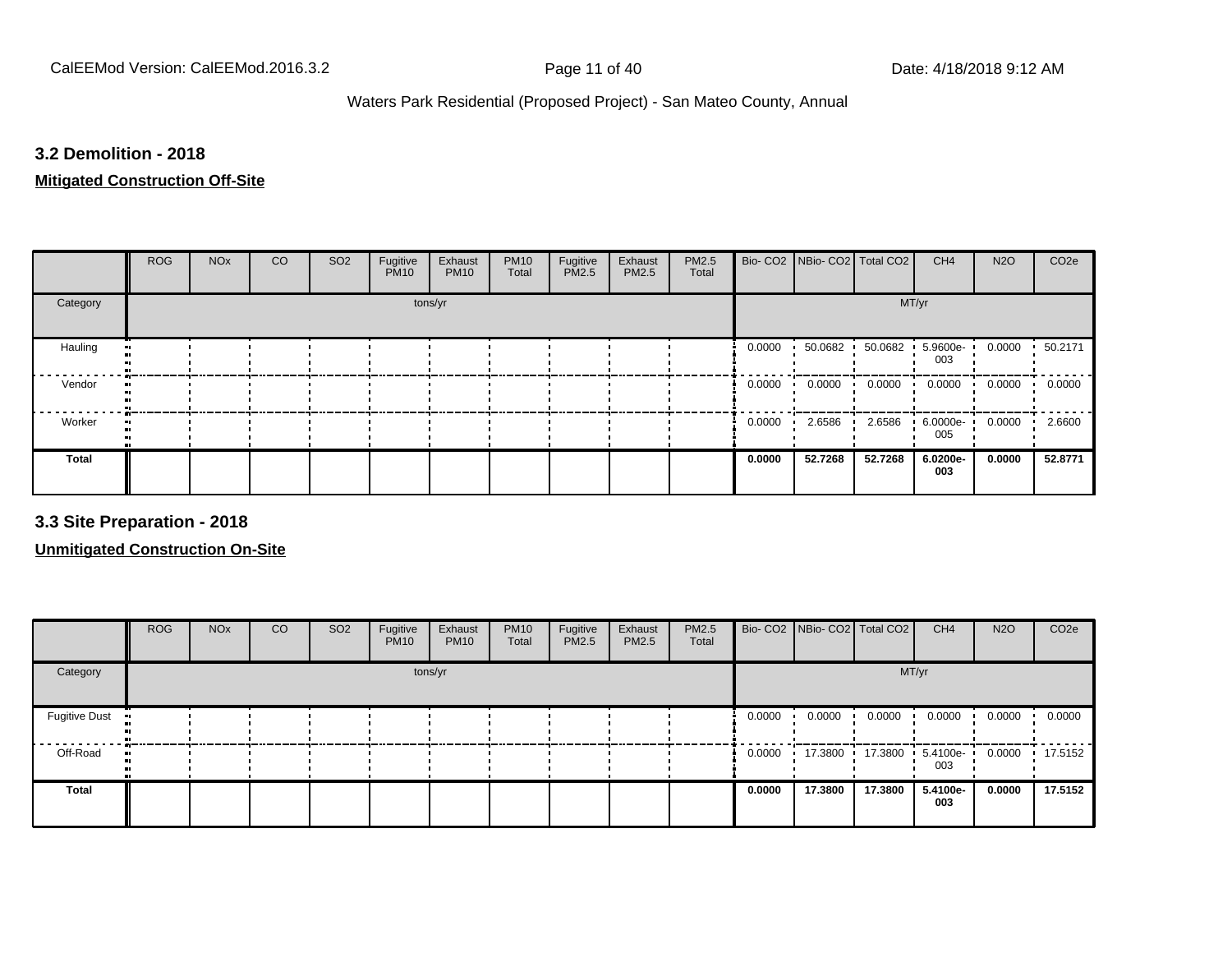#### **3.3 Site Preparation - 2018**

### **Unmitigated Construction Off-Site**

|              | <b>ROG</b> | <b>NO<sub>x</sub></b> | CO | SO <sub>2</sub> | Fugitive<br><b>PM10</b> | Exhaust<br><b>PM10</b> | <b>PM10</b><br>Total | Fugitive<br><b>PM2.5</b> | Exhaust<br>PM2.5 | PM2.5<br>Total |        | Bio- CO2   NBio- CO2   Total CO2 |        | CH <sub>4</sub>    | <b>N2O</b> | CO <sub>2</sub> e |
|--------------|------------|-----------------------|----|-----------------|-------------------------|------------------------|----------------------|--------------------------|------------------|----------------|--------|----------------------------------|--------|--------------------|------------|-------------------|
| Category     |            |                       |    |                 |                         | tons/yr                |                      |                          |                  |                |        |                                  | MT/yr  |                    |            |                   |
| Hauling      |            |                       |    |                 |                         |                        |                      |                          |                  |                | 0.0000 | 0.0000                           | 0.0000 | 0.0000             | 0.0000     | 0.0000            |
| Vendor       |            |                       |    |                 |                         |                        |                      |                          |                  |                | 0.0000 | 0.0000                           | 0.0000 | 0.0000             | 0.0000     | 0.0000            |
| Worker       |            |                       |    |                 |                         |                        |                      |                          |                  |                | 0.0000 | 1.5951                           | 1.5951 | $3.0000e -$<br>005 | 0.0000     | 1.5960            |
| <b>Total</b> |            |                       |    |                 |                         |                        |                      |                          |                  |                | 0.0000 | 1.5951                           | 1.5951 | 3.0000e-<br>005    | 0.0000     | 1.5960            |

#### **Mitigated Construction On-Site**

|                      | <b>ROG</b> | <b>NO<sub>x</sub></b> | CO | SO <sub>2</sub> | Fugitive<br><b>PM10</b> | Exhaust<br><b>PM10</b> | <b>PM10</b><br>Total | Fugitive<br>PM2.5 | Exhaust<br>PM2.5 | PM2.5<br>Total |        | Bio- CO2   NBio- CO2   Total CO2 |         | CH <sub>4</sub> | <b>N2O</b> | CO <sub>2e</sub> |
|----------------------|------------|-----------------------|----|-----------------|-------------------------|------------------------|----------------------|-------------------|------------------|----------------|--------|----------------------------------|---------|-----------------|------------|------------------|
| Category             |            |                       |    |                 |                         | tons/yr                |                      |                   |                  |                |        |                                  | MT/yr   |                 |            |                  |
| <b>Fugitive Dust</b> |            |                       |    |                 |                         |                        |                      |                   |                  |                | 0.0000 | 0.0000                           | 0.0000  | 0.0000          | 0.0000     | 0.0000           |
| Off-Road             |            |                       |    |                 |                         |                        |                      |                   |                  |                | 0.0000 | 17.3799                          | 17.3799 | 5.4100e-<br>003 | 0.0000     | 17.5152          |
| Total                |            |                       |    |                 |                         |                        |                      |                   |                  |                | 0.0000 | 17.3799                          | 17.3799 | 5.4100e-<br>003 | 0.0000     | 17.5152          |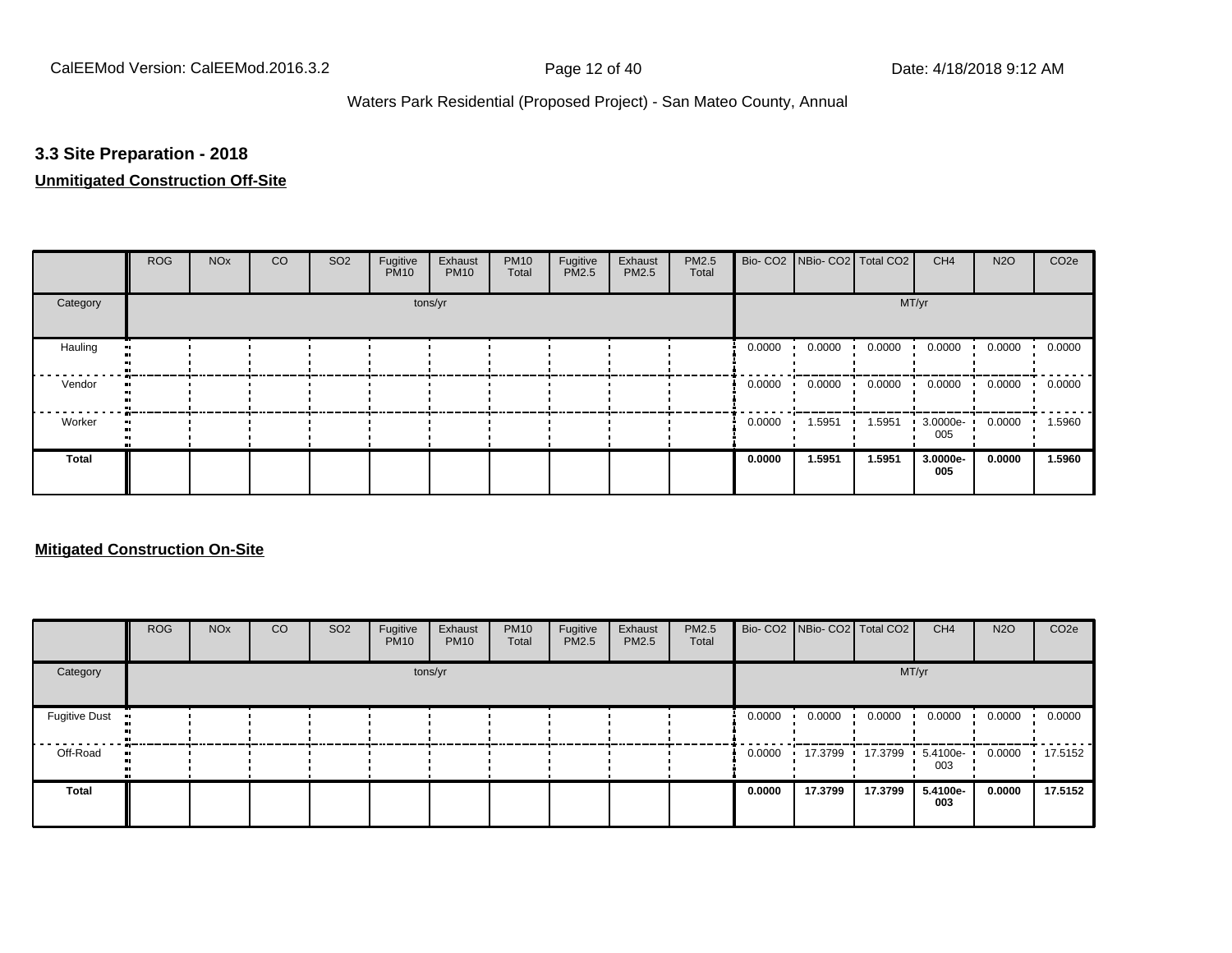### **3.3 Site Preparation - 2018**

#### **Mitigated Construction Off-Site**

|          | <b>ROG</b> | <b>NO<sub>x</sub></b> | CO | SO <sub>2</sub> | Fugitive<br><b>PM10</b> | Exhaust<br><b>PM10</b> | <b>PM10</b><br>Total | Fugitive<br><b>PM2.5</b> | Exhaust<br>PM2.5 | PM2.5<br>Total |        | Bio- CO2 NBio- CO2 Total CO2 |        | CH <sub>4</sub> | <b>N2O</b> | CO <sub>2e</sub> |
|----------|------------|-----------------------|----|-----------------|-------------------------|------------------------|----------------------|--------------------------|------------------|----------------|--------|------------------------------|--------|-----------------|------------|------------------|
| Category |            |                       |    |                 |                         | tons/yr                |                      |                          |                  |                |        |                              |        | MT/yr           |            |                  |
| Hauling  |            |                       |    |                 |                         |                        |                      |                          |                  |                | 0.0000 | 0.0000                       | 0.0000 | 0.0000          | 0.0000     | 0.0000           |
| Vendor   |            |                       |    |                 |                         |                        |                      |                          |                  |                | 0.0000 | 0.0000                       | 0.0000 | 0.0000          | 0.0000     | 0.0000           |
| Worker   |            |                       |    |                 |                         |                        |                      |                          |                  |                | 0.0000 | 1.5951                       | 1.5951 | 3.0000e-<br>005 | 0.0000     | 1.5960           |
| Total    |            |                       |    |                 |                         |                        |                      |                          |                  |                | 0.0000 | 1.5951                       | 1.5951 | 3.0000e-<br>005 | 0.0000     | 1.5960           |

**3.4 Grading - 2018**

**Unmitigated Construction On-Site**

|                      | <b>ROG</b> | <b>NO<sub>x</sub></b> | CO | SO <sub>2</sub> | Fugitive<br><b>PM10</b> | Exhaust<br><b>PM10</b> | <b>PM10</b><br>Total | Fugitive<br><b>PM2.5</b> | Exhaust<br><b>PM2.5</b> | <b>PM2.5</b><br>Total |        |         | Bio- CO2 NBio- CO2 Total CO2 | CH <sub>4</sub> | <b>N2O</b> | CO <sub>2e</sub> |
|----------------------|------------|-----------------------|----|-----------------|-------------------------|------------------------|----------------------|--------------------------|-------------------------|-----------------------|--------|---------|------------------------------|-----------------|------------|------------------|
| Category             |            |                       |    |                 |                         | tons/yr                |                      |                          |                         |                       |        |         | MT/yr                        |                 |            |                  |
| <b>Fugitive Dust</b> |            |                       |    |                 |                         |                        |                      |                          |                         |                       | 0.0000 | 0.0000  | 0.0000                       | 0.0000          | 0.0000     | 0.0000           |
| Off-Road             |            |                       |    |                 |                         |                        |                      |                          |                         |                       | 0.0000 | 84.9728 | 84.9728                      | 0.0265          | 0.0000     | .85.6341         |
| Total                |            |                       |    |                 |                         |                        |                      |                          |                         |                       | 0.0000 | 84.9728 | 84.9728                      | 0.0265          | 0.0000     | 85.6341          |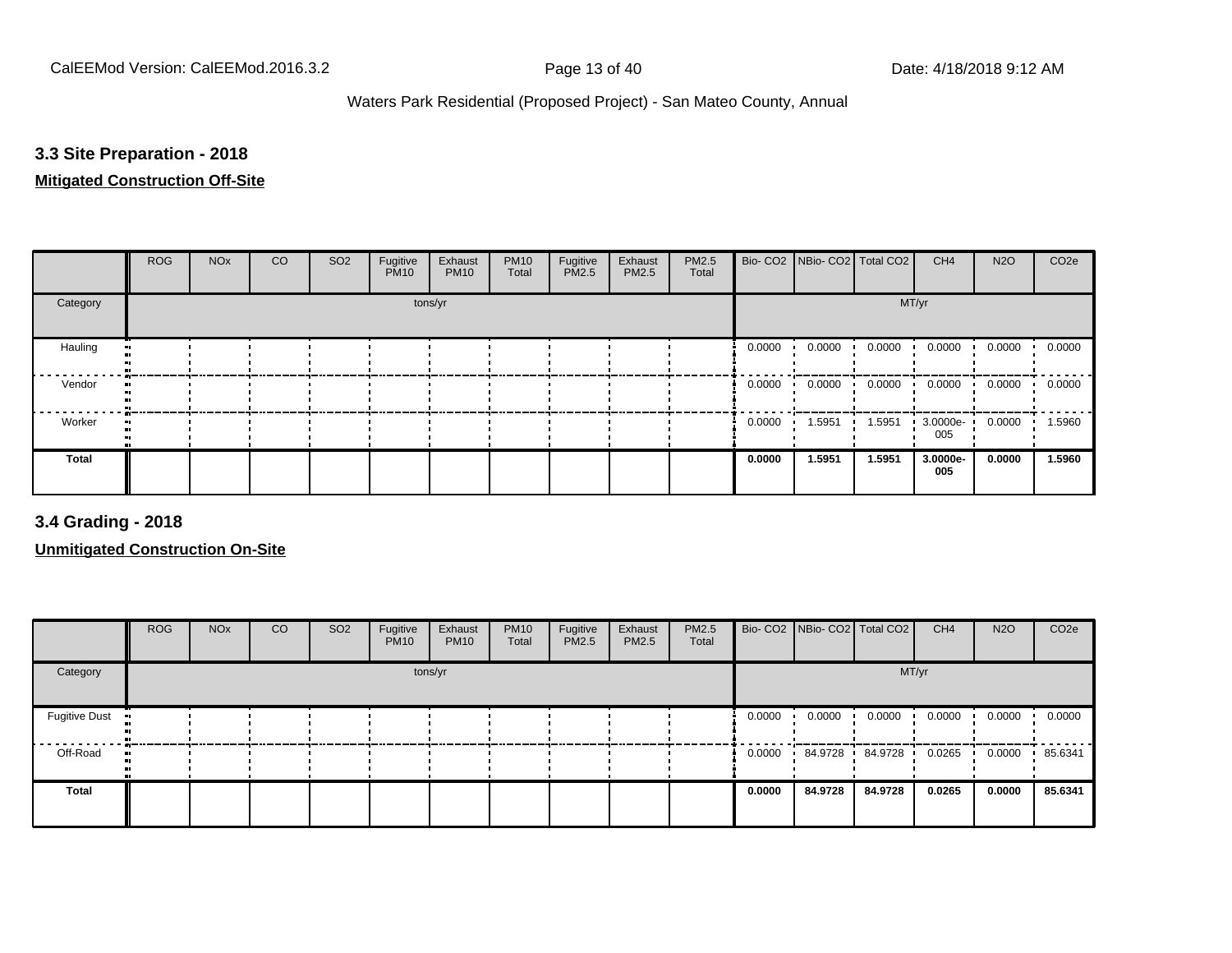#### **3.4 Grading - 2018**

**Unmitigated Construction Off-Site**

|              | <b>ROG</b> | <b>NO<sub>x</sub></b> | CO | SO <sub>2</sub> | Fugitive<br><b>PM10</b> | Exhaust<br><b>PM10</b> | <b>PM10</b><br>Total | Fugitive<br>PM2.5 | Exhaust<br><b>PM2.5</b> | PM2.5<br>Total |        | Bio- CO2   NBio- CO2   Total CO2 |        | CH <sub>4</sub> | <b>N2O</b> | CO <sub>2e</sub> |
|--------------|------------|-----------------------|----|-----------------|-------------------------|------------------------|----------------------|-------------------|-------------------------|----------------|--------|----------------------------------|--------|-----------------|------------|------------------|
| Category     |            |                       |    |                 |                         | tons/yr                |                      |                   |                         |                |        |                                  | MT/yr  |                 |            |                  |
| Hauling      |            |                       |    |                 |                         |                        |                      |                   |                         |                | 0.0000 | 0.0000                           | 0.0000 | 0.0000          | 0.0000     | 0.0000           |
| Vendor       |            |                       |    |                 |                         |                        |                      |                   |                         |                | 0.0000 | 0.0000                           | 0.0000 | 0.0000          | 0.0000     | 0.0000           |
| Worker       |            |                       |    |                 |                         |                        |                      |                   |                         |                | 0.0000 | 5.3171                           | 5.3171 | 1.2000e-<br>004 | 0.0000     | 5.3200           |
| <b>Total</b> |            |                       |    |                 |                         |                        |                      |                   |                         |                | 0.0000 | 5.3171                           | 5.3171 | 1.2000e-<br>004 | 0.0000     | 5.3200           |

#### **Mitigated Construction On-Site**

|                      | <b>ROG</b> | <b>NO<sub>x</sub></b> | CO | SO <sub>2</sub> | Fugitive<br><b>PM10</b> | Exhaust<br><b>PM10</b> | <b>PM10</b><br>Total | Fugitive<br><b>PM2.5</b> | Exhaust<br><b>PM2.5</b> | <b>PM2.5</b><br>Total |        | Bio- CO2   NBio- CO2   Total CO2 |         | CH <sub>4</sub> | <b>N2O</b> | CO <sub>2e</sub> |
|----------------------|------------|-----------------------|----|-----------------|-------------------------|------------------------|----------------------|--------------------------|-------------------------|-----------------------|--------|----------------------------------|---------|-----------------|------------|------------------|
| Category             |            |                       |    |                 |                         | tons/yr                |                      |                          |                         |                       |        |                                  | MT/yr   |                 |            |                  |
| <b>Fugitive Dust</b> |            |                       |    |                 |                         |                        |                      |                          |                         |                       | 0.0000 | 0.0000                           | 0.0000  | 0.0000          | 0.0000     | 0.0000           |
| Off-Road             |            |                       |    |                 |                         |                        |                      |                          |                         |                       | 0.0000 | 84.9727                          | 84.9727 | 0.0265          | 0.0000     | .85.6340         |
| Total                |            |                       |    |                 |                         |                        |                      |                          |                         |                       | 0.0000 | 84.9727                          | 84.9727 | 0.0265          | 0.0000     | 85.6340          |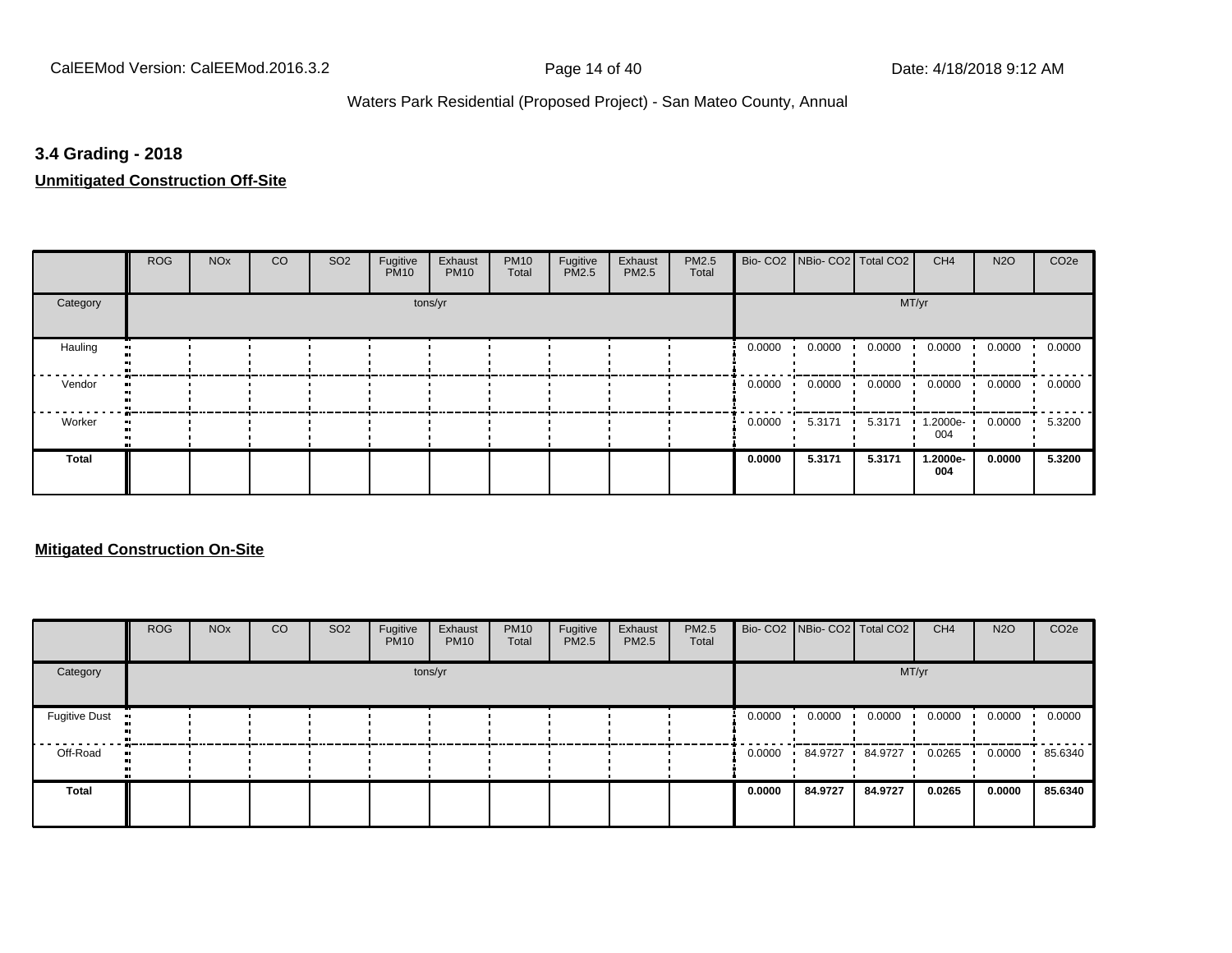#### **3.4 Grading - 2018**

**Mitigated Construction Off-Site**

|              | <b>ROG</b> | <b>NO<sub>x</sub></b> | CO | SO <sub>2</sub> | Fugitive<br><b>PM10</b> | Exhaust<br><b>PM10</b> | <b>PM10</b><br>Total | Fugitive<br>PM2.5 | Exhaust<br><b>PM2.5</b> | PM2.5<br>Total |        | Bio- CO2 NBio- CO2 Total CO2 |        | CH <sub>4</sub> | <b>N2O</b> | CO <sub>2e</sub> |
|--------------|------------|-----------------------|----|-----------------|-------------------------|------------------------|----------------------|-------------------|-------------------------|----------------|--------|------------------------------|--------|-----------------|------------|------------------|
| Category     |            |                       |    |                 |                         | tons/yr                |                      |                   |                         |                |        |                              | MT/yr  |                 |            |                  |
| Hauling      |            |                       |    |                 |                         |                        |                      |                   |                         |                | 0.0000 | 0.0000                       | 0.0000 | 0.0000          | 0.0000     | 0.0000           |
| Vendor       |            |                       |    |                 |                         |                        |                      |                   |                         |                | 0.0000 | 0.0000                       | 0.0000 | 0.0000          | 0.0000     | 0.0000           |
| Worker       |            |                       |    |                 |                         |                        |                      |                   |                         |                | 0.0000 | 5.3171                       | 5.3171 | 1.2000e-<br>004 | 0.0000     | 5.3200           |
| <b>Total</b> |            |                       |    |                 |                         |                        |                      |                   |                         |                | 0.0000 | 5.3171                       | 5.3171 | 1.2000e-<br>004 | 0.0000     | 5.3200           |

**3.5 Building Construction - 2018**

**Unmitigated Construction On-Site**

|                            | <b>ROG</b> | <b>NO<sub>x</sub></b> | CO | SO <sub>2</sub> | Fugitive<br><b>PM10</b> | Exhaust<br><b>PM10</b> | <b>PM10</b><br>Total | Fugitive<br><b>PM2.5</b> | Exhaust<br><b>PM2.5</b> | <b>PM2.5</b><br>Total |        |                   | Bio- CO2   NBio- CO2   Total CO2 | CH <sub>4</sub> | <b>N2O</b> | CO <sub>2e</sub> |
|----------------------------|------------|-----------------------|----|-----------------|-------------------------|------------------------|----------------------|--------------------------|-------------------------|-----------------------|--------|-------------------|----------------------------------|-----------------|------------|------------------|
| Category                   |            |                       |    |                 |                         | tons/yr                |                      |                          |                         |                       |        |                   |                                  | MT/yr           |            |                  |
| Off-Road<br>$\blacksquare$ |            |                       |    |                 |                         |                        |                      |                          |                         |                       | 0.0000 | 109.3729 109.3729 |                                  | 0.0268          | 0.0000     | $\cdot$ 110.0428 |
| Total                      |            |                       |    |                 |                         |                        |                      |                          |                         |                       | 0.0000 | 109.3729          | 109.3729                         | 0.0268          | 0.0000     | 110.0428         |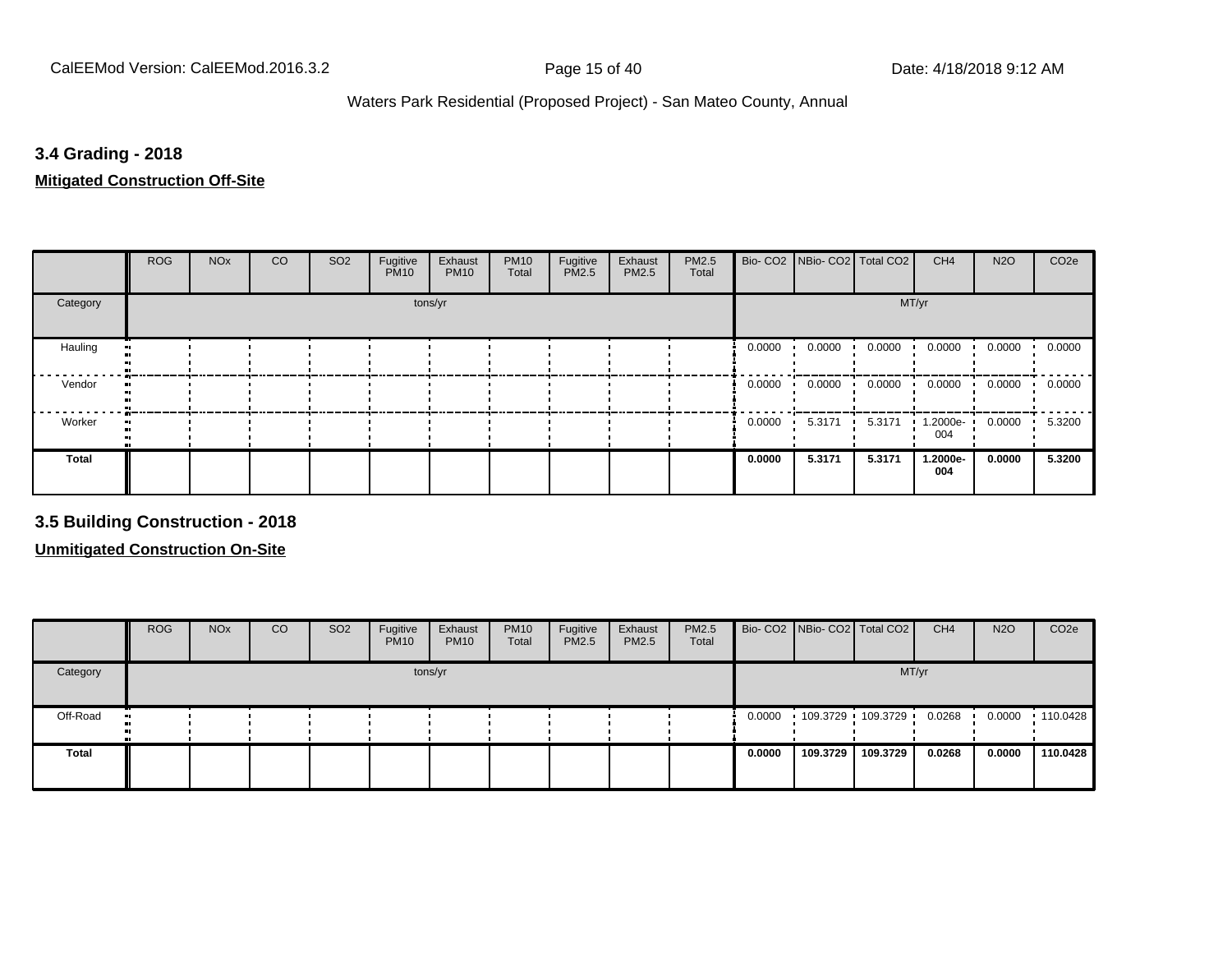# **3.5 Building Construction - 2018**

# **Unmitigated Construction Off-Site**

|          | <b>ROG</b> | <b>NO<sub>x</sub></b> | CO | SO <sub>2</sub> | Fugitive<br><b>PM10</b> | Exhaust<br><b>PM10</b> | <b>PM10</b><br>Total | Fugitive<br>PM2.5 | Exhaust<br><b>PM2.5</b> | PM2.5<br>Total |        | Bio- CO2   NBio- CO2   Total CO2 |          | CH <sub>4</sub>         | <b>N2O</b> | CO <sub>2e</sub> |
|----------|------------|-----------------------|----|-----------------|-------------------------|------------------------|----------------------|-------------------|-------------------------|----------------|--------|----------------------------------|----------|-------------------------|------------|------------------|
| Category |            |                       |    |                 |                         | tons/yr                |                      |                   |                         |                |        |                                  | MT/yr    |                         |            |                  |
| Hauling  |            |                       |    |                 |                         |                        |                      |                   |                         |                | 0.0000 | 0.0000                           | 0.0000   | 0.0000                  | 0.0000     | 0.0000           |
| Vendor   |            |                       |    |                 |                         |                        |                      |                   |                         |                | 0.0000 | 59.6843                          |          | 59.6843 5.3100e-<br>003 | 0.0000     | 59.8171          |
| Worker   |            |                       |    |                 |                         |                        |                      |                   |                         |                | 0.0000 | 161.4276 161.4276 3.5200e-       |          | 003                     | 0.0000     | $+161.5156$      |
| Total    |            |                       |    |                 |                         |                        |                      |                   |                         |                | 0.0000 | 221.1119                         | 221.1119 | 8.8300e-<br>003         | 0.0000     | 221.3327         |

#### **Mitigated Construction On-Site**

|              | <b>ROG</b>       | <b>NO<sub>x</sub></b> | CO | SO <sub>2</sub> | Fugitive<br><b>PM10</b> | Exhaust<br><b>PM10</b> | <b>PM10</b><br>Total | Fugitive<br>PM2.5 | Exhaust<br><b>PM2.5</b> | <b>PM2.5</b><br>Total |        | Bio- CO2 NBio- CO2 Total CO2 |          | CH <sub>4</sub> | <b>N2O</b> | CO <sub>2e</sub> |
|--------------|------------------|-----------------------|----|-----------------|-------------------------|------------------------|----------------------|-------------------|-------------------------|-----------------------|--------|------------------------------|----------|-----------------|------------|------------------|
| Category     |                  |                       |    |                 |                         | tons/yr                |                      |                   |                         |                       |        |                              |          | MT/yr           |            |                  |
| Off-Road     | $\bullet\bullet$ |                       |    |                 |                         |                        |                      |                   |                         |                       | 0.0000 | 109.3728 109.3728            |          | 0.0268          | 0.0000     | $\cdot$ 110.0427 |
| <b>Total</b> |                  |                       |    |                 |                         |                        |                      |                   |                         |                       | 0.0000 | 109.3728                     | 109.3728 | 0.0268          | 0.0000     | 110.0427         |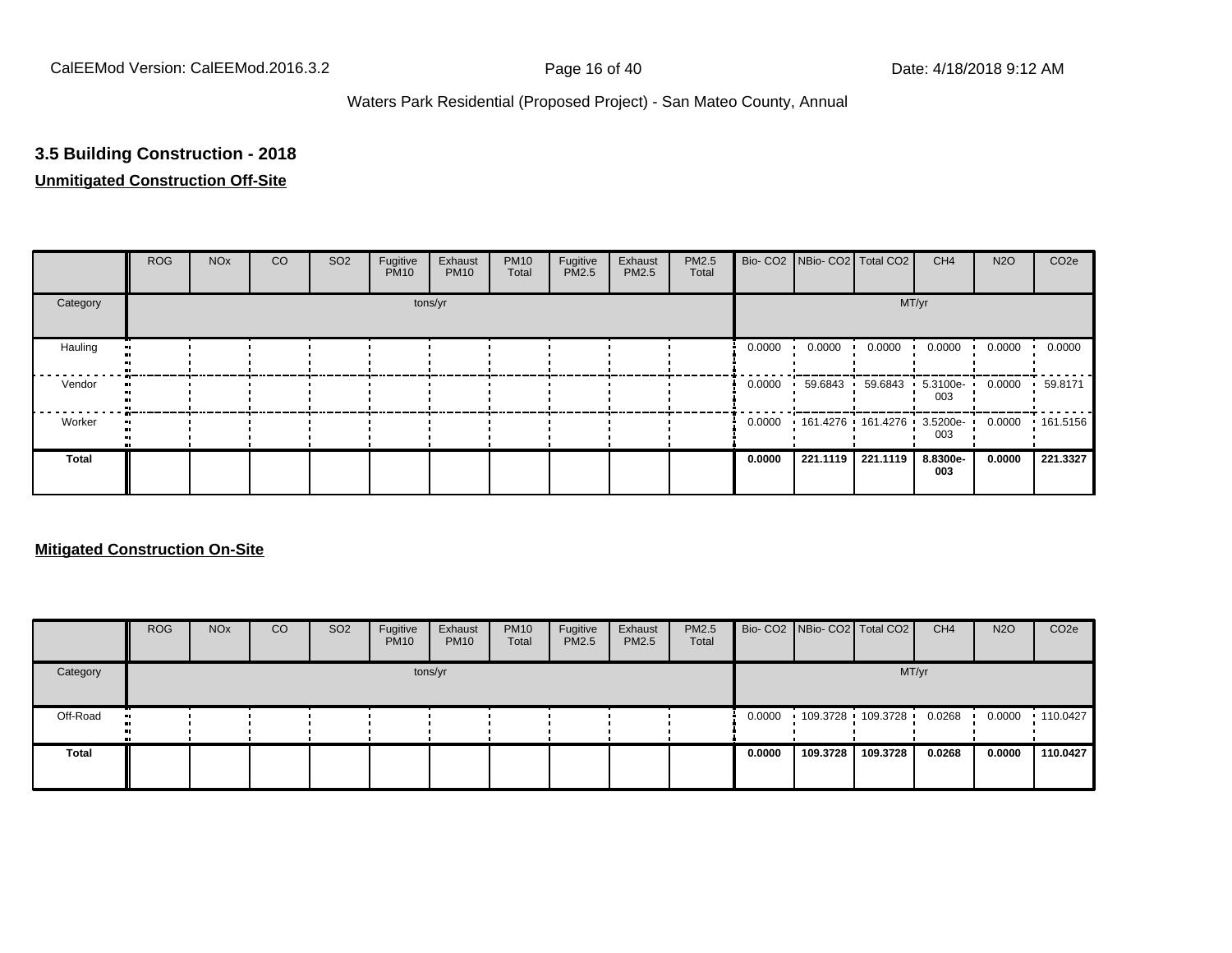# **3.5 Building Construction - 2018**

#### **Mitigated Construction Off-Site**

|          | <b>ROG</b> | <b>NO<sub>x</sub></b> | CO | SO <sub>2</sub> | Fugitive<br><b>PM10</b> | Exhaust<br><b>PM10</b> | <b>PM10</b><br>Total | Fugitive<br><b>PM2.5</b> | Exhaust<br>PM2.5 | PM2.5<br>Total |        | Bio- CO2   NBio- CO2   Total CO2     |          | CH <sub>4</sub>         | <b>N2O</b> | CO <sub>2e</sub> |
|----------|------------|-----------------------|----|-----------------|-------------------------|------------------------|----------------------|--------------------------|------------------|----------------|--------|--------------------------------------|----------|-------------------------|------------|------------------|
| Category |            |                       |    |                 |                         | tons/yr                |                      |                          |                  |                |        |                                      | MT/yr    |                         |            |                  |
| Hauling  |            |                       |    |                 |                         |                        |                      |                          |                  |                | 0.0000 | 0.0000                               | 0.0000   | 0.0000                  | 0.0000     | 0.0000           |
| Vendor   |            |                       |    |                 |                         |                        |                      |                          |                  |                | 0.0000 | 59.6843                              |          | 59.6843 5.3100e-<br>003 | 0.0000     | 59.8171          |
| Worker   |            |                       |    |                 |                         |                        |                      |                          |                  |                |        | 0.0000  161.4276  161.4276  3.5200e- |          | 003                     | 0.0000     | .161.5156        |
| Total    |            |                       |    |                 |                         |                        |                      |                          |                  |                | 0.0000 | 221.1119                             | 221.1119 | 8.8300e-<br>003         | 0.0000     | 221.3327         |

**3.5 Building Construction - 2019**

**Unmitigated Construction On-Site**

|                            | <b>ROG</b> | <b>NO<sub>x</sub></b> | <b>CO</b> | SO <sub>2</sub> | Fugitive<br><b>PM10</b> | Exhaust<br><b>PM10</b> | <b>PM10</b><br>Total | Fugitive<br><b>PM2.5</b> | Exhaust<br><b>PM2.5</b> | <b>PM2.5</b><br>Total |        |          | Bio- CO2   NBio- CO2   Total CO2 | CH <sub>4</sub> | <b>N2O</b> | CO <sub>2e</sub> |
|----------------------------|------------|-----------------------|-----------|-----------------|-------------------------|------------------------|----------------------|--------------------------|-------------------------|-----------------------|--------|----------|----------------------------------|-----------------|------------|------------------|
| Category                   |            |                       |           |                 |                         | tons/yr                |                      |                          |                         |                       |        |          |                                  | MT/yr           |            |                  |
| Off-Road<br>$\blacksquare$ |            |                       |           |                 |                         |                        |                      |                          |                         |                       | 0.0000 |          | 244.5084 244.5084                | 0.0596          | 0.0000     | $\cdot$ 245.9975 |
| Total                      |            |                       |           |                 |                         |                        |                      |                          |                         |                       | 0.0000 | 244.5084 | 244.5084                         | 0.0596          | 0.0000     | 245.9975         |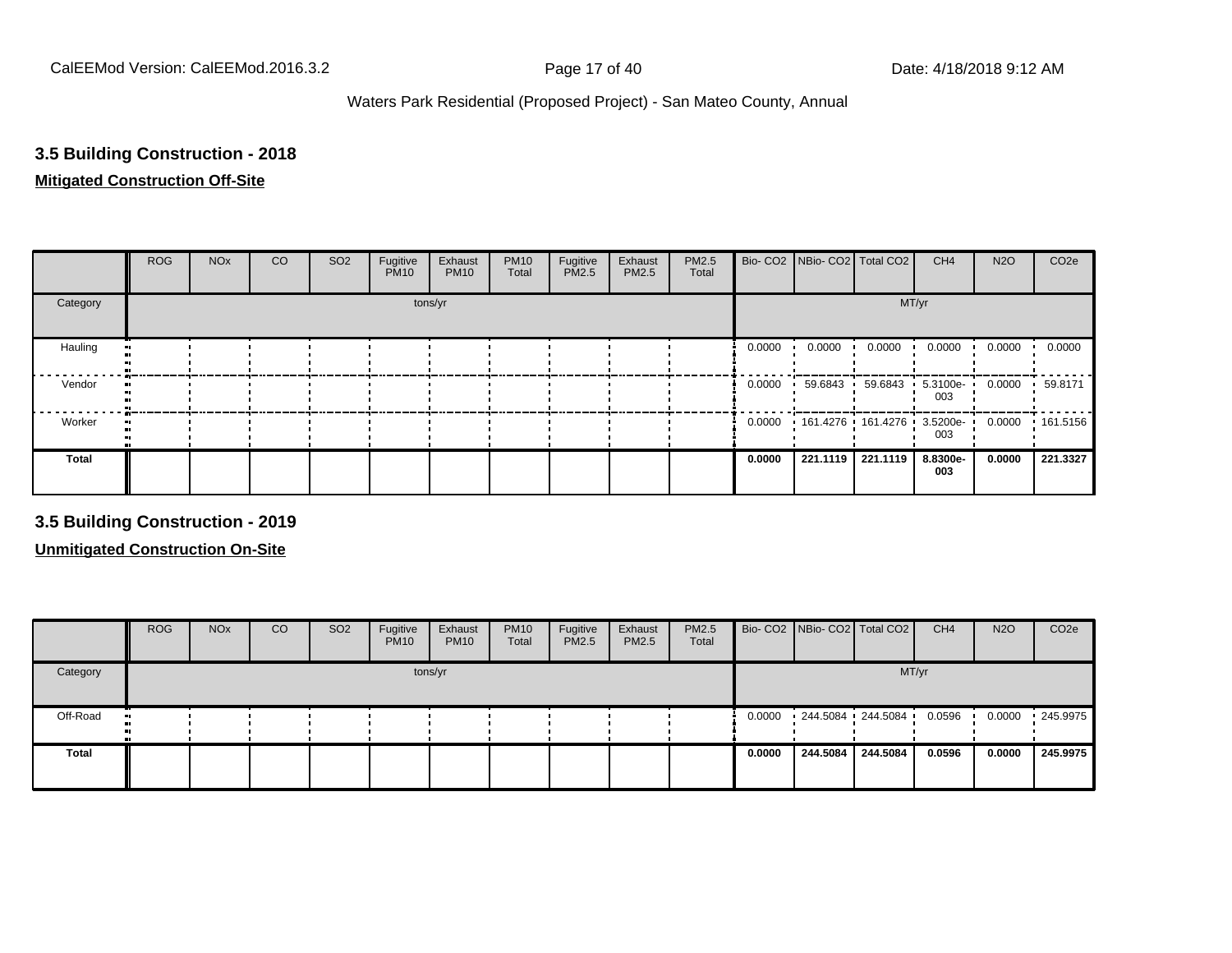# **3.5 Building Construction - 2019**

# **Unmitigated Construction Off-Site**

|          | <b>ROG</b> | <b>NO<sub>x</sub></b> | CO | SO <sub>2</sub> | Fugitive<br><b>PM10</b> | Exhaust<br><b>PM10</b> | <b>PM10</b><br>Total | Fugitive<br>PM2.5 | Exhaust<br><b>PM2.5</b> | PM2.5<br>Total |        | Bio- CO2 NBio- CO2 Total CO2 |          | CH <sub>4</sub> | <b>N2O</b> | CO <sub>2e</sub> |
|----------|------------|-----------------------|----|-----------------|-------------------------|------------------------|----------------------|-------------------|-------------------------|----------------|--------|------------------------------|----------|-----------------|------------|------------------|
| Category |            |                       |    |                 |                         | tons/yr                |                      |                   |                         |                |        |                              | MT/yr    |                 |            |                  |
| Hauling  |            |                       |    |                 |                         |                        |                      |                   |                         |                | 0.0000 | 0.0000                       | 0.0000   | 0.0000          | 0.0000     | 0.0000           |
| Vendor   |            |                       |    |                 |                         |                        |                      |                   |                         |                | 0.0000 | 133.5384 133.5384 0.0118 '   |          |                 | 0.0000     | $+133.8332$      |
| Worker   |            |                       |    |                 |                         |                        |                      |                   |                         |                | 0.0000 | 353.5845 353.5845 7.0300e-   |          | 003             | 0.0000     | 353.7604         |
| Total    |            |                       |    |                 |                         |                        |                      |                   |                         |                | 0.0000 | 487.1230                     | 487.1230 | 0.0188          | 0.0000     | 487.5936         |

#### **Mitigated Construction On-Site**

|          | <b>ROG</b> | <b>NO<sub>x</sub></b> | CO | SO <sub>2</sub> | Fugitive<br><b>PM10</b> | Exhaust<br><b>PM10</b> | <b>PM10</b><br>Total | Fugitive<br><b>PM2.5</b> | Exhaust<br>PM2.5 | PM2.5<br>Total |        |                   | Bio- CO2 NBio- CO2 Total CO2 | CH <sub>4</sub> | <b>N2O</b> | CO <sub>2e</sub> |
|----------|------------|-----------------------|----|-----------------|-------------------------|------------------------|----------------------|--------------------------|------------------|----------------|--------|-------------------|------------------------------|-----------------|------------|------------------|
| Category |            |                       |    |                 |                         | tons/yr                |                      |                          |                  |                |        |                   |                              | MT/yr           |            |                  |
| Off-Road |            |                       |    |                 |                         |                        |                      |                          |                  |                | 0.0000 | 244.5081 244.5081 |                              | 0.0596          | 0.0000     | 245.9972         |
| Total    |            |                       |    |                 |                         |                        |                      |                          |                  |                | 0.0000 | 244.5081          | 244.5081                     | 0.0596          | 0.0000     | 245.9972         |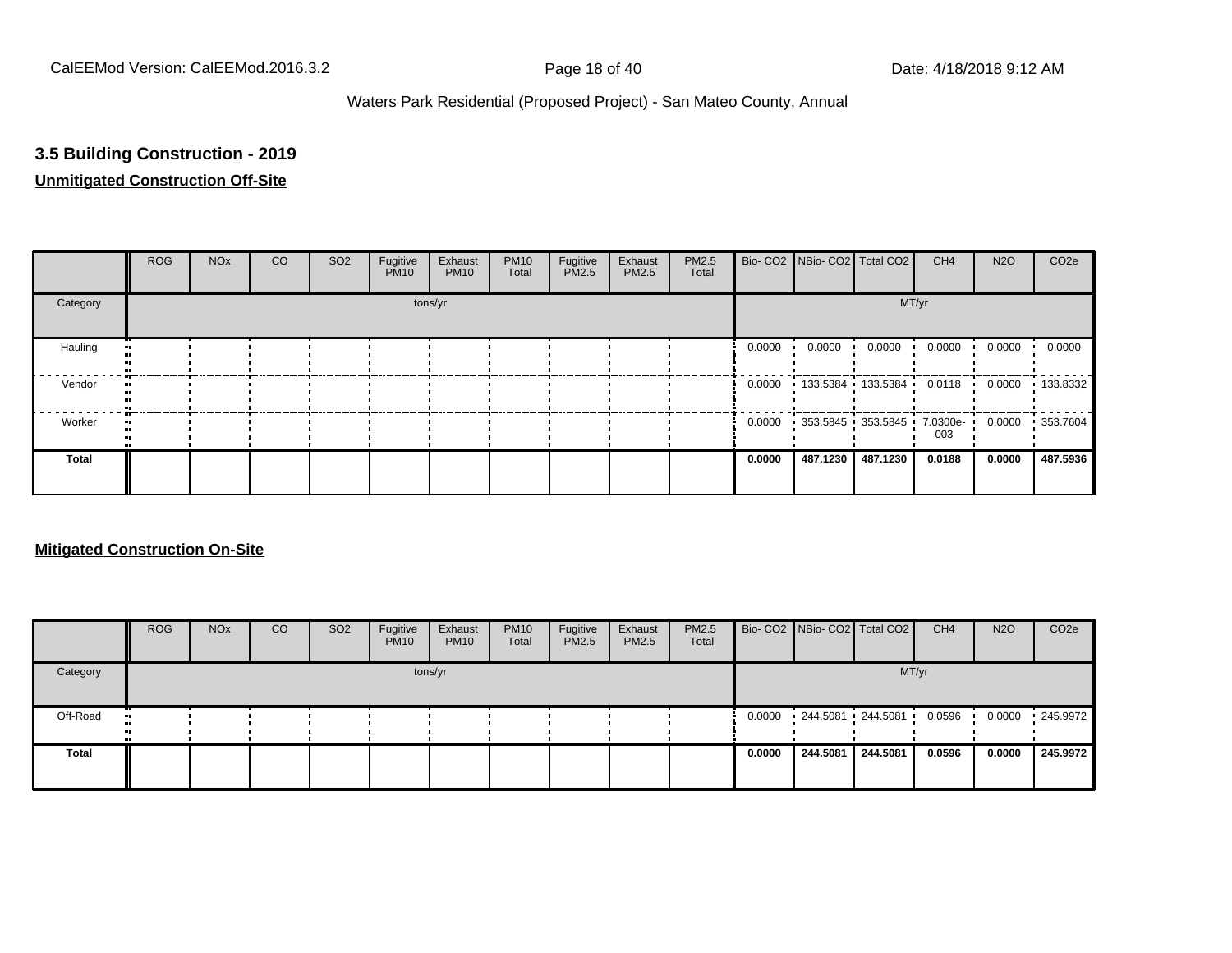# **3.5 Building Construction - 2019**

# **Mitigated Construction Off-Site**

|          | <b>ROG</b> | <b>NO<sub>x</sub></b> | CO | SO <sub>2</sub> | Fugitive<br><b>PM10</b> | Exhaust<br><b>PM10</b> | <b>PM10</b><br>Total | Fugitive<br>PM2.5 | Exhaust<br><b>PM2.5</b> | PM2.5<br>Total |        | Bio- CO2   NBio- CO2   Total CO2 |          | CH <sub>4</sub> | <b>N2O</b> | CO <sub>2e</sub> |
|----------|------------|-----------------------|----|-----------------|-------------------------|------------------------|----------------------|-------------------|-------------------------|----------------|--------|----------------------------------|----------|-----------------|------------|------------------|
| Category |            |                       |    |                 |                         | tons/yr                |                      |                   |                         |                |        |                                  | MT/yr    |                 |            |                  |
| Hauling  |            |                       |    |                 |                         |                        |                      |                   |                         |                | 0.0000 | 0.0000                           | 0.0000   | 0.0000          | 0.0000     | 0.0000           |
| Vendor   |            |                       |    |                 |                         |                        |                      |                   |                         |                | 0.0000 | 133.5384 133.5384                |          | 0.0118          | 0.0000     | $+133.8332$      |
| Worker   |            |                       |    |                 |                         |                        |                      |                   |                         |                | 0.0000 | 353.5845 353.5845 7.0300e-       |          | 003             | 0.0000     | 353.7604         |
| Total    |            |                       |    |                 |                         |                        |                      |                   |                         |                | 0.0000 | 487.1230                         | 487.1230 | 0.0188          | 0.0000     | 487.5936         |

**3.6 Paving - 2018**

**Unmitigated Construction On-Site**

|          | <b>ROG</b> | <b>NO<sub>x</sub></b> | <b>CO</b> | SO <sub>2</sub> | Fugitive<br><b>PM10</b> | Exhaust<br><b>PM10</b> | <b>PM10</b><br>Total | Fugitive<br>PM2.5 | Exhaust<br><b>PM2.5</b> | PM2.5<br>Total |        | Bio- CO2   NBio- CO2   Total CO2 |         | CH <sub>4</sub> | <b>N2O</b> | CO <sub>2e</sub> |
|----------|------------|-----------------------|-----------|-----------------|-------------------------|------------------------|----------------------|-------------------|-------------------------|----------------|--------|----------------------------------|---------|-----------------|------------|------------------|
| Category |            |                       |           |                 |                         | tons/yr                |                      |                   |                         |                |        |                                  | MT/yr   |                 |            |                  |
| Off-Road |            |                       |           |                 |                         |                        |                      |                   |                         |                | 0.0000 | 95.7335                          | 95.7335 | 0.0298          | 0.0000     | 96.4785          |
| Paving   |            |                       |           |                 |                         |                        |                      |                   |                         |                | 0.0000 | 0.0000                           | 0.0000  | 0.0000          | 0.0000     | 0.0000           |
| Total    |            |                       |           |                 |                         |                        |                      |                   |                         |                | 0.0000 | 95.7335                          | 95.7335 | 0.0298          | 0.0000     | 96.4785          |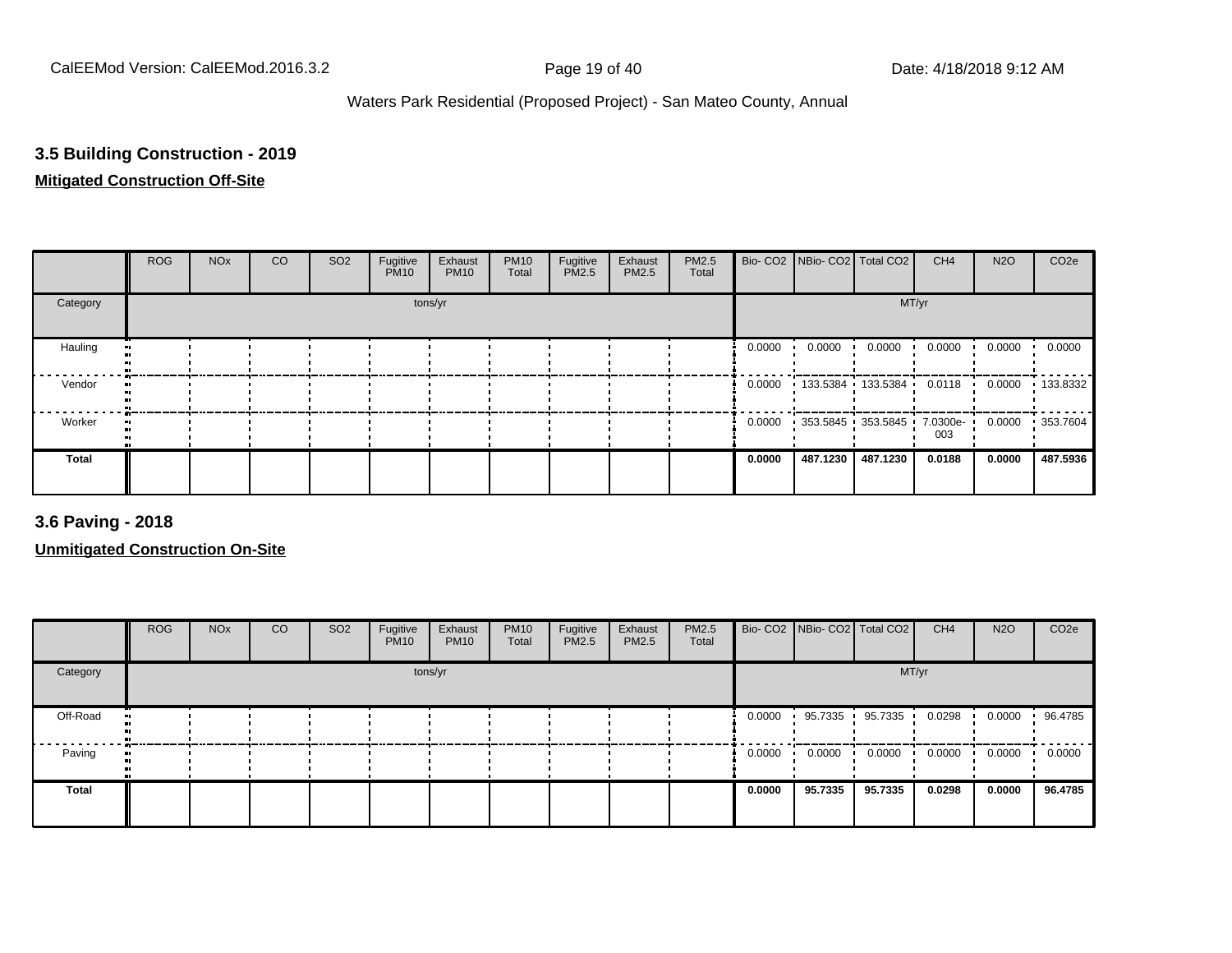#### **3.6 Paving - 2018**

**Unmitigated Construction Off-Site**

|              | <b>ROG</b> | <b>NO<sub>x</sub></b> | CO | SO <sub>2</sub> | Fugitive<br><b>PM10</b> | Exhaust<br><b>PM10</b> | <b>PM10</b><br>Total | Fugitive<br>PM2.5 | Exhaust<br><b>PM2.5</b> | PM2.5<br>Total |        | Bio- CO2   NBio- CO2   Total CO2 |         | CH <sub>4</sub> | <b>N2O</b> | CO <sub>2e</sub> |
|--------------|------------|-----------------------|----|-----------------|-------------------------|------------------------|----------------------|-------------------|-------------------------|----------------|--------|----------------------------------|---------|-----------------|------------|------------------|
| Category     |            |                       |    |                 |                         | tons/yr                |                      |                   |                         |                |        |                                  | MT/yr   |                 |            |                  |
| Hauling      |            |                       |    |                 |                         |                        |                      |                   |                         |                | 0.0000 | 0.0000                           | 0.0000  | 0.0000          | 0.0000     | 0.0000           |
| Vendor       |            |                       |    |                 |                         |                        |                      |                   |                         |                | 0.0000 | 0.0000                           | 0.0000  | 0.0000          | 0.0000     | 0.0000           |
| Worker       |            |                       |    |                 |                         |                        |                      |                   |                         |                | 0.0000 | 12.2294                          | 12.2294 | 2.7000e-<br>004 | 0.0000     | 12.2360          |
| <b>Total</b> |            |                       |    |                 |                         |                        |                      |                   |                         |                | 0.0000 | 12.2294                          | 12.2294 | 2.7000e-<br>004 | 0.0000     | 12.2360          |

#### **Mitigated Construction On-Site**

|          | <b>ROG</b> | <b>NO<sub>x</sub></b> | CO | SO <sub>2</sub> | Fugitive<br><b>PM10</b> | Exhaust<br><b>PM10</b> | <b>PM10</b><br>Total | Fugitive<br><b>PM2.5</b> | Exhaust<br>PM2.5 | PM2.5<br>Total |        | Bio- CO2   NBio- CO2   Total CO2 |         | CH <sub>4</sub> | <b>N2O</b> | CO <sub>2</sub> e |
|----------|------------|-----------------------|----|-----------------|-------------------------|------------------------|----------------------|--------------------------|------------------|----------------|--------|----------------------------------|---------|-----------------|------------|-------------------|
| Category |            |                       |    |                 |                         | tons/yr                |                      |                          |                  |                |        |                                  | MT/yr   |                 |            |                   |
| Off-Road |            |                       |    |                 |                         |                        |                      |                          |                  |                | 0.0000 | 95.7334 ·                        | 95.7334 | 0.0298          | 0.0000     | 96.4784           |
| Paving   |            |                       |    |                 |                         |                        |                      |                          |                  |                | 0.0000 | 0.0000                           | 0.0000  | 0.0000          | 0.0000     | 0.0000            |
| Total    |            |                       |    |                 |                         |                        |                      |                          |                  |                | 0.0000 | 95.7334                          | 95.7334 | 0.0298          | 0.0000     | 96.4784           |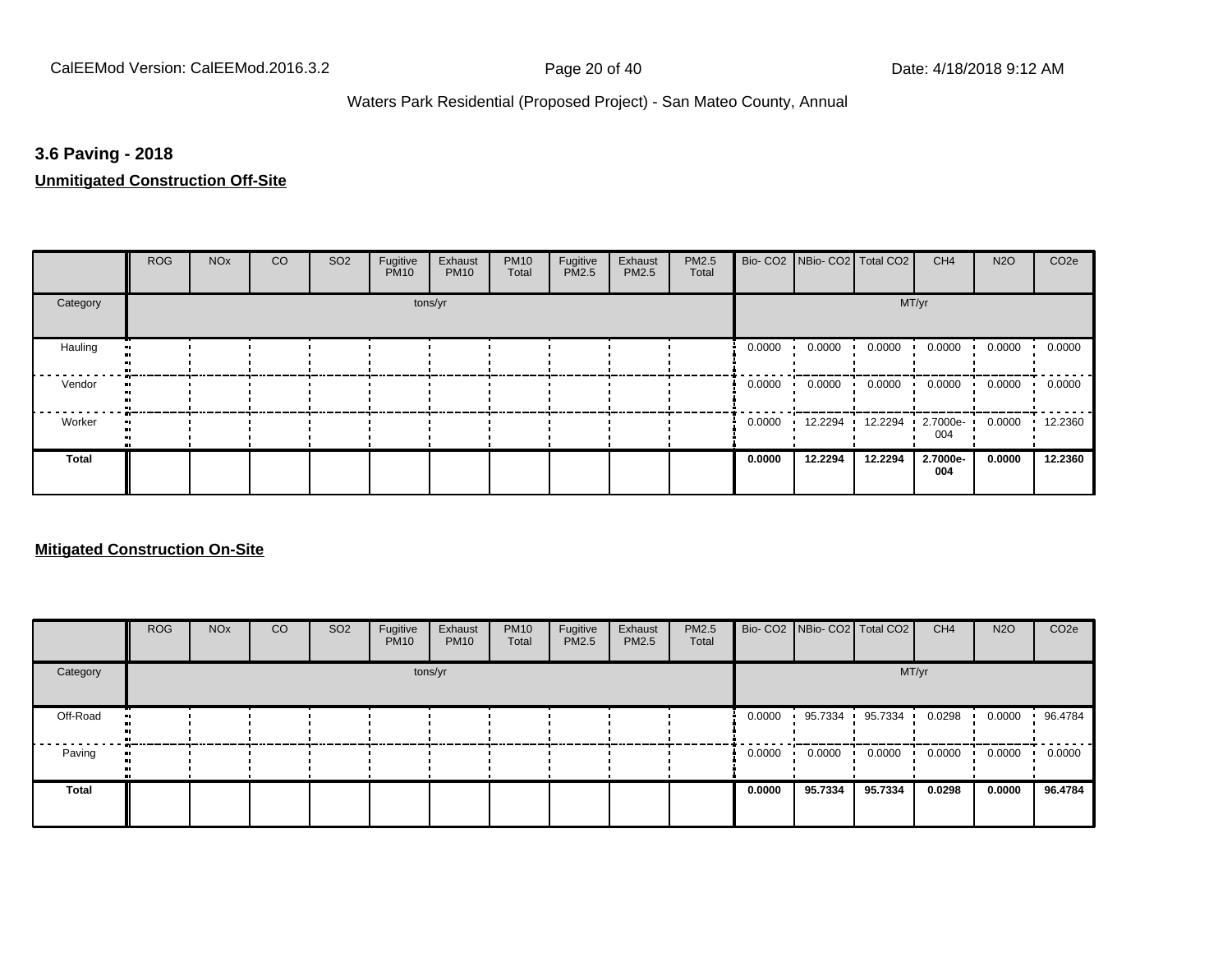# **3.6 Paving - 2018**

**Mitigated Construction Off-Site**

|          | <b>ROG</b> | <b>NO<sub>x</sub></b> | CO | SO <sub>2</sub> | Fugitive<br><b>PM10</b> | Exhaust<br><b>PM10</b> | <b>PM10</b><br>Total | Fugitive<br>PM2.5 | Exhaust<br><b>PM2.5</b> | PM2.5<br>Total |        | Bio- CO2   NBio- CO2   Total CO2 |         | CH <sub>4</sub> | <b>N2O</b> | CO <sub>2e</sub> |
|----------|------------|-----------------------|----|-----------------|-------------------------|------------------------|----------------------|-------------------|-------------------------|----------------|--------|----------------------------------|---------|-----------------|------------|------------------|
| Category |            |                       |    |                 |                         | tons/yr                |                      |                   |                         |                |        |                                  | MT/yr   |                 |            |                  |
| Hauling  |            |                       |    |                 |                         |                        |                      |                   |                         |                | 0.0000 | 0.0000                           | 0.0000  | 0.0000          | 0.0000     | 0.0000           |
| Vendor   |            |                       |    |                 |                         |                        |                      |                   |                         |                | 0.0000 | 0.0000                           | 0.0000  | 0.0000          | 0.0000     | 0.0000           |
| Worker   |            |                       |    |                 |                         |                        |                      |                   |                         |                | 0.0000 | 12.2294                          | 12.2294 | 2.7000e-<br>004 | 0.0000     | 12.2360          |
| Total    |            |                       |    |                 |                         |                        |                      |                   |                         |                | 0.0000 | 12.2294                          | 12.2294 | 2.7000e-<br>004 | 0.0000     | 12.2360          |

**3.6 Paving - 2019**

**Unmitigated Construction On-Site**

|              | <b>ROG</b> | <b>NO<sub>x</sub></b> | CO | SO <sub>2</sub> | Fugitive<br><b>PM10</b> | Exhaust<br><b>PM10</b> | <b>PM10</b><br>Total | Fugitive<br>PM2.5 | Exhaust<br><b>PM2.5</b> | <b>PM2.5</b><br>Total |        |        | Bio- CO2   NBio- CO2   Total CO2 | CH <sub>4</sub>  | <b>N2O</b> | CO <sub>2e</sub> |
|--------------|------------|-----------------------|----|-----------------|-------------------------|------------------------|----------------------|-------------------|-------------------------|-----------------------|--------|--------|----------------------------------|------------------|------------|------------------|
| Category     |            |                       |    |                 |                         | tons/yr                |                      |                   |                         |                       |        |        | MT/yr                            |                  |            |                  |
| Off-Road     |            |                       |    |                 |                         |                        |                      |                   |                         |                       | 0.0000 |        | 212.9419 212.9419                | $0.0674$ $\cdot$ | 0.0000     | .214.6262        |
| Paving       |            |                       |    |                 |                         |                        |                      |                   |                         |                       | 0.0000 | 0.0000 | 0.0000                           | 0.0000           | 0.0000     | 0.0000           |
| <b>Total</b> |            |                       |    |                 |                         |                        |                      |                   |                         |                       | 0.0000 |        | 212.9419 212.9419                | 0.0674           | 0.0000     | 214.6262         |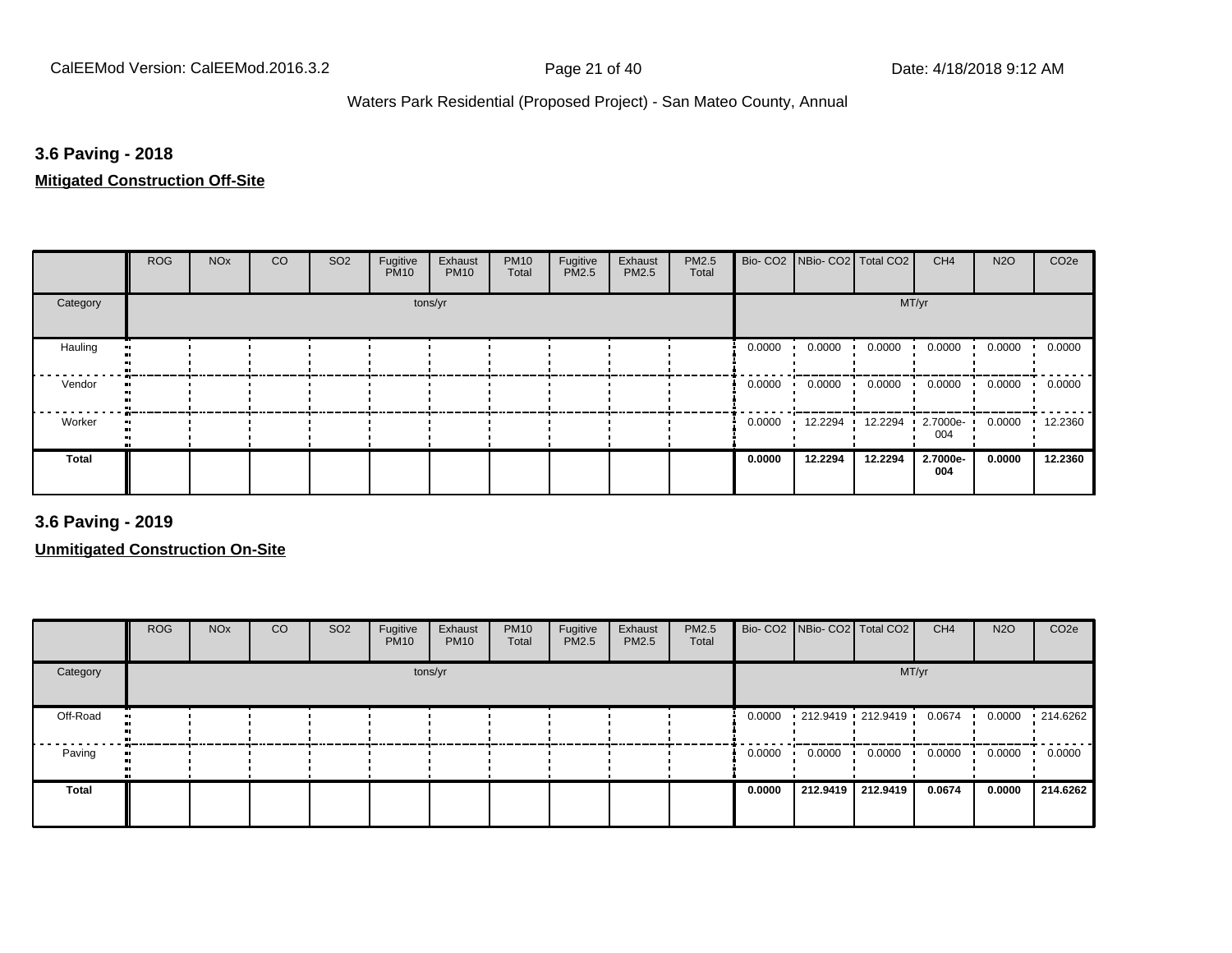#### **3.6 Paving - 2019**

**Unmitigated Construction Off-Site**

|              | <b>ROG</b> | <b>NO<sub>x</sub></b> | CO | SO <sub>2</sub> | Fugitive<br><b>PM10</b> | Exhaust<br><b>PM10</b> | <b>PM10</b><br>Total | Fugitive<br>PM2.5 | Exhaust<br><b>PM2.5</b> | PM2.5<br>Total |        | Bio- CO2   NBio- CO2   Total CO2 |         | CH <sub>4</sub>   | <b>N2O</b> | CO <sub>2e</sub> |
|--------------|------------|-----------------------|----|-----------------|-------------------------|------------------------|----------------------|-------------------|-------------------------|----------------|--------|----------------------------------|---------|-------------------|------------|------------------|
| Category     |            |                       |    |                 |                         | tons/yr                |                      |                   |                         |                |        |                                  | MT/yr   |                   |            |                  |
| Hauling      |            |                       |    |                 |                         |                        |                      |                   |                         |                | 0.0000 | 0.0000                           | 0.0000  | 0.0000            | 0.0000     | 0.0000           |
| Vendor       |            |                       |    |                 |                         |                        |                      |                   |                         |                | 0.0000 | 0.0000                           | 0.0000  | 0.0000            | 0.0000     | 0.0000           |
| Worker       |            |                       |    |                 |                         |                        |                      |                   |                         |                | 0.0000 | 26.7867                          | 26.7867 | $5.3000e-$<br>004 | 0.0000     | 26.8000          |
| <b>Total</b> |            |                       |    |                 |                         |                        |                      |                   |                         |                | 0.0000 | 26.7867                          | 26.7867 | 5.3000e-<br>004   | 0.0000     | 26.8000          |

#### **Mitigated Construction On-Site**

|          | <b>ROG</b> | <b>NO<sub>x</sub></b> | CO | SO <sub>2</sub> | Fugitive<br><b>PM10</b> | Exhaust<br><b>PM10</b> | <b>PM10</b><br>Total | Fugitive<br>PM2.5 | Exhaust<br><b>PM2.5</b> | PM2.5<br>Total |        |          | Bio- CO2   NBio- CO2   Total CO2 | CH <sub>4</sub> | <b>N2O</b> | CO <sub>2e</sub> |
|----------|------------|-----------------------|----|-----------------|-------------------------|------------------------|----------------------|-------------------|-------------------------|----------------|--------|----------|----------------------------------|-----------------|------------|------------------|
| Category |            |                       |    |                 |                         | tons/yr                |                      |                   |                         |                |        |          |                                  | MT/yr           |            |                  |
| Off-Road |            |                       |    |                 |                         |                        |                      |                   |                         |                | 0.0000 |          | 212.9416 212.9416                | 0.0674          | 0.0000     | .214.6260        |
| Paving   |            |                       |    |                 |                         |                        |                      |                   |                         |                | 0.0000 | 0.0000   | 0.0000                           | 0.0000          | 0.0000     | 0.0000           |
| Total    |            |                       |    |                 |                         |                        |                      |                   |                         |                | 0.0000 | 212.9416 | 212.9416                         | 0.0674          | 0.0000     | 214.6260         |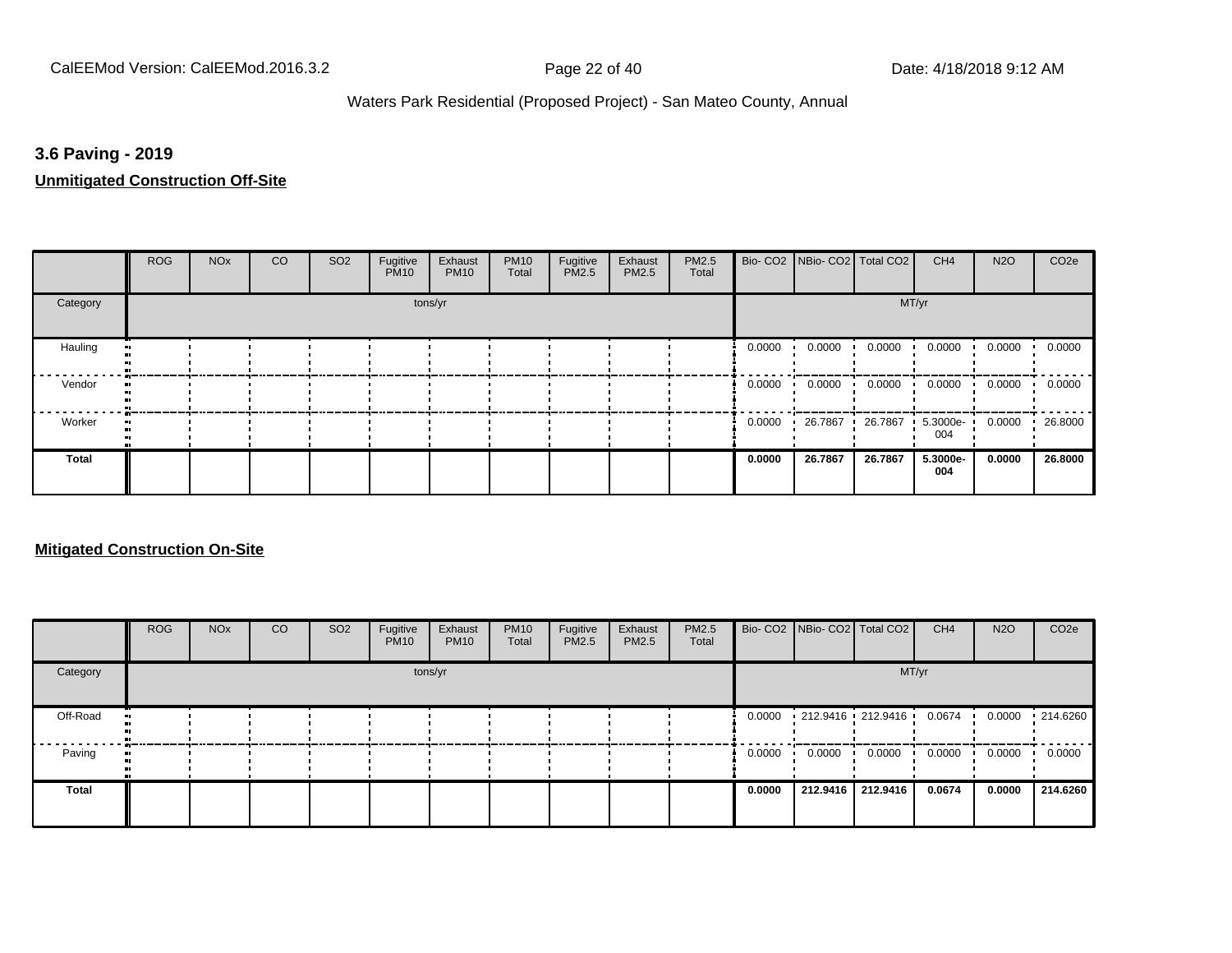## **3.6 Paving - 2019**

**Mitigated Construction Off-Site**

|          | <b>ROG</b> | <b>NO<sub>x</sub></b> | CO | SO <sub>2</sub> | Fugitive<br><b>PM10</b> | Exhaust<br><b>PM10</b> | <b>PM10</b><br>Total | Fugitive<br>PM2.5 | Exhaust<br><b>PM2.5</b> | PM2.5<br>Total |        | Bio- CO2   NBio- CO2   Total CO2 |         | CH <sub>4</sub>   | <b>N2O</b> | CO <sub>2e</sub> |
|----------|------------|-----------------------|----|-----------------|-------------------------|------------------------|----------------------|-------------------|-------------------------|----------------|--------|----------------------------------|---------|-------------------|------------|------------------|
| Category |            |                       |    |                 |                         | tons/yr                |                      |                   |                         |                |        |                                  | MT/yr   |                   |            |                  |
| Hauling  |            |                       |    |                 |                         |                        |                      |                   |                         |                | 0.0000 | 0.0000                           | 0.0000  | 0.0000            | 0.0000     | 0.0000           |
| Vendor   |            |                       |    |                 |                         |                        |                      |                   |                         |                | 0.0000 | 0.0000                           | 0.0000  | 0.0000            | 0.0000     | 0.0000           |
| Worker   |            |                       |    |                 |                         |                        |                      |                   |                         |                | 0.0000 | 26.7867                          | 26.7867 | $5.3000e-$<br>004 | 0.0000     | 26.8000          |
| Total    |            |                       |    |                 |                         |                        |                      |                   |                         |                | 0.0000 | 26.7867                          | 26.7867 | 5.3000e-<br>004   | 0.0000     | 26.8000          |

**3.7 Architectural Coating - 2018**

**Unmitigated Construction On-Site**

|                 | <b>ROG</b> | <b>NO<sub>x</sub></b> | CO | SO <sub>2</sub> | Fugitive<br><b>PM10</b> | Exhaust<br><b>PM10</b> | <b>PM10</b><br>Total | Fugitive<br><b>PM2.5</b> | Exhaust<br>PM2.5 | <b>PM2.5</b><br>Total |        | Bio- CO2 NBio- CO2 Total CO2 |         | CH <sub>4</sub> | <b>N2O</b> | CO <sub>2e</sub> |
|-----------------|------------|-----------------------|----|-----------------|-------------------------|------------------------|----------------------|--------------------------|------------------|-----------------------|--------|------------------------------|---------|-----------------|------------|------------------|
| Category        |            |                       |    |                 |                         | tons/yr                |                      |                          |                  |                       |        |                              | MT/yr   |                 |            |                  |
| Archit. Coating |            |                       |    |                 |                         |                        |                      |                          |                  |                       | 0.0000 | 0.0000                       | 0.0000  | 0.0000          | 0.0000     | 0.0000           |
| Off-Road        |            |                       |    |                 |                         |                        |                      |                          |                  |                       | 0.0000 | 11.7450                      | 11.7450 | 1.1200e-<br>003 | 0.0000     | .11.7729         |
| Total           |            |                       |    |                 |                         |                        |                      |                          |                  |                       | 0.0000 | 11.7450                      | 11.7450 | 1.1200e-<br>003 | 0.0000     | 11.7729          |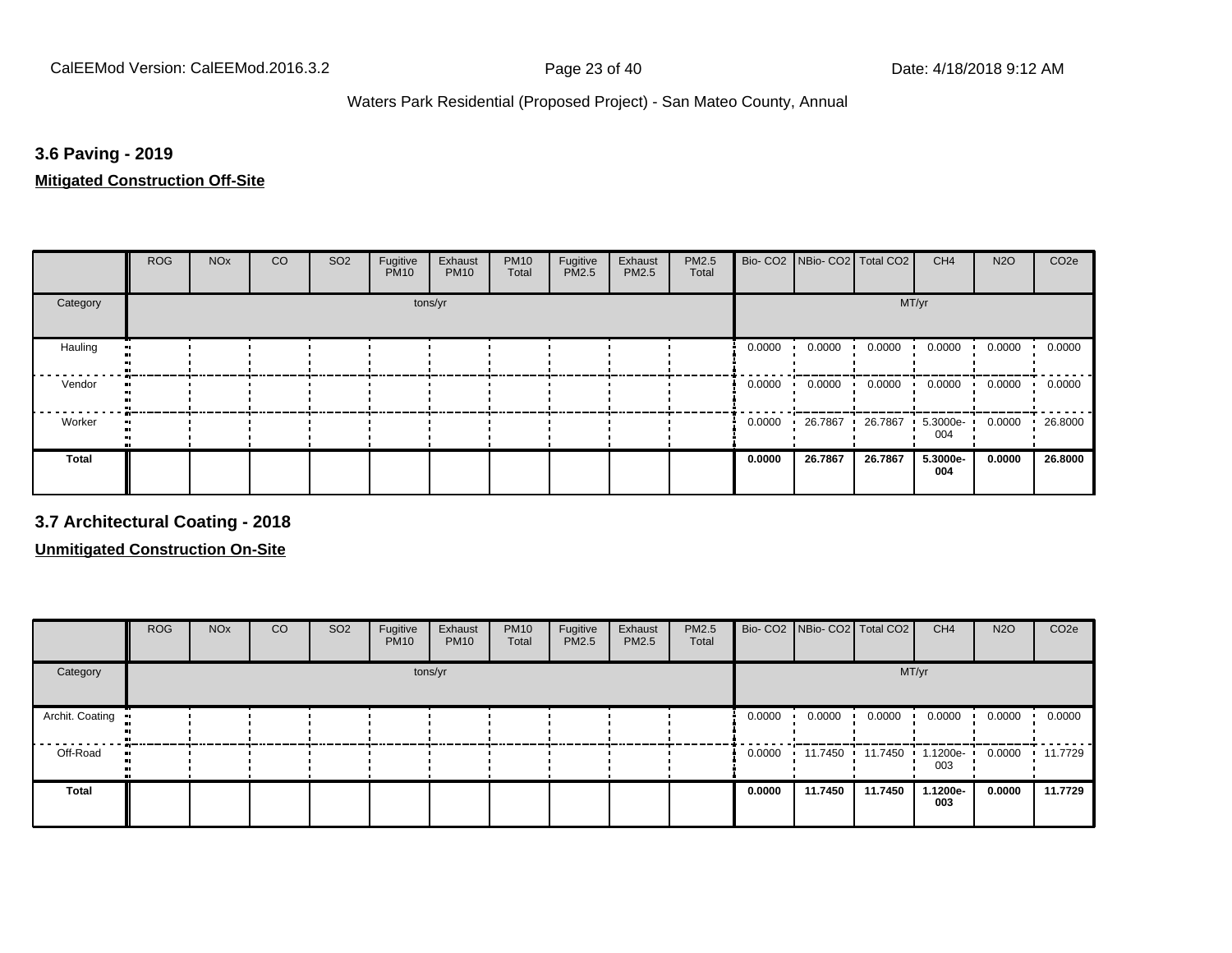# **3.7 Architectural Coating - 2018**

# **Unmitigated Construction Off-Site**

|          | <b>ROG</b> | <b>NO<sub>x</sub></b> | CO | SO <sub>2</sub> | Fugitive<br><b>PM10</b> | Exhaust<br><b>PM10</b> | <b>PM10</b><br>Total | Fugitive<br>PM2.5 | Exhaust<br>PM2.5 | PM2.5<br>Total |        | Bio- CO2 NBio- CO2 Total CO2 |         | CH <sub>4</sub>             | <b>N2O</b> | CO <sub>2e</sub> |
|----------|------------|-----------------------|----|-----------------|-------------------------|------------------------|----------------------|-------------------|------------------|----------------|--------|------------------------------|---------|-----------------------------|------------|------------------|
| Category |            |                       |    |                 |                         | tons/yr                |                      |                   |                  |                |        |                              | MT/yr   |                             |            |                  |
| Hauling  |            |                       |    |                 |                         |                        |                      |                   |                  |                | 0.0000 | 0.0000                       | 0.0000  | 0.0000                      | 0.0000     | 0.0000           |
| Vendor   |            |                       |    |                 |                         |                        |                      |                   |                  |                | 0.0000 | 0.0000                       | 0.0000  | 0.0000                      | 0.0000     | 0.0000           |
| Worker   |            |                       |    |                 |                         |                        |                      |                   |                  |                | 0.0000 | 32.6116                      |         | 32.6116 1 7.1000e- 1<br>004 | 0.0000     | 32.6294          |
| Total    |            |                       |    |                 |                         |                        |                      |                   |                  |                | 0.0000 | 32.6116                      | 32.6116 | 7.1000e-<br>004             | 0.0000     | 32.6294          |

#### **Mitigated Construction On-Site**

|                 | <b>ROG</b> | <b>NO<sub>x</sub></b> | CO | SO <sub>2</sub> | Fugitive<br><b>PM10</b> | Exhaust<br><b>PM10</b> | <b>PM10</b><br>Total | Fugitive<br>PM2.5 | Exhaust<br>PM2.5 | PM2.5<br>Total |        | Bio- CO2   NBio- CO2   Total CO2 |         | CH <sub>4</sub> | <b>N2O</b> | CO <sub>2e</sub> |
|-----------------|------------|-----------------------|----|-----------------|-------------------------|------------------------|----------------------|-------------------|------------------|----------------|--------|----------------------------------|---------|-----------------|------------|------------------|
| Category        |            |                       |    |                 |                         | tons/yr                |                      |                   |                  |                |        |                                  | MT/yr   |                 |            |                  |
| Archit. Coating |            |                       |    |                 |                         |                        |                      |                   |                  |                | 0.0000 | 0.0000                           | 0.0000  | 0.0000          | 0.0000     | 0.0000           |
| Off-Road        |            |                       |    |                 |                         |                        |                      |                   |                  |                |        | 0.0000 11.7450 11.7450           |         | 1.1200e-<br>003 | 0.0000     | 11.7729          |
| Total           |            |                       |    |                 |                         |                        |                      |                   |                  |                | 0.0000 | 11.7450                          | 11.7450 | 1.1200e-<br>003 | 0.0000     | 11.7729          |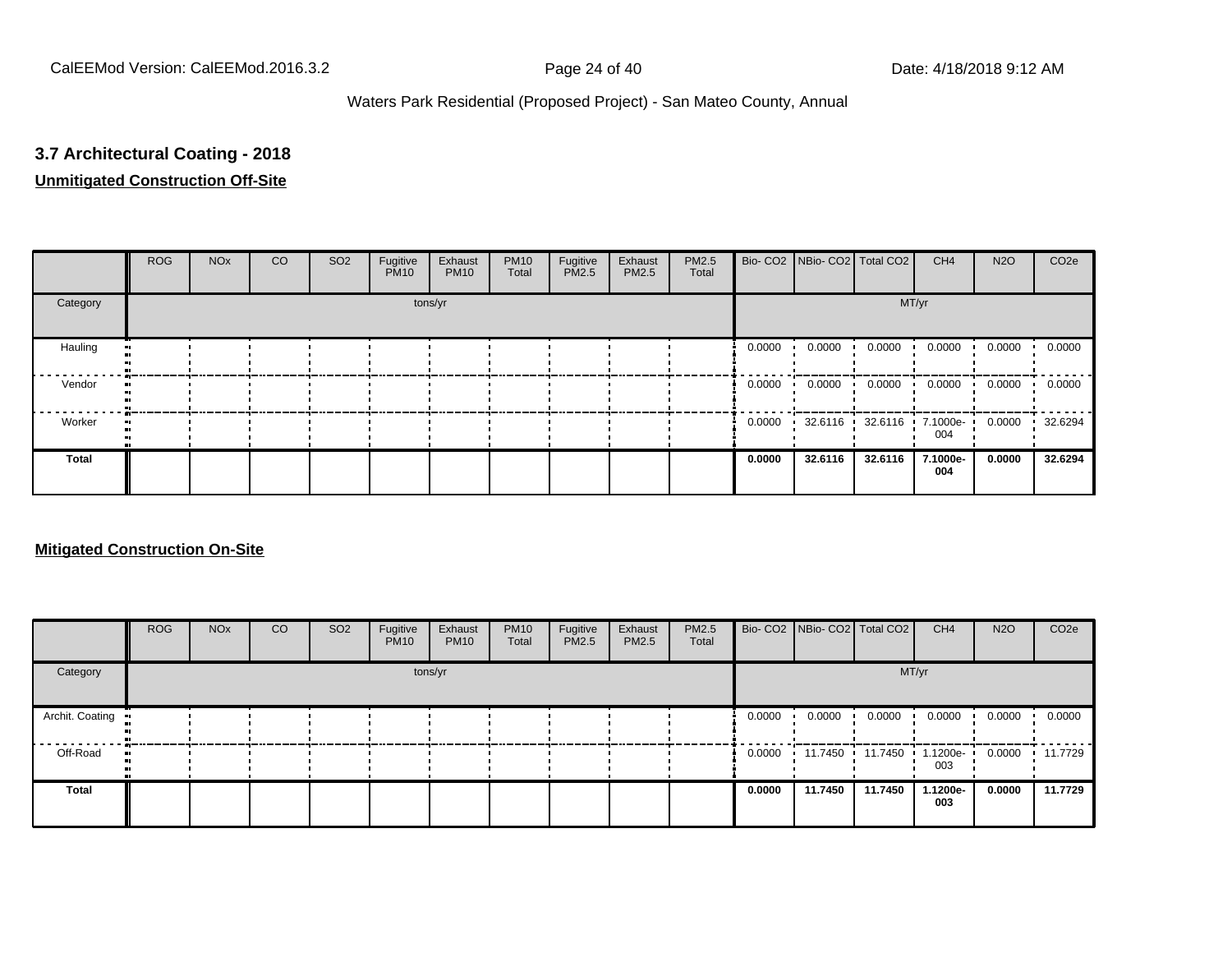# **3.7 Architectural Coating - 2018 Mitigated Construction Off-Site**

|          | <b>ROG</b> | <b>NO<sub>x</sub></b> | CO | SO <sub>2</sub> | Fugitive<br><b>PM10</b> | Exhaust<br><b>PM10</b> | <b>PM10</b><br>Total | Fugitive<br>PM2.5 | Exhaust<br>PM2.5 | PM2.5<br>Total |        | Bio- CO2   NBio- CO2   Total CO2 |         | CH <sub>4</sub> | <b>N2O</b> | CO <sub>2e</sub> |
|----------|------------|-----------------------|----|-----------------|-------------------------|------------------------|----------------------|-------------------|------------------|----------------|--------|----------------------------------|---------|-----------------|------------|------------------|
| Category |            |                       |    |                 |                         | tons/yr                |                      |                   |                  |                |        |                                  | MT/yr   |                 |            |                  |
| Hauling  |            |                       |    |                 |                         |                        |                      |                   |                  |                | 0.0000 | 0.0000                           | 0.0000  | 0.0000          | 0.0000     | 0.0000           |
| Vendor   |            |                       |    |                 |                         |                        |                      |                   |                  |                | 0.0000 | 0.0000                           | 0.0000  | 0.0000          | 0.0000     | 0.0000           |
| Worker   |            |                       |    |                 |                         |                        |                      |                   |                  |                | 0.0000 | 32.6116                          | 32.6116 | 7.1000e-<br>004 | 0.0000     | 32.6294          |
| Total    |            |                       |    |                 |                         |                        |                      |                   |                  |                | 0.0000 | 32.6116                          | 32.6116 | 7.1000e-<br>004 | 0.0000     | 32.6294          |

**3.7 Architectural Coating - 2019**

**Unmitigated Construction On-Site**

|                 | <b>ROG</b> | <b>NO<sub>x</sub></b> | CO | SO <sub>2</sub> | Fugitive<br><b>PM10</b> | Exhaust<br><b>PM10</b> | <b>PM10</b><br>Total | Fugitive<br><b>PM2.5</b> | Exhaust<br><b>PM2.5</b> | <b>PM2.5</b><br>Total |        | Bio- CO2   NBio- CO2   Total CO2 |         | CH <sub>4</sub> | <b>N2O</b> | CO <sub>2e</sub> |
|-----------------|------------|-----------------------|----|-----------------|-------------------------|------------------------|----------------------|--------------------------|-------------------------|-----------------------|--------|----------------------------------|---------|-----------------|------------|------------------|
| Category        |            |                       |    |                 |                         | tons/yr                |                      |                          |                         |                       |        |                                  |         | MT/yr           |            |                  |
| Archit. Coating |            |                       |    |                 |                         |                        |                      |                          |                         |                       | 0.0000 | 0.0000                           | 0.0000  | 0.0000          | 0.0000     | 0.0000           |
| Off-Road        |            |                       |    |                 |                         |                        |                      |                          |                         |                       | 0.0000 | 26.5538                          | 26.5538 | 2.2400e-<br>003 | 0.0000     | 26.6099          |
| Total           |            |                       |    |                 |                         |                        |                      |                          |                         |                       | 0.0000 | 26.5538                          | 26.5538 | 2.2400e-<br>003 | 0.0000     | 26.6099          |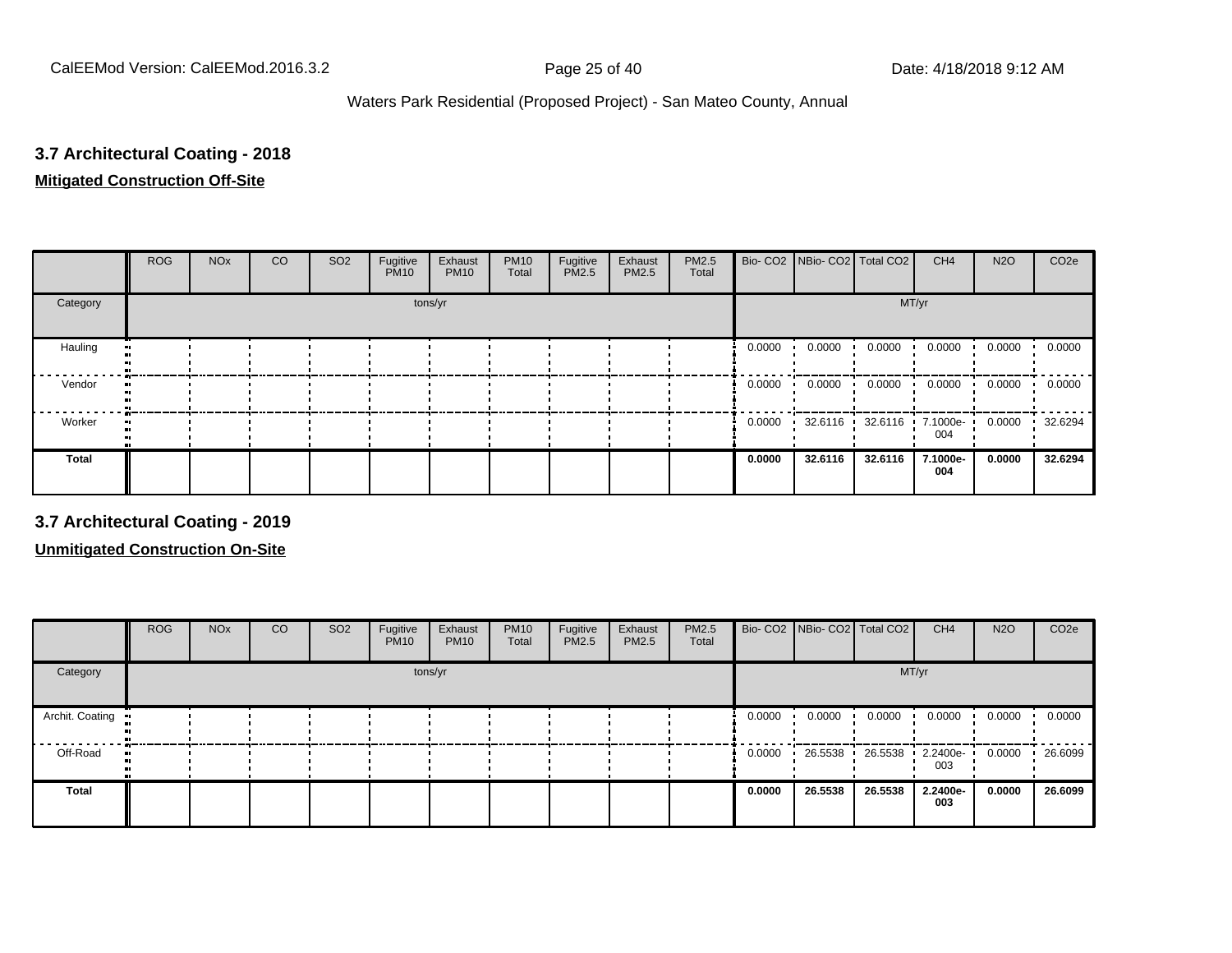# **3.7 Architectural Coating - 2019**

# **Unmitigated Construction Off-Site**

|          | <b>ROG</b> | <b>NO<sub>x</sub></b> | CO | SO <sub>2</sub> | Fugitive<br><b>PM10</b> | Exhaust<br><b>PM10</b> | <b>PM10</b><br>Total | Fugitive<br>PM2.5 | Exhaust<br>PM2.5 | PM2.5<br>Total |        | Bio- CO2 NBio- CO2 Total CO2 |         | CH <sub>4</sub> | <b>N2O</b> | CO <sub>2e</sub> |
|----------|------------|-----------------------|----|-----------------|-------------------------|------------------------|----------------------|-------------------|------------------|----------------|--------|------------------------------|---------|-----------------|------------|------------------|
| Category |            |                       |    |                 |                         | tons/yr                |                      |                   |                  |                |        |                              | MT/yr   |                 |            |                  |
| Hauling  |            |                       |    |                 |                         |                        |                      |                   |                  |                | 0.0000 | 0.0000                       | 0.0000  | 0.0000          | 0.0000     | 0.0000           |
| Vendor   |            |                       |    |                 |                         |                        |                      |                   |                  |                | 0.0000 | 0.0000                       | 0.0000  | 0.0000          | 0.0000     | 0.0000           |
| Worker   |            |                       |    |                 |                         |                        |                      |                   |                  |                |        | $0.0000$ 71.4312 71.4312     |         | 1.4200e-<br>003 | 0.0000     | .71.4668         |
| Total    |            |                       |    |                 |                         |                        |                      |                   |                  |                | 0.0000 | 71.4312                      | 71.4312 | 1.4200e-<br>003 | 0.0000     | 71.4668          |

#### **Mitigated Construction On-Site**

|                 | <b>ROG</b> | <b>NO<sub>x</sub></b> | CO | SO <sub>2</sub> | Fugitive<br><b>PM10</b> | Exhaust<br><b>PM10</b> | <b>PM10</b><br>Total | Fugitive<br><b>PM2.5</b> | Exhaust<br>PM2.5 | PM2.5<br>Total |        | Bio- CO2 NBio- CO2 Total CO2 |         | CH <sub>4</sub> | <b>N2O</b> | CO <sub>2</sub> e |
|-----------------|------------|-----------------------|----|-----------------|-------------------------|------------------------|----------------------|--------------------------|------------------|----------------|--------|------------------------------|---------|-----------------|------------|-------------------|
| Category        |            |                       |    |                 |                         | tons/yr                |                      |                          |                  |                |        |                              | MT/yr   |                 |            |                   |
| Archit. Coating |            |                       |    |                 |                         |                        |                      |                          |                  |                | 0.0000 | 0.0000                       | 0.0000  | 0.0000          | 0.0000     | 0.0000            |
| Off-Road        | $\bullet$  |                       |    |                 |                         |                        |                      |                          |                  |                | 0.0000 | 26.5538                      | 26.5538 | 2.2400e-<br>003 | 0.0000     | 26.6099           |
| Total           |            |                       |    |                 |                         |                        |                      |                          |                  |                | 0.0000 | 26.5538                      | 26.5538 | 2.2400e-<br>003 | 0.0000     | 26.6099           |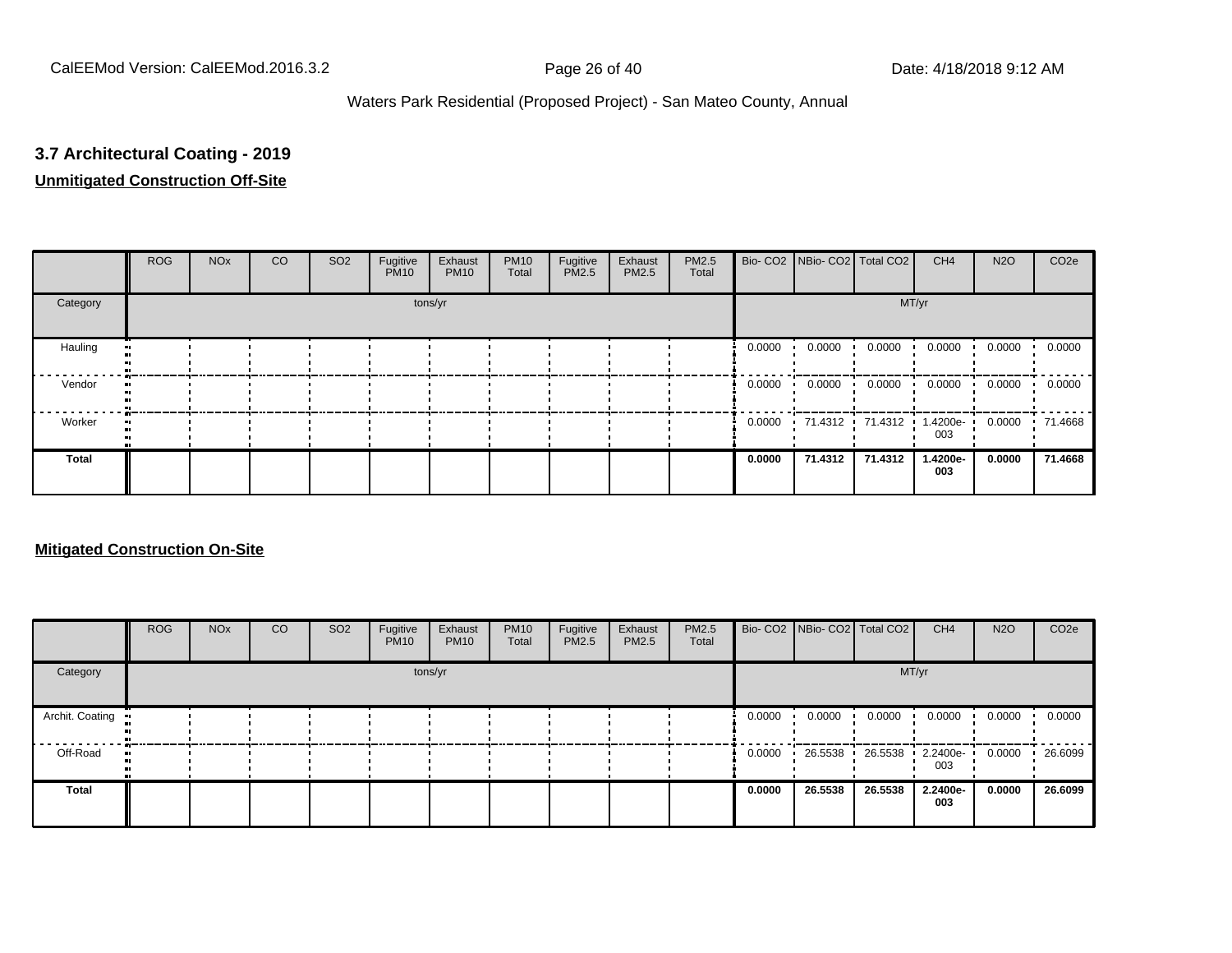# **3.7 Architectural Coating - 2019 Mitigated Construction Off-Site**

|          | <b>ROG</b> | <b>NO<sub>x</sub></b> | CO | SO <sub>2</sub> | Fugitive<br><b>PM10</b> | Exhaust<br><b>PM10</b> | <b>PM10</b><br>Total | Fugitive<br>PM2.5 | Exhaust<br>PM2.5 | PM2.5<br>Total |        | Bio- CO2 NBio- CO2 Total CO2 |         | CH <sub>4</sub>    | <b>N2O</b> | CO <sub>2e</sub> |
|----------|------------|-----------------------|----|-----------------|-------------------------|------------------------|----------------------|-------------------|------------------|----------------|--------|------------------------------|---------|--------------------|------------|------------------|
| Category |            | tons/yr               |    |                 |                         |                        |                      |                   |                  |                |        |                              | MT/yr   |                    |            |                  |
| Hauling  |            |                       |    |                 |                         |                        |                      |                   |                  |                | 0.0000 | 0.0000                       | 0.0000  | 0.0000             | 0.0000     | 0.0000           |
| Vendor   |            |                       |    |                 |                         |                        |                      |                   |                  |                | 0.0000 | 0.0000                       | 0.0000  | 0.0000             | 0.0000     | 0.0000           |
| Worker   |            |                       |    |                 |                         |                        |                      |                   |                  |                | 0.0000 | 71.4312 71.4312 1            |         | $1.4200e -$<br>003 | 0.0000     | .71.4668         |
| Total    |            |                       |    |                 |                         |                        |                      |                   |                  |                | 0.0000 | 71.4312                      | 71.4312 | 1.4200e-<br>003    | 0.0000     | 71.4668          |

# **4.0 Operational Detail - Mobile**

#### **4.1 Mitigation Measures Mobile**

Increase Density

Increase Transit Accessibility

Integrate Below Market Rate Housing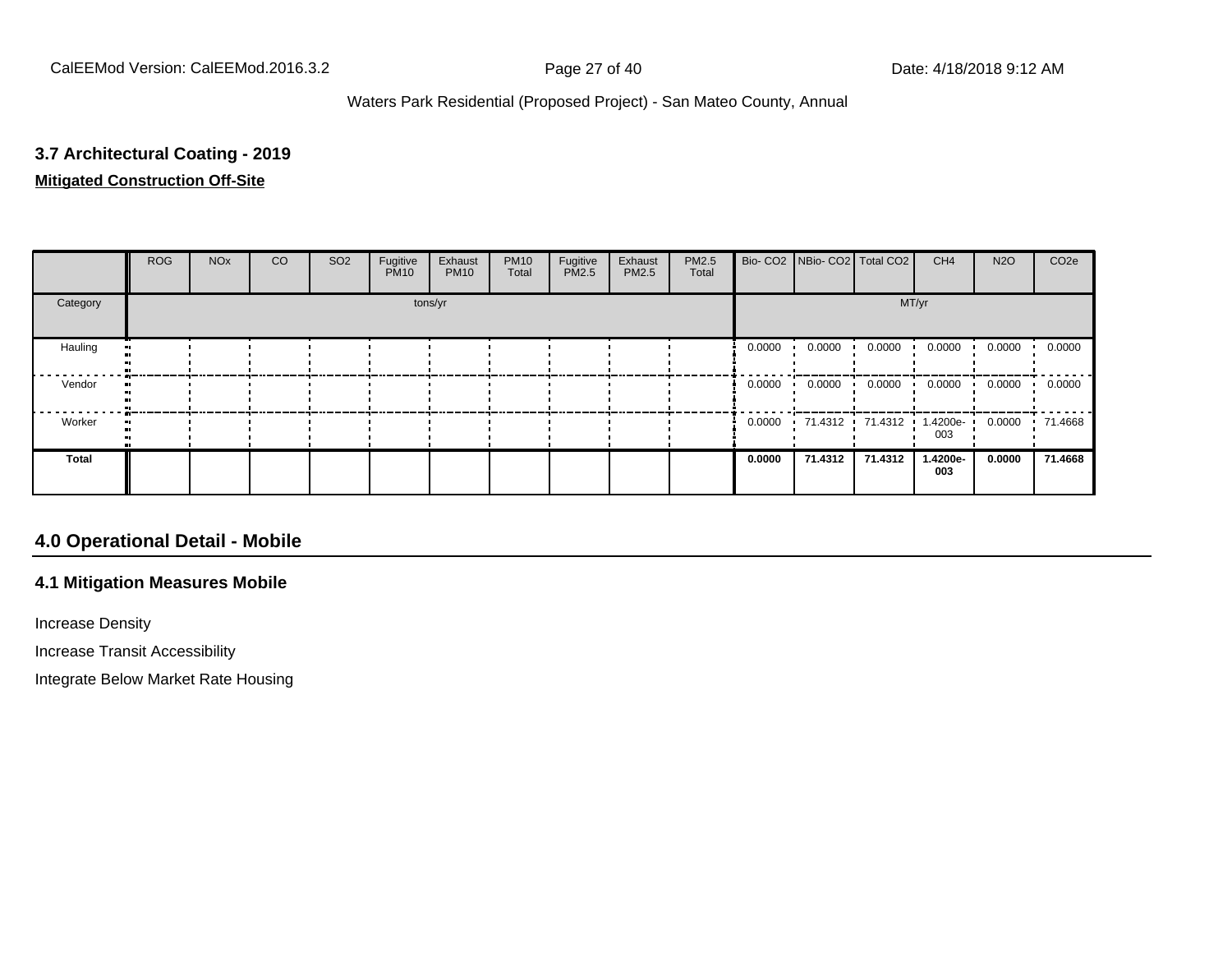|             | <b>ROG</b> | <b>NO<sub>x</sub></b> | <sub>CO</sub> | SO <sub>2</sub> | Fugitive<br><b>PM10</b> | Exhaust<br><b>PM10</b> | <b>PM10</b><br>Total | Fugitive<br><b>PM2.5</b> | Exhaust<br>PM2.5 | PM2.5<br>Total |  | Bio- CO2 NBio- CO2 Total CO2                       | CH <sub>4</sub> | <b>N2O</b> | CO <sub>2e</sub>  |
|-------------|------------|-----------------------|---------------|-----------------|-------------------------|------------------------|----------------------|--------------------------|------------------|----------------|--|----------------------------------------------------|-----------------|------------|-------------------|
| Category    |            |                       |               |                 |                         | tons/yr                |                      |                          |                  |                |  | MT/yr                                              |                 |            |                   |
| Mitigated   |            |                       |               |                 |                         |                        |                      |                          |                  |                |  | 0.0000 1,781.481 1,781.481                         | 0.0630          | 0.0000     | $\cdot$ 1,783.055 |
| Unmitigated |            |                       |               |                 |                         |                        |                      |                          |                  |                |  | $0.0000$ $2,023.944$ $2,023.944$ $0.0709$ $0.0000$ |                 |            | $-2,025.716$      |

#### **4.2 Trip Summary Information**

|                                   |         | Average Daily Trip Rate |         | Unmitigated       | Mitigated         |
|-----------------------------------|---------|-------------------------|---------|-------------------|-------------------|
| Land Use                          | Weekdav | Saturdav                | Sunday  | <b>Annual VMT</b> | <b>Annual VMT</b> |
| Condo/Townhouse                   | 881.28  | 881.28                  | 881.28  | 4.186.016         | 3.674.462         |
| <b>Enclosed Parking Structure</b> | 0.00    | 0.00                    | 0.00    |                   |                   |
| Parking Lot                       | 0.00    | 0.00                    | 0.00    |                   |                   |
| Single Family Housing             | 264.32  | 264.32                  | 264.32  | 1.255.501         | 1.102.072         |
| Total                             | .145.60 | .145.60                 | .145.60 | 5,441,516         | 4.776.534         |

# **4.3 Trip Type Information**

|                                   |            | <b>Miles</b> |                                                          |       | Trip % |       |         | Trip Purpose %  |         |
|-----------------------------------|------------|--------------|----------------------------------------------------------|-------|--------|-------|---------|-----------------|---------|
| Land Use                          | H-W or C-W |              | H-S or C-C H-O or C-NW H-W or C-W H-S or C-C H-O or C-NW |       |        |       | Primary | <b>Diverted</b> | Pass-by |
| Condo/Townhouse                   | 14.70      | 14.70        | 14.70                                                    | 31.00 | 15.00  | 54.00 | 86      |                 |         |
| <b>Enclosed Parking Structure</b> | 9.50       | 7.30         | 7.30                                                     | 0.00  | 0.00   | 0.00  |         |                 |         |
| Parking Lot                       | 9.50       | 7.30         | 7.30                                                     | 0.00  | 0.00   | 0.00  |         |                 |         |
| Single Family Housing             | 14.70      | 14.70        | 14.70                                                    | 31.00 | 15.00  | 54.00 | 86      |                 |         |

**4.4 Fleet Mix**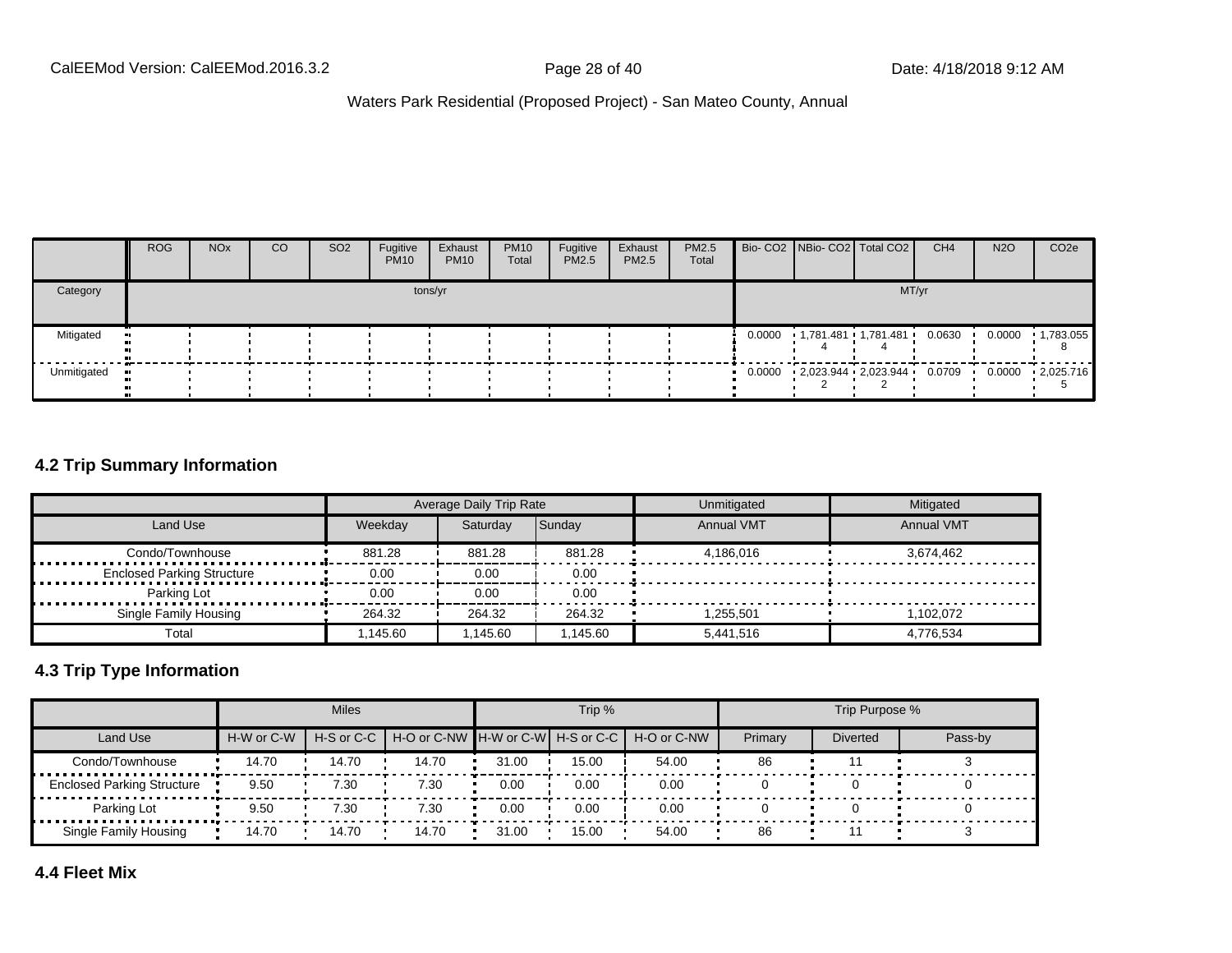| Land Use                          | <b>LDA</b>                                                                                                                                                                                      | LDT <sub>1</sub> | LDT <sub>2</sub> | <b>MDV</b> | LHD <sub>1</sub> | LHD <sub>2</sub> | <b>MHD</b> | <b>HHD</b> | <b>OBUS</b> | <b>UBUS</b> | <b>MCY</b> | <b>SBUS</b>                                                                                                                                    | <b>MH</b> |
|-----------------------------------|-------------------------------------------------------------------------------------------------------------------------------------------------------------------------------------------------|------------------|------------------|------------|------------------|------------------|------------|------------|-------------|-------------|------------|------------------------------------------------------------------------------------------------------------------------------------------------|-----------|
| Condo/Townhouse                   |                                                                                                                                                                                                 |                  |                  |            |                  |                  |            |            |             |             |            | $0.490452$ $0.049742$ $0.253638$ $0.136789$ $0.017926$ $0.006526$ $0.021436$ $0.006323$ $0.003943$ $0.003278$ $0.003771$ $0.000435$            | 0.000741  |
| <b>Enclosed Parking Structure</b> | $0.0490452 \cdot 0.049742 \cdot 0.253638 \cdot 0.136789 \cdot 0.017926 \cdot 0.006526 \cdot 0.021436 \cdot 0.006323 \cdot 0.003943 \cdot 0.003278 \cdot 0.008771 \cdot 0.000435 \cdot 0.000741$ |                  |                  |            |                  |                  |            |            |             |             |            |                                                                                                                                                |           |
| Parking Lot                       |                                                                                                                                                                                                 |                  |                  |            |                  |                  |            |            |             |             |            | $0.490452$ $0.049742$ $0.253638$ $0.136789$ $0.017926$ $0.006526$ $0.021436$ $0.006323$ $0.003943$ $0.003378$ $0.008771$ $0.000435$ $0.000741$ |           |
| Single Family Housing             | $-0.490452$ 0.049742 0.253638 0.136789 0.017926 0.006526 0.021436 0.006323 0.003943 0.003278 0.008771 0.000435 0.000741                                                                         |                  |                  |            |                  |                  |            |            |             |             |            |                                                                                                                                                |           |

# **5.0 Energy Detail**

#### Historical Energy Use: N

#### **5.1 Mitigation Measures Energy**

Kilowatt Hours of Renewable Electricity Generated

|                            | <b>ROG</b> | <b>NO<sub>x</sub></b> | CO | SO <sub>2</sub> | Fugitive<br><b>PM10</b> | Exhaust<br><b>PM10</b> | <b>PM10</b><br>Total | Fugitive<br>PM2.5 | Exhaust<br><b>PM2.5</b> | PM2.5<br>Total |        | Bio- CO2   NBio- CO2   Total CO2 |       | CH <sub>4</sub> | <b>N2O</b>      | CO <sub>2e</sub>  |
|----------------------------|------------|-----------------------|----|-----------------|-------------------------|------------------------|----------------------|-------------------|-------------------------|----------------|--------|----------------------------------|-------|-----------------|-----------------|-------------------|
| Category                   |            |                       |    |                 |                         | tons/yr                |                      |                   |                         |                |        |                                  | MT/yr |                 |                 |                   |
| Electricity<br>Mitigated   |            |                       |    |                 |                         |                        |                      |                   |                         |                |        | $0.0000$ 553.2405 553.2405       |       | 0.0250          | 5.1800e-<br>003 | $-555.4083$       |
| Electricity<br>Unmitigated |            |                       |    |                 |                         |                        |                      |                   |                         |                |        | $0.0000$ 553.2414 553.2414       |       | 0.0250          | 003             | 5.1800e- 555.4092 |
| NaturalGas<br>Mitigated    |            |                       |    |                 |                         |                        |                      |                   |                         |                | 0.0000 | 259.6457 259.6457                |       | 4.9800e-<br>003 | 4.7600e-<br>003 | .261.1886         |
| NaturalGas<br>Unmitigated  |            |                       |    |                 |                         |                        |                      |                   |                         |                | 0.0000 | 259.6457 259.6457                |       | 4.9800e-<br>003 | 003             | 4.7600e 261.1886  |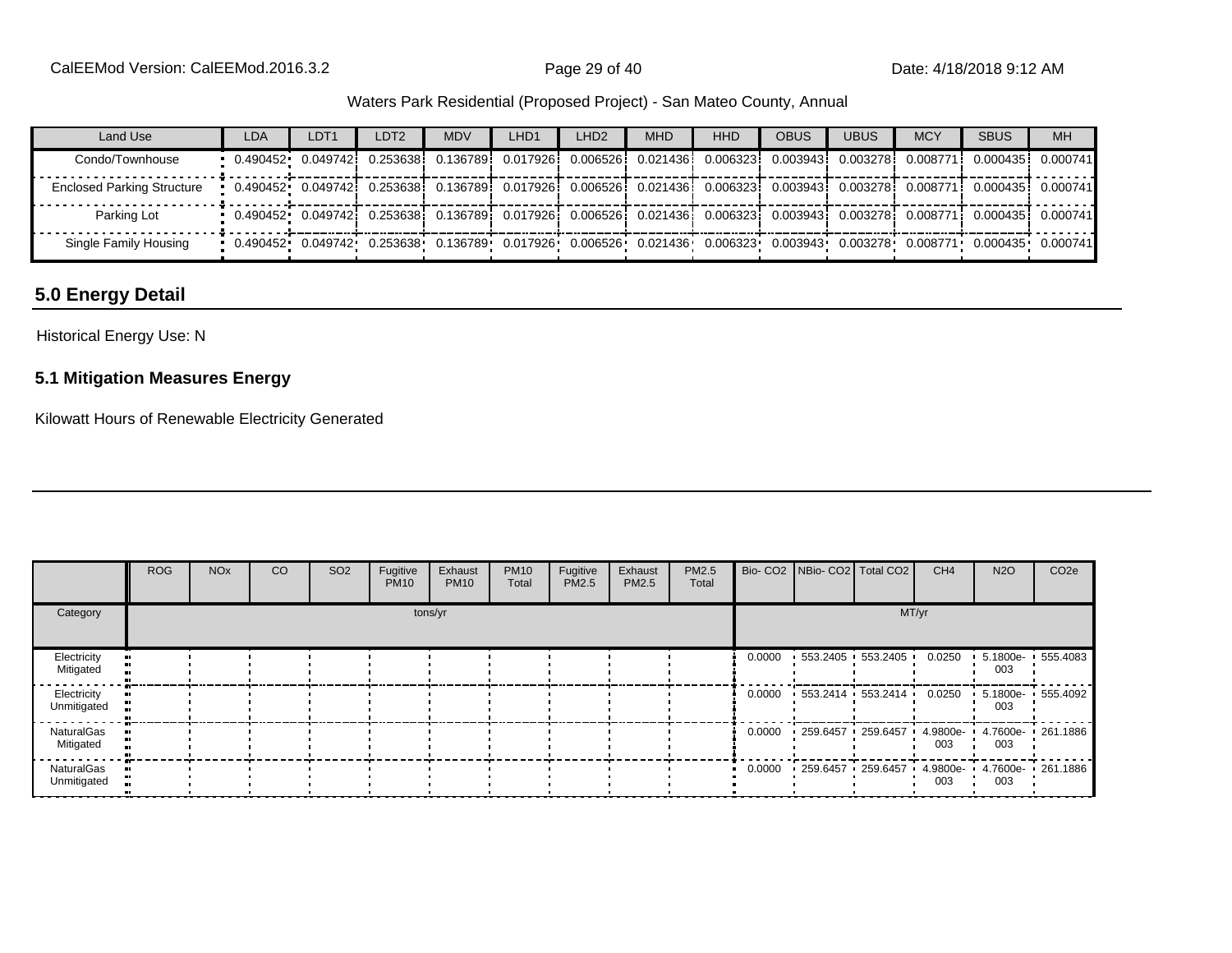# **5.2 Energy by Land Use - NaturalGas**

#### **Unmitigated**

|                               | NaturalGa<br>s Use | <b>ROG</b> | <b>NO<sub>x</sub></b> | CO | SO <sub>2</sub> | Fugitive<br><b>PM10</b> | Exhaust<br><b>PM10</b> | <b>PM10</b><br>Total | Fugitive<br>PM2.5 | Exhaust<br>PM2.5 | PM2.5<br>Total |        |                   | Bio- CO2   NBio- CO2   Total CO2 | CH <sub>4</sub> | <b>N2O</b>               | CO <sub>2e</sub> |
|-------------------------------|--------------------|------------|-----------------------|----|-----------------|-------------------------|------------------------|----------------------|-------------------|------------------|----------------|--------|-------------------|----------------------------------|-----------------|--------------------------|------------------|
| Land Use                      | kBTU/yr            |            |                       |    |                 |                         | tons/yr                |                      |                   |                  |                |        |                   |                                  | MT/yr           |                          |                  |
| Condo/Townhous 3.68051e       | $+006$             |            |                       |    |                 |                         |                        |                      |                   |                  |                | 0.0000 | 196.4061 196.4061 |                                  | 3.7600e-<br>003 | 3.6000e- 197.5732<br>003 |                  |
| Enclosed Parking<br>Structure | $\mathbf{0}$       |            |                       |    |                 |                         |                        |                      |                   |                  |                | 0.0000 | 0.0000            | 0.0000                           | 0.0000          | 0.0000                   | 0.0000           |
| Parking Lot                   | 0                  |            |                       |    |                 |                         |                        |                      |                   |                  |                | 0.0000 | 0.0000            | 0.0000                           | 0.0000          | 0.0000                   | 0.0000           |
| Single Family<br>Housing      | 1.18507e<br>$+006$ |            |                       |    |                 |                         |                        |                      |                   |                  |                | 0.0000 | 63.2396           | 63.2396                          | 1.2100e-<br>003 | 1.1600e-<br>003          | 63.6154          |
| Total                         |                    |            |                       |    |                 |                         |                        |                      |                   |                  |                | 0.0000 | 259.6457          | 259.6457                         | 4.9700e-<br>003 | 4.7600e-<br>003          | 261.1886         |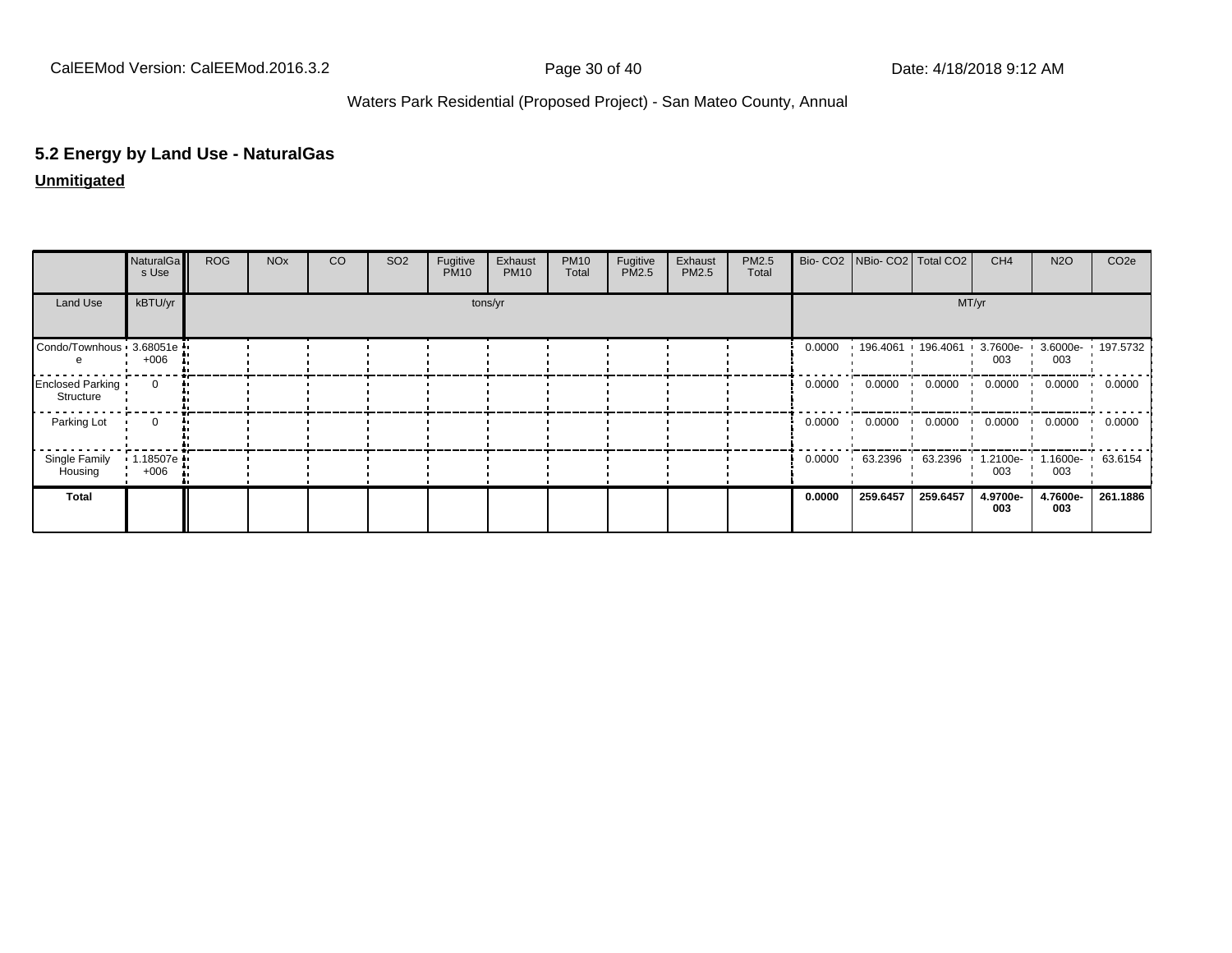# **5.2 Energy by Land Use - NaturalGas**

#### **Mitigated**

|                               | NaturalGa<br>s Use   | <b>ROG</b> | <b>NO<sub>x</sub></b> | CO | SO <sub>2</sub> | Fugitive<br><b>PM10</b> | Exhaust<br><b>PM10</b> | <b>PM10</b><br>Total | Fugitive<br>PM2.5 | Exhaust<br>PM2.5 | PM2.5<br>Total |        |           | Bio- CO2   NBio- CO2   Total CO2 | CH <sub>4</sub> | <b>N2O</b>               | CO <sub>2e</sub> |
|-------------------------------|----------------------|------------|-----------------------|----|-----------------|-------------------------|------------------------|----------------------|-------------------|------------------|----------------|--------|-----------|----------------------------------|-----------------|--------------------------|------------------|
| Land Use                      | kBTU/yr              |            |                       |    |                 |                         | tons/yr                |                      |                   |                  |                |        |           |                                  | MT/yr           |                          |                  |
| Condo/Townhous 3.68051e       | $+006$               |            |                       |    |                 |                         |                        |                      |                   |                  |                | 0.0000 |           | $196.4061$ 196.4061              | 3.7600e-<br>003 | 3.6000e- 197.5732<br>003 |                  |
| Enclosed Parking<br>Structure | 0                    |            |                       |    |                 |                         |                        |                      |                   |                  |                | 0.0000 | 0.0000    | 0.0000                           | 0.0000          | 0.0000                   | 0.0000           |
| Parking Lot                   | 0                    |            |                       |    |                 |                         |                        |                      |                   |                  |                | 0.0000 | 0.0000    | 0.0000                           | 0.0000          | 0.0000                   | 0.0000           |
| Single Family<br>Housing      | 1.18507e ·<br>$+006$ |            |                       |    |                 |                         |                        |                      |                   |                  |                | 0.0000 | 63.2396 ' | 63.2396                          | 1.2100e-<br>003 | 1.1600e-<br>003          | 63.6154          |
| Total                         |                      |            |                       |    |                 |                         |                        |                      |                   |                  |                | 0.0000 | 259.6457  | 259.6457                         | 4.9700e-<br>003 | 4.7600e-<br>003          | 261.1886         |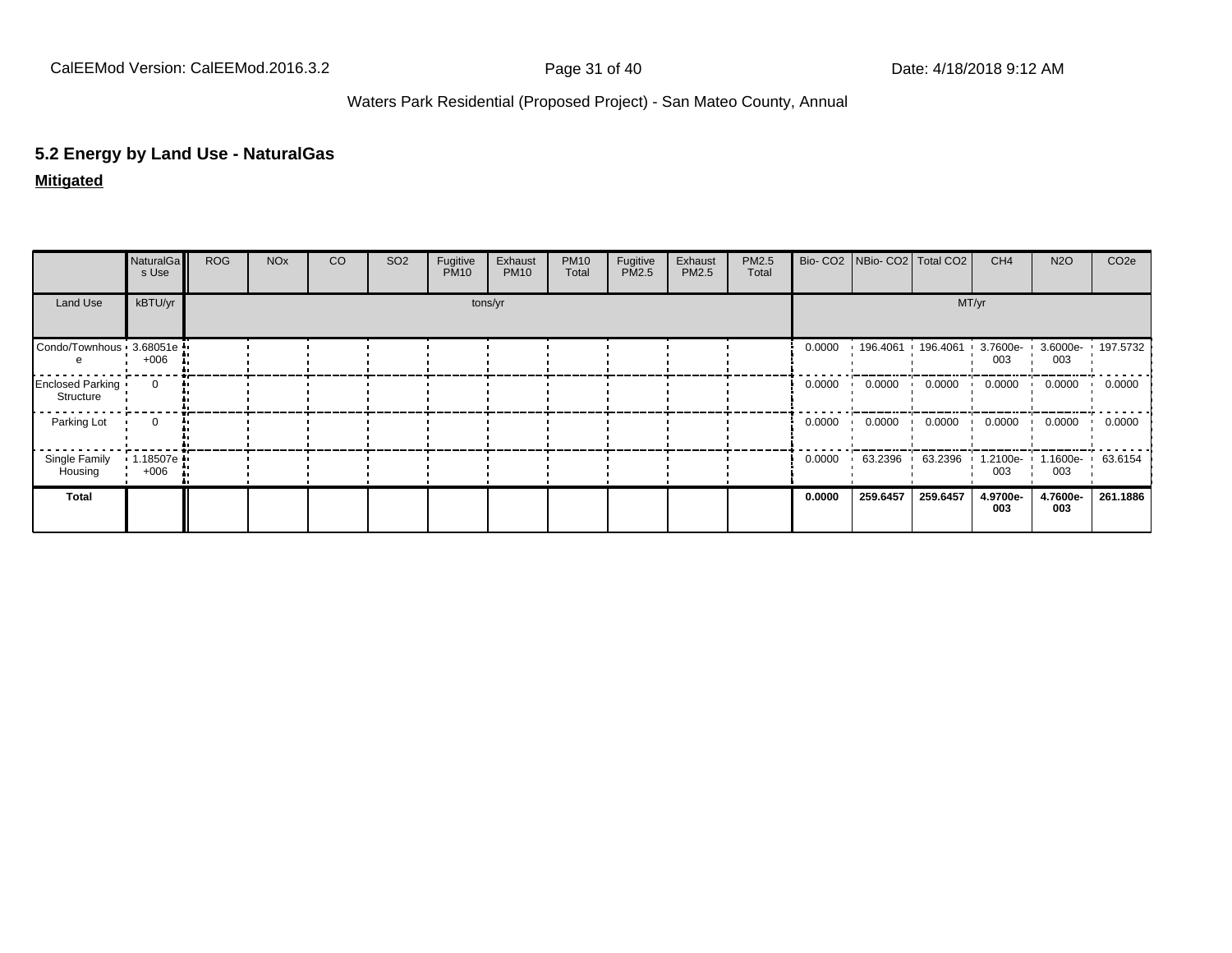# **5.3 Energy by Land Use - Electricity**

# **Unmitigated**

|                                      | Electricity<br>Use | <b>Total CO2</b> | CH <sub>4</sub> | <b>N2O</b>      | CO <sub>2e</sub> |
|--------------------------------------|--------------------|------------------|-----------------|-----------------|------------------|
| Land Use                             | kWh/yr             |                  |                 | MT/yr           |                  |
| Condo/Townhous ·                     | 810102             | 235.6680         | 0.0107          | 2.2000e-<br>003 | 236.5914         |
| <b>Enclosed Parking</b><br>Structure | 861840             | 250.7191         | 0.0113          | 2.3500e-<br>003 | 251.7015         |
| Parking Lot                          | 6300               | 1.8327           | 8.0000e-<br>005 | 2.0000e-<br>005 | 1.8399           |
| Single Family<br>Housing             | 223510             | 65.0215          | 2.9400e-<br>003 | 6.1000e-<br>004 | 65.2763          |
| Total                                |                    | 553.2414         | 0.0250          | 5.1800e-<br>003 | 555.4092         |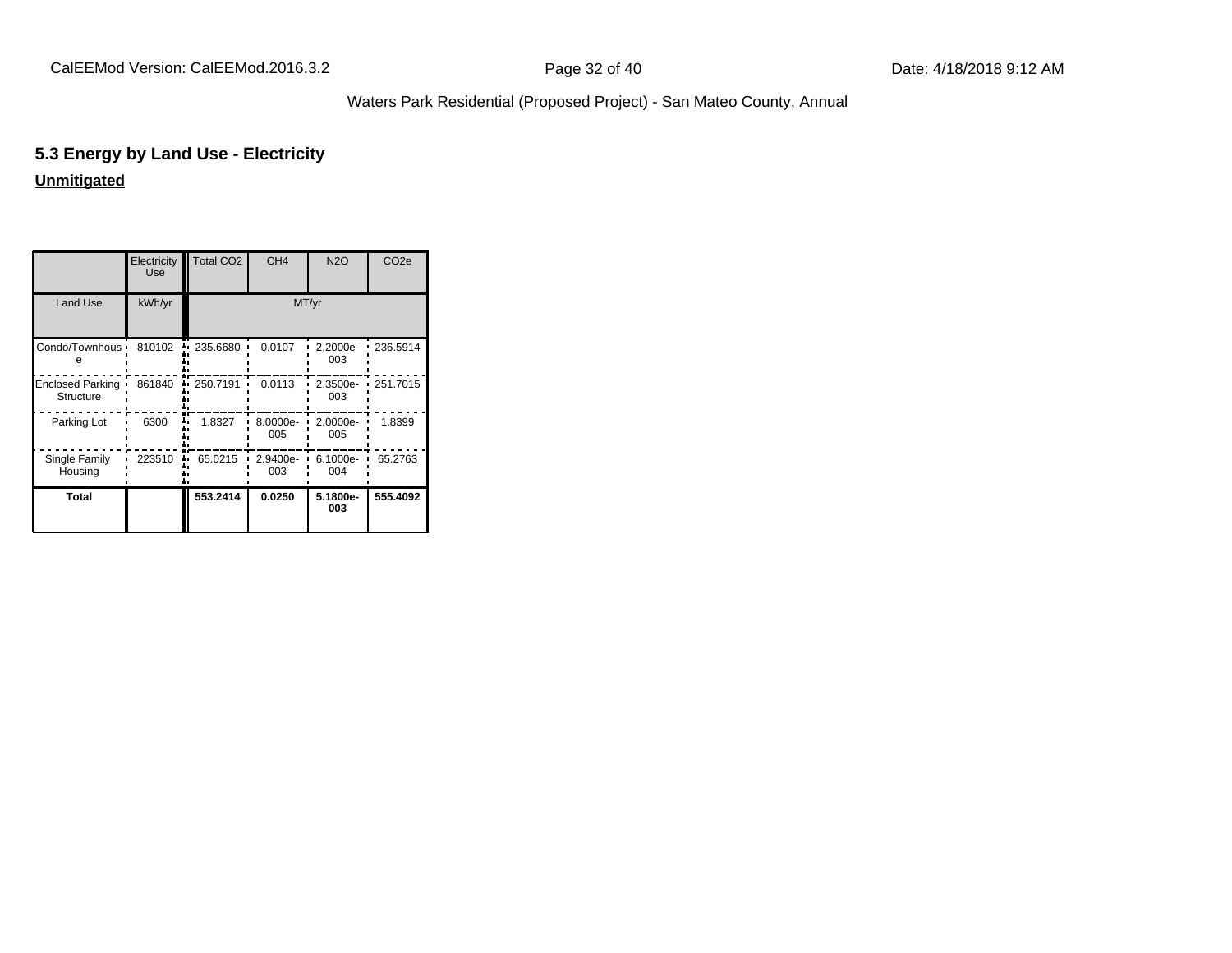# **5.3 Energy by Land Use - Electricity Mitigated**

|                               | Electricity<br>Use | Total CO <sub>2</sub> | CH <sub>4</sub> | <b>N2O</b>      | CO <sub>2e</sub> |
|-------------------------------|--------------------|-----------------------|-----------------|-----------------|------------------|
| Land Use                      | kWh/yr             |                       | MT/yr           |                 |                  |
| Condo/Townhous ·              | 810101             | 235.6678              | 0.0107          | 2.2000e-<br>003 | 236.5912         |
| Enclosed Parking<br>Structure | 861839             | 250.7189              | 0.0113          | 2.3500e-<br>003 | 251.7013         |
| Parking Lot                   | 6299.25            | 1.8325                | 8.0000e-<br>005 | 2.0000e-<br>005 | 1.8397           |
| Single Family<br>Housing      | 223509             | 65.0213               | 2.9400e-<br>003 | 6.1000e-<br>004 | 65.2761          |
| Total                         |                    | 553.2405              | 0.0250          | 5.1800e-<br>003 | 555.4083         |

# **6.0 Area Detail**

**6.1 Mitigation Measures Area**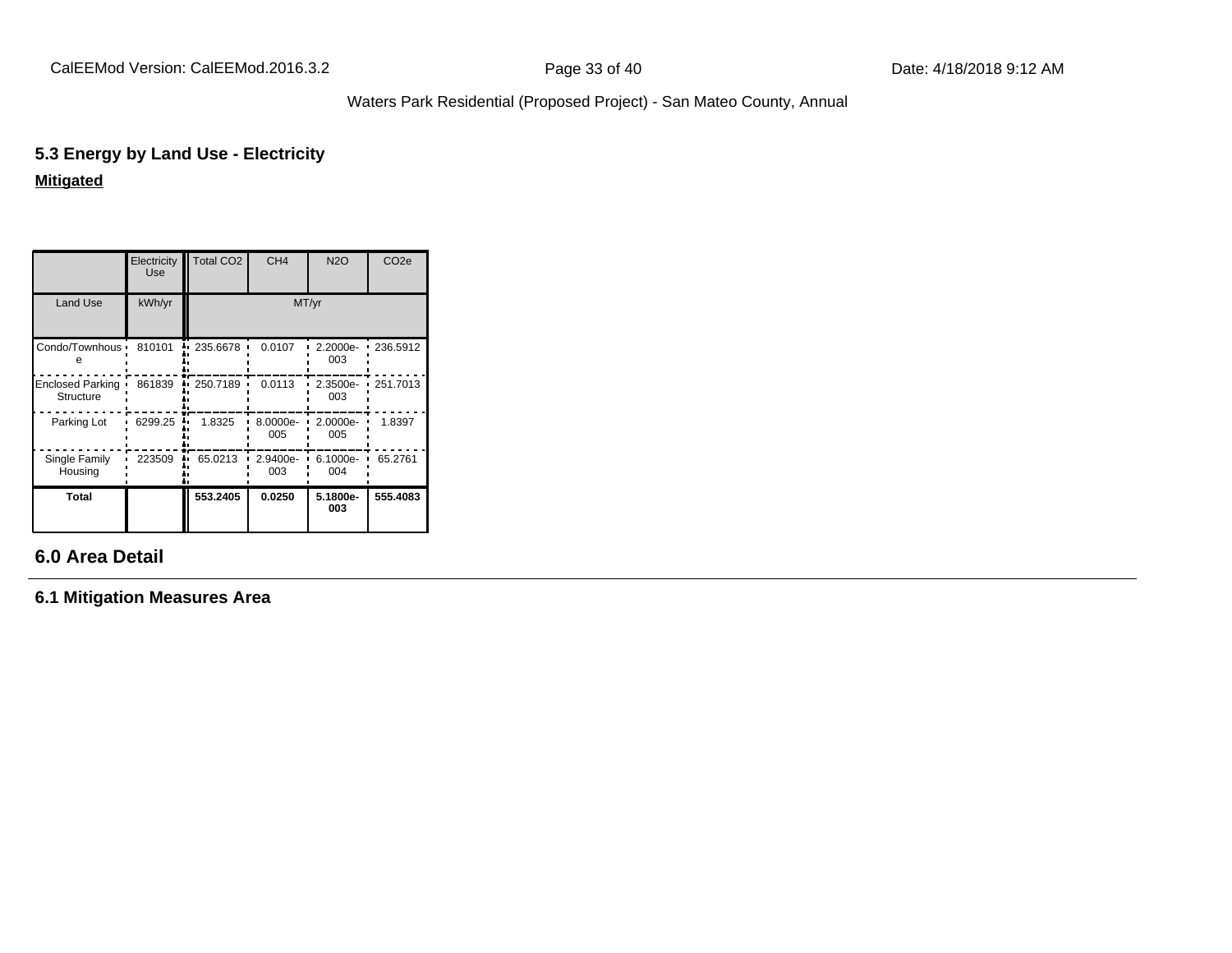|             | <b>ROG</b> | <b>NO<sub>x</sub></b> | CO | SO <sub>2</sub> | Fugitive<br><b>PM10</b> | Exhaust<br><b>PM10</b> | <b>PM10</b><br>Total | Fugitive<br>PM2.5 | Exhaust<br>PM2.5 | PM2.5<br>Total |           |        | Bio- CO2 NBio- CO2 Total CO2 | CH <sub>4</sub> | <b>N2O</b>              | CO <sub>2</sub> e |
|-------------|------------|-----------------------|----|-----------------|-------------------------|------------------------|----------------------|-------------------|------------------|----------------|-----------|--------|------------------------------|-----------------|-------------------------|-------------------|
| Category    |            |                       |    |                 |                         | tons/yr                |                      |                   |                  |                |           |        | MT/yr                        |                 |                         |                   |
| Mitigated   |            |                       |    |                 |                         |                        |                      |                   |                  |                | 10.9446   | 6.2195 | 17.1642                      | 0.0209          | 6.9000e- 17.8907<br>004 |                   |
| Unmitigated |            |                       |    |                 |                         |                        |                      |                   |                  |                | 10.9446 • | 6.2195 | 17.1642                      | 0.0209          | 6.9000e- 17.8907<br>004 |                   |

# **6.2 Area by SubCategory**

#### **Unmitigated**

|                          | <b>ROG</b> | <b>NO<sub>x</sub></b> | CO | SO <sub>2</sub> | Fugitive<br><b>PM10</b> | Exhaust<br><b>PM10</b> | <b>PM10</b><br>Total | Fugitive<br>PM2.5 | Exhaust<br>PM2.5 | PM2.5<br>Total |           | Bio- CO2   NBio- CO2   Total CO2 |         | CH <sub>4</sub> | <b>N2O</b>              | CO <sub>2e</sub> |
|--------------------------|------------|-----------------------|----|-----------------|-------------------------|------------------------|----------------------|-------------------|------------------|----------------|-----------|----------------------------------|---------|-----------------|-------------------------|------------------|
| SubCategory              |            |                       |    |                 |                         | tons/yr                |                      |                   |                  |                |           |                                  | MT/yr   |                 |                         |                  |
| Architectural<br>Coating |            |                       |    |                 |                         |                        |                      |                   |                  |                | 0.0000    | $0.0000$ $\rightarrow$           | 0.0000  | 0.0000          | 0.0000                  | 0.0000           |
| Consumer<br>Products     |            |                       |    |                 |                         |                        |                      |                   |                  |                | 0.0000    | $0.0000$ $\blacksquare$          | 0.0000  | 0.0000          | 0.0000                  | 0.0000           |
| Hearth                   |            |                       |    |                 |                         |                        |                      |                   |                  |                | 10.9446 • | 3.9075                           | 14.8521 | 0.0186          | 6.9000e- 15.5219<br>004 |                  |
| Landscaping              |            |                       |    |                 |                         |                        |                      |                   |                  |                | 0.0000    | 2.3121                           | 2.3121  | 2.2700e-<br>003 | 0.0000                  | 2.3688           |
| Total                    |            |                       |    |                 |                         |                        |                      |                   |                  |                | 10.9446   | 6.2195                           | 17.1642 | 0.0209          | 6.9000e-<br>004         | 17.8907          |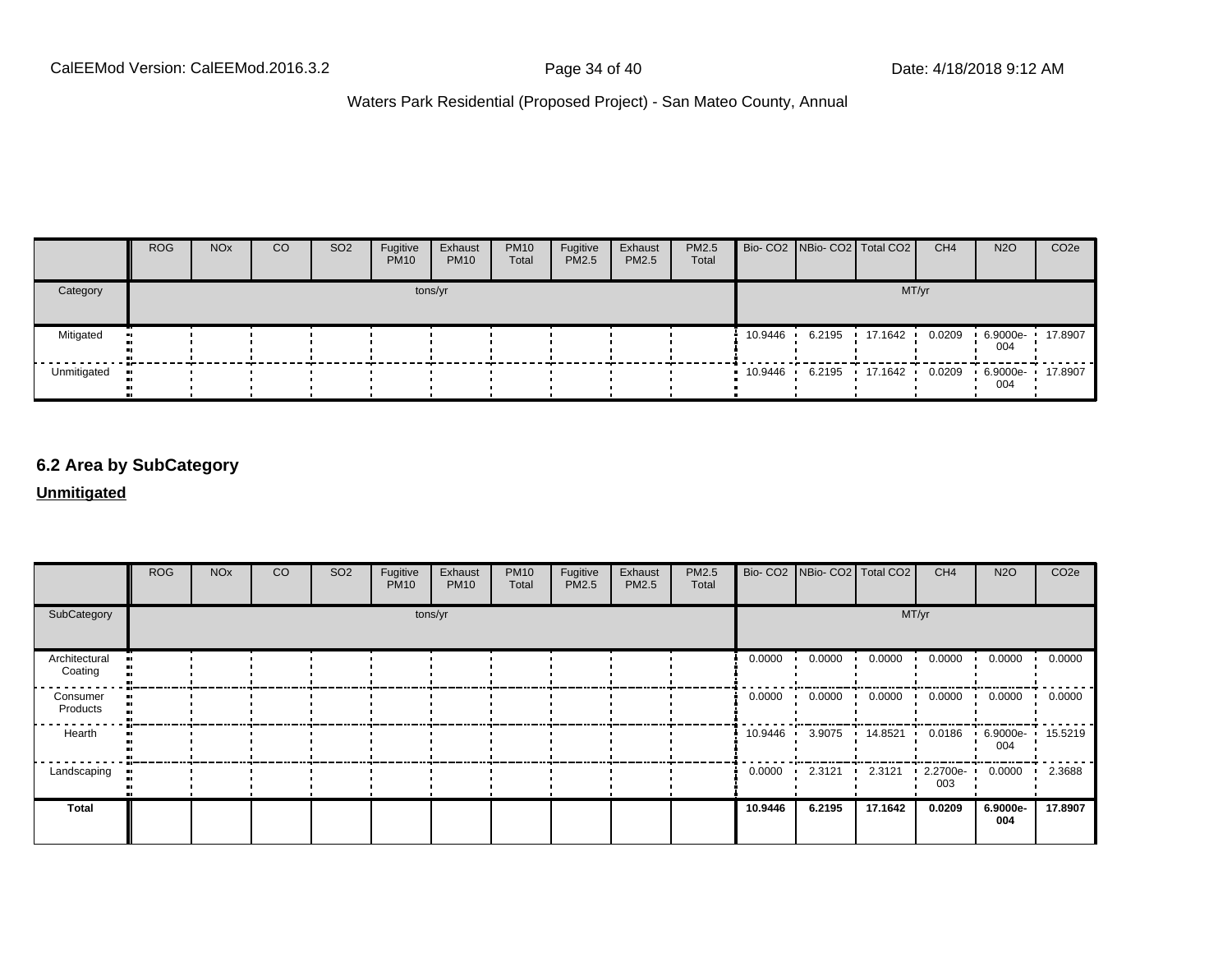#### **6.2 Area by SubCategory**

**Mitigated**

|                          | <b>ROG</b> | <b>NO<sub>x</sub></b> | CO | SO <sub>2</sub> | Fugitive<br><b>PM10</b> | Exhaust<br><b>PM10</b> | <b>PM10</b><br>Total | Fugitive<br>PM2.5 | Exhaust<br>PM2.5 | PM2.5<br>Total |           | Bio- CO2 NBio- CO2 Total CO2 |               | CH <sub>4</sub> | <b>N2O</b>              | CO <sub>2e</sub> |
|--------------------------|------------|-----------------------|----|-----------------|-------------------------|------------------------|----------------------|-------------------|------------------|----------------|-----------|------------------------------|---------------|-----------------|-------------------------|------------------|
| SubCategory              |            |                       |    |                 |                         | tons/yr                |                      |                   |                  |                |           |                              |               | MT/yr           |                         |                  |
| Architectural<br>Coating |            |                       |    |                 |                         |                        |                      |                   |                  |                | 0.0000    | 0.0000                       | 0.0000        | 0.0000          | 0.0000                  | 0.0000           |
| Consumer<br>Products     |            |                       |    |                 |                         |                        |                      |                   |                  |                | 0.0000    | 0.0000                       | 0.0000<br>. . | 0.0000          | 0.0000                  | 0.0000           |
| Hearth                   |            |                       |    |                 |                         |                        |                      |                   |                  |                | 10.9446 · | 3.9075                       | 14.8521       | 0.0186          | 6.9000e- 15.5219<br>004 |                  |
| Landscaping              |            |                       |    |                 |                         |                        |                      |                   |                  |                | 0.0000    | 2.3121<br>$\mathbf{r}$       | 2.3121        | 2.2700e-<br>003 | 0.0000                  | 2.3688           |
| Total                    |            |                       |    |                 |                         |                        |                      |                   |                  |                | 10.9446   | 6.2195                       | 17.1642       | 0.0209          | 6.9000e-<br>004         | 17.8907          |

# **7.0 Water Detail**

**7.1 Mitigation Measures Water**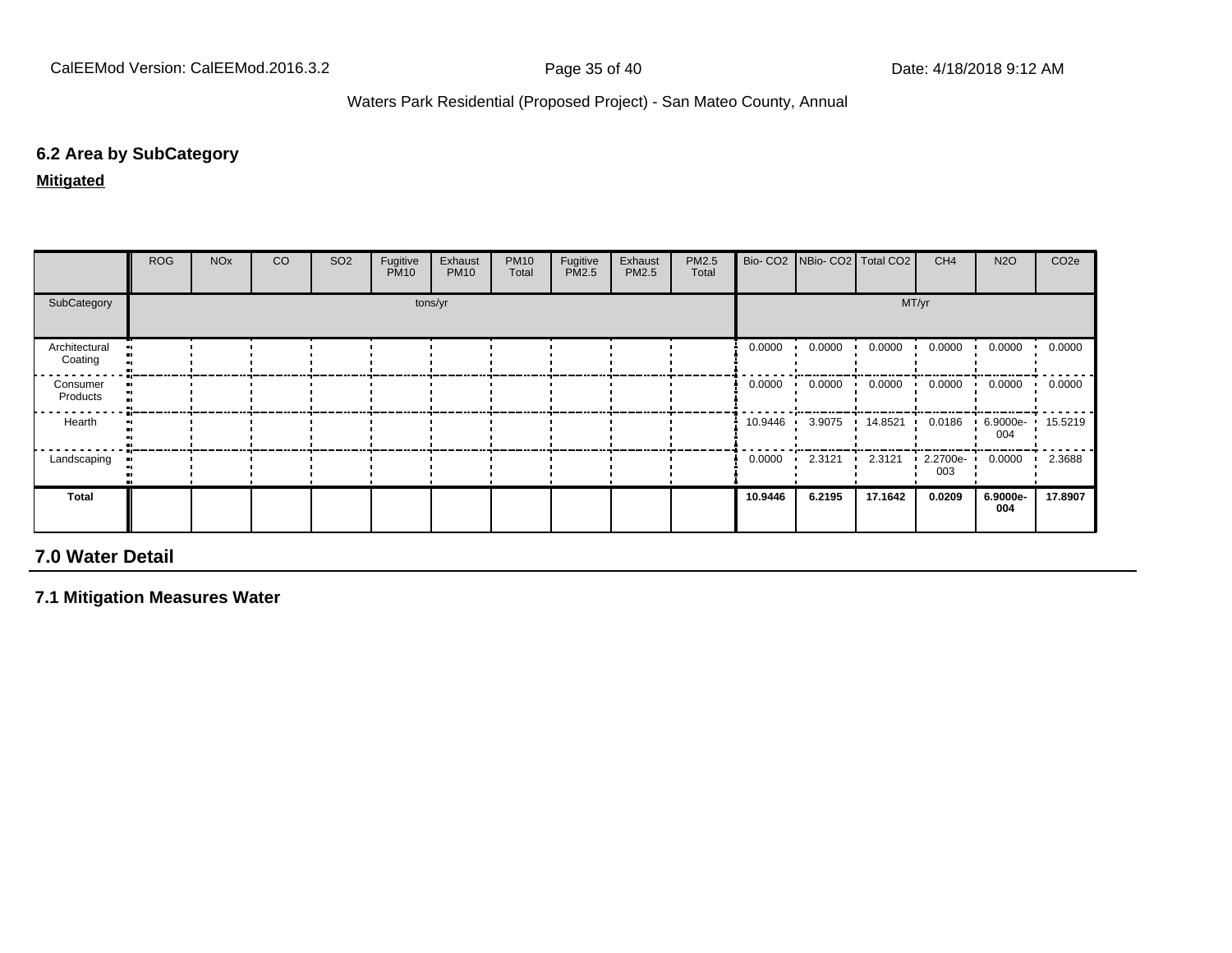|             | <b>Total CO2</b>          | CH <sub>4</sub> | <b>N2O</b>           | CO <sub>2e</sub> |
|-------------|---------------------------|-----------------|----------------------|------------------|
| Category    |                           |                 | MT/yr                |                  |
| Mitigated   | 31.3601<br>.,<br><br>     | 0.4046          | 9.7800e-<br>003      | 44.3904          |
| Unmitigated | 31.3601<br>.,<br><br><br> | 0.4046          | 9.7800e-<br>п<br>003 | 44.3904          |

# **7.2 Water by Land Use**

**Unmitigated**

|                                             | Indoor/Out<br>door Use | <b>Total CO2</b> | CH <sub>4</sub> | <b>N2O</b>      | CO <sub>2e</sub> |
|---------------------------------------------|------------------------|------------------|-----------------|-----------------|------------------|
| <b>Land Use</b>                             | Mgal                   |                  |                 | MT/yr           |                  |
| Condo/Townhous .<br>е                       | 10.555/<br>6.65421     | 26.7386          | 0.3450          | 8.3400e-<br>003 | 37.8487          |
| <b>Enclosed Parking</b><br><b>Structure</b> | 0/0                    | 0.0000           | 0.0000          | 0.0000          | 0.0000           |
| Parking Lot                                 | 0/0                    | 0.0000           | 0.0000          | 0.0000          | 0.0000           |
| Single Family<br>Housing                    | 1.82431/<br>1.15011    | 4.6215           | 0.0596          | 1.4400e-<br>003 | 6.5418           |
| <b>Total</b>                                |                        | 31.3601          | 0.4046          | 9.7800e-<br>003 | 44.3904          |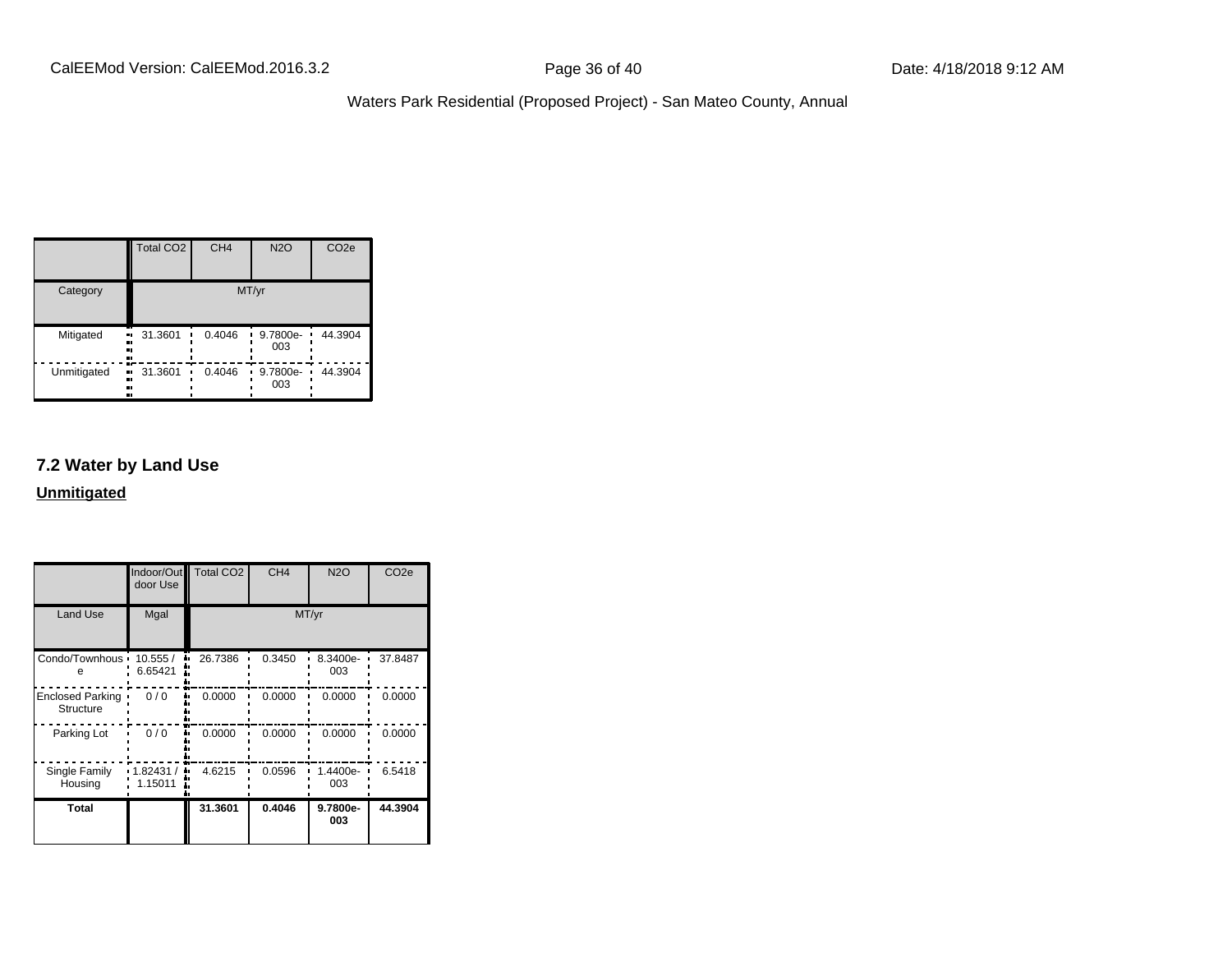#### **7.2 Water by Land Use**

**Mitigated**

|                                      | Indoor/Out<br>door Use | <b>Total CO2</b> | CH <sub>4</sub> | <b>N2O</b>      | CO <sub>2e</sub> |  |  |
|--------------------------------------|------------------------|------------------|-----------------|-----------------|------------------|--|--|
| <b>Land Use</b>                      | Mgal                   | MT/yr            |                 |                 |                  |  |  |
| Condo/Townhous •                     | 10.555/<br>6.65421     | 26.7386          | 0.3450          | 8.3400e-<br>003 | 37.8487          |  |  |
| <b>Enclosed Parking</b><br>Structure | 0/0                    | 0.0000           | 0.0000          | 0.0000          | 0.0000           |  |  |
| Parking Lot                          | 0/0                    | 0.0000           | 0.0000          | 0.0000          | 0.0000           |  |  |
| Single Family<br>Housing             | 1.82431 /<br>1.15011   | 4.6215           | 0.0596          | 1.4400e-<br>003 | 6.5418           |  |  |
| <b>Total</b>                         |                        | 31.3601          | 0.4046          | 9.7800e-<br>003 | 44.3904          |  |  |

# **8.0 Waste Detail**

**8.1 Mitigation Measures Waste**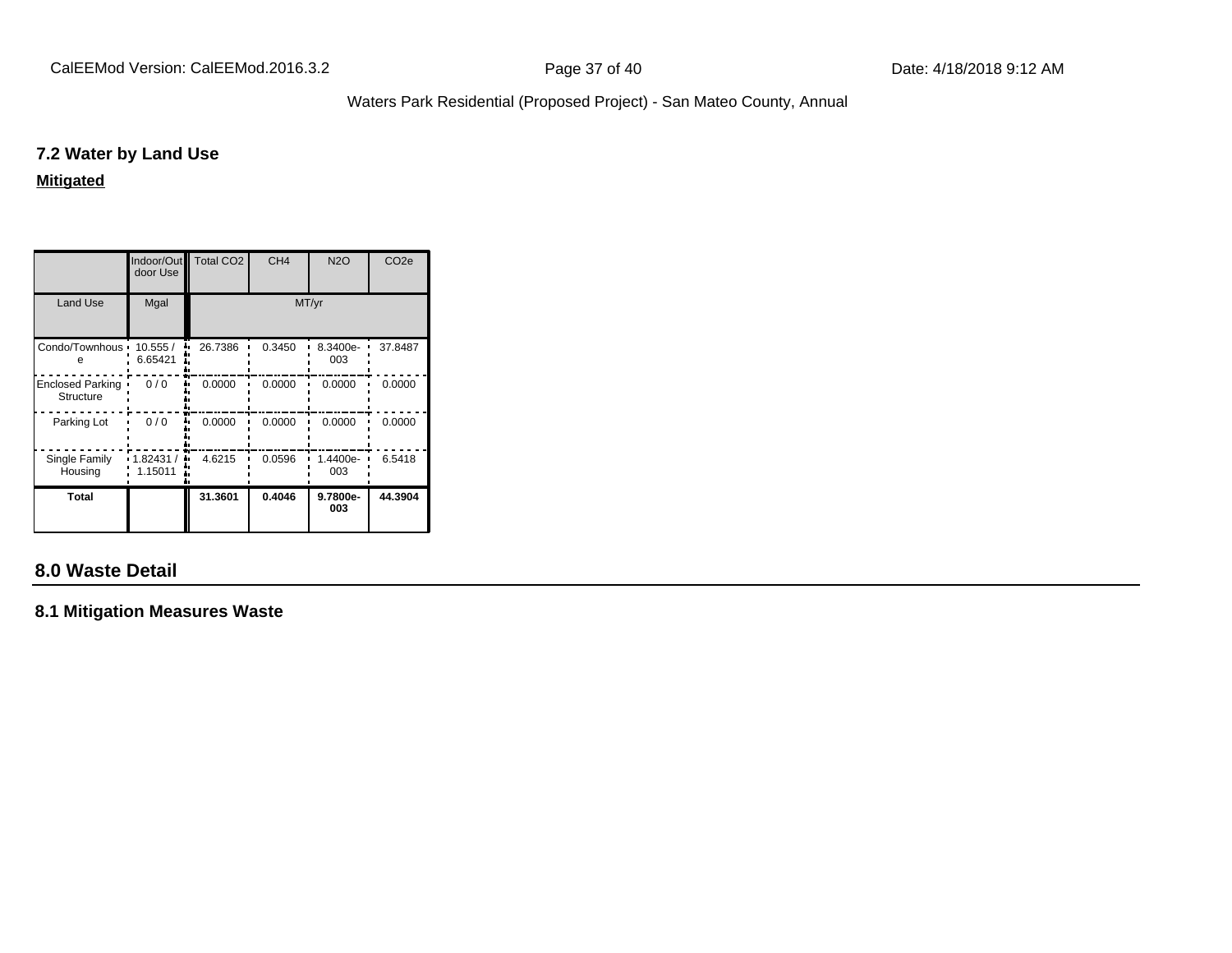# **Category/Year**

|             | Total CO <sub>2</sub>       | CH <sub>4</sub> | <b>N2O</b> | CO <sub>2e</sub> |
|-------------|-----------------------------|-----------------|------------|------------------|
|             |                             |                 | MT/yr      |                  |
| Mitigated   | 21.9474<br>.,<br><br><br>   | 1.2971          | 0.0000     | 54.3737<br>п     |
| Unmitigated | 21.9474<br>.,<br><br><br>., | 1.2971          | 0.0000     | 54.3737          |

#### **8.2 Waste by Land Use**

**Unmitigated**

|                                             | Waste<br>Disposed | Total CO <sub>2</sub> | CH <sub>4</sub> | <b>N2O</b> | CO <sub>2e</sub> |
|---------------------------------------------|-------------------|-----------------------|-----------------|------------|------------------|
| <b>Land Use</b>                             | tons              |                       |                 | MT/yr      |                  |
| Condo/Townhous .<br>е                       | 74.52             | 15.1269               | 0.8940          | 0.0000     | 37.4762          |
| <b>Enclosed Parking</b><br><b>Structure</b> | 0                 | 0.0000                | 0.0000          | 0.0000     | 0.0000           |
| Parking Lot                                 | 0                 | 0.0000                | 0.0000          | 0.0000     | 0.0000           |
| Single Family<br>Housing                    | 33.6              | 6.8205                | 0.4031          | 0.0000     | 16.8975          |
| <b>Total</b>                                |                   | 21.9474               | 1.2971          | 0.0000     | 54.3737          |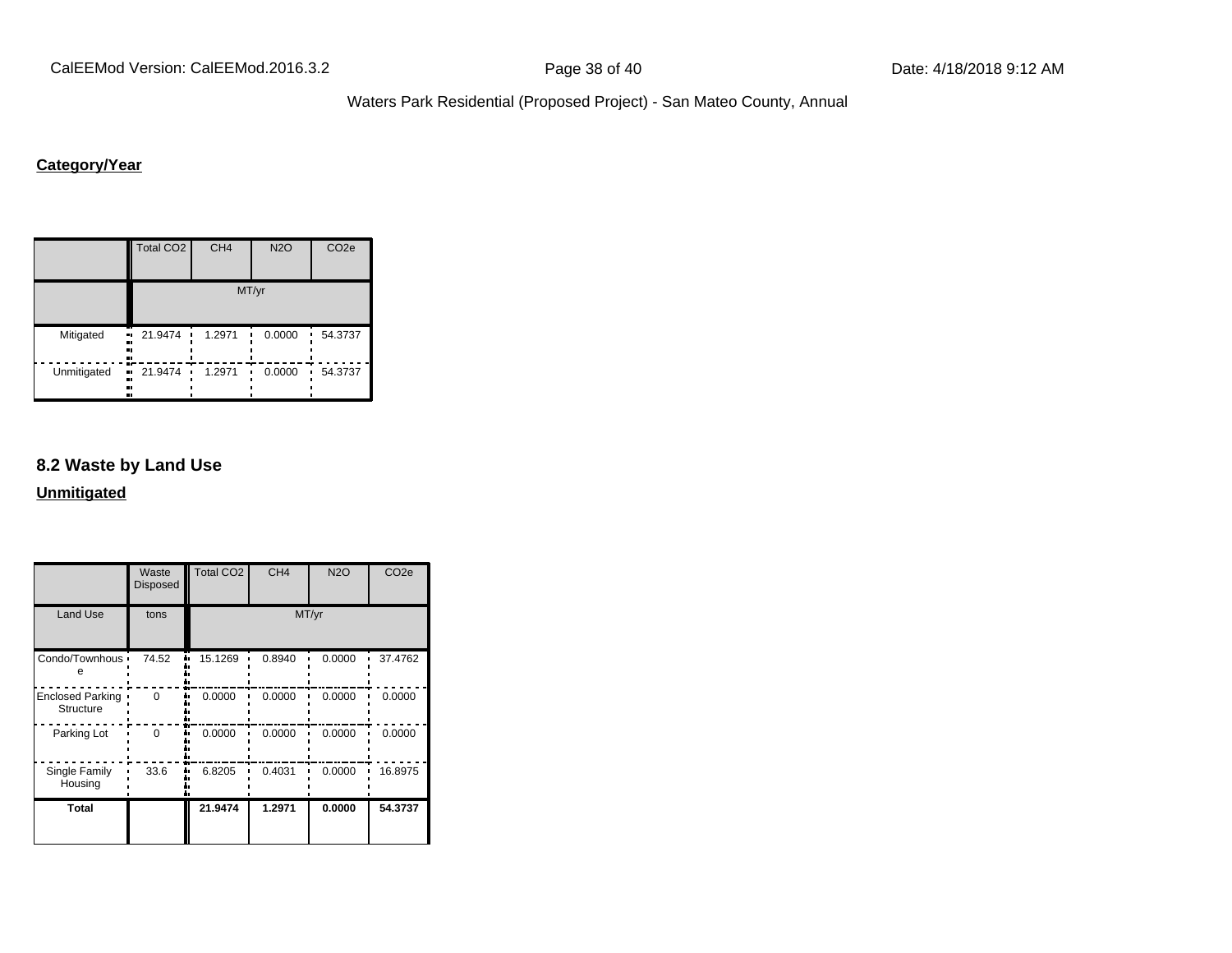#### **8.2 Waste by Land Use**

**Mitigated**

|                                      | Waste<br><b>Disposed</b> | <b>Total CO2</b> | CH <sub>4</sub> | <b>N2O</b> | CO <sub>2e</sub> |  |  |
|--------------------------------------|--------------------------|------------------|-----------------|------------|------------------|--|--|
| <b>Land Use</b>                      | tons                     | MT/yr            |                 |            |                  |  |  |
| Condo/Townhous •                     | 74.52                    | 15.1269          | 0.8940          | 0.0000     | 37.4762          |  |  |
| <b>Enclosed Parking</b><br>Structure | $\Omega$                 | 0.0000           | 0.0000          | 0.0000     | 0.0000           |  |  |
| Parking Lot                          | ∩                        | 0.0000           | 0.0000          | 0.0000     | 0.0000           |  |  |
| Single Family<br>Housing             | 33.6                     | 6.8205           | 0.4031          | 0.0000     | 16.8975          |  |  |
| Total                                |                          | 21.9474          | 1.2971          | 0.0000     | 54.3737          |  |  |

# **9.0 Operational Offroad**

| Equipment Type | Number | Hours/Dav | Days/Year | Horse Power | Load Factor | <b>Fuel Type</b> |
|----------------|--------|-----------|-----------|-------------|-------------|------------------|
|                |        |           |           |             |             |                  |

### **10.0 Stationary Equipment**

#### **Fire Pumps and Emergency Generators**

|  | Equipment Type | Number | Hours/Dav | Hours/Year | Horse Power | $\cdot$ $-$<br>Factor<br>∟oad l | $-uei$<br>I ype |
|--|----------------|--------|-----------|------------|-------------|---------------------------------|-----------------|
|--|----------------|--------|-----------|------------|-------------|---------------------------------|-----------------|

#### **Boilers**

| Equipment Type | Number | Heat Input/Dav | Heat Input/Year | <b>Boiler Rating</b> | Fuel $\tau$<br>Tvpe |
|----------------|--------|----------------|-----------------|----------------------|---------------------|
|----------------|--------|----------------|-----------------|----------------------|---------------------|

**User Defined Equipment**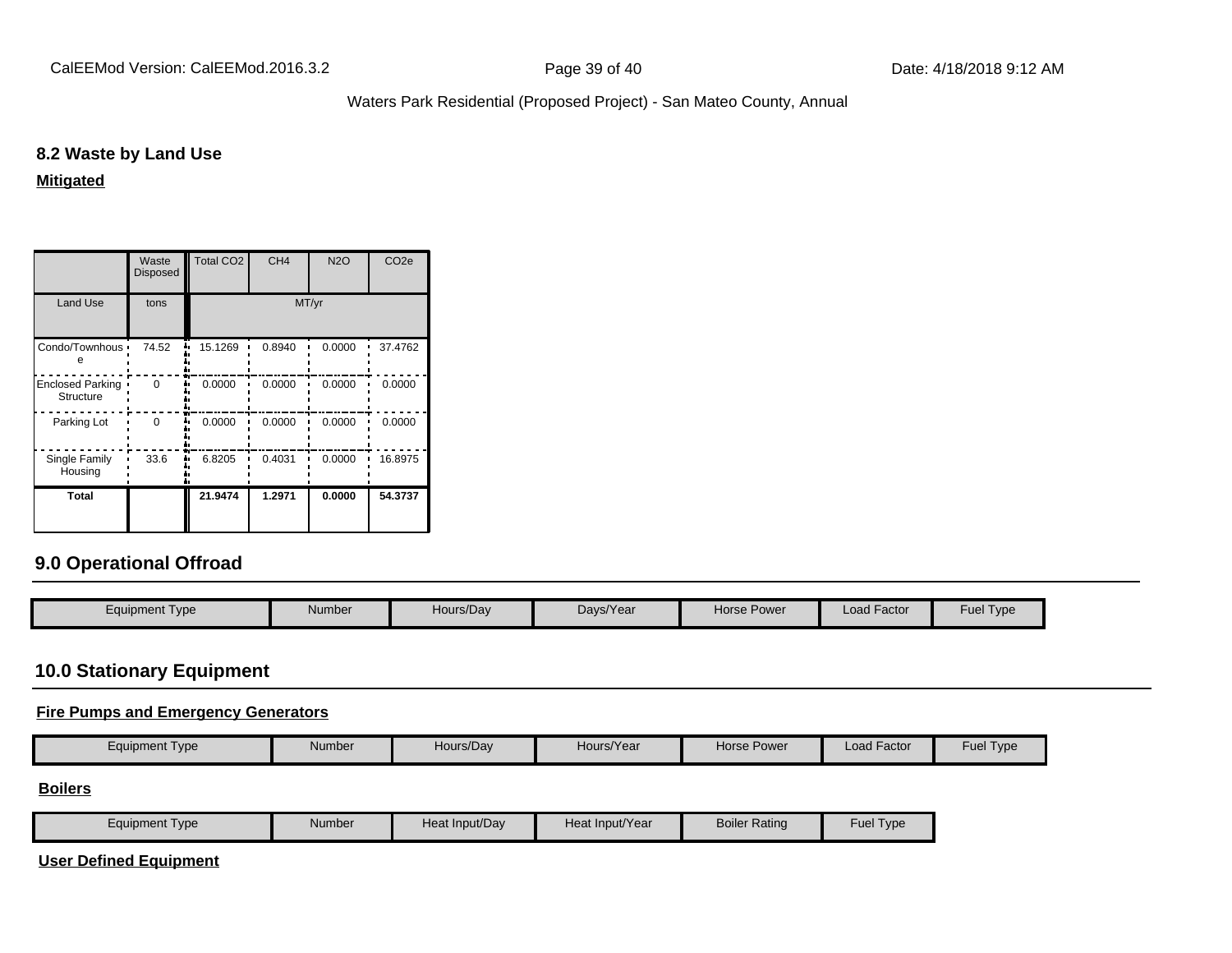CalEEMod Version: CalEEMod.2016.3.2 **Page 40 of 40** Page 40 of 40 Date: 4/18/2018 9:12 AM

Waters Park Residential (Proposed Project) - San Mateo County, Annual

Equipment Type Number

**11.0 Vegetation**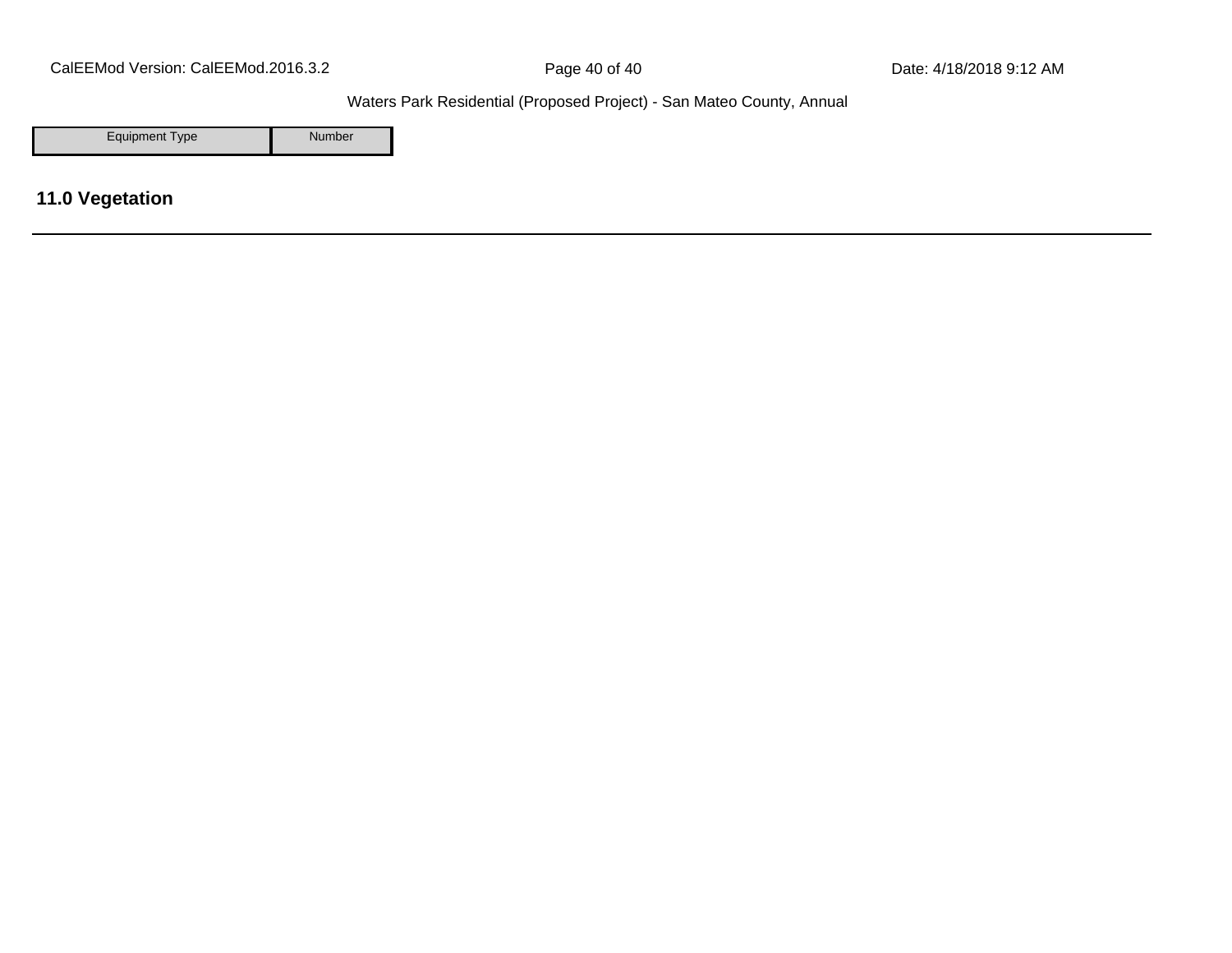#### **Waters Park Residential (Existing)**

**San Mateo County, Annual**

# **1.0 Project Characteristics**

#### **1.1 Land Usage**

| Land Uses   | Size        | <b>Metric</b> | Lot Acreage       | Floor Surface Area                          | Population |
|-------------|-------------|---------------|-------------------|---------------------------------------------|------------|
| Office Park | 164.71      | 1000sqft      | 4.53              | 164,709.00                                  |            |
| Parking Lot | .<br>609.00 | Space         | $\sim$ $-$<br>6.5 | _____________________________<br>243,600.00 | .          |

#### **1.2 Other Project Characteristics**

| <b>Urbanization</b>               | Urban                          | Wind Speed (m/s)                  | 2.2   | <b>Precipitation Freg (Days)</b>        | 70    |
|-----------------------------------|--------------------------------|-----------------------------------|-------|-----------------------------------------|-------|
| <b>Climate Zone</b>               | 5                              |                                   |       | <b>Operational Year</b>                 | 2020  |
| <b>Utility Company</b>            | Pacific Gas & Electric Company |                                   |       |                                         |       |
| <b>CO2 Intensity</b><br>(lb/MWhr) | 641.35                         | <b>CH4 Intensity</b><br>(lb/MWhr) | 0.029 | N <sub>2</sub> O Intensity<br>(lb/MWhr) | 0.006 |

#### **1.3 User Entered Comments & Non-Default Data**

Project Characteristics -

Land Use - Adjusted acreage per Project Application.

Construction Phase - No construction in this model.

Vehicle Trips - Adjusted rate per TIA. Adjusted trip length per similar projects in San Mateo.

Energy Use - Historical data used for existing conditions.

Mobile Land Use Mitigation -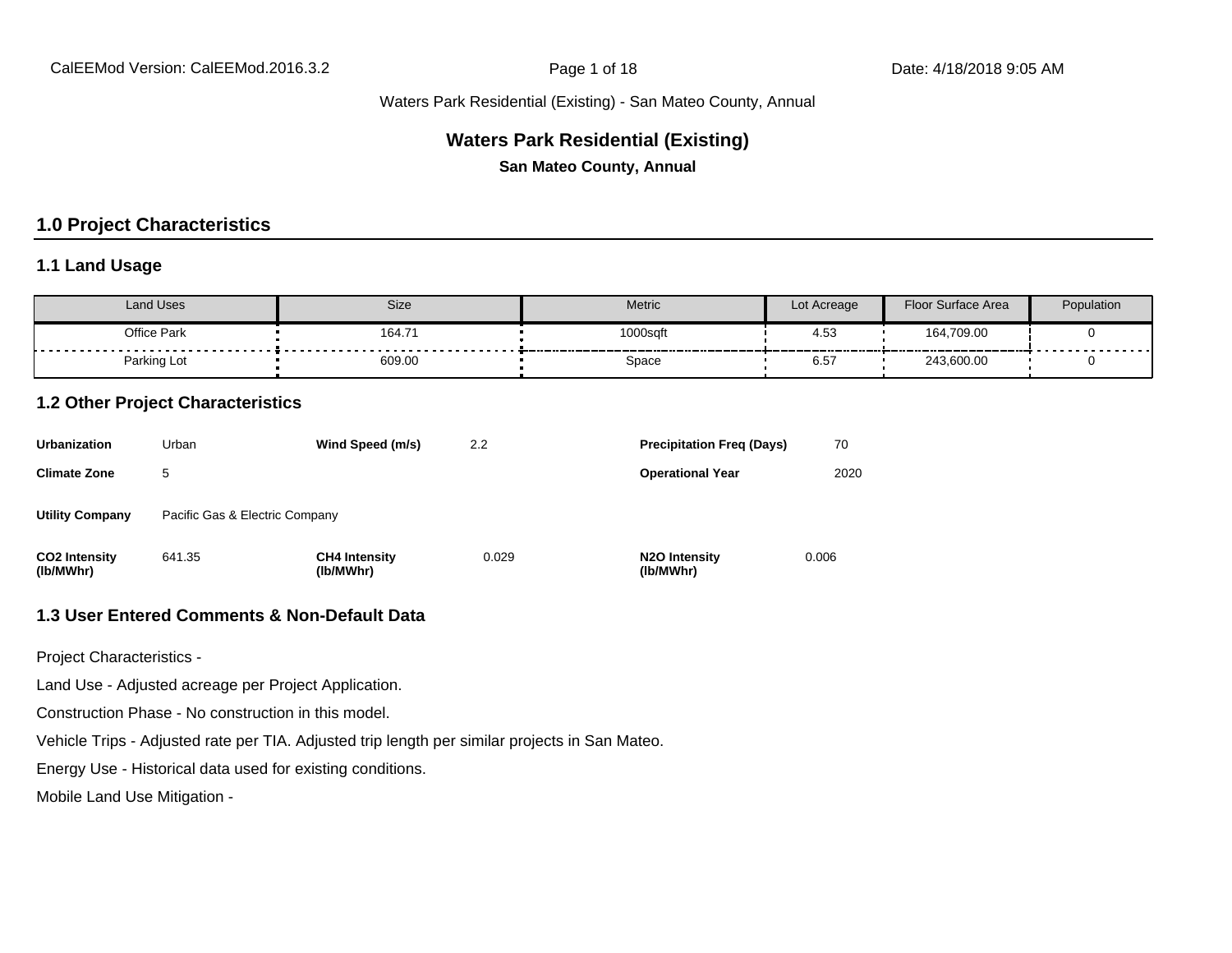| <b>Table Name</b> | <b>Column Name</b> | Default Value | New Value |
|-------------------|--------------------|---------------|-----------|
| tblEnergyUse      | LightingElect      | 4.21          | 3.47      |
| tblEnergyUse      | LightingElect      | 0.88          | 0.35      |
| tblEnergyUse      | <b>T24E</b>        | 5.65          | 4.27      |
| tblEnergyUse      | T24NG              | 21.48         | 17.44     |
| tblLandUse        | LotAcreage         | 3.78          | 4.53      |
| tblLandUse        | LotAcreage         | 5.48          | 6.57      |
| tblVehicleTrips   | CC_TL              | 7.30          | 14.70     |
| tblVehicleTrips   | CNW_TL             | 7.30          | 14.70     |
| tblVehicleTrips   | $CW_TL$            | 9.50          | 14.70     |
| tblVehicleTrips   | ST_TR              | 1.64          | 7.92      |
| tblVehicleTrips   | SU_TR              | 0.76          | 7.92      |
| tblVehicleTrips   | WD_TR              | 11.42         | 7.92      |

# **2.0 Emissions Summary**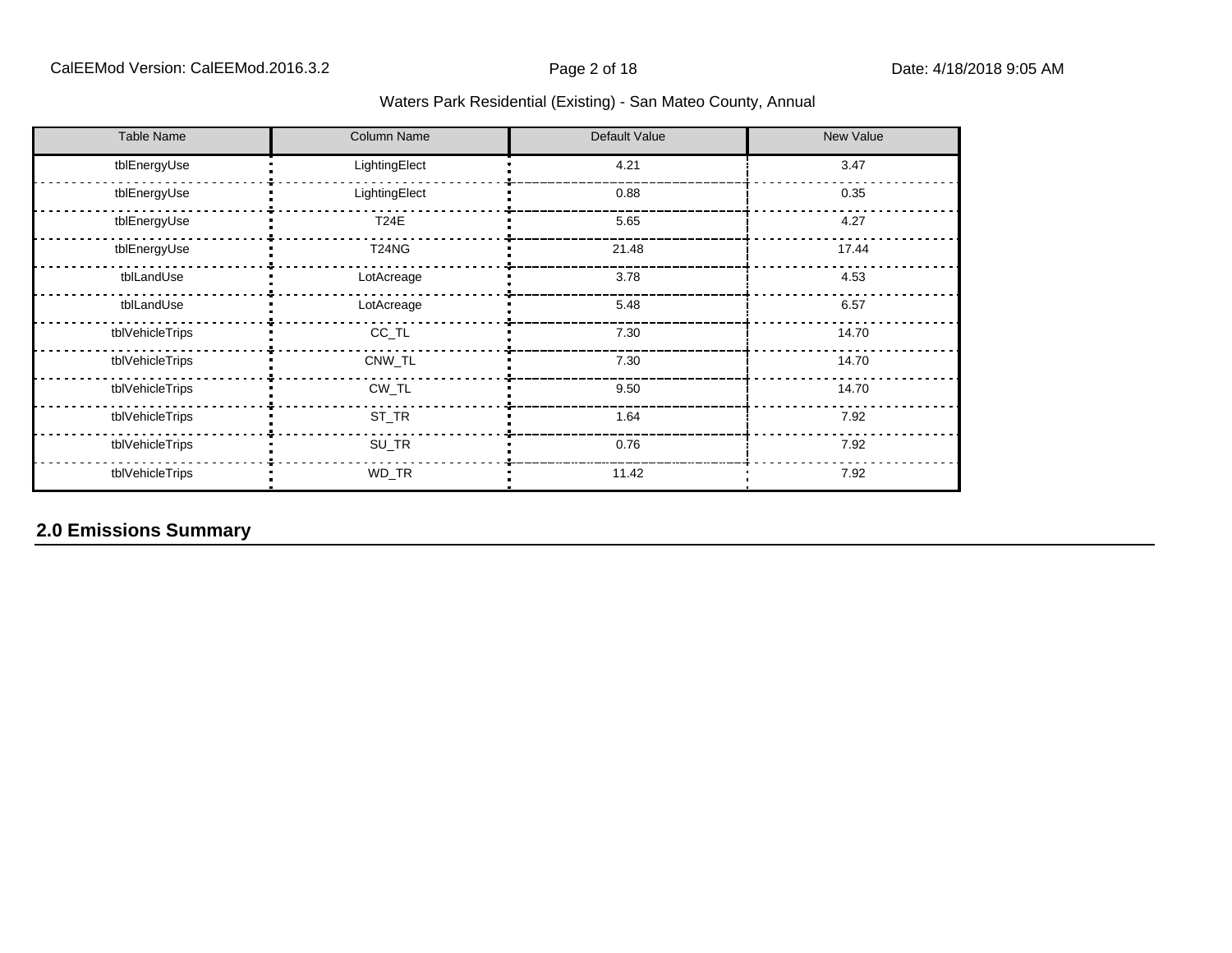#### **2.1 Overall Construction**

# **Unmitigated Construction**

|                | <b>ROG</b> | <b>NO<sub>x</sub></b> | CO | SO <sub>2</sub> | Fugitive<br><b>PM10</b> | Exhaust<br><b>PM10</b> | <b>PM10</b><br>Total | Fugitive<br>PM2.5 | Exhaust<br>PM2.5 | PM2.5<br>Total |        | Bio- CO2   NBio- CO2   Total CO2 |         | CH <sub>4</sub>          | <b>N2O</b> | CO <sub>2</sub> e |
|----------------|------------|-----------------------|----|-----------------|-------------------------|------------------------|----------------------|-------------------|------------------|----------------|--------|----------------------------------|---------|--------------------------|------------|-------------------|
| Year           |            |                       |    |                 |                         | tons/yr                |                      |                   |                  |                |        |                                  | MT/yr   |                          |            |                   |
| 2018           |            |                       |    |                 |                         |                        |                      |                   |                  |                | 0.0000 | 18.0089                          |         | 18.0089  5.4300e-<br>003 | 0.0000     | 18.1445           |
| <b>Maximum</b> |            |                       |    |                 |                         |                        |                      |                   |                  |                | 0.0000 | 18.0089                          | 18,0089 | 5.4300e-<br>003          | 0.0000     | 18.1445           |

#### **Mitigated Construction**

|                | <b>ROG</b> | <b>NO<sub>x</sub></b> | CO | SO <sub>2</sub> | Fugitive<br><b>PM10</b> | Exhaust<br><b>PM10</b> | <b>PM10</b><br>Total | Fugitive<br><b>PM2.5</b> | Exhaust<br>PM2.5 | PM2.5<br>Total |        | Bio- CO2   NBio- CO2   Total CO2 |         | CH <sub>4</sub> | <b>N2O</b> | CO <sub>2e</sub> |
|----------------|------------|-----------------------|----|-----------------|-------------------------|------------------------|----------------------|--------------------------|------------------|----------------|--------|----------------------------------|---------|-----------------|------------|------------------|
| Year           |            |                       |    |                 |                         | tons/yr                |                      |                          |                  |                |        |                                  | MT/yr   |                 |            |                  |
| 2018           |            |                       |    |                 |                         |                        |                      |                          |                  |                | 0.0000 | 18.0088                          | 18.0088 | 5.4300e-<br>003 | 0.0000     | 18.1445          |
| <b>Maximum</b> |            |                       |    |                 |                         |                        |                      |                          |                  |                | 0.0000 | 18.0088                          | 18,0088 | 5.4300e-<br>003 | 0.0000     | 18.1445          |

|                             | <b>ROG</b> | <b>NO<sub>x</sub></b> | co   | <b>SO2</b> | <b>Fugitive</b><br><b>PM10</b> | <b>Exhaust</b><br><b>PM10</b> | <b>PM10</b><br><b>Total</b> | <b>Fugitive</b><br><b>PM2.5</b> | <b>Exhaust</b><br><b>PM2.5</b> | <b>PM2.5</b><br><b>Total</b> | Bio- CO2   NBio-CO2   Total CO2 |      |      | CH <sub>4</sub> | <b>N20</b> | CO <sub>2e</sub> |
|-----------------------------|------------|-----------------------|------|------------|--------------------------------|-------------------------------|-----------------------------|---------------------------------|--------------------------------|------------------------------|---------------------------------|------|------|-----------------|------------|------------------|
| Percent<br><b>Reduction</b> | 0.00       | 0.00                  | 0.00 | 0.00       | 0.00                           | 0.00                          | 0.00                        | 0.00                            | 0.00                           | 0.00                         | 0.00                            | 0.00 | 0.00 | 0.00            | 0.00       | 0.00             |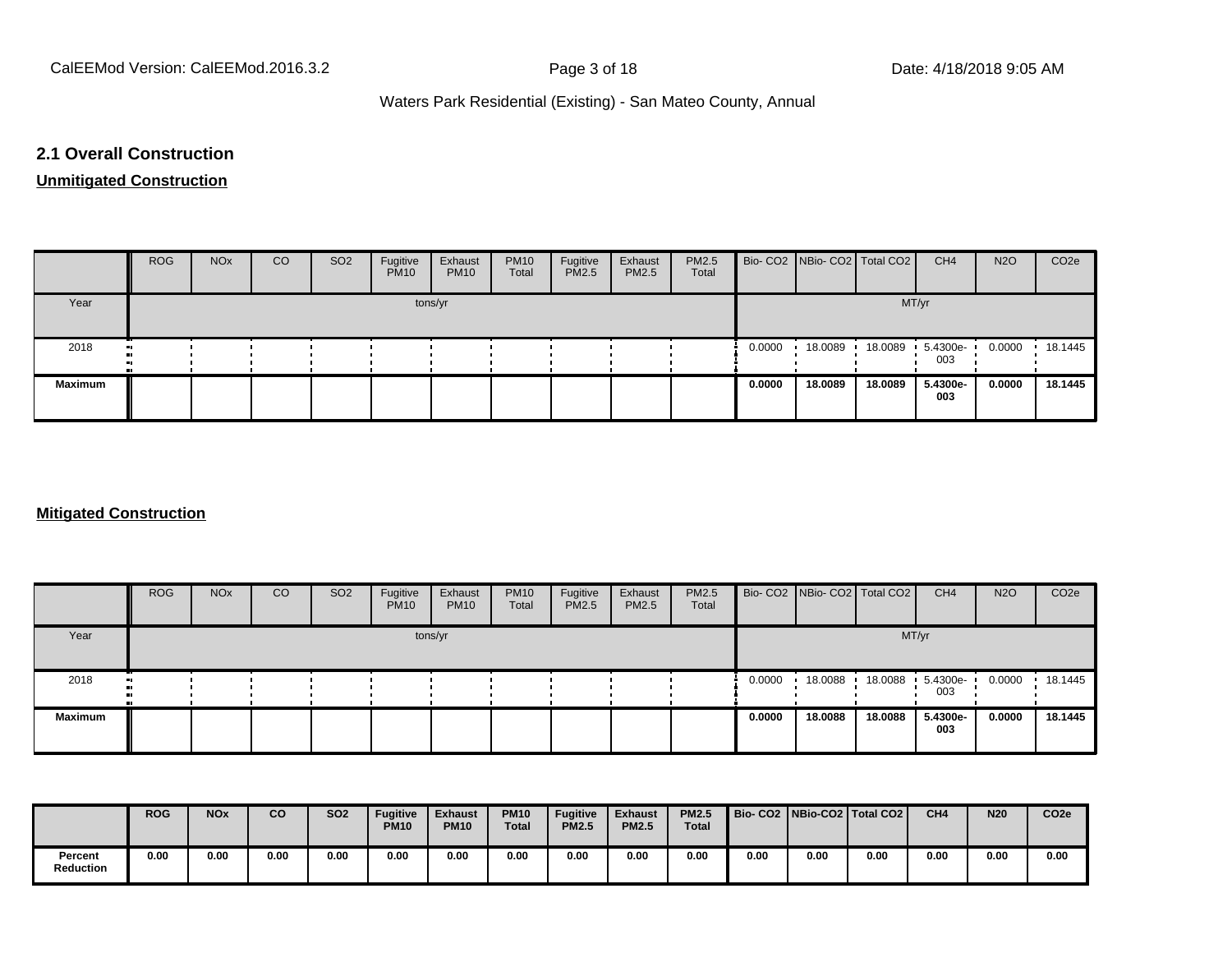| Quarter | <b>Start Date</b> | <b>End Date</b> | Maximum Unmitigated ROG + NOX (tons/quarter) | Maximum Mitigated ROG + NOX (tons/guarter) |
|---------|-------------------|-----------------|----------------------------------------------|--------------------------------------------|
|         |                   | <b>Highest</b>  |                                              |                                            |

# **2.2 Overall Operational**

#### **Unmitigated Operational**

|          | <b>ROG</b> | <b>NO<sub>x</sub></b> | CO | SO <sub>2</sub> | Fugitive<br><b>PM10</b> | Exhaust<br><b>PM10</b> | <b>PM10</b><br>Total | Fugitive<br>PM2.5 | Exhaust<br>PM2.5 | PM2.5<br>Total |         | Bio- CO2   NBio- CO2   Total CO2                           |                        | CH <sub>4</sub> | <b>N2O</b> | CO <sub>2e</sub>                                                                             |
|----------|------------|-----------------------|----|-----------------|-------------------------|------------------------|----------------------|-------------------|------------------|----------------|---------|------------------------------------------------------------|------------------------|-----------------|------------|----------------------------------------------------------------------------------------------|
| Category |            |                       |    |                 |                         | tons/yr                |                      |                   |                  |                |         |                                                            |                        | MT/yr           |            |                                                                                              |
| Area     |            |                       |    |                 |                         |                        |                      |                   |                  |                | 0.0000  | 0.0138                                                     | 0.0138<br>$\mathbf{I}$ | 4.0000e-<br>005 | 0.0000     | 0.0148                                                                                       |
| Energy   |            |                       |    |                 |                         |                        |                      |                   |                  |                |         | 0.0000 · 789.7182 · 789.7182 · 0.0315 · 8.8600e · 793.1437 |                        |                 | 003        |                                                                                              |
| Mobile   |            |                       |    |                 |                         |                        |                      |                   |                  |                |         |                                                            |                        |                 |            | $0.0000$ $\cdot$ 2,229.158 $\cdot$ 2,229.158 $\cdot$ 0.0783 $\cdot$ 0.0000 $\cdot$ 2,231.115 |
| Waste    |            |                       |    |                 |                         |                        |                      |                   |                  |                |         |                                                            |                        |                 |            |                                                                                              |
| Water    |            |                       |    |                 |                         |                        |                      |                   |                  |                | 9.2875  | $\cdot$ 64.3505 73.6380 0.9568 0.0231                      |                        |                 |            | 104.4500                                                                                     |
| Total    |            |                       |    |                 |                         |                        |                      |                   |                  |                | 40.3816 |                                                            | $3,083.241$ 3,123.623  | 2.9042          | 0.0320     | 3,205.758                                                                                    |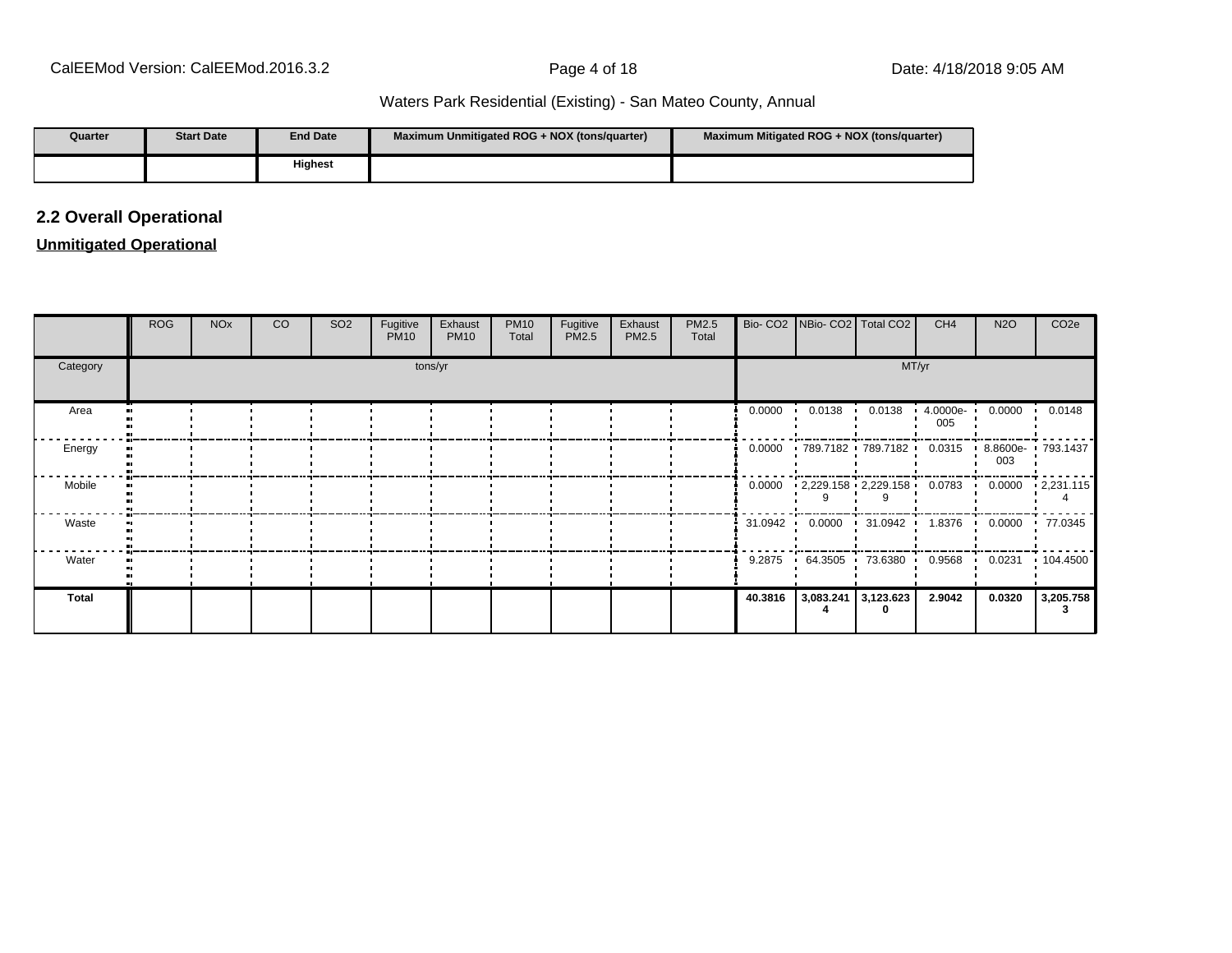#### **2.2 Overall Operational**

#### **Mitigated Operational**

|                             | <b>ROG</b> | <b>NO<sub>x</sub></b> | CO <sub>2</sub>       | SO <sub>2</sub> | Fugitive   | <b>PM10</b>             | Exhaust<br><b>PM10</b>        | <b>PM10</b><br>Total | Fugitive<br><b>PM2.5</b>    |                                 | Exhaust<br>PM2.5               | PM2.5<br>Total |                              |         | Bio- CO2   NBio- CO2   Total CO2                        |       | CH <sub>4</sub> | <b>N2O</b> |            | CO <sub>2e</sub> |
|-----------------------------|------------|-----------------------|-----------------------|-----------------|------------|-------------------------|-------------------------------|----------------------|-----------------------------|---------------------------------|--------------------------------|----------------|------------------------------|---------|---------------------------------------------------------|-------|-----------------|------------|------------|------------------|
| Category                    |            |                       |                       |                 |            | tons/yr                 |                               |                      |                             |                                 |                                |                |                              |         |                                                         | MT/yr |                 |            |            |                  |
| Area                        |            |                       |                       |                 |            |                         |                               |                      |                             |                                 |                                |                |                              |         | $0.0000$ $0.0138$ $0.0138$ $4.0000e$ $0.0000$ $0.0148$  |       | 005             |            |            |                  |
| Energy                      |            |                       |                       |                 |            |                         |                               |                      |                             |                                 |                                |                |                              | 0.0000  | 789.7182 789.7182 0.0315 8.8600e 793.1437               |       |                 | 003        |            |                  |
| Mobile                      |            |                       |                       |                 |            |                         |                               |                      |                             |                                 |                                |                |                              |         | 0.0000  2,154.541  2,154.541  0.0758  0.0000  2,156.436 |       |                 |            |            |                  |
| Waste                       |            |                       |                       |                 |            |                         |                               |                      |                             |                                 |                                |                |                              |         | 31.0942 0.0000 31.0942 1.8376 0.0000 77.0345            |       |                 |            |            |                  |
| Water                       |            |                       |                       |                 |            |                         |                               |                      |                             |                                 |                                |                |                              |         | 9.2875 64.3505 73.6380 0.9568 0.0231 104.4500           |       |                 |            |            |                  |
| <b>Total</b>                |            |                       |                       |                 |            |                         |                               |                      |                             |                                 |                                |                |                              | 40.3816 | $3,008.623$   3,049.005  <br>5                          |       | 2.9018          | 0.0320     |            | 3,131.079<br>5   |
|                             | <b>ROG</b> |                       | <b>NO<sub>x</sub></b> | <b>CO</b>       | <b>SO2</b> | Fugitive<br><b>PM10</b> | <b>Exhaust</b><br><b>PM10</b> |                      | <b>PM10</b><br><b>Total</b> | <b>Fugitive</b><br><b>PM2.5</b> | <b>Exhaust</b><br><b>PM2.5</b> |                | <b>PM2.5</b><br><b>Total</b> |         | Bio- CO2   NBio-CO2   Total CO2                         |       | CH <sub>4</sub> |            | <b>N20</b> | CO <sub>2e</sub> |
| Percent<br><b>Reduction</b> | 0.00       |                       | 0.00                  | 0.00            | 0.00       | 0.00                    | 0.00                          |                      | 0.00                        | 0.00                            | 0.00                           |                | 0.00                         | 0.00    | 2.42                                                    | 2.39  | 0.08            |            | 0.00       | 2.33             |

# **3.0 Construction Detail**

# **Construction Phase**

| Phase<br>Number | <b>Phase Name</b>  | Phase Type         | <b>Start Date</b> | <b>End Date</b> | Week | Num Days Num Days | <b>Phase Description</b> |
|-----------------|--------------------|--------------------|-------------------|-----------------|------|-------------------|--------------------------|
|                 | • Site Preparation | • Site Preparation | $\cdot$ 5/16/2018 | .5/29/2018      |      | 10'               |                          |

**Acres of Grading (Site Preparation Phase): 0**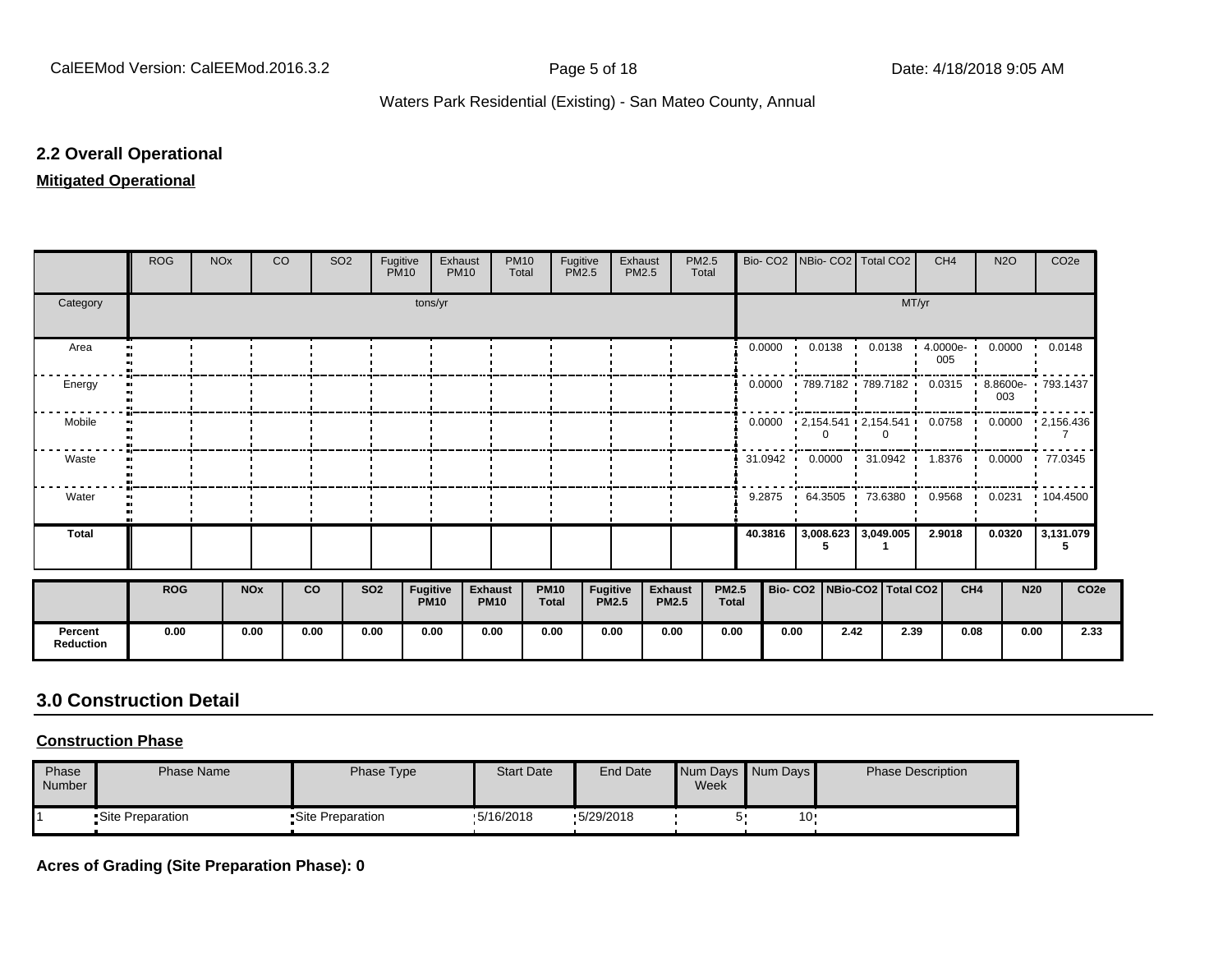CalEEMod Version: CalEEMod.2016.3.2 **Page 6 of 18** Page 6 of 18 Date: 4/18/2018 9:05 AM

#### Waters Park Residential (Existing) - San Mateo County, Annual

#### **Acres of Grading (Grading Phase): 0**

**Acres of Paving: 6.57**

**Residential Indoor: 0; Residential Outdoor: 0; Non-Residential Indoor: 0; Non-Residential Outdoor: 0; Striped Parking Area: 0 (Architectural Coating – sqft)**

#### **OffRoad Equipment**

| Phase Name       | Offroad Equipment Type     | Amount | Usage Hours  | Horse Power | Load Factor |
|------------------|----------------------------|--------|--------------|-------------|-------------|
| Site Preparation | Tractors/Loaders/Backhoes  |        | 8.00         | 97          | 0.37        |
| Site Preparation | <b>Rubber Tired Dozers</b> |        | $8.00 \cdot$ | 247         | 0.40        |

#### **Trips and VMT**

| <b>Phase Name</b> | <b>Offroad Equipment</b><br>Count | <b>Worker Trip</b><br>Number | Vendor Trip<br><b>Number</b> | <b>Hauling Trip</b><br>Number | <b>Worker Trip</b><br>Length | Vendor Trip<br>Length | Hauling Trip<br>∟ength | Worker Vehicle<br>Class | Vendor         | <b>Hauling</b><br>Vehicle Class Vehicle Class |
|-------------------|-----------------------------------|------------------------------|------------------------------|-------------------------------|------------------------------|-----------------------|------------------------|-------------------------|----------------|-----------------------------------------------|
| Site Preparation  |                                   | $18.00 \cdot$                | $0.00 \cdot$                 | $0.00 \cdot$                  | 10.80                        | $7.30 \cdot$          |                        | 20.00 LD Mix            | <b>HDT Mix</b> | <b>HHDT</b>                                   |

**3.1 Mitigation Measures Construction**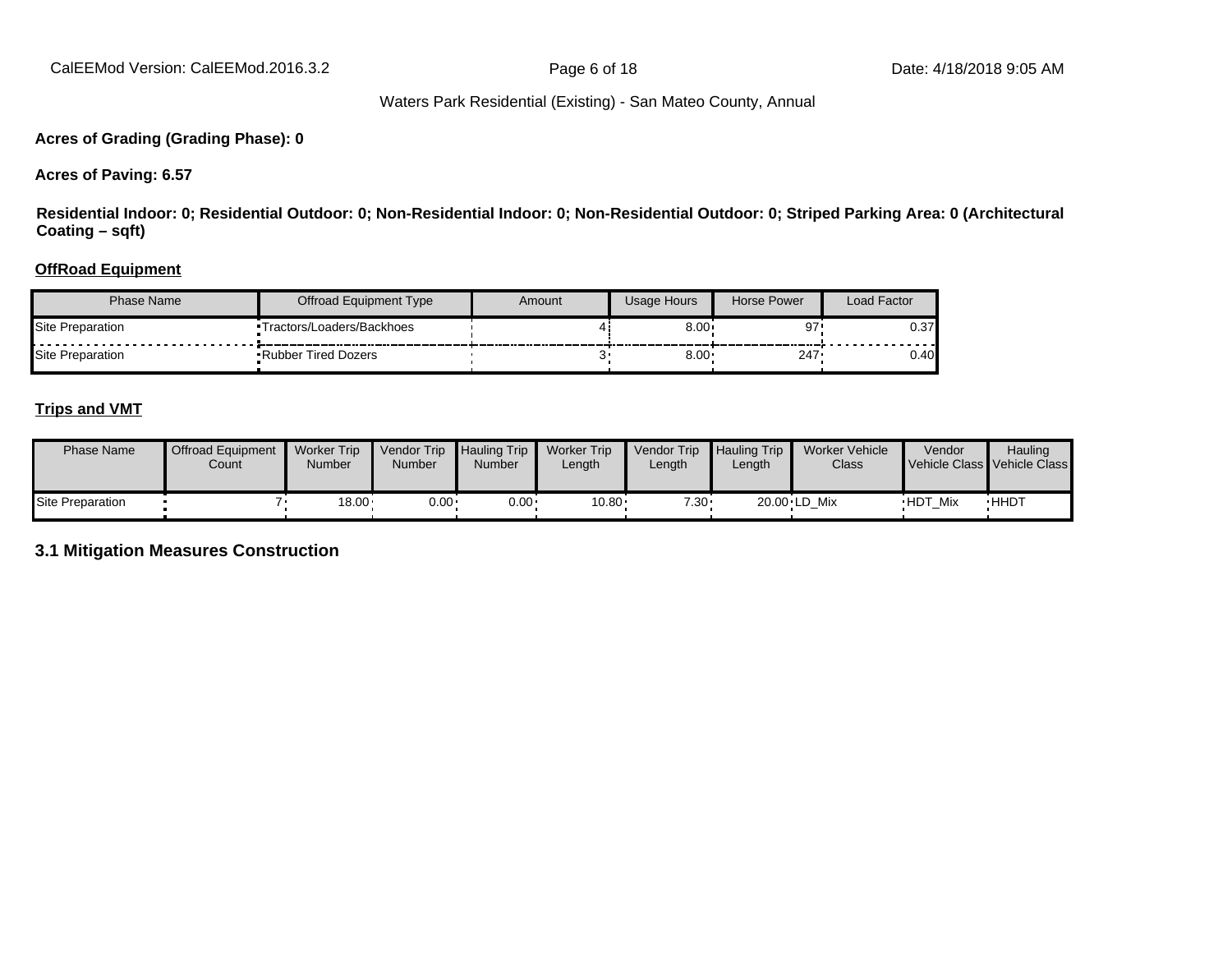#### **3.2 Site Preparation - 2018**

# **Unmitigated Construction On-Site**

|                      | <b>ROG</b> | <b>NO<sub>x</sub></b> | CO | SO <sub>2</sub> | Fugitive<br><b>PM10</b> | Exhaust<br><b>PM10</b> | <b>PM10</b><br>Total | Fugitive<br>PM2.5 | Exhaust<br>PM2.5 | PM2.5<br>Total |        |         | Bio- CO2 NBio- CO2 Total CO2 | CH <sub>4</sub>    | <b>N2O</b> | CO <sub>2e</sub> |
|----------------------|------------|-----------------------|----|-----------------|-------------------------|------------------------|----------------------|-------------------|------------------|----------------|--------|---------|------------------------------|--------------------|------------|------------------|
| Category             |            |                       |    |                 |                         | tons/yr                |                      |                   |                  |                |        |         | MT/yr                        |                    |            |                  |
| <b>Fugitive Dust</b> |            |                       |    |                 |                         |                        |                      |                   |                  |                | 0.0000 | 0.0000  | 0.0000                       | 0.0000             | 0.0000     | 0.0000           |
| Off-Road             |            |                       |    |                 |                         |                        |                      |                   |                  |                | 0.0000 | 17.3800 | 17.3800                      | $.54100e -$<br>003 | 0.0000     | $\cdot$ 17.5152  |
| Total                |            |                       |    |                 |                         |                        |                      |                   |                  |                | 0.0000 | 17.3800 | 17.3800                      | 5.4100e-<br>003    | 0.0000     | 17.5152          |

#### **Unmitigated Construction Off-Site**

|          | <b>ROG</b> | <b>NO<sub>x</sub></b> | CO | SO <sub>2</sub> | Fugitive<br><b>PM10</b> | Exhaust<br><b>PM10</b> | <b>PM10</b><br>Total | Fugitive<br><b>PM2.5</b> | Exhaust<br>PM2.5 | PM2.5<br>Total |        | Bio- CO2   NBio- CO2   Total CO2 |        | CH <sub>4</sub>    | <b>N2O</b> | CO <sub>2e</sub> |
|----------|------------|-----------------------|----|-----------------|-------------------------|------------------------|----------------------|--------------------------|------------------|----------------|--------|----------------------------------|--------|--------------------|------------|------------------|
| Category |            |                       |    |                 |                         | tons/yr                |                      |                          |                  |                | MT/yr  |                                  |        |                    |            |                  |
| Hauling  |            |                       |    |                 |                         |                        |                      |                          |                  |                | 0.0000 | 0.0000                           | 0.0000 | 0.0000             | 0.0000     | 0.0000           |
| Vendor   |            |                       |    |                 |                         |                        |                      |                          |                  |                | 0.0000 | 0.0000                           | 0.0000 | 0.0000             | 0.0000     | 0.0000           |
| Worker   |            |                       |    |                 |                         |                        |                      |                          |                  |                | 0.0000 | 0.6289                           | 0.6289 | $1.0000e -$<br>005 | 0.0000     | 0.6293           |
| Total    |            |                       |    |                 |                         |                        |                      |                          |                  |                | 0.0000 | 0.6289                           | 0.6289 | 1.0000e-<br>005    | 0.0000     | 0.6293           |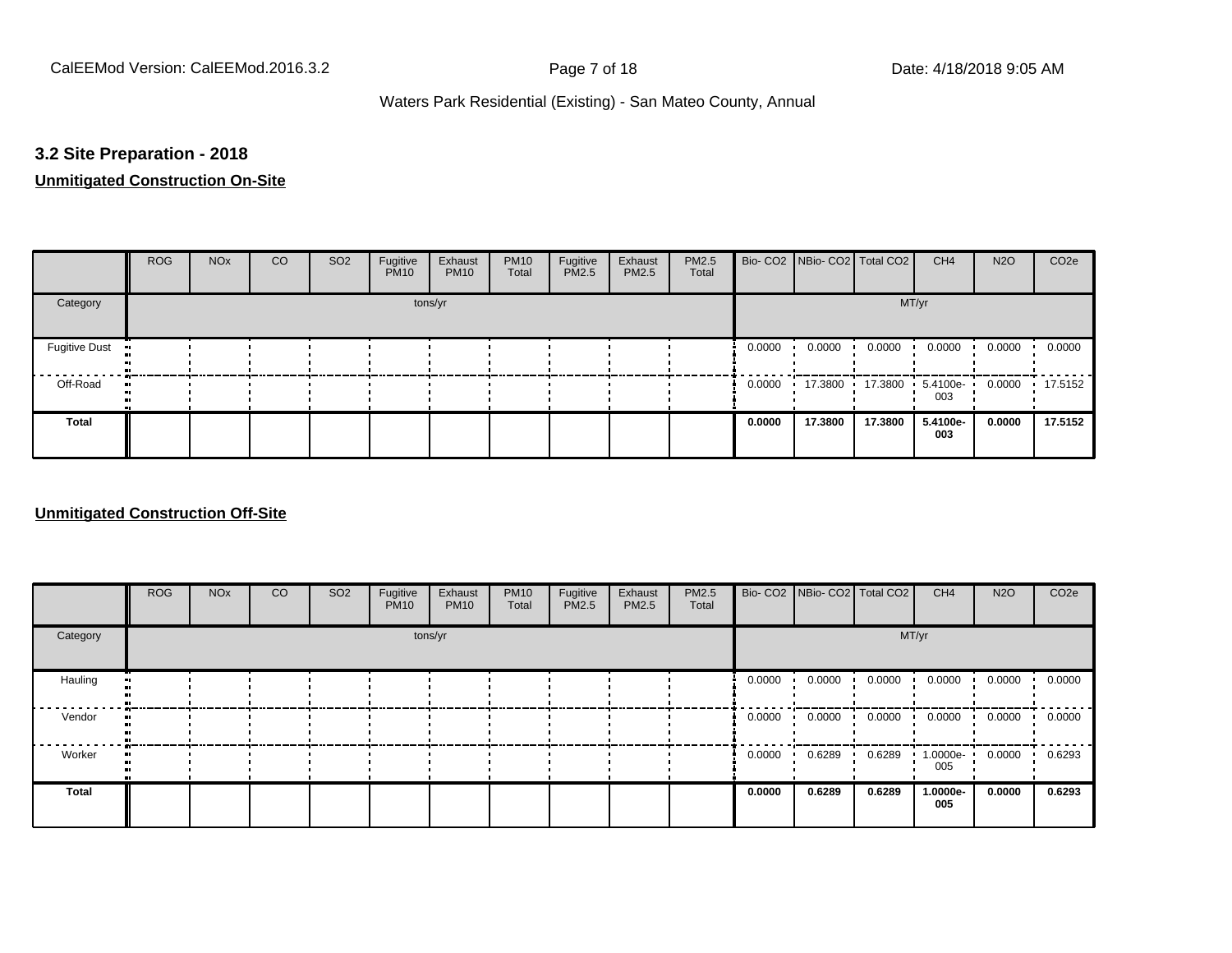#### **3.2 Site Preparation - 2018**

#### **Mitigated Construction On-Site**

|                      | <b>ROG</b> | <b>NO<sub>x</sub></b> | CO | SO <sub>2</sub> | Fugitive<br><b>PM10</b> | Exhaust<br><b>PM10</b> | <b>PM10</b><br>Total | Fugitive<br>PM2.5 | Exhaust<br>PM2.5 | PM2.5<br>Total |        |         | Bio- CO2 NBio- CO2 Total CO2 | CH <sub>4</sub>    | <b>N2O</b> | CO <sub>2e</sub> |  |  |
|----------------------|------------|-----------------------|----|-----------------|-------------------------|------------------------|----------------------|-------------------|------------------|----------------|--------|---------|------------------------------|--------------------|------------|------------------|--|--|
| Category             | tons/yr    |                       |    |                 |                         |                        |                      |                   |                  |                |        | MT/yr   |                              |                    |            |                  |  |  |
| <b>Fugitive Dust</b> |            |                       |    |                 |                         |                        |                      |                   |                  |                | 0.0000 | 0.0000  | 0.0000                       | 0.0000             | 0.0000     | 0.0000           |  |  |
| Off-Road             |            |                       |    |                 |                         |                        |                      |                   |                  |                | 0.0000 | 17.3799 | 17.3799<br>$\cdot$           | $5.4100e -$<br>003 | 0.0000     | $\cdot$ 17.5152  |  |  |
| Total                |            |                       |    |                 |                         |                        |                      |                   |                  |                | 0.0000 | 17.3799 | 17.3799                      | 5.4100e-<br>003    | 0.0000     | 17.5152          |  |  |

#### **Mitigated Construction Off-Site**

|              | <b>ROG</b> | <b>NO<sub>x</sub></b> | CO | SO <sub>2</sub> | Fugitive<br><b>PM10</b> | Exhaust<br><b>PM10</b> | <b>PM10</b><br>Total | Fugitive<br><b>PM2.5</b> | Exhaust<br><b>PM2.5</b> | PM2.5<br>Total |        | Bio- CO2   NBio- CO2   Total CO2 |        | CH <sub>4</sub> | <b>N2O</b> | CO <sub>2e</sub> |  |  |  |
|--------------|------------|-----------------------|----|-----------------|-------------------------|------------------------|----------------------|--------------------------|-------------------------|----------------|--------|----------------------------------|--------|-----------------|------------|------------------|--|--|--|
| Category     | tons/yr    |                       |    |                 |                         |                        |                      |                          |                         |                |        | MT/yr                            |        |                 |            |                  |  |  |  |
| Hauling      |            |                       |    |                 |                         |                        |                      |                          |                         |                | 0.0000 | 0.0000                           | 0.0000 | 0.0000          | 0.0000     | 0.0000           |  |  |  |
| Vendor       |            |                       |    |                 |                         |                        |                      |                          |                         |                | 0.0000 | 0.0000                           | 0.0000 | 0.0000          | 0.0000     | 0.0000           |  |  |  |
| Worker       |            |                       |    |                 |                         |                        |                      |                          |                         |                | 0.0000 | 0.6289                           | 0.6289 | 1.0000e-<br>005 | 0.0000     | 0.6293           |  |  |  |
| <b>Total</b> |            |                       |    |                 |                         |                        |                      |                          |                         |                | 0.0000 | 0.6289                           | 0.6289 | 1.0000e-<br>005 | 0.0000     | 0.6293           |  |  |  |

# **4.0 Operational Detail - Mobile**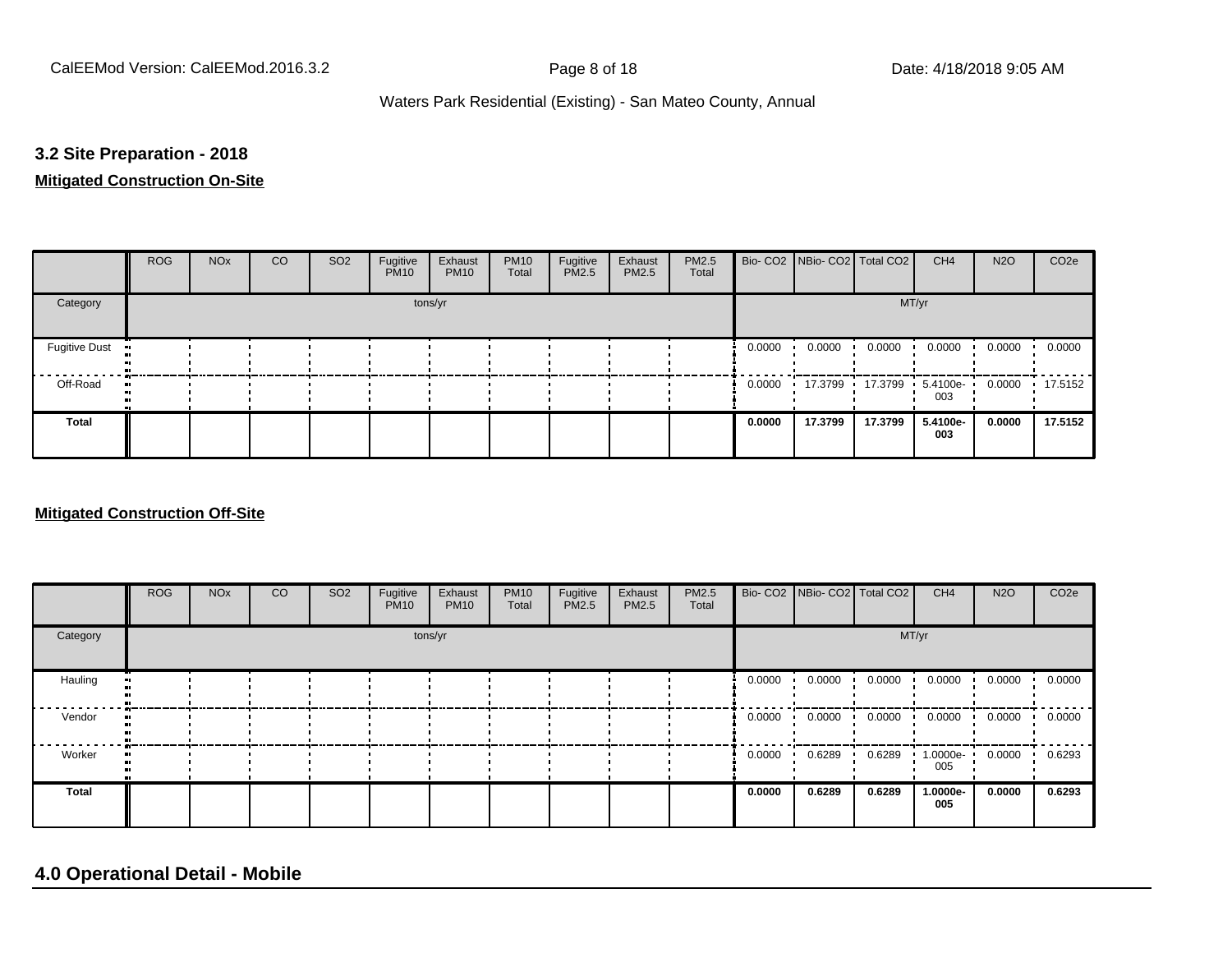CalEEMod Version: CalEEMod.2016.3.2 **Page 9 of 18** Page 9 of 18 Date: 4/18/2018 9:05 AM

#### Waters Park Residential (Existing) - San Mateo County, Annual

#### **4.1 Mitigation Measures Mobile**

Increase Transit Accessibility

|             | <b>ROG</b> | <b>NO<sub>x</sub></b> | CO | SO <sub>2</sub> | Fugitive<br><b>PM10</b> | Exhaust<br><b>PM10</b> | <b>PM10</b><br>Total | Fugitive<br>PM2.5 | Exhaust<br>PM2.5 | PM2.5<br>Total |       |  | Bio- CO2 NBio- CO2 Total CO2    | CH <sub>4</sub> | <b>N2O</b> | CO <sub>2e</sub>  |  |
|-------------|------------|-----------------------|----|-----------------|-------------------------|------------------------|----------------------|-------------------|------------------|----------------|-------|--|---------------------------------|-----------------|------------|-------------------|--|
| Category    | tons/yr    |                       |    |                 |                         |                        |                      |                   |                  |                | MT/yr |  |                                 |                 |            |                   |  |
| Mitigated   |            |                       |    |                 |                         |                        |                      |                   |                  |                |       |  | $0.0000$ 2,154.541  2,154.541 · | 0.0758          | 0.0000     | $-2,156.436$      |  |
| Unmitigated |            |                       |    |                 |                         |                        |                      |                   |                  |                |       |  | $0.0000$ 2,229.158 2,229.158    | 0.0783          | 0.0000     | $\cdot$ 2,231.115 |  |

#### **4.2 Trip Summary Information**

|                 |                     | Average Daily Trip Rate |         | Unmitigated       | Mitigated              |
|-----------------|---------------------|-------------------------|---------|-------------------|------------------------|
| Land Use        | Weekdav<br>Saturdav |                         | Sunday  | <b>Annual VMT</b> | <b>Annual VMT</b>      |
| Office Park<br> | .304.99             | .304.99                 | 1304.99 | 5.989.122         | 5,784,474<br>--------- |
| Parking Lot     | 0.00                | 0.00                    | 0.00    |                   |                        |
| Total           | .304.99             | ,304.99                 | .304.99 | 5,989,122         | 5.784.474              |

#### **4.3 Trip Type Information**

|                      |            | <b>Miles</b>     |                                                     |       | Trip % |       | Trip Purpose % |                 |         |  |  |  |
|----------------------|------------|------------------|-----------------------------------------------------|-------|--------|-------|----------------|-----------------|---------|--|--|--|
| Land Use             | H-W or C-W | $H-S$ or $C$ $C$ | │ H-O or C-NW ┃H-W or C-W┃ H-S or C-C ┃ H-O or C-NW |       |        |       | Primary        | <b>Diverted</b> | Pass-by |  |  |  |
| Office Park<br><br>. | 14.70      | 14.70            | 14.70                                               | 33.00 | 48.00  | 19.00 | 82             |                 |         |  |  |  |
| Parking Lot          | 9.50       | 7.30             | 7.30                                                | 0.00  | 0.00   | 0.00  |                |                 |         |  |  |  |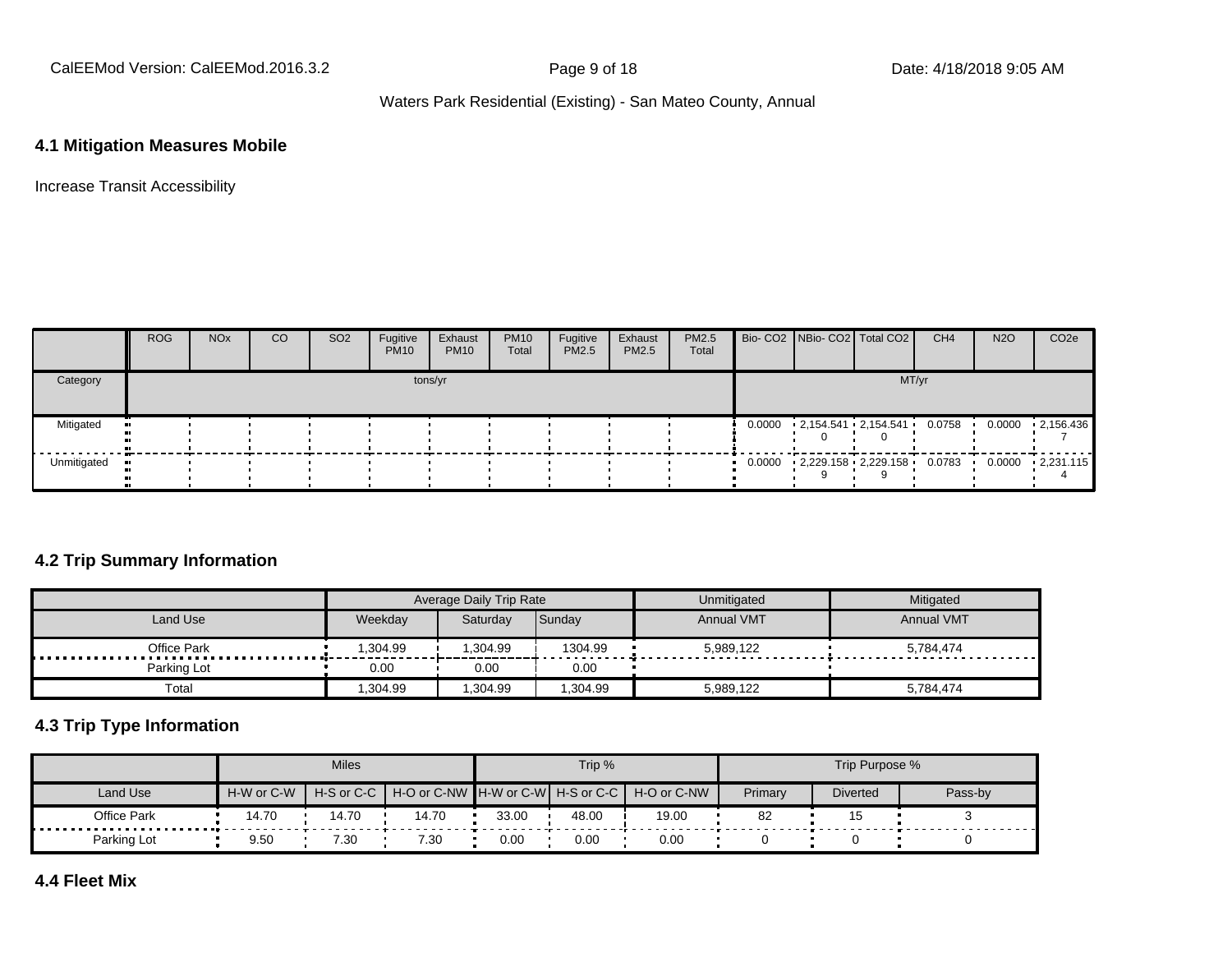CalEEMod Version: CalEEMod.2016.3.2 **Page 10 of 18** Page 10 of 18 Date: 4/18/2018 9:05 AM

#### Waters Park Residential (Existing) - San Mateo County, Annual

| Land Use           | LDA      | LDT <sup>1</sup> | LDT <sub>2</sub> | <b>MDV</b> | LHD1     | LHD2     | <b>MHD</b> | <b>HHD</b> | OBUS      | <b>UBUS</b> | <b>MCY</b> | <b>SBUS</b> | MH       |
|--------------------|----------|------------------|------------------|------------|----------|----------|------------|------------|-----------|-------------|------------|-------------|----------|
| <b>Office Park</b> | 0.490452 | 0.0497421        | 0.2536381        | 0.1367891  | 0.017926 | 0.006526 | 0.021436   | 0.006323   | 0.003943i | 0.003278    | 0.00877'   | 0.000435    | 0.000741 |
| Parking Lot        | 0.490452 | 0.049742         | 0.253638         | 0.136789   | 0.017926 | 0.006526 | 0.021436   | 0.006323   | 0.003943  | 0.003278    | 0.008771   | 0.000435    | 0.000741 |

# **5.0 Energy Detail**

Historical Energy Use: Y

#### **5.1 Mitigation Measures Energy**

|                            | <b>ROG</b> | <b>NO<sub>x</sub></b> | <b>CO</b> | SO <sub>2</sub> | Fugitive<br><b>PM10</b> | Exhaust<br><b>PM10</b> | <b>PM10</b><br>Total | Fugitive<br><b>PM2.5</b> | Exhaust<br><b>PM2.5</b> | <b>PM2.5</b><br>Total |        | Bio- CO2 NBio- CO2 Total CO2        |                     | CH <sub>4</sub> | <b>N2O</b>               | CO <sub>2e</sub> |
|----------------------------|------------|-----------------------|-----------|-----------------|-------------------------|------------------------|----------------------|--------------------------|-------------------------|-----------------------|--------|-------------------------------------|---------------------|-----------------|--------------------------|------------------|
| Category                   |            | MT/yr                 |           |                 |                         |                        |                      |                          |                         |                       |        |                                     |                     |                 |                          |                  |
| Electricity<br>Mitigated   |            |                       |           |                 |                         |                        |                      |                          |                         |                       | 0.0000 | 626.1456 626.1456                   |                     | 0.0283          | 5.8600e- 628.5990<br>003 |                  |
| Electricity<br>Unmitigated |            |                       |           |                 |                         |                        |                      |                          |                         |                       | 0.0000 |                                     | 626.1456 626.1456   | 0.0283          | 5.8600e- 628.5990<br>003 |                  |
| NaturalGas<br>Mitigated    |            |                       |           |                 |                         |                        |                      |                          |                         |                       | 0.0000 |                                     | 163.5726 163.5726 ' | 3.1400e-<br>003 | 3.0000e-<br>003          | 164.5446         |
| NaturalGas<br>Unmitigated  |            |                       |           |                 |                         |                        |                      |                          |                         |                       | 0.0000 | 163.5726 163.5726 3.1400e- 3.0000e- |                     | 003             | 003                      | 164.5446         |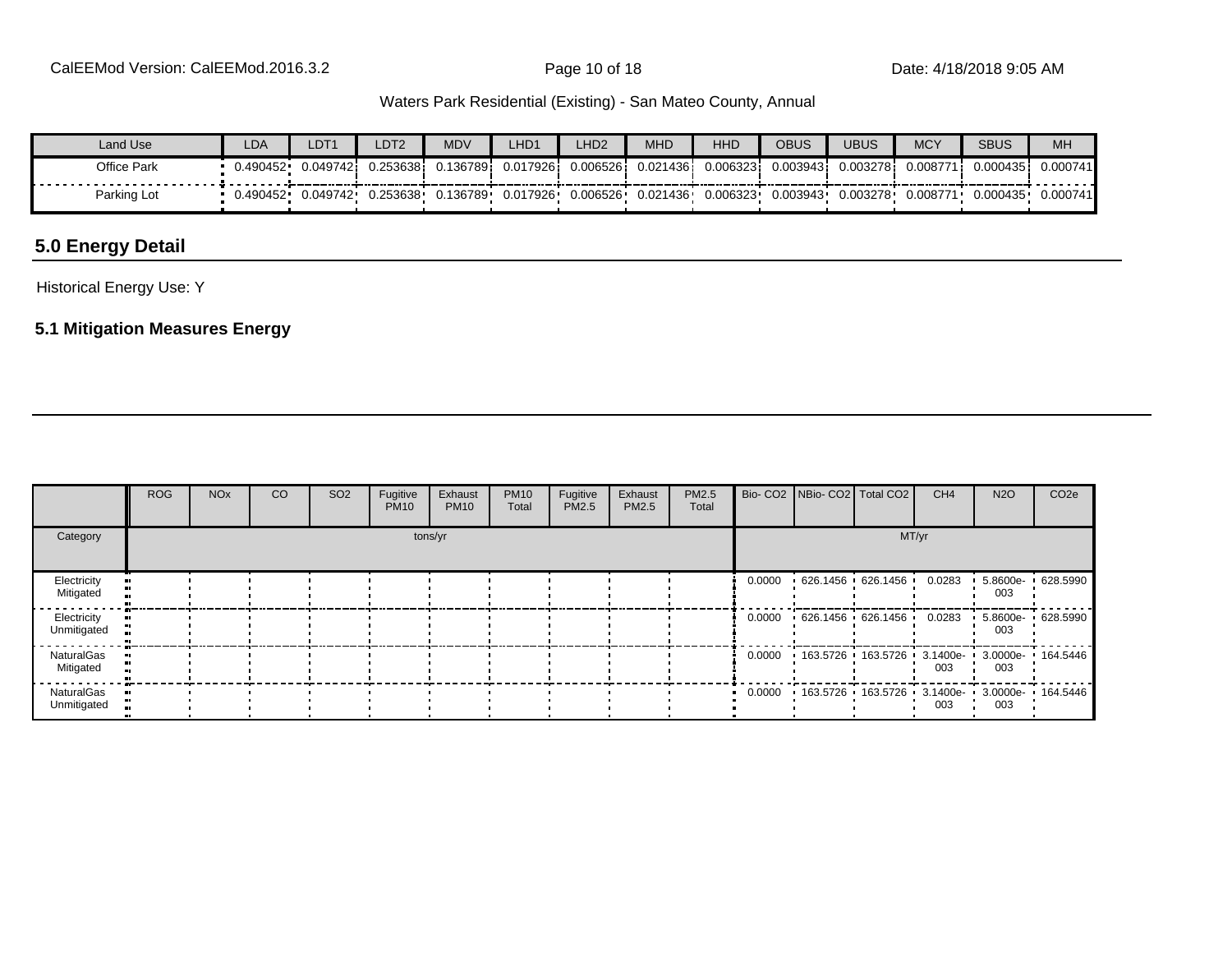CalEEMod Version: CalEEMod.2016.3.2 **Page 11 of 18** Page 11 of 18 Date: 4/18/2018 9:05 AM

#### Waters Park Residential (Existing) - San Mateo County, Annual

### **5.2 Energy by Land Use - NaturalGas**

**Unmitigated**

|              | NaturalGa<br>s Use | <b>ROG</b> | <b>NO<sub>x</sub></b> | CO | SO <sub>2</sub> | Fugitive<br><b>PM10</b> | Exhaust<br><b>PM10</b> | <b>PM10</b><br>Total | Fugitive<br>PM2.5 | Exhaust<br>PM2.5 | PM2.5<br>Total |        | Bio- CO2   NBio- CO2   Total CO2                                      |          | CH <sub>4</sub> | <b>N2O</b>      | CO <sub>2</sub> e |
|--------------|--------------------|------------|-----------------------|----|-----------------|-------------------------|------------------------|----------------------|-------------------|------------------|----------------|--------|-----------------------------------------------------------------------|----------|-----------------|-----------------|-------------------|
| Land Use     | kBTU/yr            |            |                       |    |                 |                         | tons/yr                |                      |                   |                  |                |        |                                                                       |          | MT/yr           |                 |                   |
| Office Park  | 3.06523e<br>$+006$ |            |                       |    |                 |                         |                        |                      |                   |                  |                | 0.0000 | $163.5726$ $163.5726$ $3.1400e$ $3.0000e$ $164.5446$<br>003 $003$ 003 |          |                 |                 |                   |
| Parking Lot  | $\mathbf 0$        |            |                       |    |                 |                         |                        |                      |                   |                  |                | 0.0000 | 0.0000                                                                | 0.0000   | 0.0000          | 0.0000          | 0.0000            |
| <b>Total</b> |                    |            |                       |    |                 |                         |                        |                      |                   |                  |                | 0.0000 | 163.5726                                                              | 163.5726 | 3.1400e-<br>003 | 3.0000e-<br>003 | 164.5446          |

#### **Mitigated**

|             | NaturalGa<br>s Use | <b>ROG</b> | <b>NO<sub>x</sub></b> | CO | SO <sub>2</sub> | Fugitive<br><b>PM10</b> | Exhaust<br><b>PM10</b> | <b>PM10</b><br>Total | Fugitive<br>PM2.5 | Exhaust<br>PM2.5 | PM2.5<br>Total |        | Bio- CO2 NBio- CO2 Total CO2               |          | CH <sub>4</sub> | <b>N2O</b>      | CO <sub>2e</sub> |
|-------------|--------------------|------------|-----------------------|----|-----------------|-------------------------|------------------------|----------------------|-------------------|------------------|----------------|--------|--------------------------------------------|----------|-----------------|-----------------|------------------|
| Land Use    | kBTU/yr            |            |                       |    |                 |                         | tons/yr                |                      |                   |                  |                |        |                                            | MT/yr    |                 |                 |                  |
| Office Park | 3.06523e<br>$+006$ |            |                       |    |                 |                         |                        |                      |                   |                  |                | 0.0000 | 163.5726 163.5726 3.1400e 3.0000e 164.5446 |          | 003             | 003             |                  |
| Parking Lot | 0                  |            |                       |    |                 |                         |                        |                      |                   |                  |                | 0.0000 | 0.0000                                     | 0.0000   | 0.0000          | 0.0000          | 0.0000           |
| Total       |                    |            |                       |    |                 |                         |                        |                      |                   |                  |                | 0.0000 | 163.5726                                   | 163.5726 | 3.1400e-<br>003 | 3.0000e-<br>003 | 164.5446         |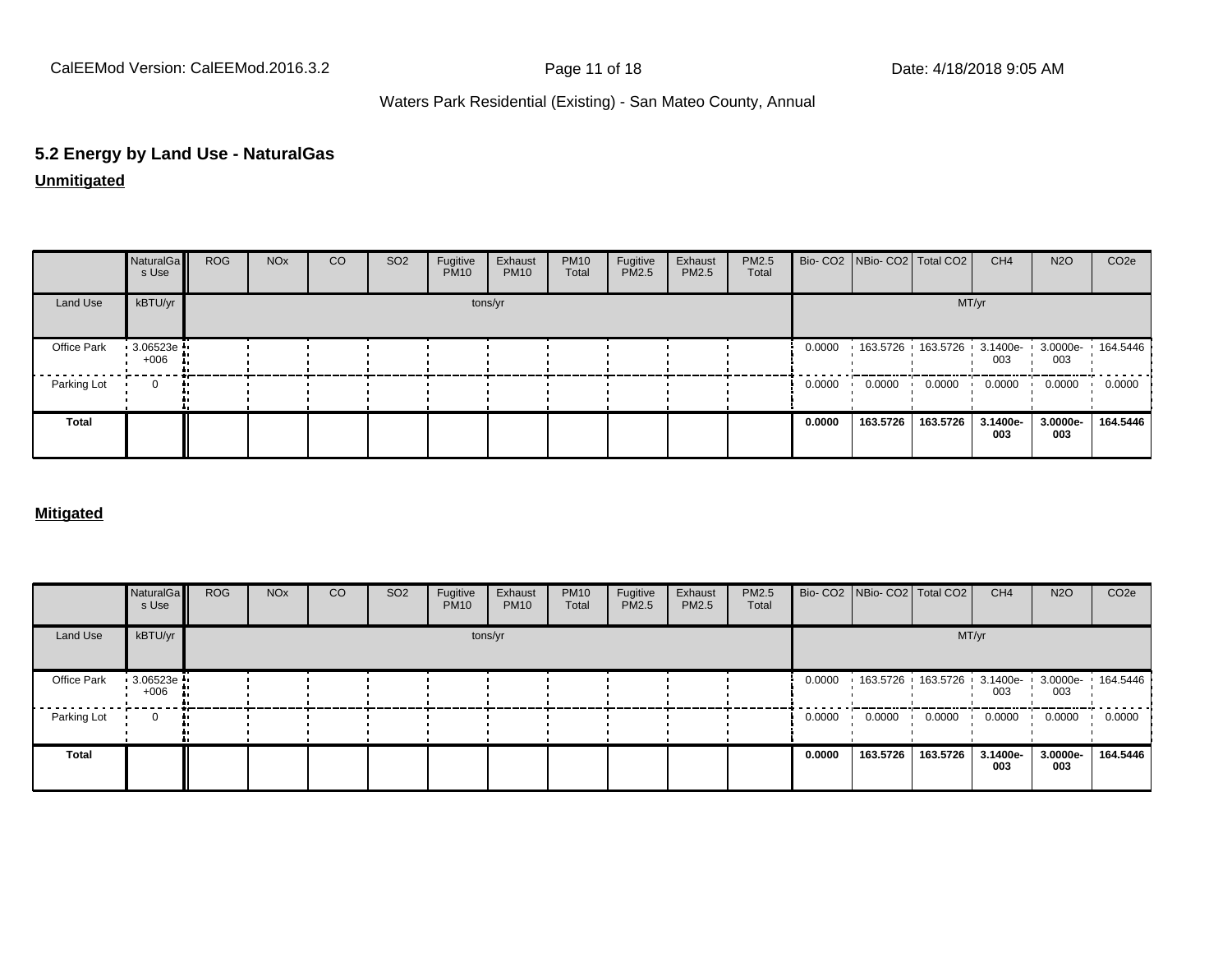CalEEMod Version: CalEEMod.2016.3.2 **Page 12 of 18** Page 12 of 18 Date: 4/18/2018 9:05 AM

#### Waters Park Residential (Existing) - San Mateo County, Annual

#### **5.3 Energy by Land Use - Electricity Unmitigated**

|                 | Electricity<br><b>Use</b> | <b>Total CO2</b> | CH <sub>4</sub> | <b>N2O</b>      | CO <sub>2e</sub> |
|-----------------|---------------------------|------------------|-----------------|-----------------|------------------|
| <b>Land Use</b> | kWh/yr                    |                  |                 | MT/yr           |                  |
| Office Park     | 2.0671e<br>$+006$         | 601.3425<br>'n.  | 0.0272          | 5.6300e-<br>003 | 603.6987         |
| Parking Lot     | 85260                     | 24.8031          | 1.1200e-<br>003 | 2.3000e-<br>004 | 24.9003          |
| <b>Total</b>    |                           | 626.1456         | 0.0283          | 5.8600e-<br>003 | 628.5990         |

#### **Mitigated**

|                    | Electricity<br><b>Use</b> | Total CO <sub>2</sub> | CH <sub>4</sub> | <b>N2O</b>      | CO <sub>2e</sub> |
|--------------------|---------------------------|-----------------------|-----------------|-----------------|------------------|
| Land Use           | kWh/yr                    |                       | MT/yr           |                 |                  |
| <b>Office Park</b> | 2.0671e<br>$+006$         | 601.3425<br>٠.        | 0.0272          | 5.6300e-<br>003 | 603.6987         |
| Parking Lot        | 85260                     | 24.8031               | 1.1200e-<br>003 | 2.3000e-<br>004 | 24.9003          |
| <b>Total</b>       |                           | 626.1456              | 0.0283          | 5.8600e-<br>003 | 628.5990         |

#### **6.0 Area Detail**

**6.1 Mitigation Measures Area**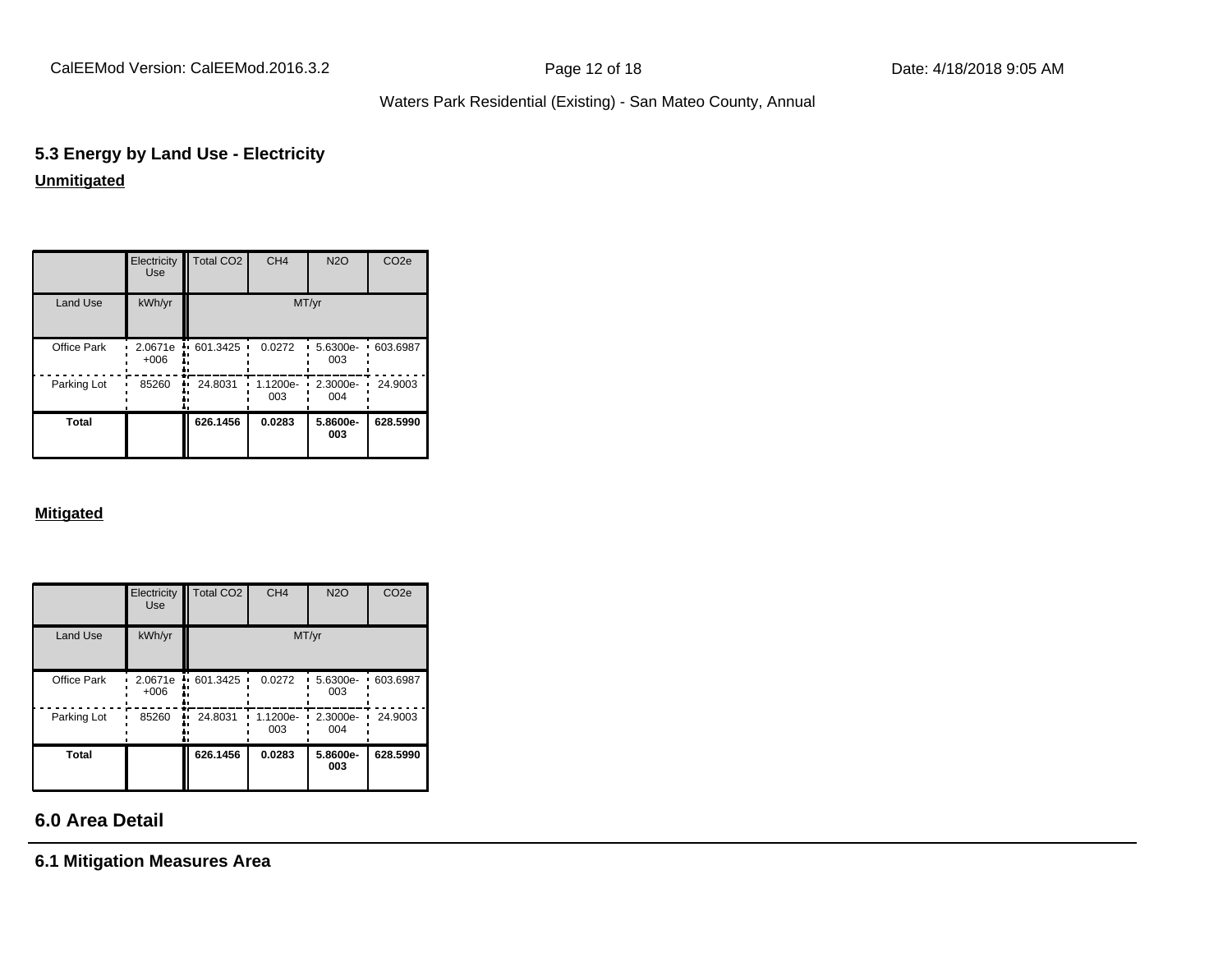|             | <b>ROG</b> | <b>NO<sub>x</sub></b> | CO | SO <sub>2</sub> | Fugitive<br><b>PM10</b> | Exhaust<br><b>PM10</b> | <b>PM10</b><br>Total | Fugitive<br><b>PM2.5</b> | Exhaust<br><b>PM2.5</b> | <b>PM2.5</b><br>Total |        | Bio- CO2   NBio- CO2   Total CO2 |        | CH <sub>4</sub> | <b>N2O</b> | CO <sub>2e</sub> |
|-------------|------------|-----------------------|----|-----------------|-------------------------|------------------------|----------------------|--------------------------|-------------------------|-----------------------|--------|----------------------------------|--------|-----------------|------------|------------------|
| Category    |            |                       |    |                 |                         | tons/yr                |                      |                          |                         |                       |        |                                  |        | MT/yr           |            |                  |
| Mitigated   |            |                       |    |                 |                         |                        |                      |                          |                         |                       | 0.0000 | 0.0138                           | 0.0138 | 4.0000e-<br>005 | 0.0000     | 0.0148           |
| Unmitigated | <b>ALC</b> |                       |    |                 |                         |                        |                      |                          |                         |                       | 0.0000 | 0.0138                           | 0.0138 | 4.0000e-<br>005 | 0.0000     | 0.0148           |

#### **6.2 Area by SubCategory**

**Unmitigated**

|                          | <b>ROG</b> | <b>NO<sub>x</sub></b> | CO | SO <sub>2</sub> | Fugitive<br><b>PM10</b> | Exhaust<br><b>PM10</b> | <b>PM10</b><br>Total | Fugitive<br>PM2.5 | Exhaust<br>PM2.5 | PM2.5<br>Total |               | Bio- CO2   NBio- CO2   Total CO2 |        | CH <sub>4</sub> | <b>N2O</b> | CO <sub>2</sub> e |
|--------------------------|------------|-----------------------|----|-----------------|-------------------------|------------------------|----------------------|-------------------|------------------|----------------|---------------|----------------------------------|--------|-----------------|------------|-------------------|
| SubCategory              |            |                       |    |                 |                         | tons/yr                |                      |                   |                  |                |               |                                  | MT/yr  |                 |            |                   |
| Architectural<br>Coating |            |                       |    |                 |                         |                        |                      |                   |                  |                | 0.0000<br>. . | 0.0000                           | 0.0000 | 0.0000          | 0.0000     | 0.0000            |
| Consumer<br>Products     |            |                       |    |                 |                         |                        |                      |                   |                  |                | 0.0000        | 0.0000                           | 0.0000 | 0.0000          | 0.0000     | 0.0000            |
| Landscaping              |            |                       |    |                 |                         |                        |                      |                   |                  |                | 0.0000        | 0.0138                           | 0.0138 | 4.0000e-<br>005 | 0.0000     | 0.0148            |
| <b>Total</b>             |            |                       |    |                 |                         |                        |                      |                   |                  |                | 0.0000        | 0.0138                           | 0.0138 | 4.0000e-<br>005 | 0.0000     | 0.0148            |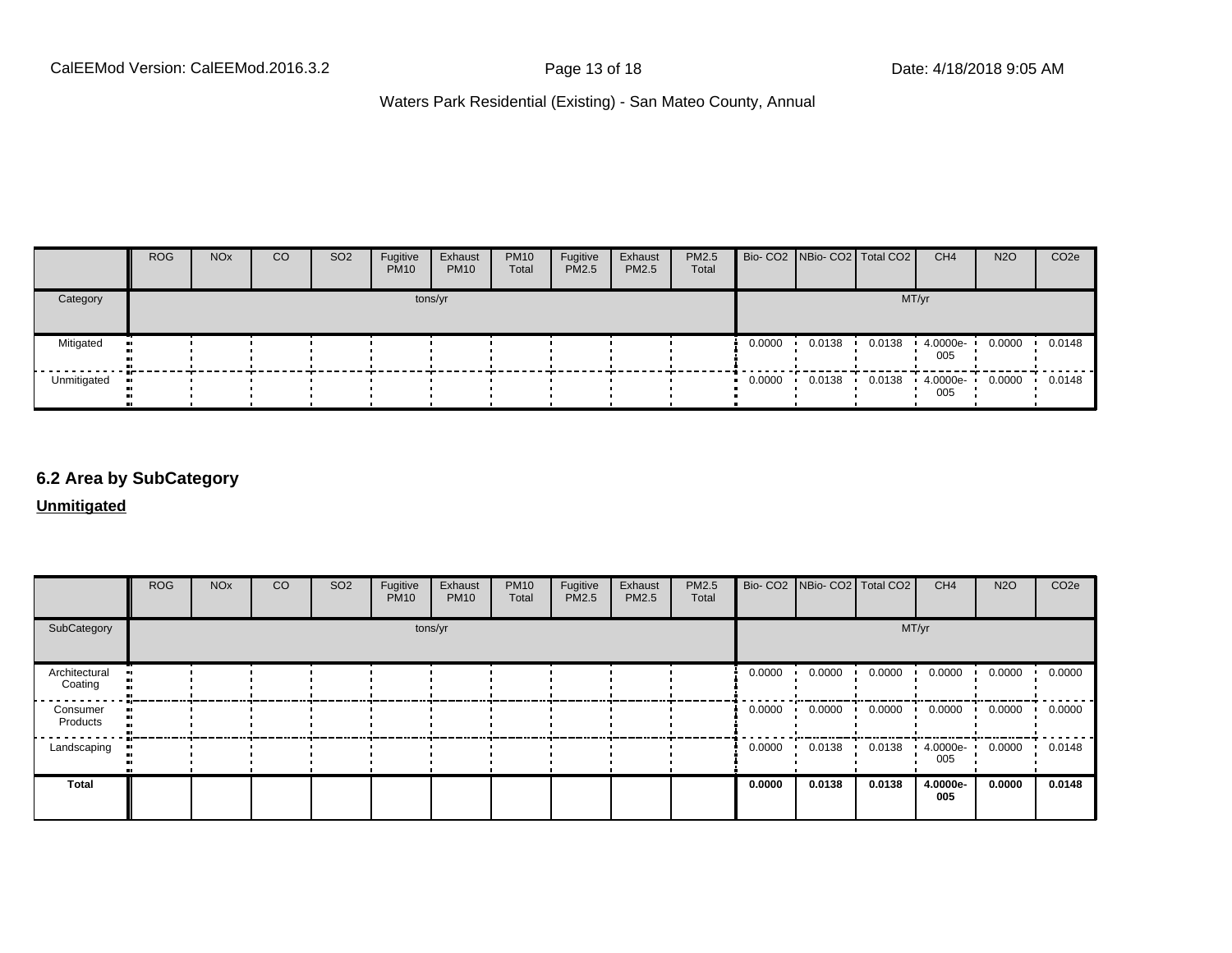#### **6.2 Area by SubCategory**

**Mitigated**

|                          | <b>ROG</b> | <b>NO<sub>x</sub></b> | CO | SO <sub>2</sub> | Fugitive<br><b>PM10</b> | Exhaust<br><b>PM10</b> | <b>PM10</b><br>Total | Fugitive<br>PM2.5 | Exhaust<br><b>PM2.5</b> | PM2.5<br>Total |        | Bio- CO2   NBio- CO2   Total CO2 |        | CH <sub>4</sub> | <b>N2O</b> | CO <sub>2</sub> e |
|--------------------------|------------|-----------------------|----|-----------------|-------------------------|------------------------|----------------------|-------------------|-------------------------|----------------|--------|----------------------------------|--------|-----------------|------------|-------------------|
| SubCategory              |            |                       |    |                 |                         | tons/yr                |                      |                   |                         |                |        |                                  |        | MT/yr           |            |                   |
| Architectural<br>Coating |            |                       |    |                 |                         |                        |                      |                   |                         |                | 0.0000 | 0.0000                           | 0.0000 | 0.0000          | 0.0000     | 0.0000            |
| Consumer<br>Products     |            |                       |    |                 |                         |                        |                      |                   |                         |                | 0.0000 | 0.0000                           | 0.0000 | 0.0000          | 0.0000     | 0.0000            |
| Landscaping<br>$\bullet$ |            |                       |    |                 |                         |                        |                      |                   |                         |                | 0.0000 | 0.0138                           | 0.0138 | 4.0000e-<br>005 | 0.0000     | 0.0148            |
| Total                    |            |                       |    |                 |                         |                        |                      |                   |                         |                | 0.0000 | 0.0138                           | 0.0138 | 4.0000e-<br>005 | 0.0000     | 0.0148            |

#### **7.0 Water Detail**

**7.1 Mitigation Measures Water**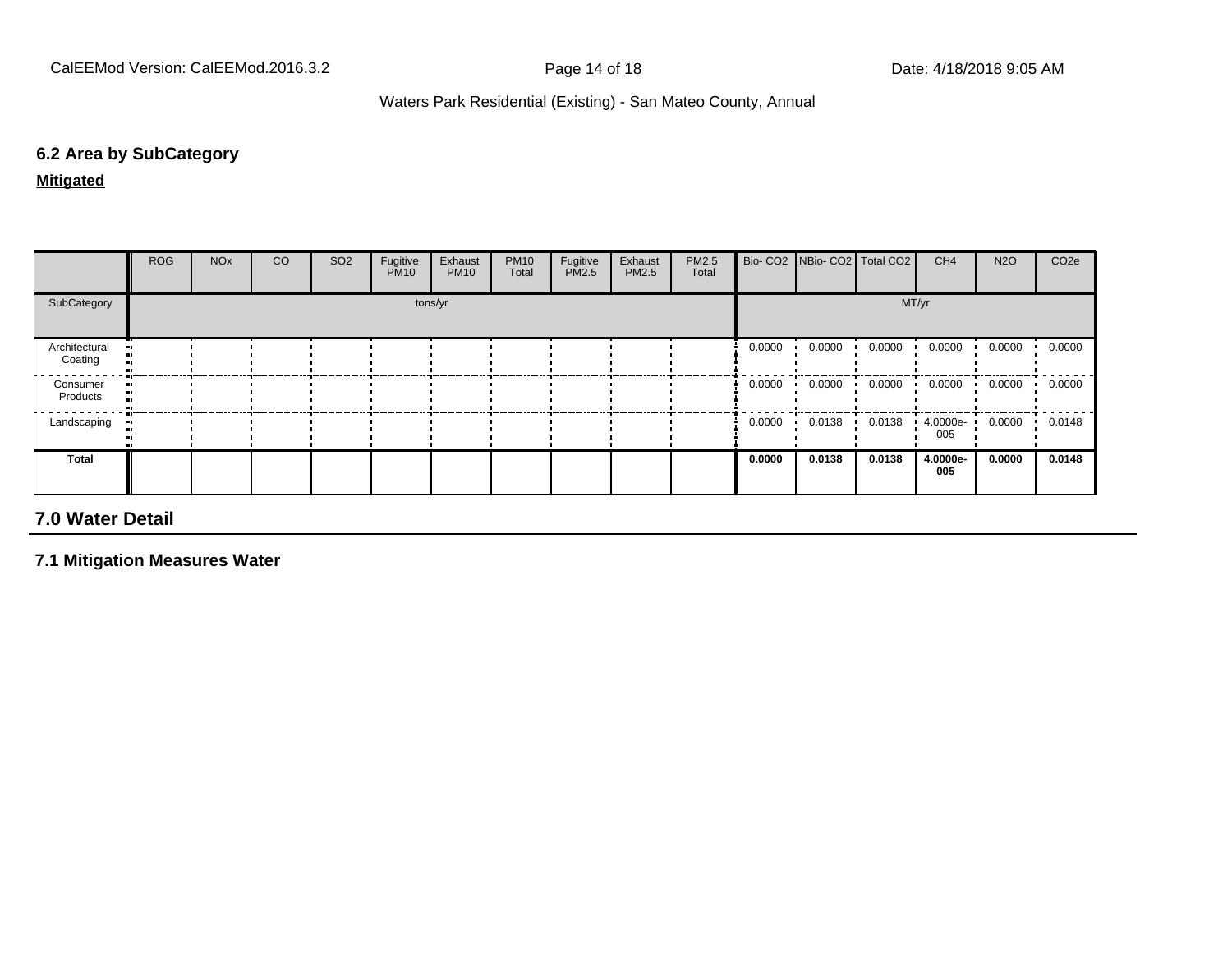|             | <b>Total CO2</b>           | CH <sub>4</sub> | <b>N2O</b> | CO <sub>2e</sub> |
|-------------|----------------------------|-----------------|------------|------------------|
| Category    |                            |                 | MT/yr      |                  |
| Mitigated   | 73.6380<br>.,<br><br><br>n | 0.9568          | 0.0231     | 104.4500         |
| Unmitigated | 73.6380<br>.,<br>.,<br>    | 0.9568          | 0.0231     | 104.4500         |

#### **7.2 Water by Land Use**

**Unmitigated**

|                 | door Use             | Indoor/Out Total CO2 | CH <sub>4</sub> | <b>N2O</b> | CO <sub>2e</sub> |
|-----------------|----------------------|----------------------|-----------------|------------|------------------|
| <b>Land Use</b> | Mgal                 |                      | MT/yr           |            |                  |
| Office Park     | .29.2745/<br>17.9425 | 73.6380<br>۸,        | 0.9568          | 0.0231     | 104.4500         |
| Parking Lot     | 0/0                  | 0.0000               | 0.0000          | 0.0000     | 0.0000           |
| <b>Total</b>    |                      | 73.6380              | 0.9568          | 0.0231     | 104.4500         |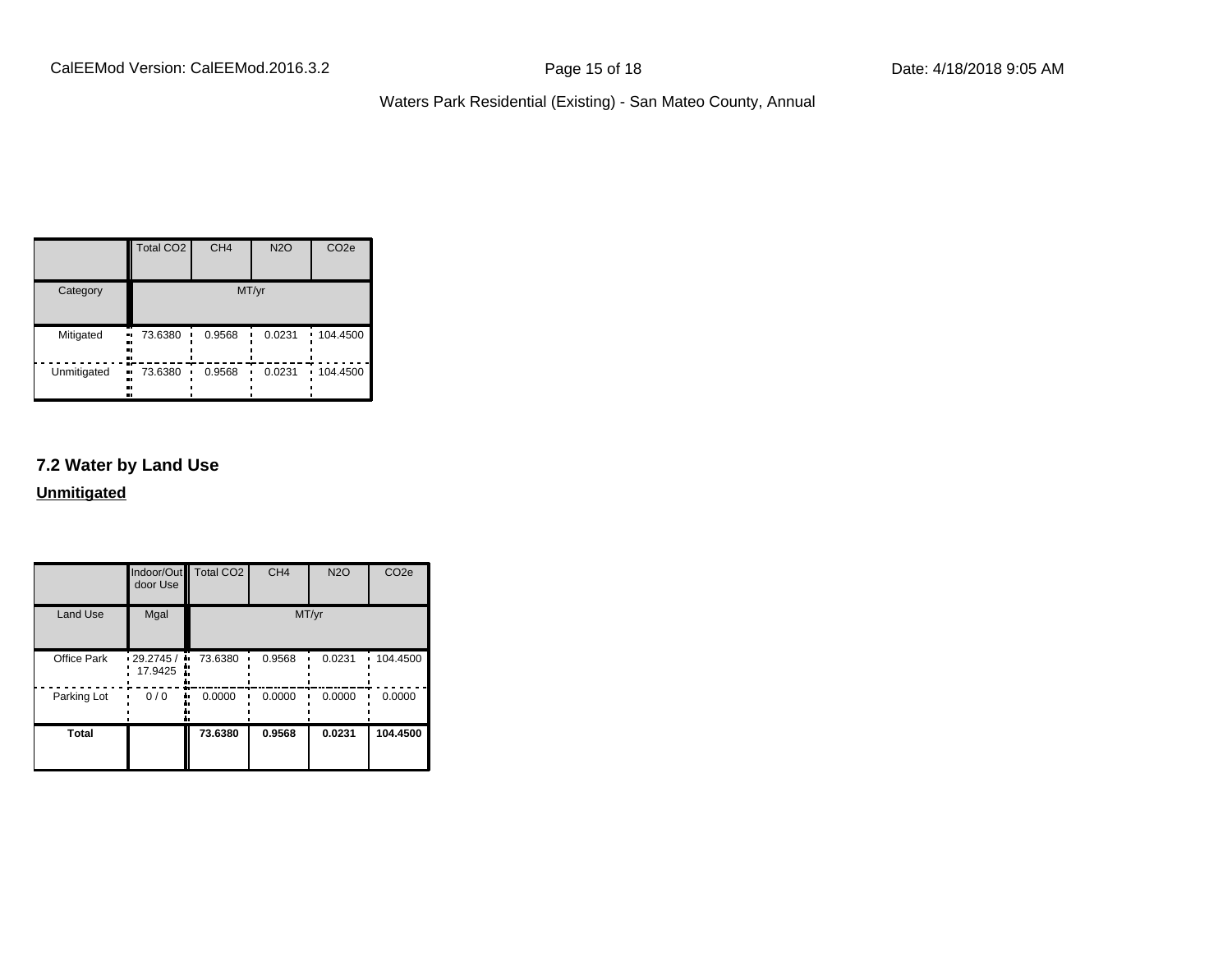CalEEMod Version: CalEEMod.2016.3.2 **Page 16 of 18** Page 16 of 18 Date: 4/18/2018 9:05 AM

#### Waters Park Residential (Existing) - San Mateo County, Annual

#### **7.2 Water by Land Use**

#### **Mitigated**

|                 | door Use                     | Indoor/Out Total CO2 | CH <sub>4</sub> | <b>N2O</b> | CO <sub>2e</sub> |
|-----------------|------------------------------|----------------------|-----------------|------------|------------------|
| <b>Land Use</b> | Mgal                         |                      |                 | MT/yr      |                  |
| Office Park     | $\cdot$ 29.2745 /<br>17.9425 | 73.6380              | 0.9568          | 0.0231     | 104.4500         |
| Parking Lot     | 0/0                          | 0.0000               | 0.0000          | 0.0000     | 0.0000           |
| <b>Total</b>    |                              | 73.6380              | 0.9568          | 0.0231     | 104.4500         |

#### **8.0 Waste Detail**

#### **8.1 Mitigation Measures Waste**

#### **Category/Year**

|             | <b>Total CO2</b>                                            | CH <sub>4</sub> | <b>N2O</b> | CO <sub>2e</sub> |
|-------------|-------------------------------------------------------------|-----------------|------------|------------------|
|             |                                                             |                 | MT/yr      |                  |
| Mitigated   | 31.0942<br>ш<br>٠<br><br><br>                               | 1.8376          | 0.0000     | 77.0345          |
| Unmitigated | 31.0942<br>$\bullet\bullet$<br>$\blacksquare$<br><br>.,<br> | 1.8376          | 0.0000     | 77.0345<br>٠     |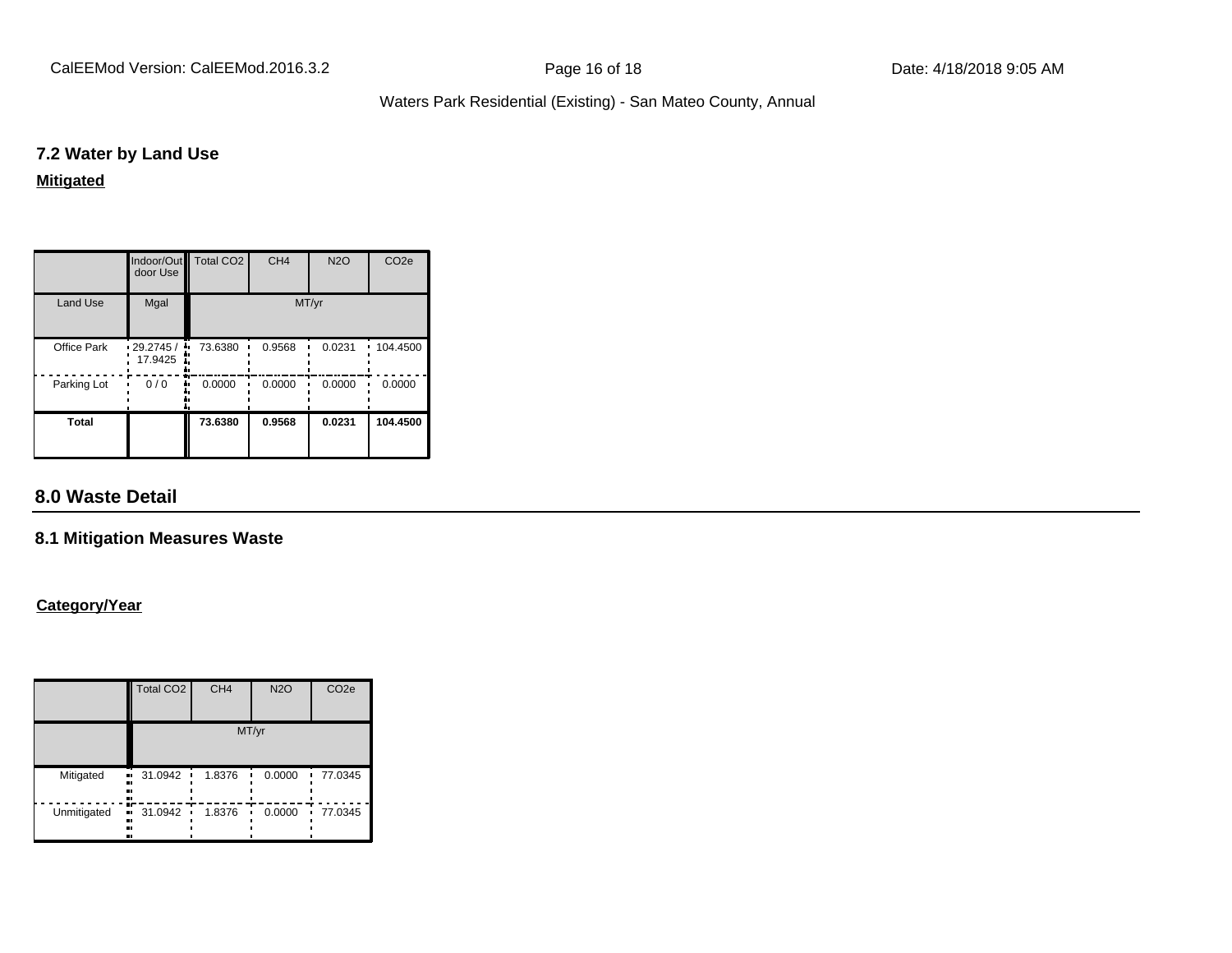CalEEMod Version: CalEEMod.2016.3.2 **Page 17 of 18** Page 17 of 18 Date: 4/18/2018 9:05 AM

#### Waters Park Residential (Existing) - San Mateo County, Annual

#### **8.2 Waste by Land Use**

#### **Unmitigated**

|                 | Waste<br><b>Disposed</b> | Total CO <sub>2</sub> | CH <sub>4</sub> | <b>N2O</b> | CO <sub>2e</sub> |
|-----------------|--------------------------|-----------------------|-----------------|------------|------------------|
| <b>Land Use</b> | tons                     |                       | MT/yr           |            |                  |
| Office Park     | 153.18                   | 31.0942               | 1.8376          | 0.0000     | 77.0345          |
| Parking Lot     | 0                        | 0.0000                | 0.0000          | 0.0000     | 0.0000           |
| Total           |                          | 31.0942               | 1.8376          | 0.0000     | 77.0345          |

#### **Mitigated**

|                 | Waste<br><b>Disposed</b> | <b>Total CO2</b> | CH <sub>4</sub> | <b>N2O</b> | CO <sub>2e</sub> |
|-----------------|--------------------------|------------------|-----------------|------------|------------------|
| <b>Land Use</b> | tons                     |                  | MT/yr           |            |                  |
| Office Park     | 153.18                   | 31.0942<br>ā,    | 1.8376          | 0.0000     | 77.0345          |
| Parking Lot     | 0                        | 0.0000           | 0.0000          | 0.0000     | 0.0000           |
| <b>Total</b>    |                          | 31.0942          | 1.8376          | 0.0000     | 77.0345          |

#### **9.0 Operational Offroad**

| Equipment Type | Number | Hours/Day | Days/Year | Horse Power | <b>Load Factor</b> | Type<br>Fuel |
|----------------|--------|-----------|-----------|-------------|--------------------|--------------|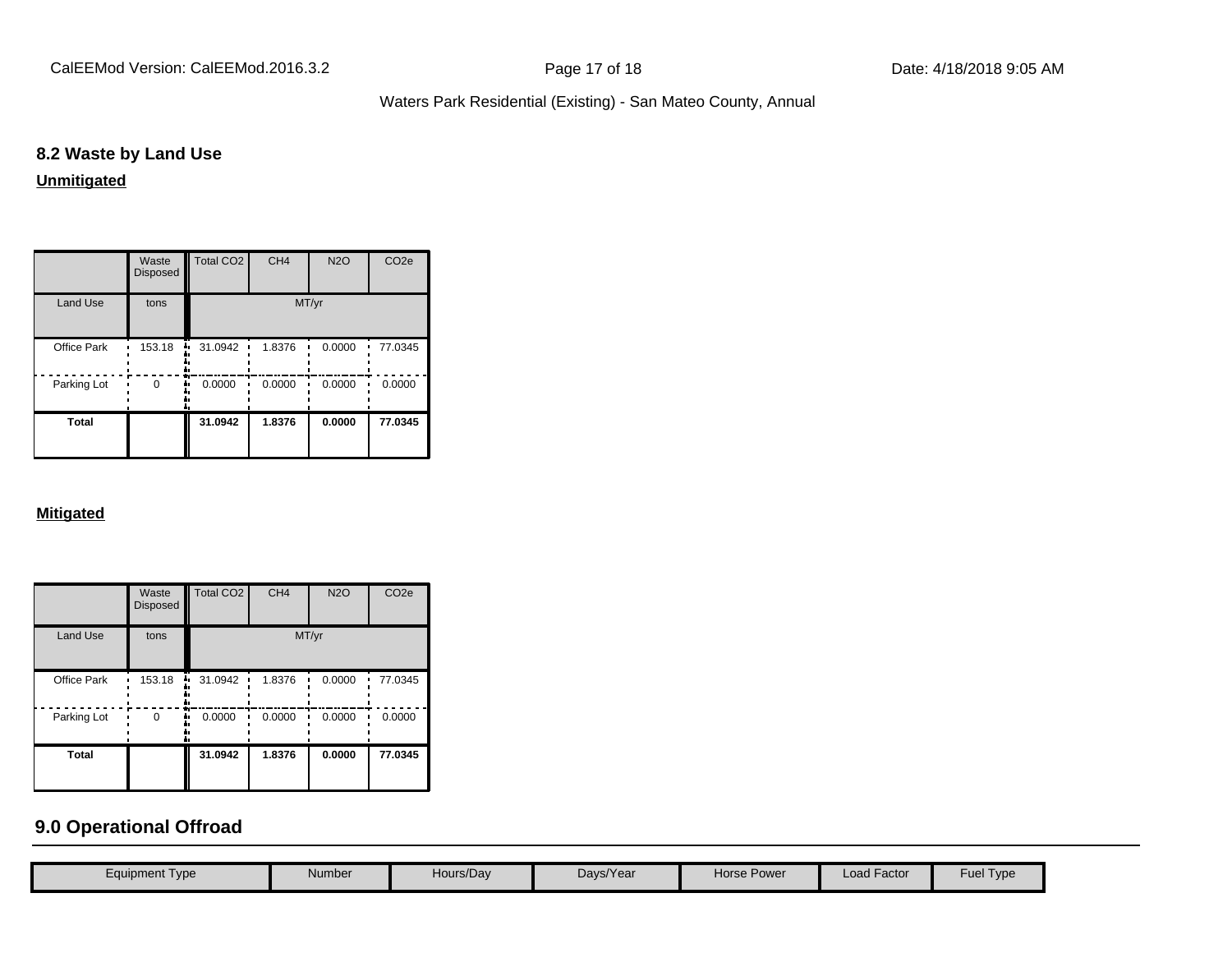#### **10.0 Stationary Equipment**

#### **Fire Pumps and Emergency Generators**

| <b>Equipment Type</b> | Number | Hours/Day | Hours/Year | <b>Horse Power</b> | Load Factor | Fuel Type |
|-----------------------|--------|-----------|------------|--------------------|-------------|-----------|
| <b>Dallans</b>        |        |           |            |                    |             |           |

#### **Boilers**

| cauipment<br><u>I</u> vpe | Number | Heat Input/Dav | Heat Input/Year | Rating<br><b>Boiler</b> | Fuel Type |
|---------------------------|--------|----------------|-----------------|-------------------------|-----------|

#### **User Defined Equipment**

#### **11.0 Vegetation**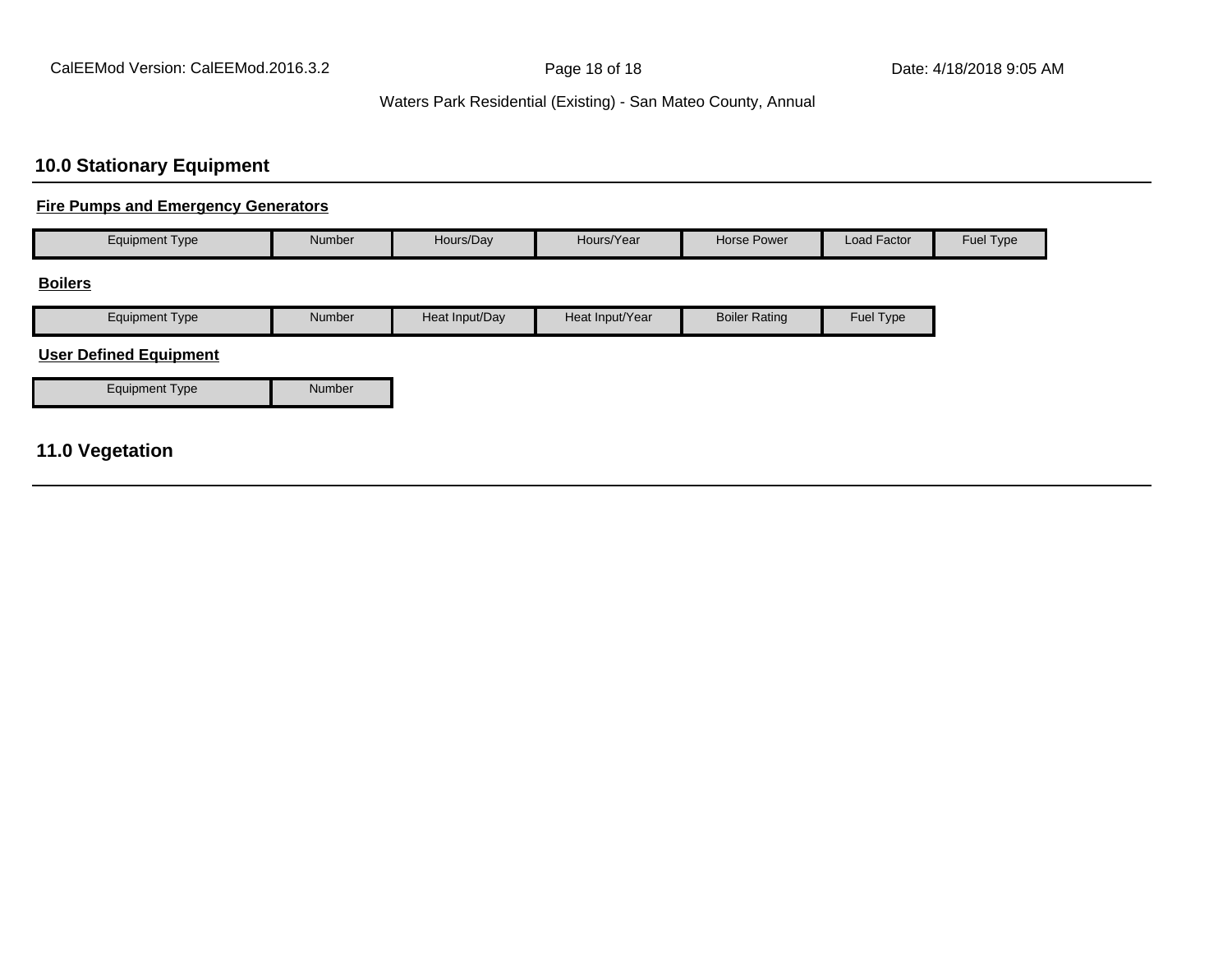### **ATTACHMENTS**

Attachment B – City of San Mateo Climate Action Plan Consistency Checklist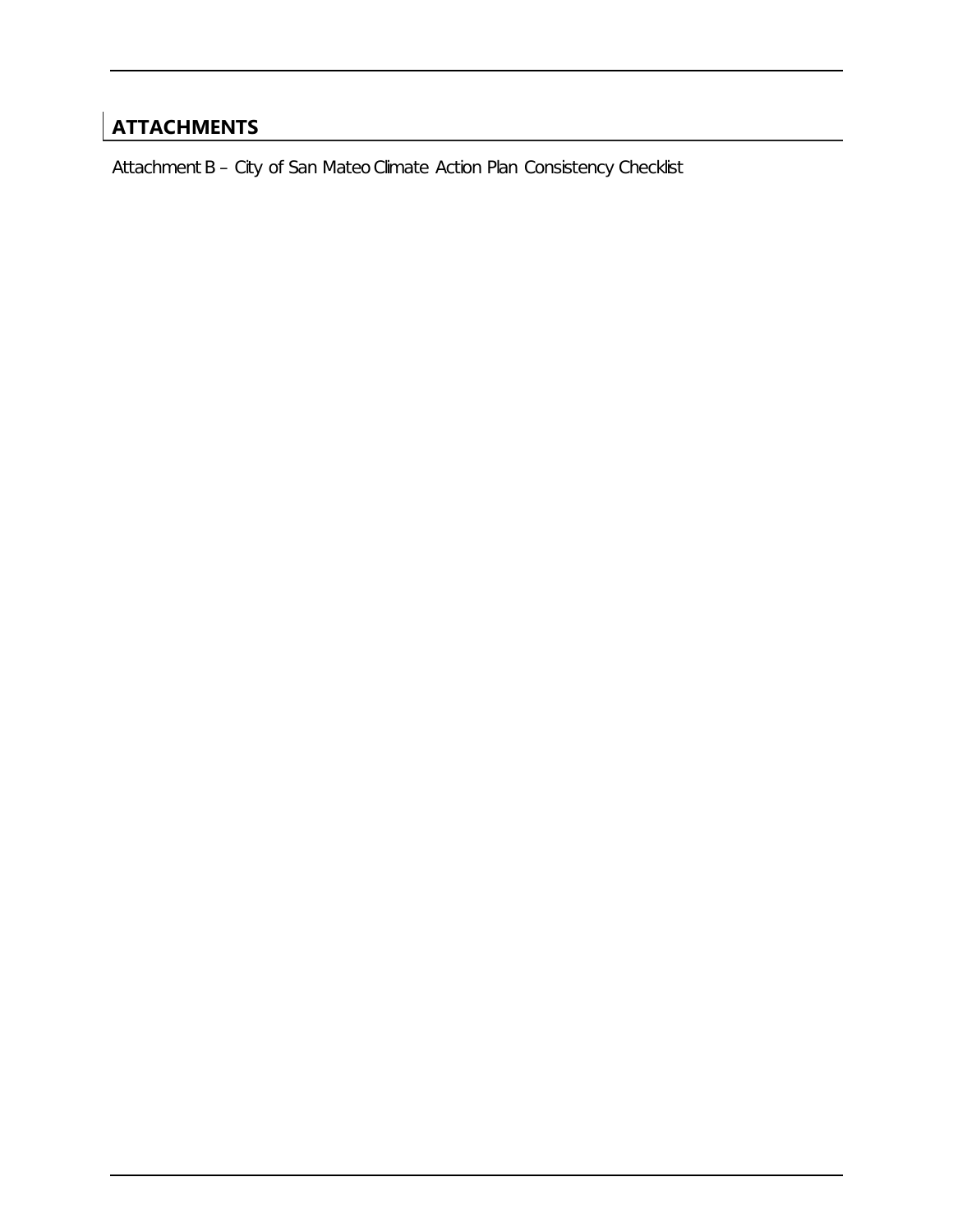

# **Appendix 3**

### **CAP Consistency Checklist**

The following checklist assists project applicants and City staff to determine whether a proposed project complies with the City of San Mateo Climate Action Plan (CAP). The CAP is an implementation tool of the General Plan, demonstrating the City's strategy to reduce greenhouse gas (GHG) emissions consistent with Section 15183.5 of the California Environmental Quality Act (CEQA) Guidelines. New projects deemed consistent with the CAP are eligible for streamlining the analysis of GHG emissions. Projects inconsistent with the CAP may refer to this checklist for informational purposes but may have to submit a separate GHG analysis for the project. Examples of projects inconsistent with the City's forecast include:

- ۰ Stationary source emissions regulated by the Bay Area Air Quality Management District.
- General Plan amendments.
- New specific plans, amendments to specific plans, or new development agreements that would increase the population and nonresidential land use expectations beyond those anticipated in the General Plan buildout scenario.

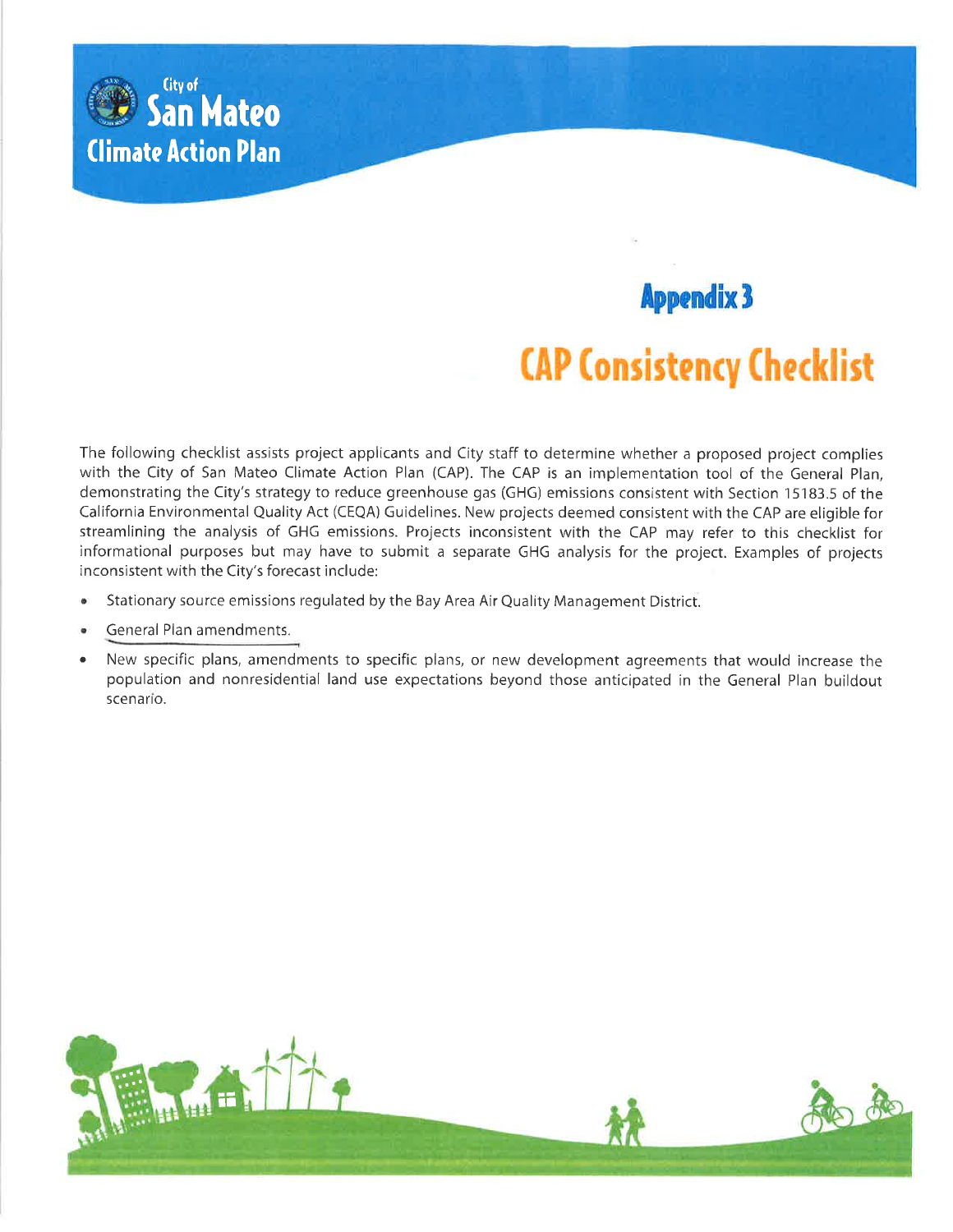# **CAP CONSISTENCY CHECKLIST**

#### **Development Checklist**

#### **Project Description Characteristics**

Please identify the applicable land uses included in the proposed project and provide a brief description of the proposed project (or the project description to be used for the associated environmental document).

1) What is the size of the project (in acres)?

$$
II. I \; \textit{acres}
$$

- 2) Identify the applicable land uses:
	- Residential └Ocommercial  $\Box$  Industrial  $\Box$  Manufacturing  $\Box$  Other
- 3) If there is a residential component to the project, how many units are being proposed?

| Single-family residences: |      |
|---------------------------|------|
| Multi-family residences:  | 1102 |

4) Please provide a brief project description:

#### See attached

5) Does the project require any amendments to the General Plan or specific plans?

**X** Yes□ No

If yes, please explain:

see attached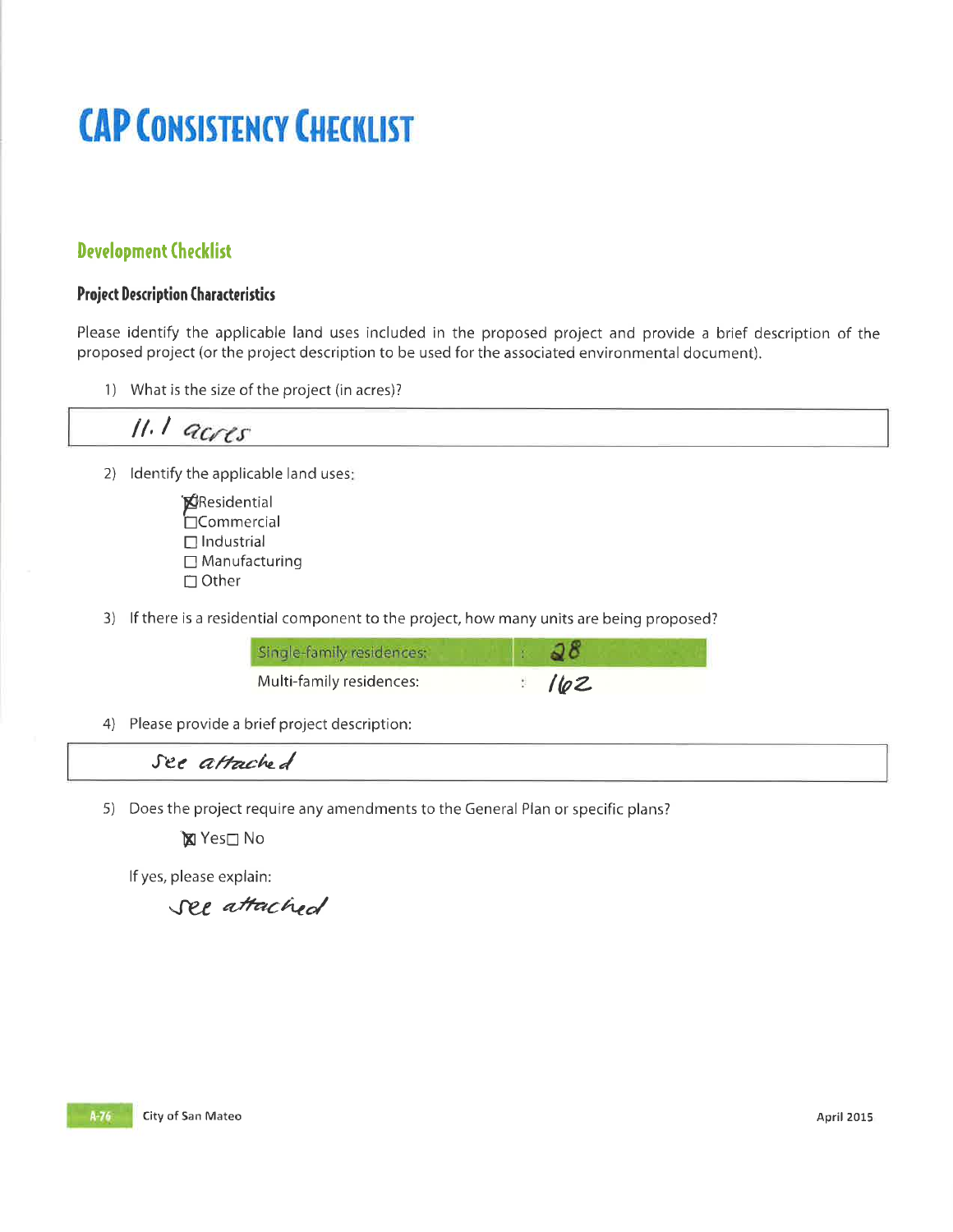## **APPENDIX 3**

6) Is the project located in a specific plan area?

 $\square$  Yes $\chi$ No

If so, which one?

7) Please complete the following table to identify project compliance with any applicable CAP measures.

#### **Standards for CAP Consistency - New Development**

| <b>Reduction Measure and Applicable Standard</b>                                                                                                                                                                                                                                                                                                                                                                                          | <b>Does the</b><br><b>Project Comply?</b>            | <b>Notes &amp; Comments</b>                                                                                                     |
|-------------------------------------------------------------------------------------------------------------------------------------------------------------------------------------------------------------------------------------------------------------------------------------------------------------------------------------------------------------------------------------------------------------------------------------------|------------------------------------------------------|---------------------------------------------------------------------------------------------------------------------------------|
| RE 3. New single family houses and multifamily<br>residential buildings: Meet the standards to be solar<br>ready as defined by the California Building Standards<br>Code                                                                                                                                                                                                                                                                  | XYes<br>$\Box$ No<br>$\Box$ N/A                      | If yes, what is the square footage of the<br>solarzone? 250sf on roof of<br>each $SFD \times 28 = 7000s$ f<br>Additional notes: |
| RE 5. New nonresidential buildings: Meet the<br>standards to be solar ready as defined by the California<br><b>Building Standards Code</b>                                                                                                                                                                                                                                                                                                | $\Box$ Yes<br>$\Box$ No<br><b>XN/A</b>               | If yes, what is the square footage of the<br>solar zone?<br><b>Additional notes:</b>                                            |
| AF 2. If off-street parking is provided, projects of at<br>least six multi-family residential units and/or 10,000<br>square feet of nonresidential square footage at<br>time of new construction or addition or alteration<br>(as defined in San Mateo Municipal Code Section<br>23.06.012): Provide EV charging stations with<br>designated parking spaces capable of meeting the<br>California Green Building Code Voluntary Standards. | $\Box$ Yes<br>$\Box$ No<br>$\Box N/A$<br><b>ATBO</b> | If yes, how many EV charging stations<br>are provided?<br>Additional notes:                                                     |
| AF 2. New single-family houses and multi-family<br>units with private attached garages or carports:<br>Provide pre-wired for an EV charging station inside the<br>garage or carport.                                                                                                                                                                                                                                                      | <b>X</b> Yes<br>$\Box$ No<br>$\Box$ N/A              | If yes, how many spaces are prewired?<br>$190$ spaces - one per unit<br><b>Additional notes:</b>                                |